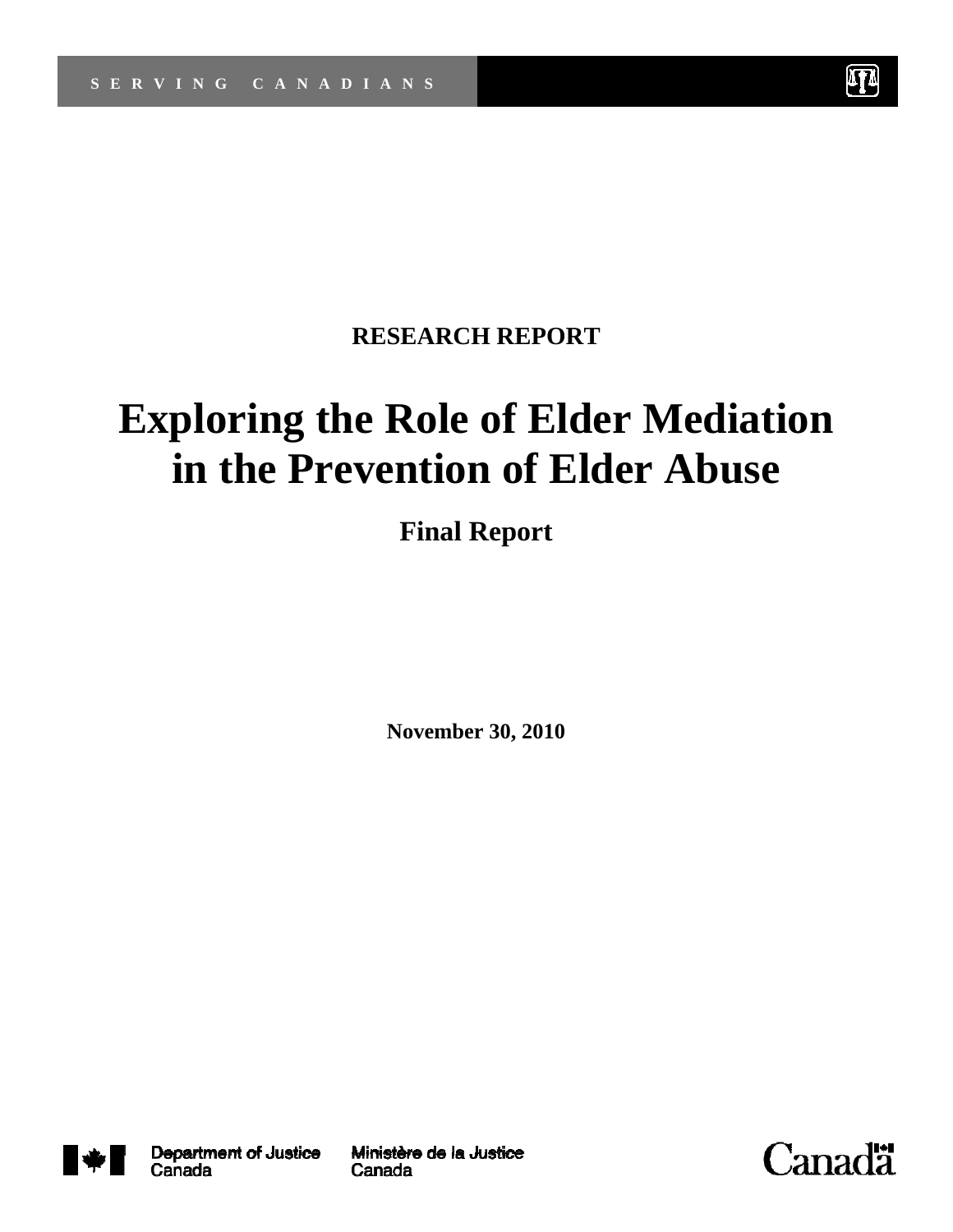# **Exploring the Role of Elder Mediation in the Prevention of Elder Abuse**

**Final Report** 

#### **Prepared by:**

Judy McCann-Beranger M.A., CCFE, Cert.CFM, Cert.EM

#### **Presented to:**

Family, Children and Youth Section Department of Justice Canada

*The views expressed in this report are those of the author and do not necessarily represent the views of the Department of Justice Canada.* 

*Aussi disponible en français*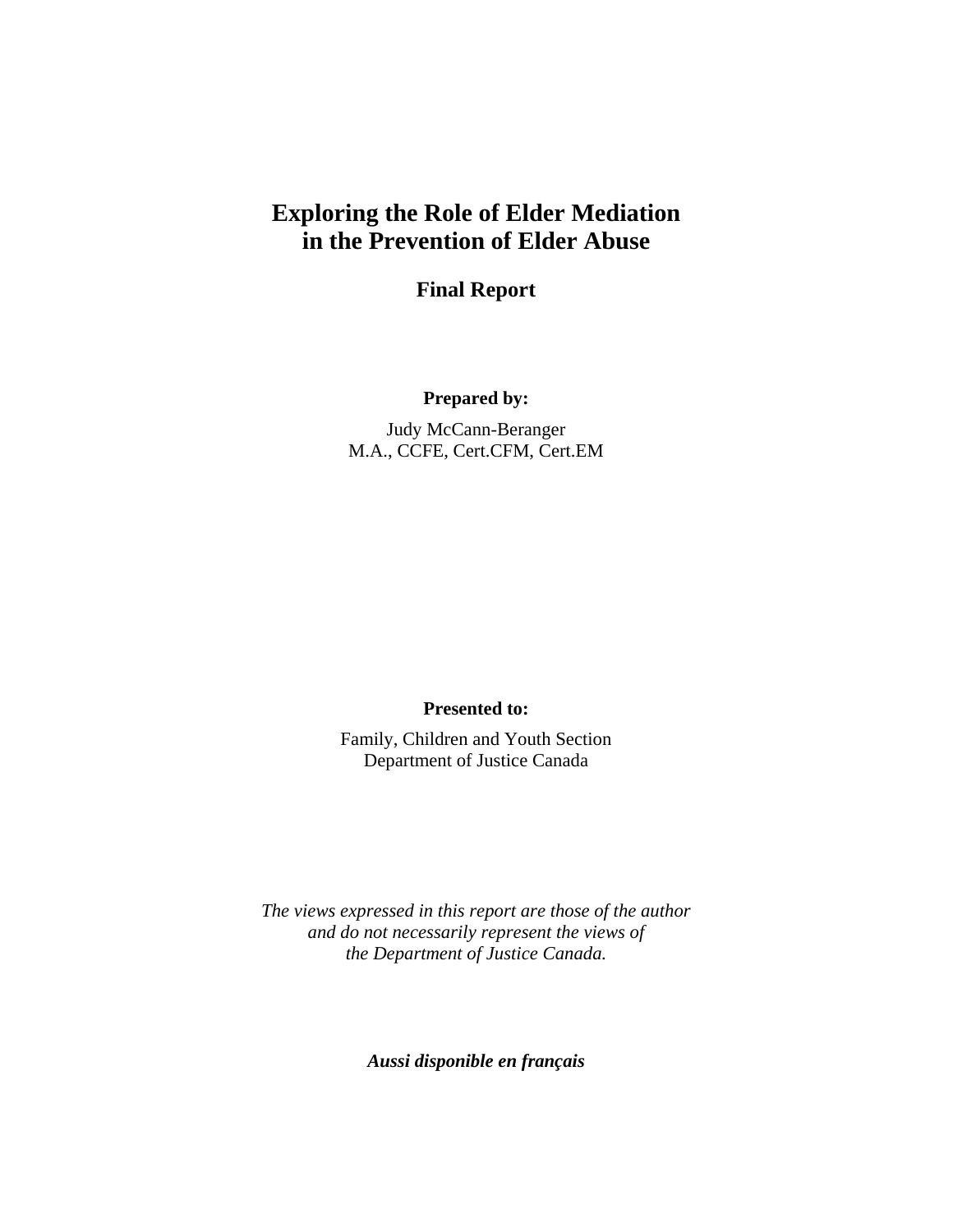*This report may be reproduced, in part or in whole, and by any means, without charge or further permission from the Department of Justice Canada, provided that due diligence is exercised in ensuring the accuracy of the materials reproduced; that the Department of Justice Canada is identified as the source department; and that the reproduction is not represented as an official version of the original report.* 

©Her Majesty the Queen in Right of Canada, represented by the Minister of Justice and Attorney General of Canada, 2013

ISBN 978-1-100-22320-9 Cat. No J2-376/2013E-PDF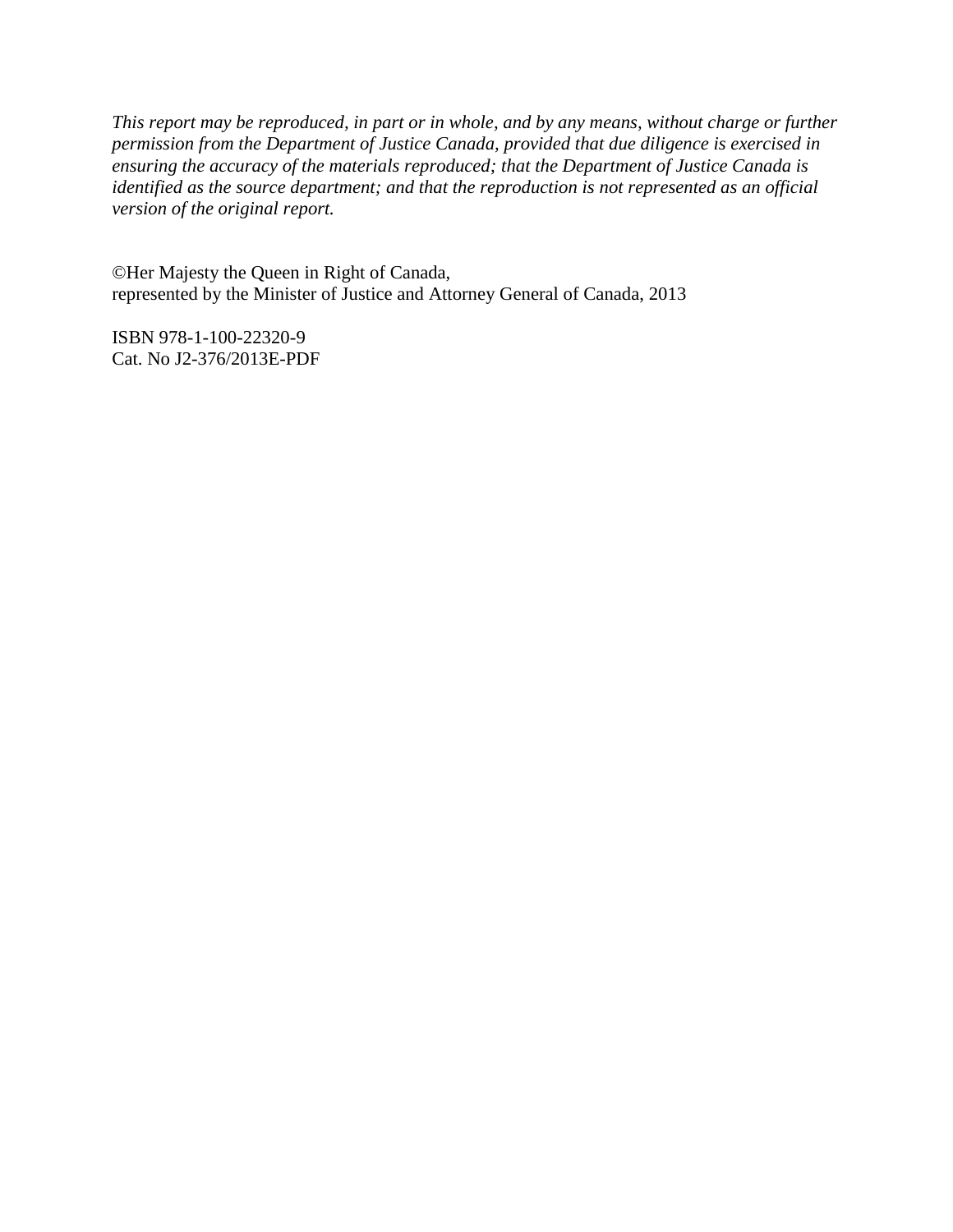# **TABLE OF CONTENTS**

| <b>B.</b> |                                                            |  |
|-----------|------------------------------------------------------------|--|
|           |                                                            |  |
| A.        |                                                            |  |
| <b>B.</b> |                                                            |  |
| C.        |                                                            |  |
|           |                                                            |  |
|           |                                                            |  |
| A.        |                                                            |  |
| <b>B.</b> |                                                            |  |
| C.        |                                                            |  |
| D.        |                                                            |  |
|           |                                                            |  |
| A.        |                                                            |  |
| <b>B.</b> |                                                            |  |
|           |                                                            |  |
|           | <b>Appendices</b>                                          |  |
| A.        |                                                            |  |
| <b>B.</b> | Code of Professional Conduct for Mediators Specializing in |  |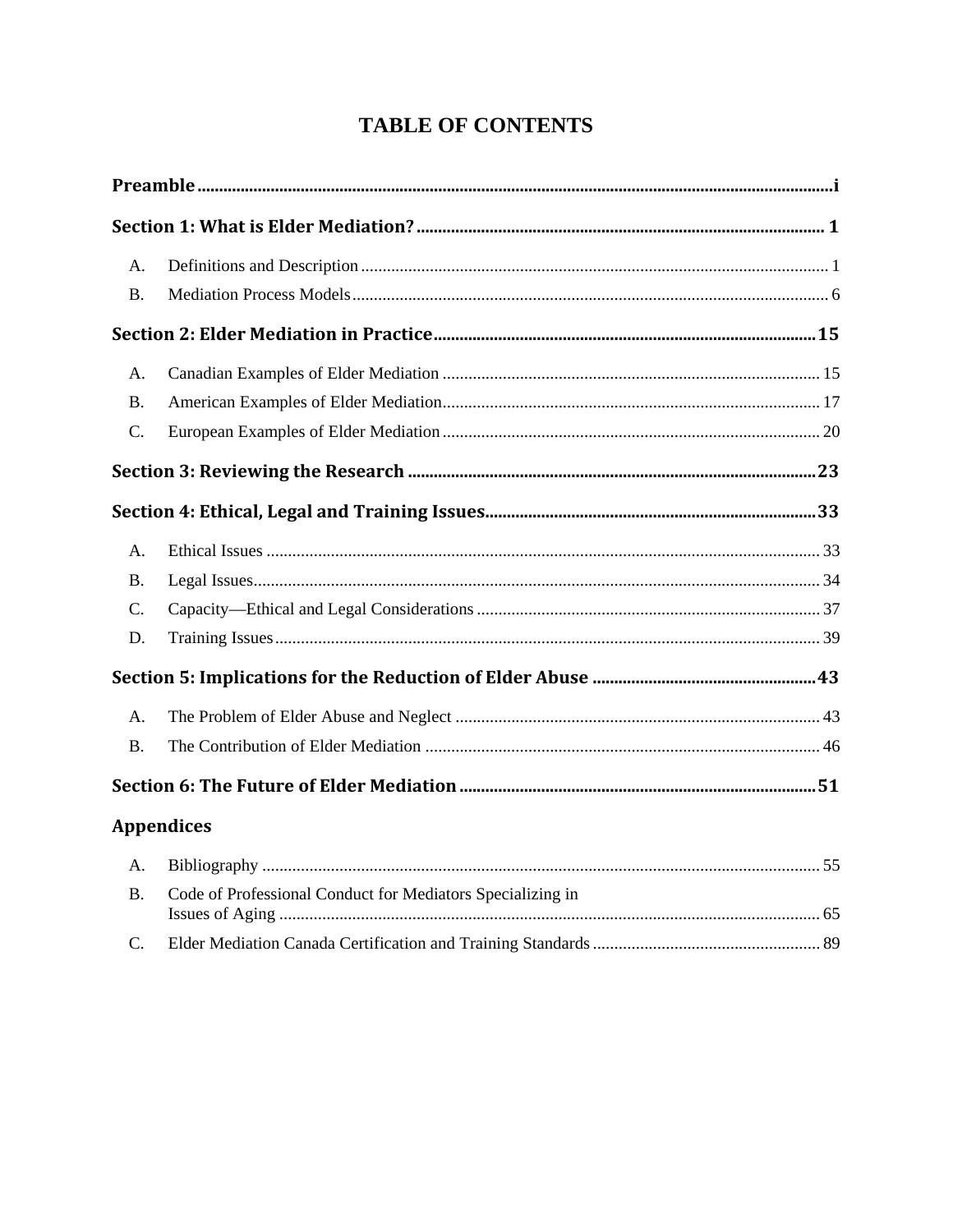#### **PREAMBLE**

Aging of Canada's population will accelerate over the next three decades (Stats Canada 2006). Women are still living longer than men especially in the older age groups. In 2005, women accounted for 75% of the "over 90" age group, and 75% of the elderly poor. Presently, the majority of caregivers are women, as are the majority of people with cognitive impairments and dementias. Health care improvements have led to increased life expectancy and longer survival for the very elderly, often with functional deficits (Stats Canada 2006). It is within this context that the practice of elder mediation holds promise for its potential to reduce the incidence of elder abuse and neglect in our society. Participants in elder mediation often report feeling surprised they can have such candid conversations with family members. A realistic aim in elder mediation is to assist people to become skilled at resolving or preventing conflicts, ultimately creating better futures.

The scope of this preliminary report is to convey information available on the use of elder mediation involving seniors (outside the criminal justice system) and some models used (or proposed) within Canada and internationally. The report shares information gleaned from Canada, United States, Ireland, Switzerland, England and Australia. In particular, the report reviews these varied sources of information in order to determine what information is available on the use of elder mediation in potential situations of family conflict involving a senior.

This preliminary work will demonstrate how elder mediation can be a means to address many age related issues including suspected elder abuse and neglect. It can be a tool to catch aggravated conflict and often reduce the likelihood of the conflict spiraling into abuse. It will identify, within the models currently being used or those suggested, a few of the legal, ethical and professional training issues related to using elder mediation in situations of family conflict involving a senior. Also included is a list of research sources found in the area of elder mediation, and information on existing mediation models including models used in cases of elder abuse and neglect.

As part of the information gathering process with a limited turnaround time, a request was sent out to numerous elder mediators throughout the Elder Mediation International Network. The request was for information, both in Canada and internationally, on the various models used in elder mediation with particular interest in those situations where neglect or abuse is specifically alleged or suspected. Research was undertaken with respect to ideas and articles that might demonstrate how mediation with age related issues is, or potentially could be, a valuable service for families. Comments or knowledge of literature that addresses—within the models identified—legal, ethical and professional training issues related to using elder mediation, were welcomed. The request also looked for comments on the following: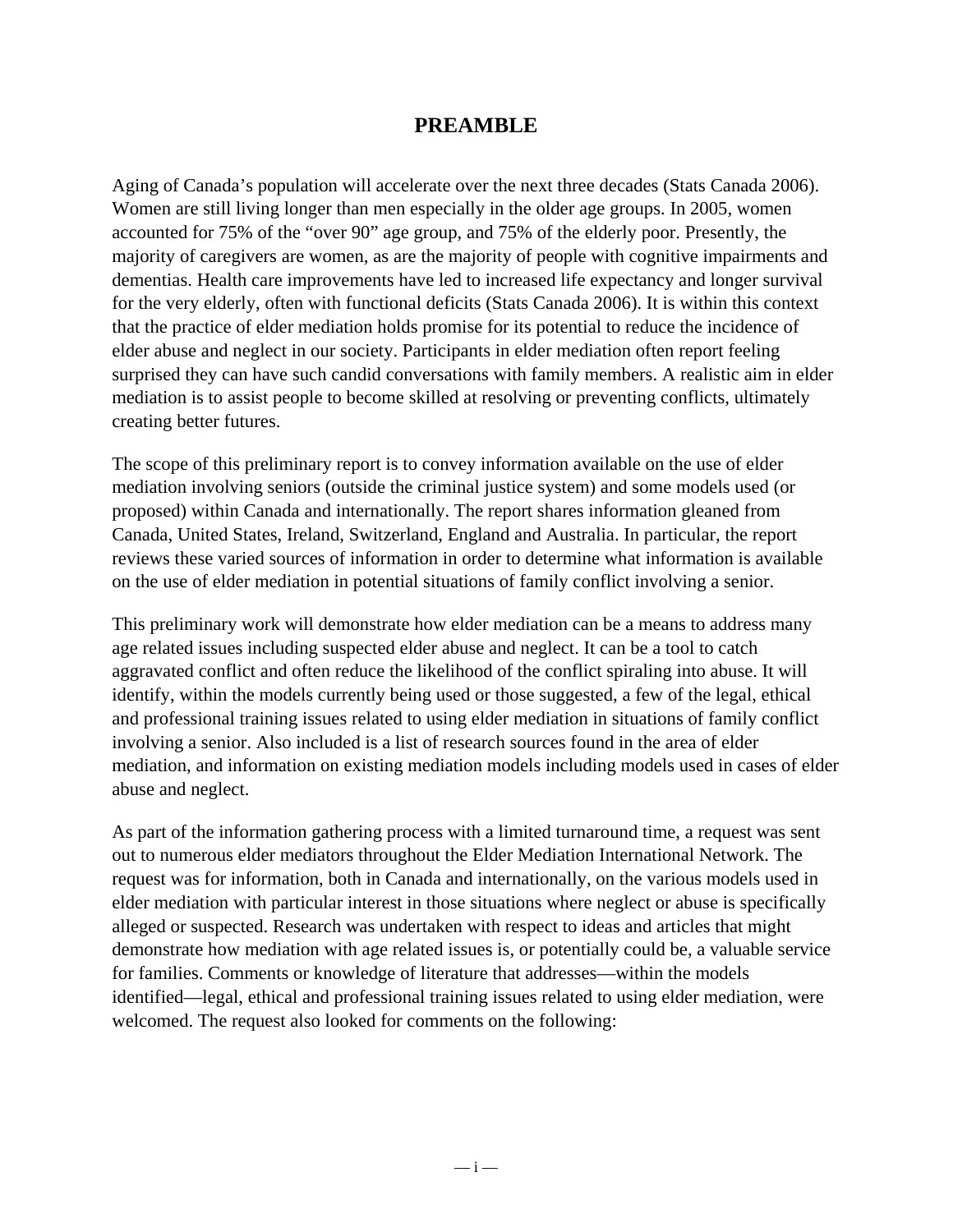- strengths and weaknesses of any of the models
- terminology—terms that describe the practice of elder mediation/mediation with age related issues
- issues and terms that describe mediation in situations of family conflict involving a senior
- a sense of how prevalent or widespread is the practice of "elder mediation"—by whatever name or term is used to describe it.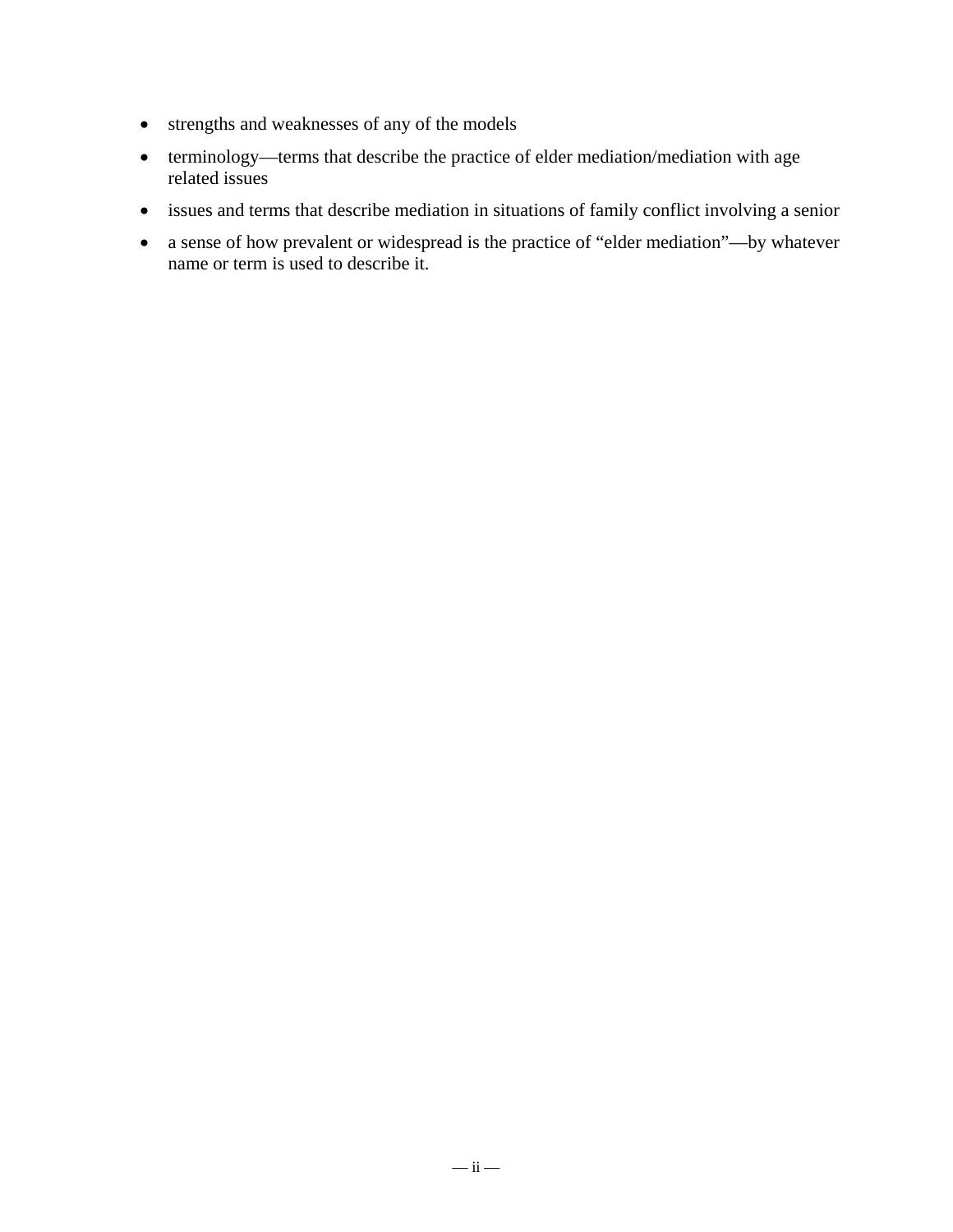# **SECTION 1: WHAT IS ELDER MEDIATION?**

# **A. Definitions and Description**

Over the past two decades there have been many conversations throughout Canada and abroad on the value of elder mediation and the importance of recognizing it as a specialty under the mediation continuum. What is "elder mediation"? What does that term really mean and what is its legitimate claim on impacting a reduction in the incidence of elder abuse and neglect?

In its most basic description many people understand elder mediation to be a process in which a professionally trained elder mediator utilizes a "mediation process model" to address disputes involving an older adult addressing age related issues. In many cases, an older adult who is vulnerable may be at the heart of the mediation but in other cases the mediation might be called to reduce or prevent vulnerability of the older person. The problem with this limited definition of elder mediation is that it fails to address the issue of prevention. If mediators do not understand the necessity and value of the preventative aspect of mediation then due harm, unintentional though it may be, can be caused. Elder mediation will continue to be underutilized if lawyers, stakeholders and the general public do not come to understand this preventative part of mediation.

Medford states that elder mediation—like elder law—is defined by the client to be served (Medford, 2004). Mediation is a voluntary, self-determined process, in which the mediator works with all the parties to assist them in arriving at their own decisions about how best they might discuss/resolve the issues. The mediator does not give advice, does not takes sides and does not judge who is right or wrong. Discussions are confidential and held in a private, safe setting. Any agreement reached must be acceptable to all participants. Elder mediation is mediation of any conflict that involves older people, their family members, or others in their lives.

#### **What Is Elder Mediation?**

Elder mediation provides a forum for family decision-making. It is private, confidential and completely voluntary. Mediators facilitate a purposeful and directed conversation in which family members are encouraged to express their interests and concerns. Meetings are informal and are held in locations that meet the family's needs, including private homes, mediators' offices and senior living facilities (Kardasis & Trippe, 2010).

Elder mediation is a cooperative process, in which a professionally trained elder mediator helps facilitate discussions that assist people in addressing the myriad of changes and stresses that often occur throughout the family life cycle. Elder mediation typically involves larger numbers of participants including older people, family members, friends and others who are willing to give support. Depending on the situation it is not uncommon to include paid caregivers, hospital staff, nursing home and or community care representatives, physicians and other professionals (McCann-Beranger, 2008). The initial process of elder mediation can sometimes identify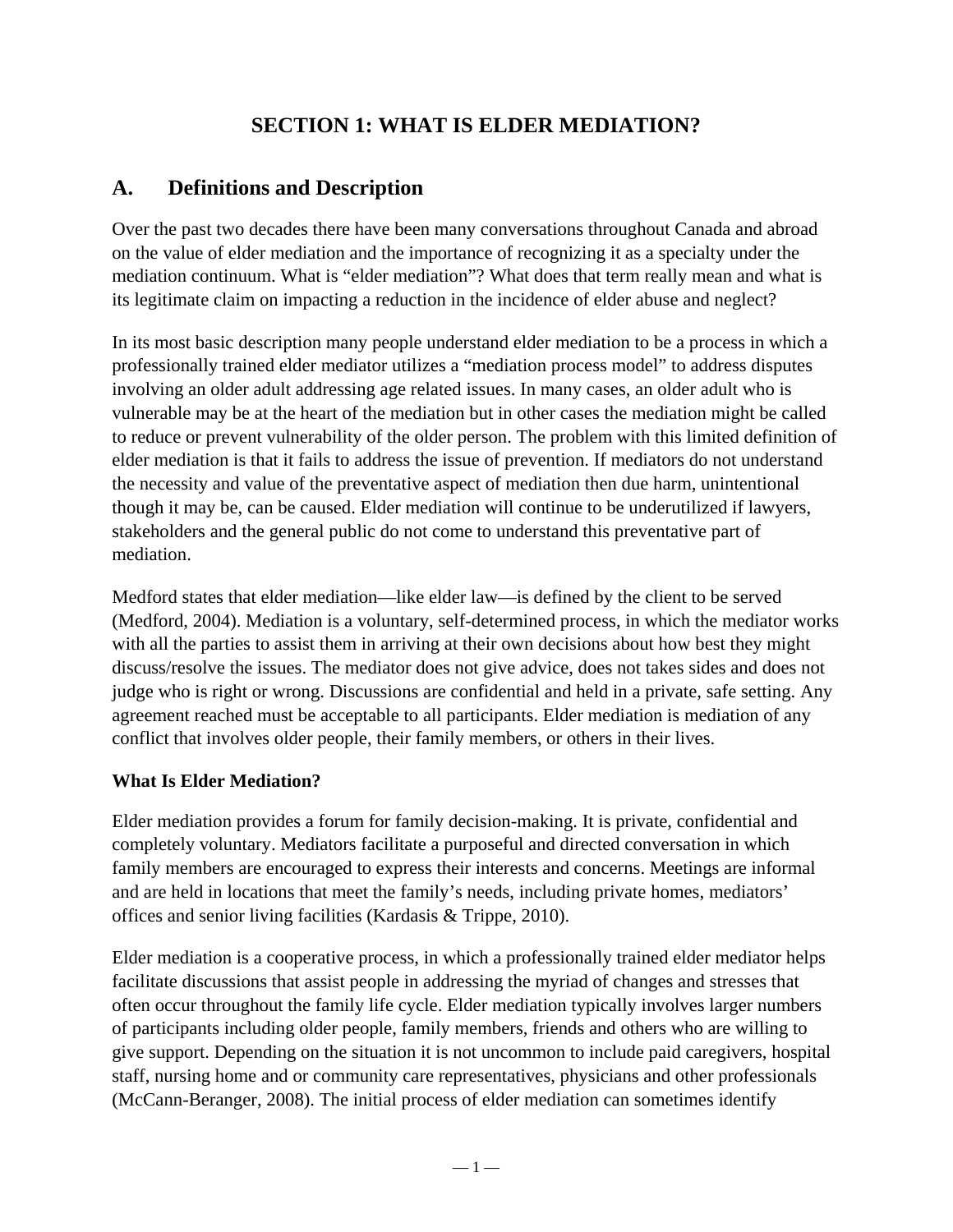suspicions of elder abuse or neglect that had previously gone unrecognized, unnamed and difficult, if not impossible, to prove. When this is the case, the mediator's role is to gently assess for the presence and extent of such abuse. It is not uncommon to witness a family member acting surprised when another family member suggests that their verbal aggression is abusive. The older adult and other family members as well, often report feeling embarrassed and ashamed to tell anyone about the actual or suspected neglect or abuse. They report feeling hopeful that the behavior might change, or in denial, believing that talking will only make it worse. For the most part they refrain from even calling it abuse. The level and type of abuse and neglect, suspected or alleged will determine whether mediation will ever be considered.

Elder mediators should inform all participants that mediators are not neutral in issues of abuse or safety and have a legislative duty to report past and present abuse if a vulnerable person is in need of protection under relevant legislation and there is threat of future abuse or harm. When in doubt, the proper course of action is always to assume mediation will not be appropriate. Alternatives to mediation—such as "shuttle" mediation (Appendix B)—may be offered in serious abuse cases but only by practitioners who have specialized education and training in this area (EMC Code of Professional Conduct, 2010).

Elder mediation is based on a wellness model that promotes a person centered approach for all participants—tapping the collective creativity while exploring the many ways that will best work to enhance the rights of the older person and promote quality of life for all concerned. Often family members with poor communication skills are surprised at how, with the help of the mediator, they actually learn new ways of talking with each other. Participants in the mediation identify topics they wish to discuss or issues they wish to resolve and work towards reaching agreements that attempt to promote their well-being and quality of life. Ideas for ways of helping are generated as people come together and talk about how they can move forward supporting each other, often through some very difficult times. Elder mediation promotes communication and the involvement of more family members and others who wish to help. It is slowly becoming more common for hospitals, nursing homes, or community care homes to participate in and often to promote and initiate the process (McCann-Beranger, 2008). With regard to abuse and neglect, elder mediation can provide a safe, trusting environment where any suspected abuse can be named and plans can be safely put into place to prevent any future abuse or neglect. Sometimes relationships can be rebuilt while other relationships can be renewed or established.

Following is a sampling of the typical issues of aging that can be addressed in mediation. The potential for abuse or neglect is present within each of them.

- Health and medical care (at home, in the community, in the hospital, continuing care and long term care communities)
- Progressive dementias and other memory impairments
- Caregiving
- Financial issues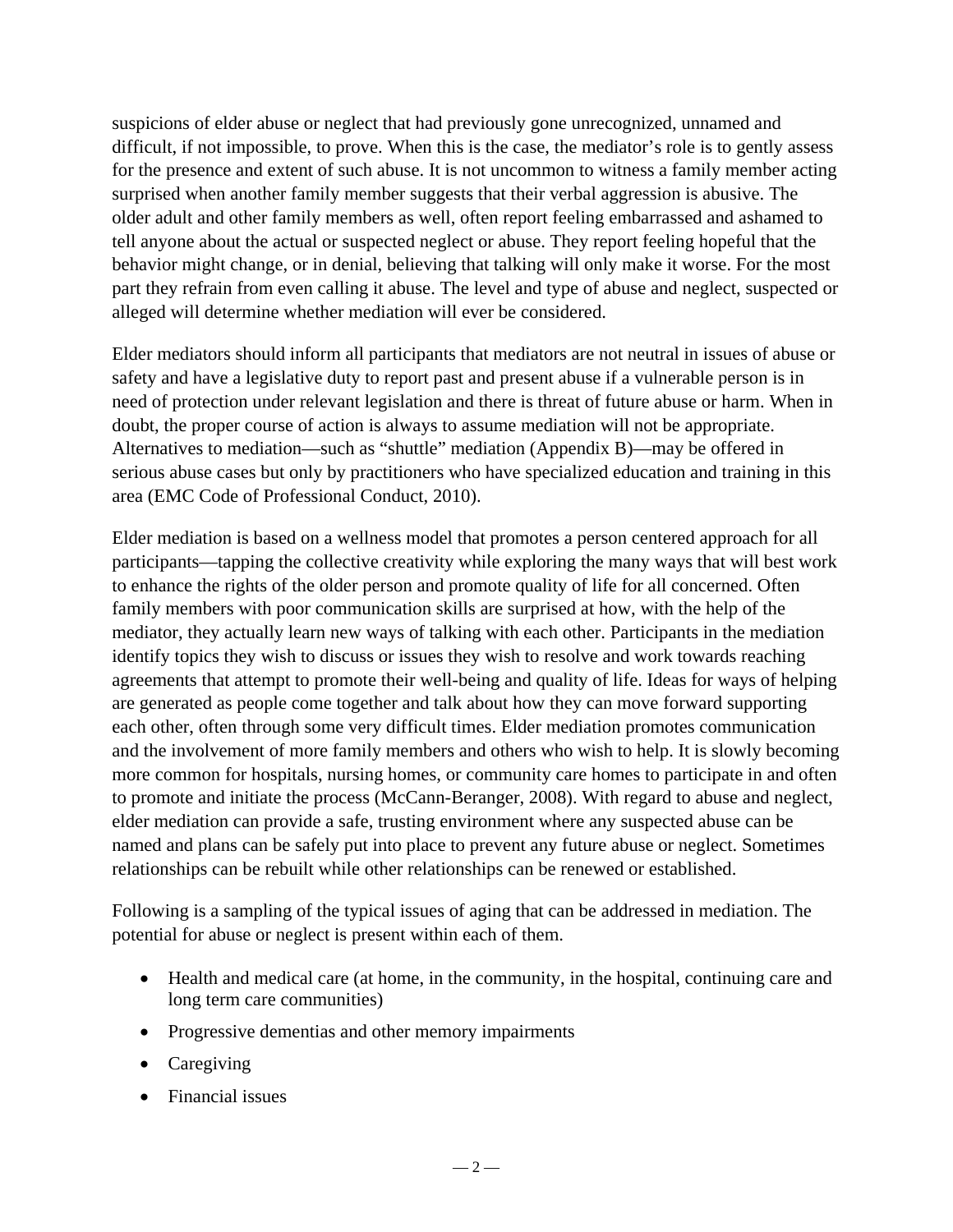- Guardianship issues
- Housing issues
- Living arrangements
- Intergenerational relationship issues
- New marriages and step-relative issues
- Religious issues
- Family business issues
- Driving issues
- Abuse, safety issues, self-neglect
- Legal issues (estate, inheritance, living will, power of attorney etc.)
- End-of-life planning and decision-making

There are a steadily growing number of elder mediation practitioners who advertise their services and views on their company websites. A representative example is the following from United States lawyer, Pat Medford's website (http://www.eldermediationservices.com):

#### *Elder mediation practitioners are knowledgeable in the field of aging*

*Elder mediation practitioners are professionals familiar with the aging process and the issues involved. They understand that not all people experience decreased mental capacity as they age. Mediators are connected with the network of local resources and service providers available to elders in the community and have access to the latest updates in the aging field. They are familiar with elder abuse concerns and report new allegations of elder abuse to the authorities for investigation. Mediation would not occur between an elder and another person if elder abuse has been substantiated. Self-neglect does not disqualify a case for mediation.* 

#### *The elder participates in the mediation*

*Mediators have an obligation to implement all accommodations that allow elders to participate to the fullest degree possible. This sometimes requires the elder to be represented by an attorney or other advocate. The Center for Social Gerontology in Ann Arbor, Michigan, has devised and tested a decision-making tool that is helpful in determining when and to what extent an elder can participate. More information is available on its Web site at www.tcsg.org.* 

#### *Elder mediation complements the practice of elder law*

*Elder mediation is not a substitute for legal advice. Rather, it is complementary to the practice of elder law. Only the court can provide findings of fact or determination of legal capacity. Frequently, however, the conflicts that impede the legal work you are doing for your client involve issues the law does not address. Mediation can bring these underlying concerns to the surface as the needs and interests of those involved in the conflict are identified. In this time of state budget cuts and fewer court and judicial resources, elder mediation can be a particularly cost-effective alternative to lengthy litigation or repeated*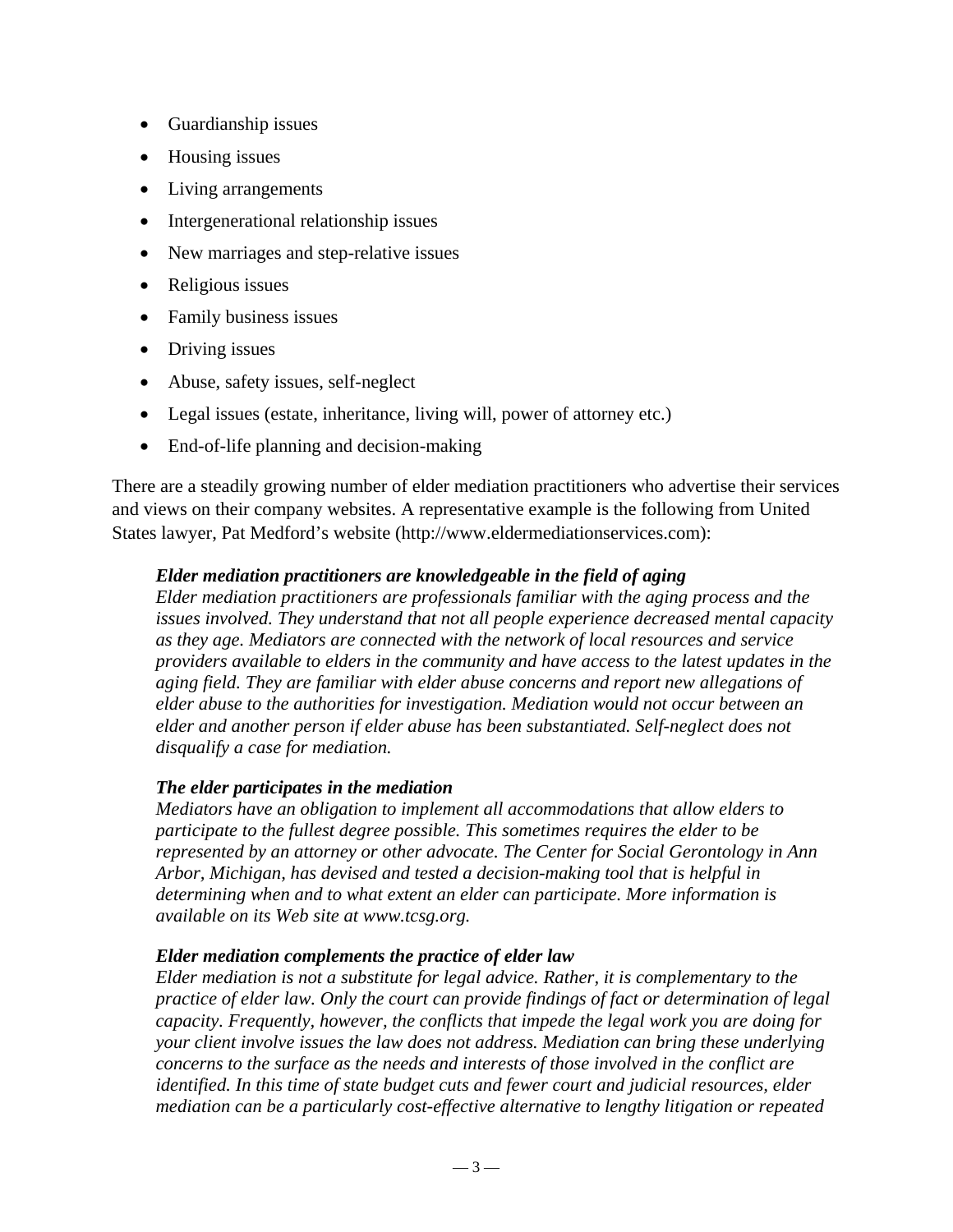*court hearings for ongoing disputes. A decision to refer for elder mediation leaves a law firm more time to perform the legal work it does best.* 

#### *Benefits of elder mediation*

*Elder mediation benefits elders, their families, attorneys, and others in a number of unique ways. Elder mediation provides an opportunity to explore, in a confidential and safe environment, creative win-win solutions that address a broad range of decisions and conflicts that affect an elder's life. Agreement is not reached unless it meets the needs of all participants—elders (and/or their representatives), family members, caregivers, and other appropriate support persons. Since the elder is often able to participate in mediation, either directly or with the assistance of an attorney or other representative, the elder's dignity is maintained by having a voice in the life choices that are made.* 

Elder mediation provides an opportunity for older people to talk frankly with family members about values they hold and risks they are or are not willing to take. The older person can acknowledge his or her needs for assistance during mediation without fearing that it will lead to a judge's ruling of incapacity. If capacity is in question, elder mediation is particularly effective in exploring the least restrictive forms of, or alternatives to, appointment of a fiduciary. If an elder's defense against a finding of incapacity is questionable, or a client's support for a petition for appointment of a fiduciary is somewhat weak, mediation may provide more options than the usual hearing before a judge.

The mediation process can help improve, preserve, or even restore relationships. It can also provide a non-adversarial model of communication with which to approach future discussions. Mediation can provide elder law lawyers with a resource to deal effectively with underlying issues the legal system does not, e.g., intangible values, family history and dynamics, issues of autonomy and safety, interpersonal conflict, and quality-of-life choices.

#### **"Elder Mediation"—What's In a Name?**

Although there has been some discontent concerning the term "elder mediation" it appears that until someone can come up with an alternative name that is acceptable to mediators and users of the service alike, the current name seems to be emerging as the default choice. Criticisms about the term "elder mediation" range from claiming that the term "elder" is derogatory, and serves to isolate older people, to comments that using "elder" in the name suggests the process is not impartial as it is slanted in favor of the older person. Other practitioners have coined terms for their "type" of mediation depending on the subject matter. Examples include "generational mediation", "mediation with age related issues", "mediation with seniors", "family mediation", "eldercare mediation", "shared decision making mediation", "intergenerational mediation", "adult family mediation", "guardianship mediation", "family care mediation", "probate mediation", or simply "peacemaking", all to describe basically the same practice. It has been noted that "elder mediation in connection with elder law is what some lawyers do all the time and that elder mediation—without calling it that—has sometimes been the style of social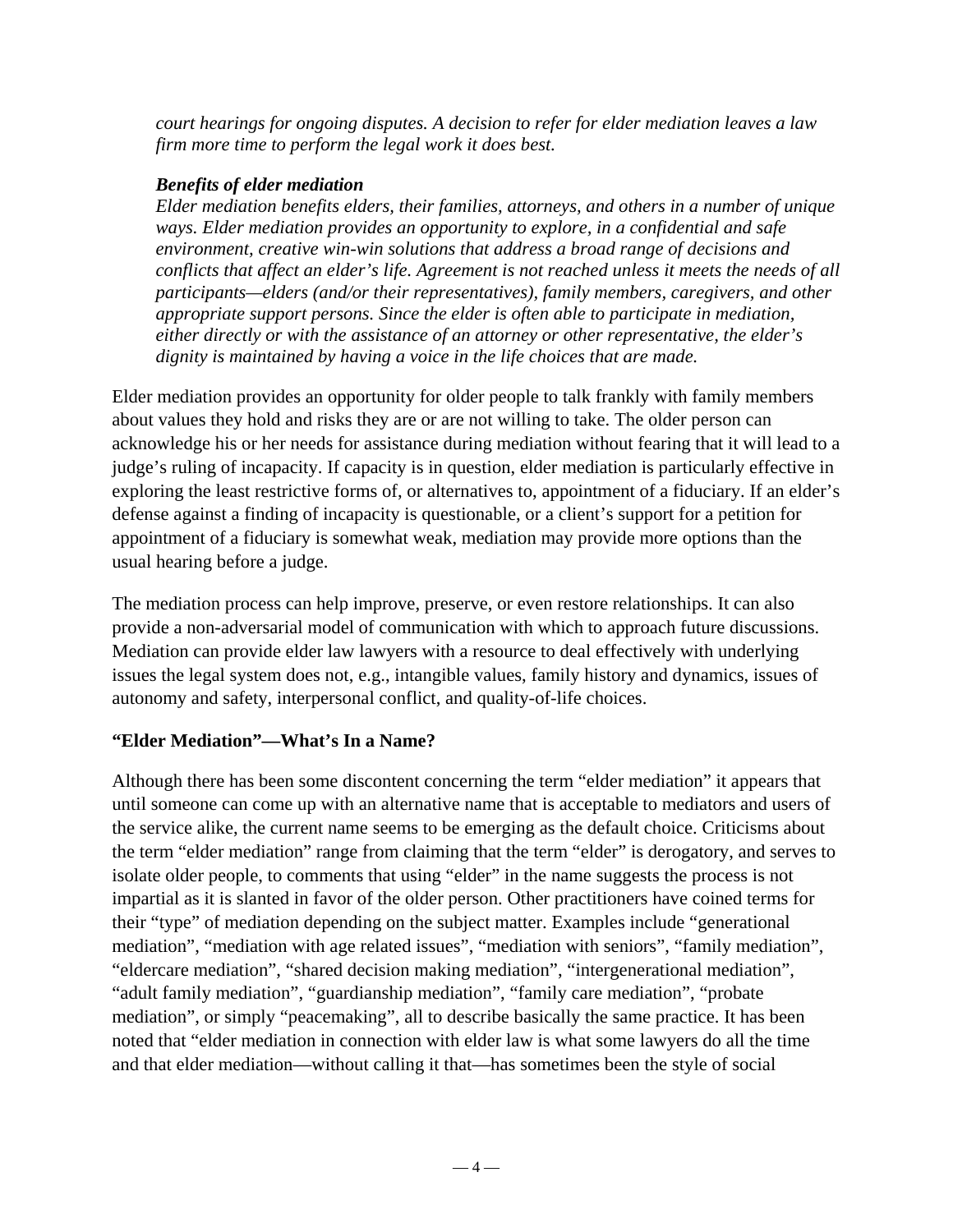workers who tried to get all the members of the family together, calling it a negotiated conversation" (Soden 2010). For the purposes of this paper, it will be called "elder mediation".

A review of the literature and popular media reveals a steadily increasing amount of attention being paid to the presence and value of elder mediation with increasing mention of its use where elder abuse or neglect is identified or suspected. These situations would include at least one older person who is vulnerable in some capacity. The gradual introduction of elder mediation has provided families with a forum wherein previously taboo subjects can be raised and discussed. Family members feared repercussion if they were to report suspected neglect or abuse of loved ones in community care. Family members who were too embarrassed, ashamed or afraid to voice suspicions that other family or paid caregivers were neglectful or abusive to their older family member, could now express themselves in relative safety. More importantly the family could now begin to work together to deal with the underlying stresses and plan for the improved and focused care of their older loved ones. Often it was in the elder mediation sessions that family members first voiced any concerns with regard to suspicions about abuse and neglect.

#### **Elder Mediation Services**

A recent Google web search on elder mediation returned 8,880 hits; a search of elder mediation + elder abuse returned 1,860. Such responses are indicative of the slow, yet steadily increasing spread of awareness of elder mediation services and its growing efficacy in the arena of elder abuse. It is also indicative of the number of people using the term elder mediation. The popular mediation website "www.Mediate.com" hosts a series of elder mediation articles and names of numerous practitioners, organizations and universities who advertise their elder mediation services and elder mediation training.

Depending on where you are located in Canada, the service of elder mediation may be offered by numerous practitioners ranging from those professionally trained, certified and experienced to those with little or no training, not certified and with little or no experience. Professional organizations have been developed to support practitioners who wish to acquire the necessary skills, knowledge and certification to enable them to provide a quality service. For example, there is now an Elder Mediation Canada, an Elder Mediation British Columbia and an Elder Mediation Atlantic Canada—all who work in partnership with each other, with Family Mediation Canada and with the Elder Mediation International Network. As a result, the roster of professionally trained and accredited elder mediators is steadily growing in numbers across the country. This is particularly true in regions where elder mediation projects are operating and where existing provincial mediation associations have identified elder mediation as a priority (e.g. Ontario, British Columbia and Prince Edward Island). As the list of elder mediators grows, so too will public awareness of mediation services.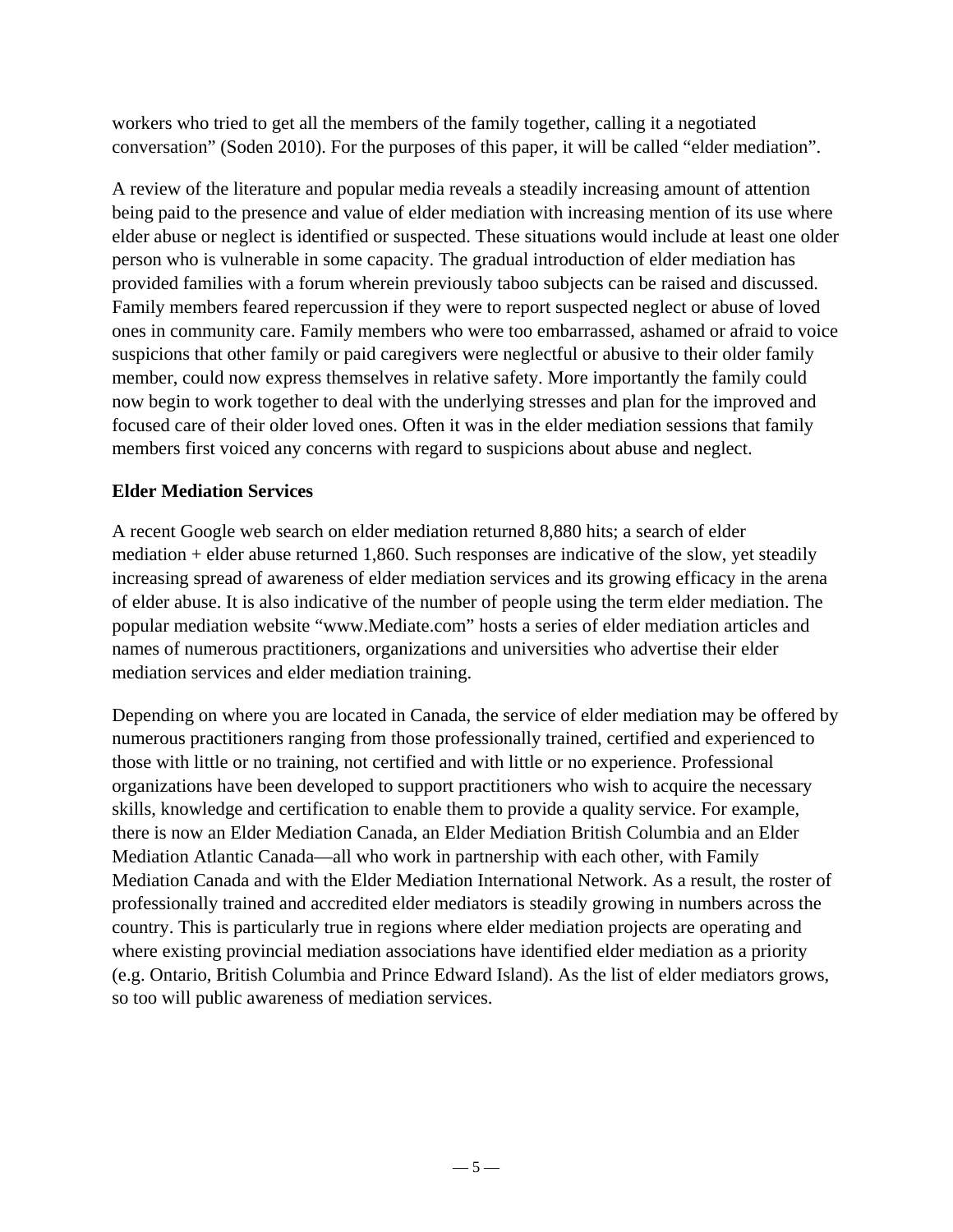# **B. Mediation Process Models**

The literature and feedback from experienced practitioners in the field indicate that there appears to be some diversity in the process models that elder mediators adopt. Most trained elder mediators and users of mediation services tend to agree that the actual competencies of the elder mediator, with respect to sensitivity and knowledge of aging, including elder abuse and neglect, is crucial to the orchestration of any model of mediation. All models work in ensuring that participation is voluntary with informed consent, self-determination and confidentiality. Elder mediation also requires the development of a communication process and commitment to the process, ensuring that issues are identified and clarified. It is also important that there be some preliminary assessment to determine whether elder mediation is appropriate. Once the decision has been made that the case is appropriate for mediation, the mediation can be structured in a way to accommodate and protect all participants—especially if there is any hint of power imbalance. For example, it is not uncommon to include an advocate for the older person in the mediation sessions.

Some experts suggest that mediation models cannot be combined (Bush and Folger, 2005) while other experts suggest the opposite (Kardasis, 2010). What is important is that mediators know what model they are practicing, and why it is best suited for the particular situation and participants involved (McCann-Beranger, 2005). It is important not to predetermine what process will work before assessing a case. Kardasis (2010) maintains that mediators and other alternative dispute resolution professionals have many processes from which to draw upon in their practice. There appears to be no research that suggests that one model is ultimately any better than another. Regardless of the model used, all conflict involves power exchanges of some sort and the goal is to encourage constructive, reciprocal, and sustainable patterns of power exchange (Mayer, 2009) that lead to mutually acceptable solutions.

The following is a review of some of the process models for elder mediation identified through our exploration, concentrating on models that bode well for the practice when abuse or neglect is alleged or suspected.

#### **a. Interest-Based Approach**

The interest-based approach is very conducive to mediating issues when elder abuse and neglect is alleged or identified. It is a principled negotiation that focuses on interests or needs with a primary goal to help participants reach mutually acceptable agreements. It offers support to the problem-solving models that view conflict as a problem to be solved. Mediators try to help parties succeed by directing them toward outcomes in which all participants have at least some of their needs met. Collaborative interaction is considered the best way to achieve a good agreement. Moore (1996) supports the idea that the mediator's goal is to reach agreement and settle disputed issues. Moore uses a twelve-stage mediation model. The first five are preliminary stages that aim to "separate the people from the problem". The remaining seven stages of Moore's model follow closely the elements of Fisher and Ury's principled negotiation (1981)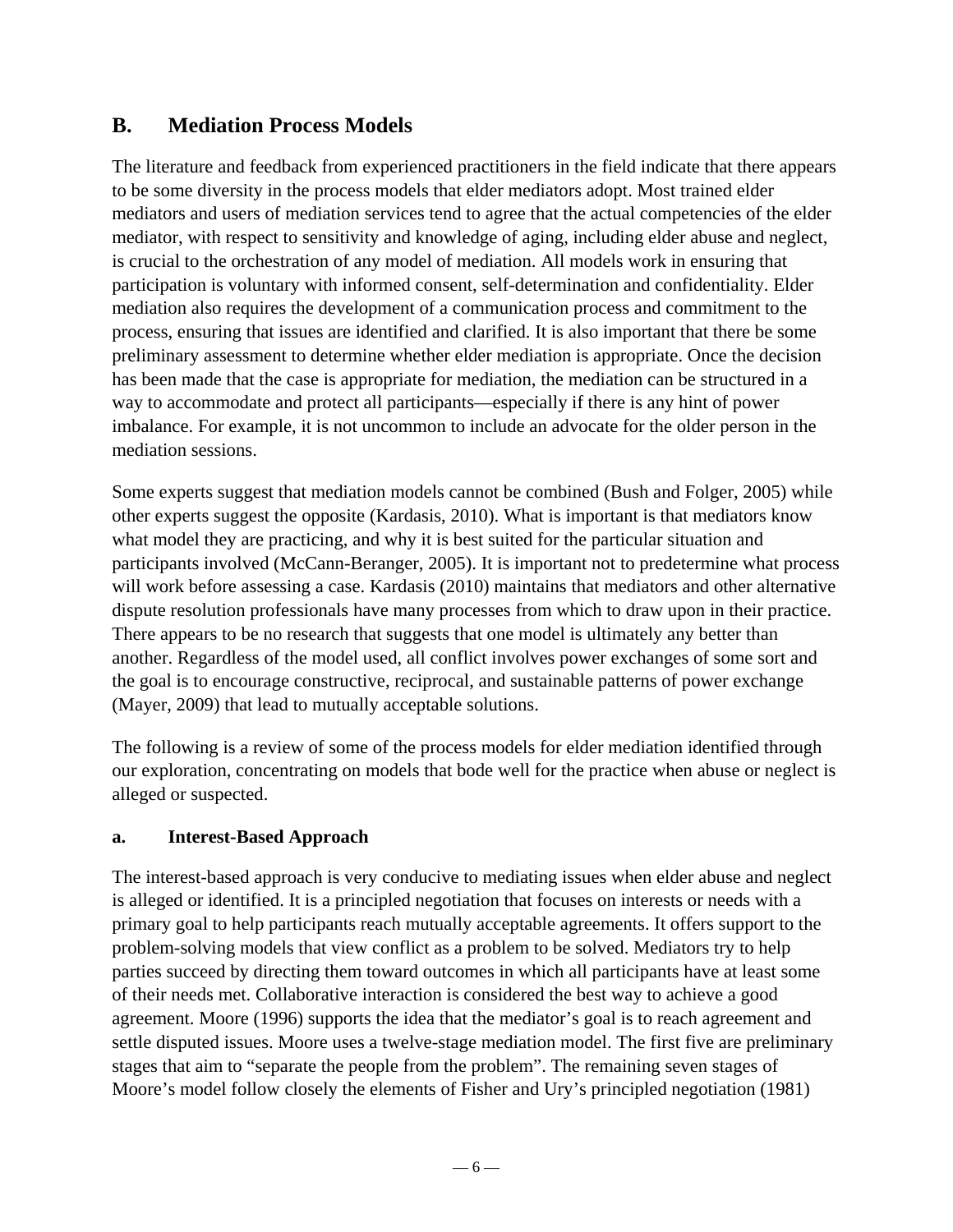method: begin the mediation session, define issues and set an agenda, uncover hidden interests of the parties, generate options for settlement, assess options for settlement, complete final bargaining, and achieve formal settlement (Moore, 1996). The majority of certified elder mediators to date report using some form of the interest-based approach.

#### **b. Insight Approach**

Canadian mediators, Kenneth Melchin and Cheryl Picard, developed this model using Canadian scholar Bernard Lonergan's work on learning as a theoretical base. The Insight approach views human behavior as fundamentally relational. Conflict is understood as emerging out of an interactive framework by which people make meaning out of their environment, and seek to realize what matters to them—their "cares". Conflict is viewed as arising from the experience of "threat-to-cares". This is because it is the actual or perceived threat to our desires, disruptions of expected patterns of cooperation, or judgments that ultimately drive the intensity with which the parties in conflict maintain a position or seek to impose harm on the other. In turn, these defensive responses are more often than not experienced as an "attack" on the others' values. Insights help parties develop new patterns of interaction whereby cares can mutually exist without the generation of threat (Sargent, Picard and Jull, forthcoming).

Cares include more than the pursuit of our individual or collective interests, needs or values. They also include our value-based expectations of other's behavior, our assumptions of how people ought to act, the presumed patterns of co-operation we consider necessary, and our valuebased judgments of progress and decline that we perceive in the behaviors and intentions of ourselves and others (Melchin and Picard, 2008). Addressing emotions is an important strategy, insofar as emotions point to the experiences of threat-to-cares that are so central to the defendattack patterns in conflict. The Insight approach understands that although the values in a conflict are often obscure, the feelings and defensive responses are not (Picard and Jull, forthcoming).

The Insight approach has developed practical strategies that help parties to achieve "insight" into their experiences of threat that have become manifest in defend-attack patterns of interaction. When parties learn about what matters to others, why those things matter, and how what matters is perceived to be threatened, their reasoning about the intent of the other often changes. This newfound uncertainty about the other generates curiosity and a willingness to talk and listen to each other (Picard, 2003). The insights gained through new interpretations and understandings are what diminish the threat response and enable parties to find new possibilities in which their cares can mutually co-exist without generating threat.

The Insight approach has developed practical strategies that help parties to achieve "insight" into their experiences of threat that have become manifest in defend-attack patterns of interaction. When parties learn about what matters to others, why those things matter, and how what matters is perceived to be threatened, their reasoning about the intent of the other often changes. This newfound uncertainty about the other generates curiosity and a willingness to talk and listen to each other (Picard and Melchin, 2007). The insights gained through new interpretations and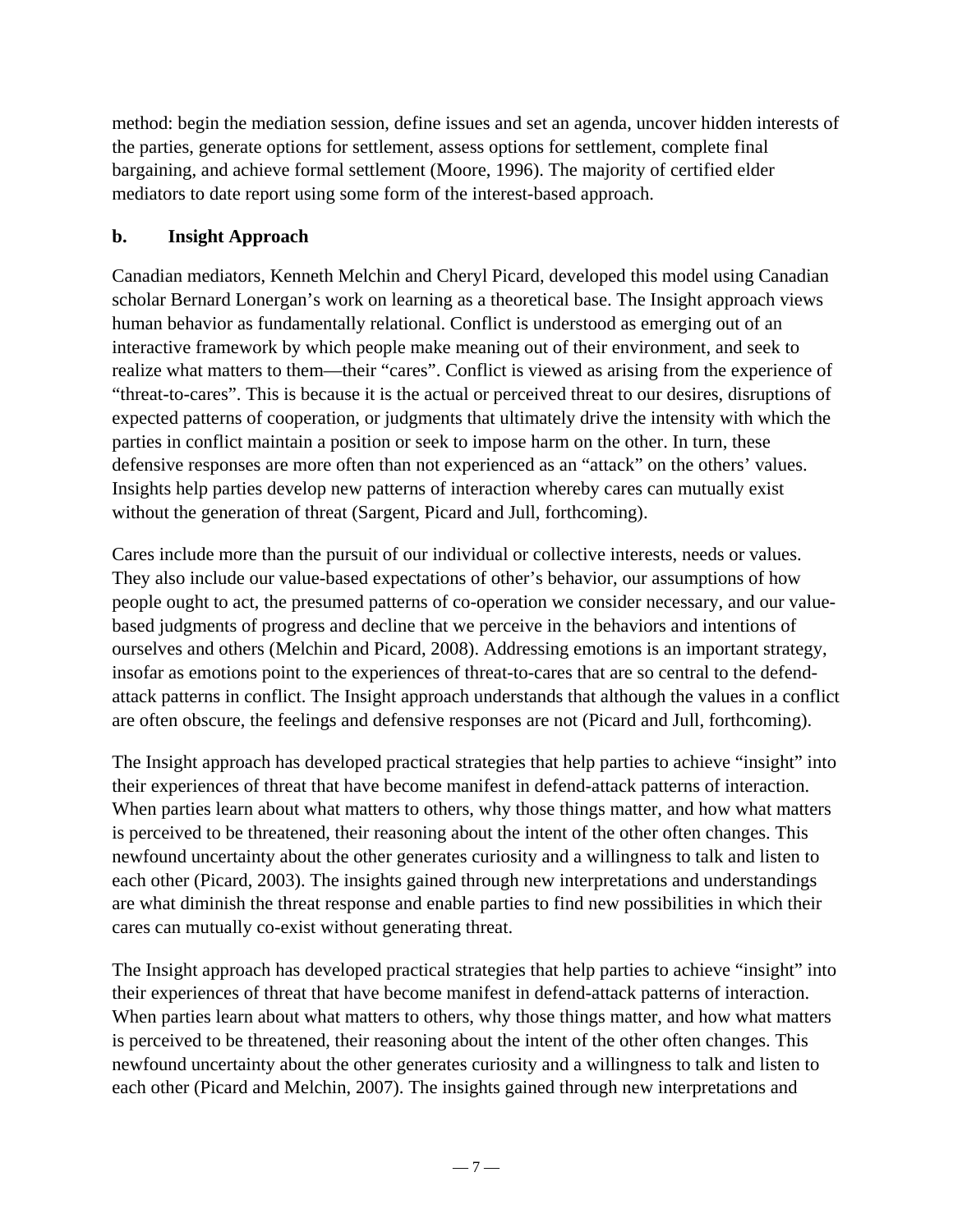understandings are what diminish the threat response and enable parties to find new possibilities in which their cares can mutually co-exist without generating threat.

To facilitate the insights that are part of learning, insight mediators use specific skills that explore the interpretive process through which the parties make meaning that a threat exists. These insights are achieved through deepening conversations that enable parties to shift the conflict onto new ground and toward new possibilities for change because experiences of threat are reduced or eliminated. The practice of deepening uses skills that are familiar to interestbased, transformative, narrative and other conflict practitioners—skills that include such actions as reflective listening, strategic questioning, and reframing. Deepening in the Insight approach also requires the practitioner to be "intentionally responsive", and to use specific Insight skills such as linking, de-linking, verifying, bridging, layering, finishing and using (Melchin and Picard, 2008).

#### **c. Facilitative Approaches**

Among the many roles the elder mediator plays in mediation when elder abuse/neglect is suspected, the facilitation role is the most common one. Mediation approaches are not tightly contained and there is fluidity within the concepts. (Riskin, 2003) The approach elder mediators use is based on their highly developed facilitation skills, personality, experiences, education, cultural sensitivities and training as well as to when the abuse and neglect occurred. A facilitative mediator assumes that the participants are able to move from "what doesn't work for them" to developing better solutions that will heighten quality of life. A broad, facilitative approach helps the participants understand and define the issues they wish to address, including a discussion of underlying interests, rather than positions. A facilitative mediator helps parties become "realistic" about their situation, doing some reality testing based on their knowledge and experience. On the facilitative continuum, some elder mediators see their role as helping parties communicate and understand one another. At the other end the mediator, by virtue of his or her expertise, assumes that the parties want guidance in reaching an appropriate settlement. Lawyers, McIvor (2006) and Soden (2010), both report that this seems to happen more with elder mediators who have a legal background.

In most facilitative approaches family members take an "ownership" interest—instead of succumbing to court orders or a hastily adopted mediated decision made in caucus. Multiple short sessions can be set up which go a long way to rebuilding trust, especially where abuse and neglect are implicated, enabling family members to be fully prepared to move forward in each session. The family members work more effectively together as a family on an ongoing basis and both financial and emotional costs are less. Participants will not sign any legal documents without obtaining legal advice (Hoeller, 2010).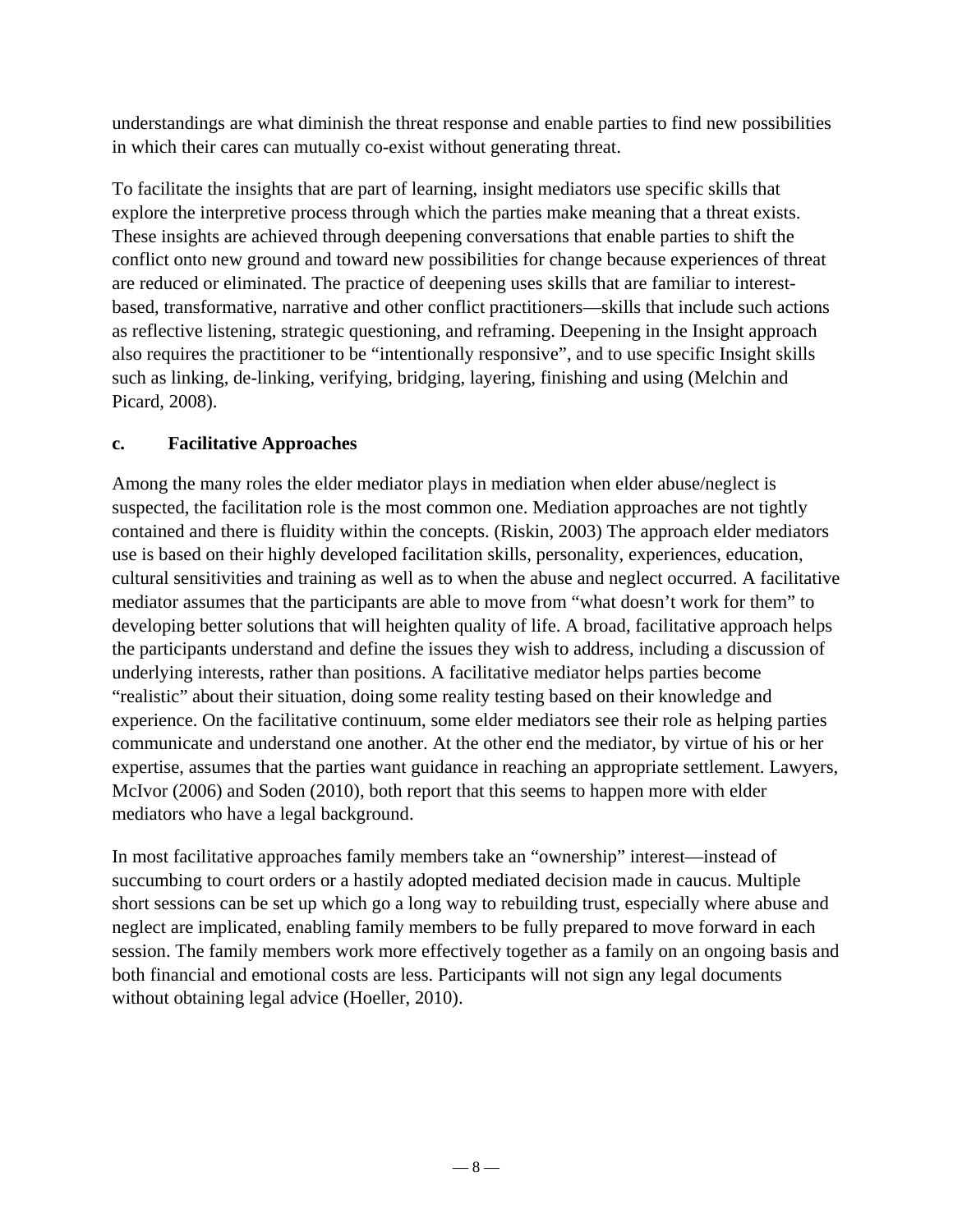#### **d. Transformative Approach**

Transformative mediation invites participants to shape the process. According to this theory, what people find significant about conflict is that it alienates them from the sense of their own strength and their sense of connection to others (Bush  $\&$  Folger, 2005). The basic tenets of the transformative approach suggest that rather than problems to be solved, disputes are viewed as opportunities for moral growth and transformation (Bush and Folger, 1994). This model of mediation focuses on the here and now, being attentive to the interactions of participants to find opportunities to foster empowerment and recognition. Empowerment involves strengthening individuals' abilities to reflect, make choices, and act in a conflict situation. Recognition means becoming more sympathetic and responsive to the other party's situation. Empowerment is realized when people understand their goals more clearly. Empowerment is independent of any particular outcome of the mediation. The "transformation" is in the consciousness of the individual.

To highlight the differences between an interest-based, problem-solving approach and the transformative model trainers often use the "rock band, next door" scenario. The scenario involves a band practicing their music, resulting in complaints of excessive noise from the neighbour. A problem solving approach would likely seek a compromise to the situation, negotiating days and times for the band to practice that did not interfere with the neighbour's need to relax from the stresses of work. A transformative approach would focus on ensuring that the parties reduce their hostility toward each other by coming to understand the motives behind each person's behaviour, and to relate to one another as individuals. For example, one neighbor could discover the importance that playing in a band has for the neighbour's self-worth, while the other neighbour could discover the importance of performing well at work for a similar reason. It would also focus on allowing the parties to decide for themselves how the issue could be solved, keeping in mind their individual and relational needs. Outcomes reached through the transformative approach may not be all that different from the problem-solving approach; however, it is the process of getting there that is so different and that distinguishes itself from approaches that emphasize problem solving and settlement.

#### **e. Narrative Approach**

Narrative mediation is an approach that encourages parties to tell their personal "conflict" story as a means of producing an "alternate" story that will lead them to a resolution of the dispute. It is based on theory which posits that people organize their experiences in story form as a way to make sense of their lives and relationships, and that "they act both out of and into these stories" (Winslade & Monk, 2000). Narrative mediators do not seek one "factual" story; instead, they find it more useful to accept each person's story as a lived reality and then "seek out the points where the story might incorporate some different approaches". A key task of the mediator is to lessen the rigid and negative motivations that parties attribute to each other's actions. This is accomplished by building party trust in the mediator and the mediation process; developing conversations that externalize, as opposed to internalize, the conflict; mapping the effects of the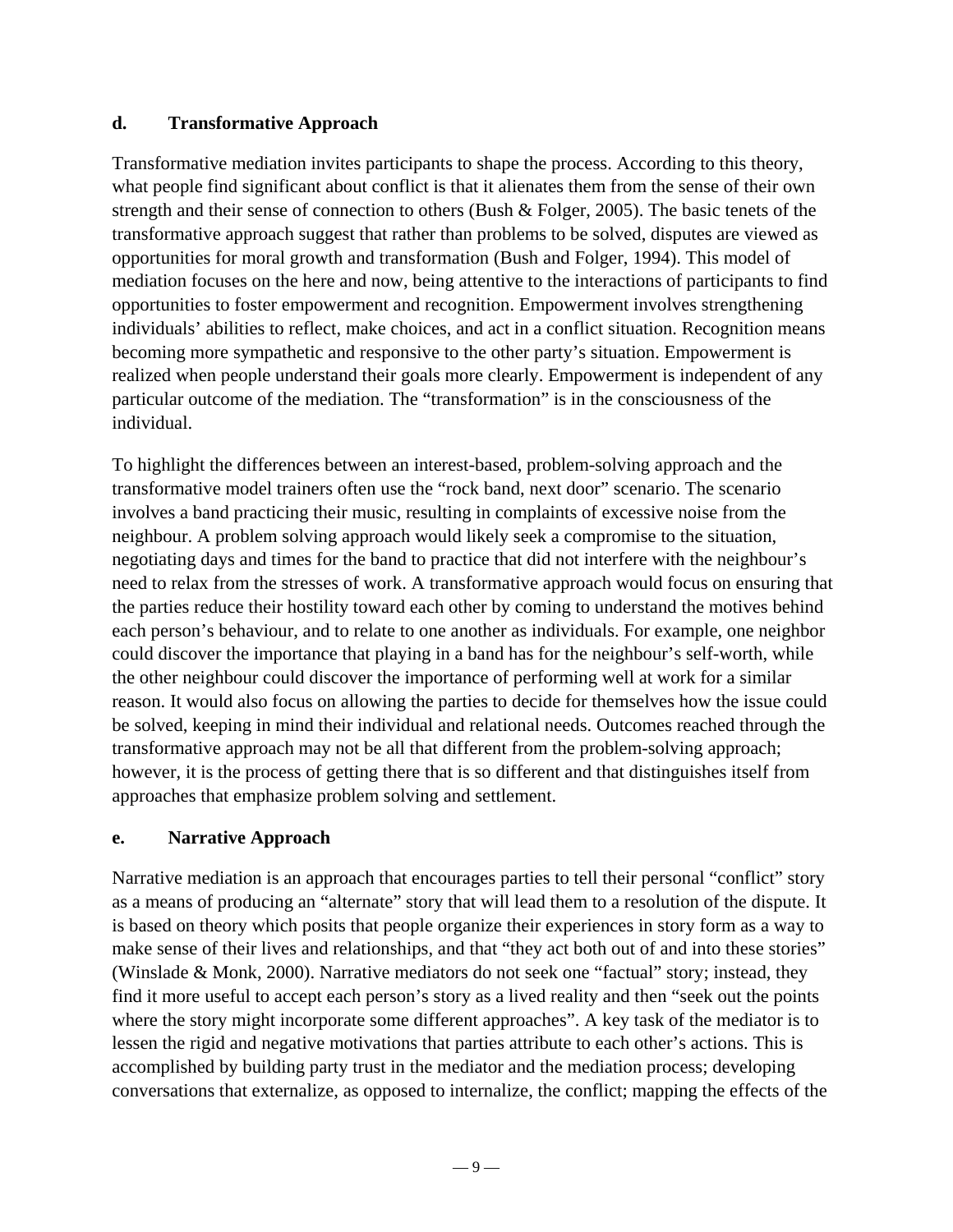problem on the person; deconstructing the dominant story lines; and developing shared meanings about the conflict and it's solutions. Important to narrative mediators is the belief that the parties' conflict stories are drawn from the cultural stories of the world around them.

Narrative mediation has three phases: engagement, deconstructing the conflict-saturated story, and constructing an alternate story (Winslade and Monk, 2000). In the engagement phase, the mediator concentrates on establishing a relationship with the conflict parties by attending to the physical setting and the non-verbal behaviour displayed by all parties. Attention is also given to the roles that the mediator and the parties will take on as a result of the mediation. In the next stage, deconstructing the conflict-saturated story, the mediator works actively to separate the parties from their perceptions and understandings of the conflict by "undermining the certainties on which the conflict feeds, and inviting the parties to view the plot of the dispute from a different vantage point". The assumption is that elements of cooperation, points of agreement, and mutual respect have been left out of the conflict-saturated story, and deconstructing it can lead to creating an alternate story that includes these areas. The final stage of narrative mediation is to construct an alternate story. In this stage, the mediator is "occupied with crafting alternative, more preferred story lines with people who were previously captured by a conflict-saturated relationship". In narrative mediation the development of a cooperative attitude may be more important than reaching an agreement.

#### **f. Adult Guardianship Mediation Model**

The Centre for Social Gerontology (TCSG) in Ann Arbor, Michigan is a leader in Guardianship Mediation (http://www.tcsg.org). The Centre has several publications in the field and promotes a model of elder guardianship mediation that is based on United States guardianship law that is different from laws in other countries. Their recommendations for procedures for case screening criteria, assessing for ability to participate, identifying who will come to the table, assessing when abuse and/or neglect is an issue and procedures for the mediation itself, however, is still relevant to Canadian mediators. TCSG offers comprehensive Guardianship Mediation training to teach the specific knowledge base and skill sets required (TCSG, 2002).

Generally, throughout Canada as well as in other jurisdictions, there is considerable discussion and learning around capacity. This concept is critical in elder mediation. The more mediators understand capacity the more likely it is that they come to understand the crucial importance of the voice of the person at the heart of the conversation to be present in the mediation. Once a court determines that a person is incapable of making sound decisions then this determination is rarely reversed. Consequently, it is critical to ensure that the person is not deemed incapable if indeed s/he has many capabilities (Soden, 2010). It is also generally agreed by specialists in the field that families who participate in the adult guardianship mediation process prior to appointment of a guardian almost always find a less restrictive option than full guardianship (Castner, 2006; Largent 2009).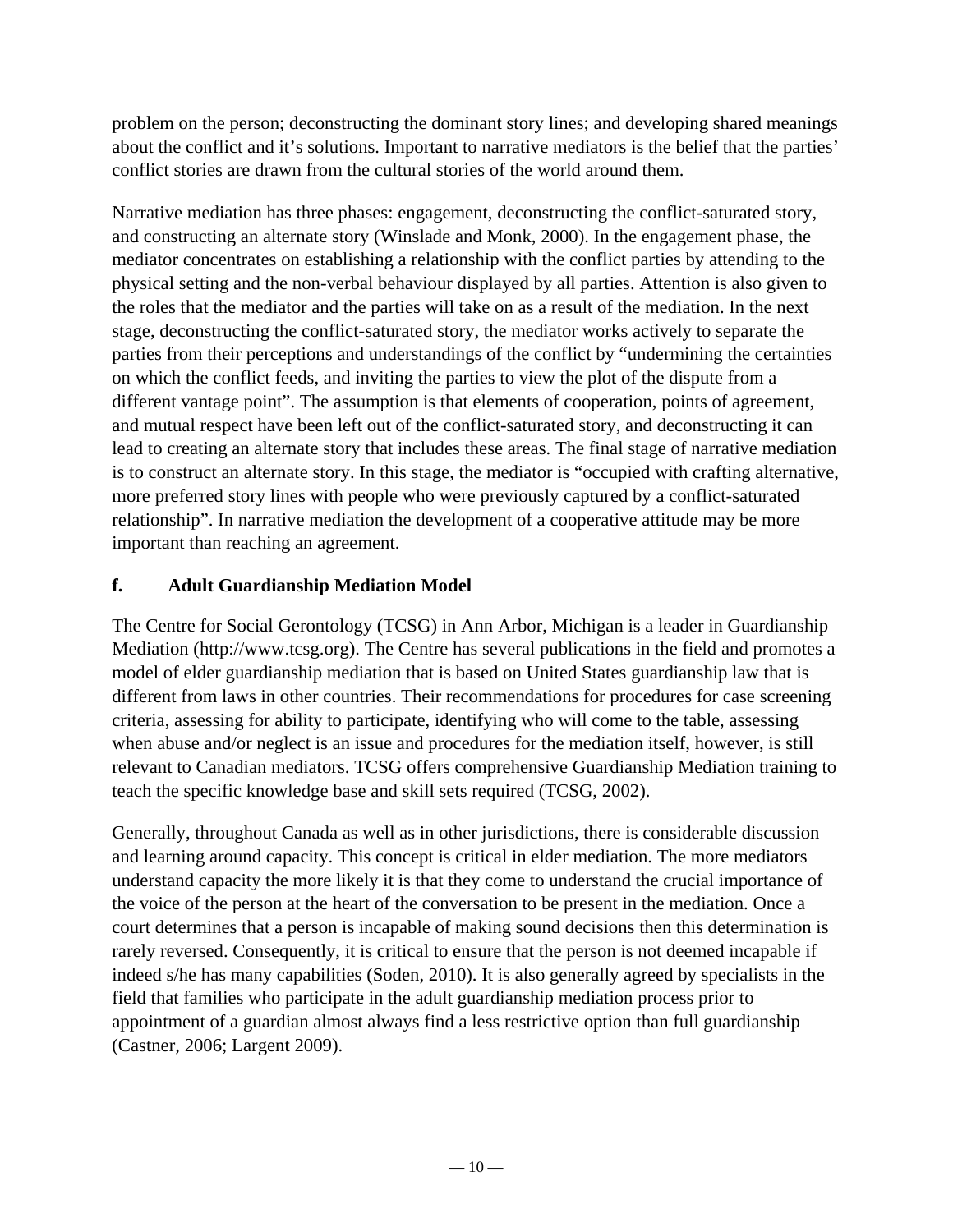#### **g. Therapeutic Elder Mediation Model**

This model of elder mediation builds on the work of Howard Irving (Irving and Benjamin, 1995). Having trained as professional psychologists or social workers and coming with considerable experience in family mediation, these elder mediators have reported success in using a therapeutic model. Mediators commit the initial session to learning if there are any influential relationship patterns that could have implications for the flow of the elder mediation. This is typically where elder abuse and neglect presents itself. This is also where the subtleties of abuse and neglect are sometimes acknowledged. It is not unusual that these patterns have gone unrecognized by the family, as they have been an entrenched part of the family culture. With some narrative and strategic questions these patterns may be identified in the interactions and stories of family members from the initial contacts and sessions. When the initial interviews and assessments have been done and it is agreed that the elder mediation will happen the elder mediator often moves to an insight or interest based model. At this point, the families have experienced empathy at its best, have invested in the process and feel safe and empowered to continue. This model distinguishes family conflict from conflict in other groups and sets out techniques designed specifically with the family in mind.

The focus of the therapeutic model is on addressing concerns and naming issues while keeping the myriad of existing relationships growing and respectful. The role of the family cannot be replaced, so the key is to bring as many people around the table as possible. This can include a partner, brothers and sisters, adult children, a choir director in the church where the person sings, the bank manager. Members of the family separated by distance can be connected by technology. The elder mediator assists in keeping the situation calm and creates an environment to have a conversation by reframing and explaining things in a more gentle ways. This can bring in formerly ostracized members of the family and relationships are strengthened. A focused ingredient in this model is the wellness component and recognition of strengths and recalling of skills and strategies that worked in the past. Even when elder abuse or neglect is present participants can move to identifying together preventative strategies, roles and plans that will ensure, to whatever extent possible, abuse and neglect will not be repeated (McCann-Beranger, 2010).

#### **h. Restorative Justice Approach**

The restorative justice approach starts with intake, referral and screening by a professionally trained facilitator to determine that all parties have a voice and feel safe to proceed, whether the person who caused the harm accepts responsibility for it; whether all parties are willing to participate; and whether the older adult is capable of understanding and participating in the process. In the event that concerns emerge at this stage, a screening committee will review the case before it proceeds. Elder mediator and restorative justice expert Arlene Groh says that it is essential for facilitators and elder mediators to understand and be sensitive to the complex issues of elder abuse. In Groh's model, the two facilitators assigned to the case proceed with the process of listening and moving toward a more in depth understanding of the conflict. The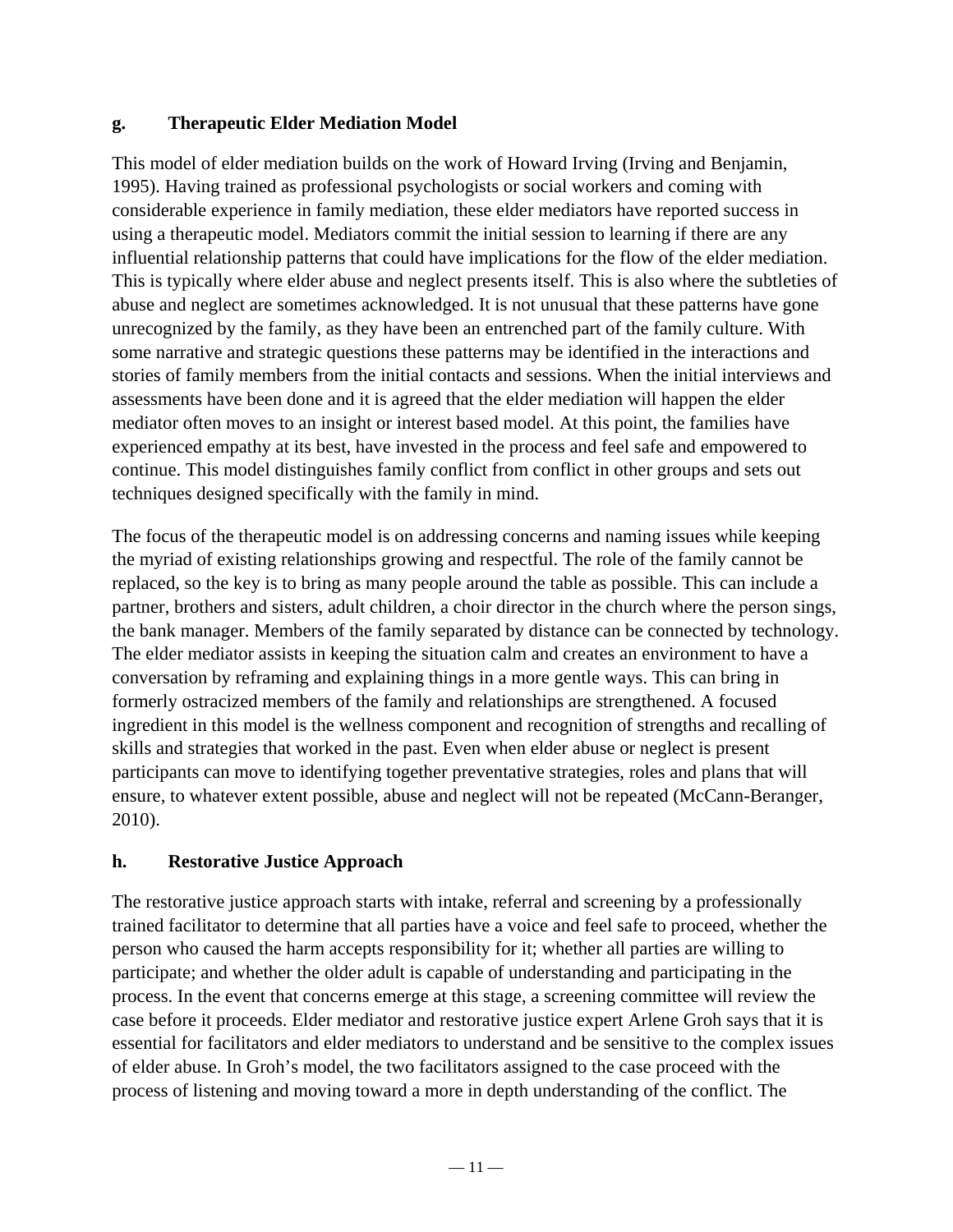facilitators invite everyone to a circle where conversation moves to a consensus about why the situation happened, how to repair harm and how to prevent further harm in the future. The circle is then brought to closure and attendees are contacted around three months later for follow up (Arlene Groh, 2008).

Restorative justice mediation has given rise to another model of mediation called "humanistic mediation." Humanistic mediation is based on beliefs in (1) the connectedness of all things and our common humanity; (2) the importance of the mediator's presence and connectedness with the involved parties in facilitating effective conflict resolution; (3) the healing power of mediation; (4) the desire of most people to live peacefully; (5) the desire of most people to grow through life experiences; (6) the capacity of all people to draw upon inner reservoirs of strength to overcome adversity, to grow, and to help others in similar circumstances; and (7) the inherent dignity and self-determination that arise from embracing conflict directly (Umbreit, 2001, p. 4).

#### **i. Mediation Through a Law Firm (one example)**

Ann Soden, a Quebec lawyer and elder mediator, finds elder mediation very helpful when working with families where the subtleties of abuse are present. Soden utilizes elder mediation in cases where there is exploitation and subtle abuse that is primarily psychological—from applying of pressure to exercise control over a person and to overprotect that person; to denying the rights of that person or limiting the access. The more egregious cases are referred to court. The family meeting is typically held in a professionally mediated conference to ensure a balance of power for all parties in the presence of a neutral party facilitator. It is important that all family members be informed that the mediator will not be practicing as a lawyer and will not be offering legal advice.

At the initial meeting the family signs an agreement and is given an agenda that establishes the rules of conduct for the session. The rules will include an undertaking by everyone of full disclosure, an undertaking that all communications in the meetings will be kept confidential and privileged, and a waiver of liability in favor of the mediator. Not all of the family may agree to attend, but nevertheless the meeting is held and any missing members informed of the agreement reached by those present. The meeting and the agreement will bear witness to the client's capacity and the presence of free and informed consent. According to Soden, the role of the mediator in this solution-based model is one of advocate, facilitator and support for the family and the person served. Understanding capability is paramount, as decisions have to be assessed according to the particular situation. Careful consideration must be taken before determining someone completely incapable.

A preventive component is implemented promoting later life planning. This assists in dispelling issues and complications where there is complexity in plans. It also includes who will represent the person served if s/he becomes incapable. A resource team is utilized as needed and a community of people is built around the person served. While Soden supports the person served to communicate what they want, she explains the limits on the powers of parties and obligations of the party to account for all they do in the presence of many witnesses, including a lawyer.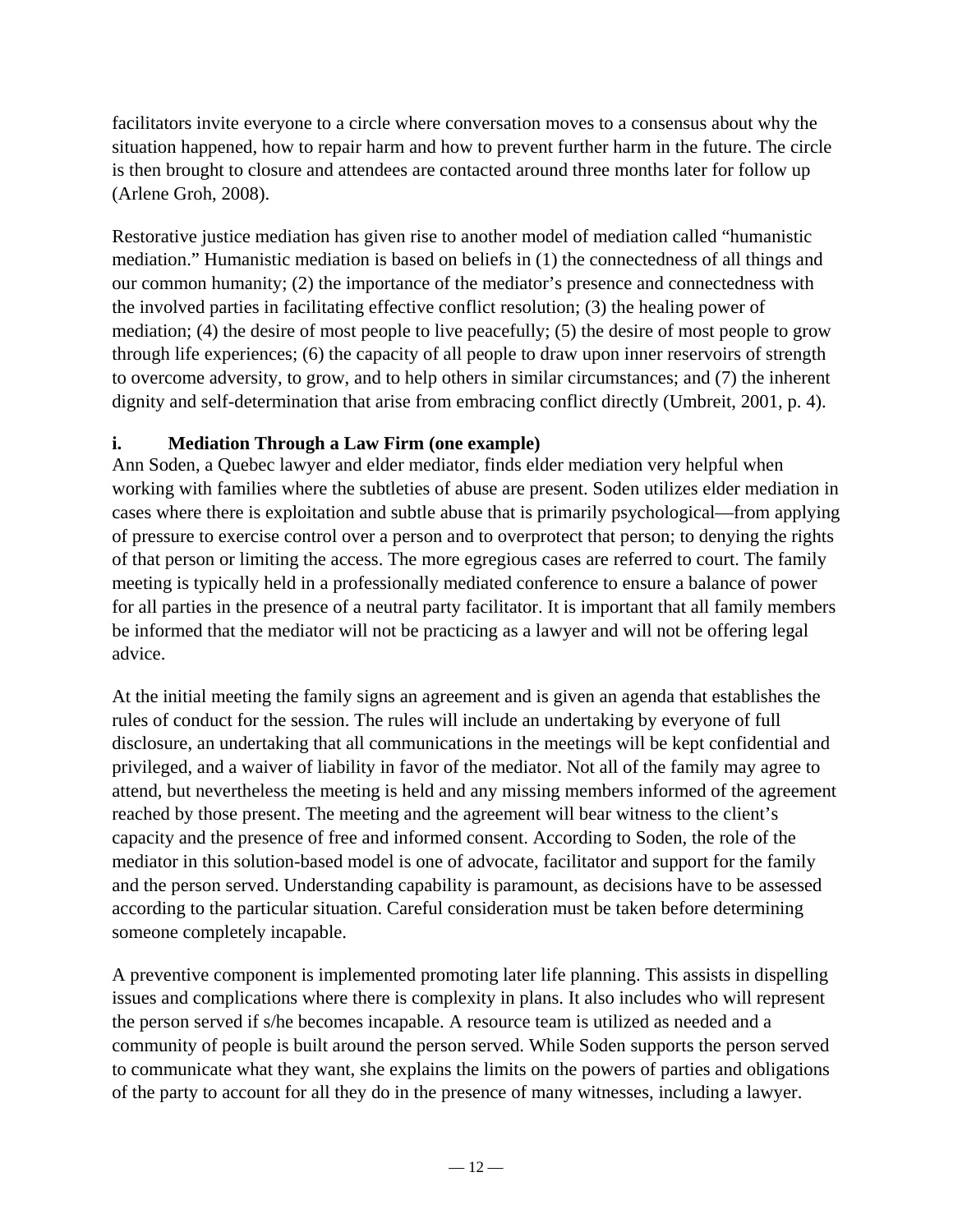*Elder mediation helps the family understand and ensures that the wishes of the person at the heart of the whole thing are understood, that person's rights are protected and where there is concern about abuse the appropriate protection is there but no more than is needed, imposing the least restrictions on their autonomy. It is too easy to signal adult protection and have a person removed from the situation. This of course means moving them from their life, as they know it. Often people have lived this dysfunction all their lives. There are ways of changing dependence on the abuser without robbing the person of their whole life. Because a person has diminished capacity is no reason to remove their rights, put them in a nursing home and transfer all their decision making to someone else. Elder mediation helps find the solutions that allow the people to have as much autonomy as possible* (Soden, 2010).

If elements of abuse are present and mediation is offered at the outset, 80% of these cases would be resolved at that level. If elder mediation is early enough misunderstandings get resolved, elements of abuse are lessened and the subtle exploitations are reduced (Soden, 2010).

#### **j. Mediation Advocacy Model**

McIvers suggests that elder mediation, through its voluntary, non-coercive process, has the potential for enhancing elder rights, providing an acceptable form of minimal social intervention, and contributing to the prevention of elder abuse at early stages of relational conflicts between older people and their caregivers while in a nursing home or residential facility (McIvers, 2006).

Features of this approach include:

- orchestrating the mediation in a safe, neutral environment where family members can discuss the issues that have gone unaddressed
- ensuring the voice of the older person is of a paramount concern
- scheduling meetings at the time and place most comfortable to the older person
- working with family members and other caregiver involved to increase awareness and understanding of issues and disputes within the family that are causing stress for the older persons
- educating participants about abuse and neglect and encouraging them to monitor and report potentially abusive situations.

Mediation has made it possible to resolve a high percentage of elder abuse cases, with greater client satisfaction and lower cost. Wisely used, the benefits far outweigh the risks. Attorneys who carefully prepare, and use the full range of their advocacy and inter-personal skills, will reap great rewards for themselves and their clients (McIvers, 2006).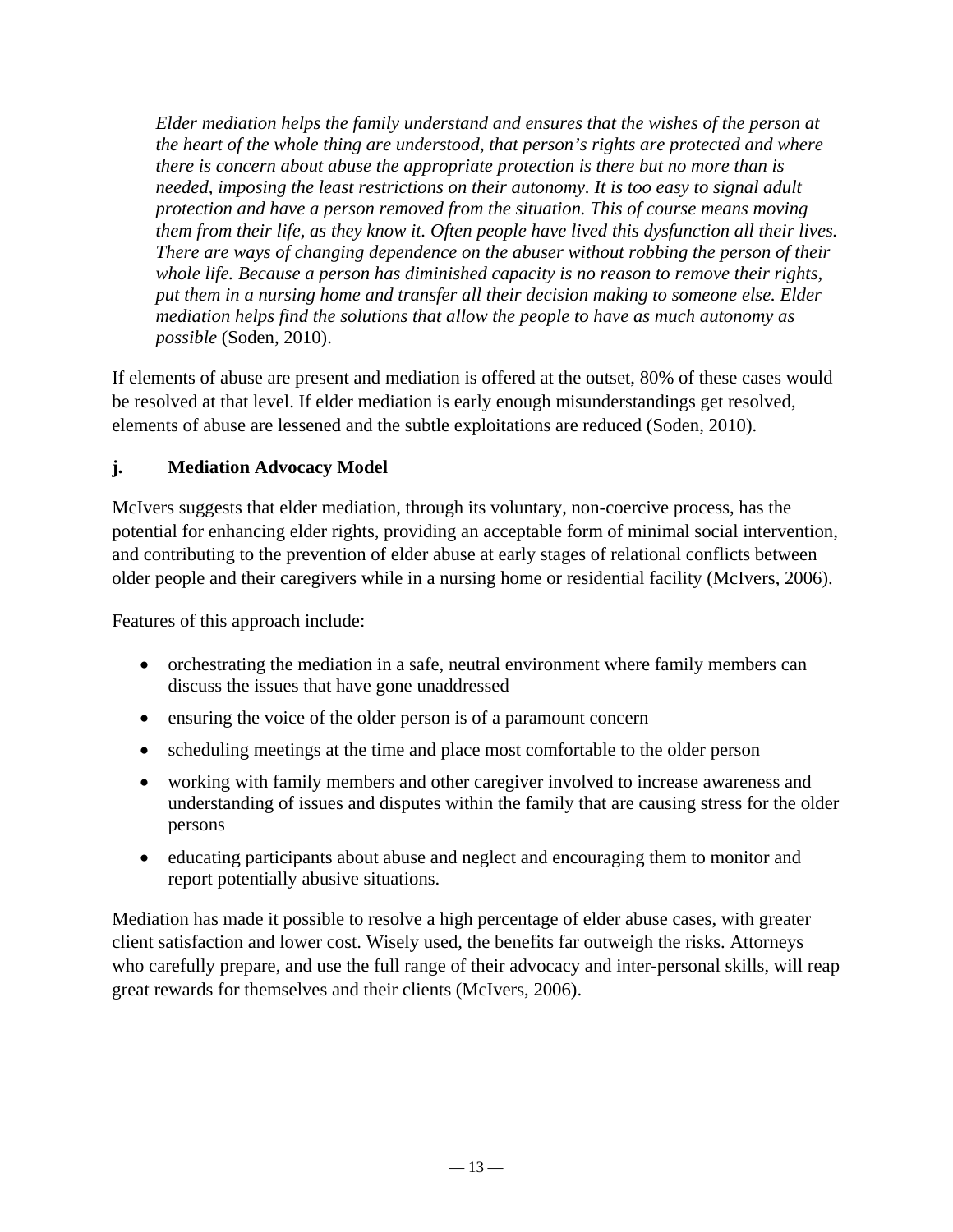#### **k. An Ethical Model**

The Elder Mediation Center of New Jersey has developed an Ethical Model of Mediation based upon five principles:

- a) Autonomy—The notion that every participant has a voice in the process and that participants are not coerced (i.e. the notion of free will).
- b) Beneficence—The notion that the participants are working towards a resolution that will be helpful and will ultimately do well.
- c) Do No Harm—The notion that the participants should not be worse off as a result of the mediation process and any resolution that may be achieved. There is no downside to the mediation process.
- d) Fidelity—The notion that the mediator is faithful to his or her clients, to ethical principles and to the mediation process.
- e) Fairness to All—The notion that the participants have an equal opportunity to participate in the process and have an opportunity to be heard.

This model views the Professional Geriatric Care Manager (PGCM) as an integral part of the elder mediation process. Using an Ethical Model for elder mediation, EMC-NJ considers the professional geriatric care manager to be essential when working with parties who are in dispute and are seeking a solution involving frail or vulnerable older adults. This approach differs significantly from other mediations models in that the PGCM is not the mediator. The PGCM supports the mediation by providing a care management assessment and formulating a plan of care that is used in the mediation process. The PGCM brings objective and professional guidance to a situation that is often fraught with emotion and disagreement. In recognizing the importance of the PGCM and the plan of care, the mediator uses the skills and recommendations of the PGCM to assist the participants in generating real options. The service is dedicated to upholding the ethical principles of autonomy, beneficence, avoidance of harm, fidelity and justice.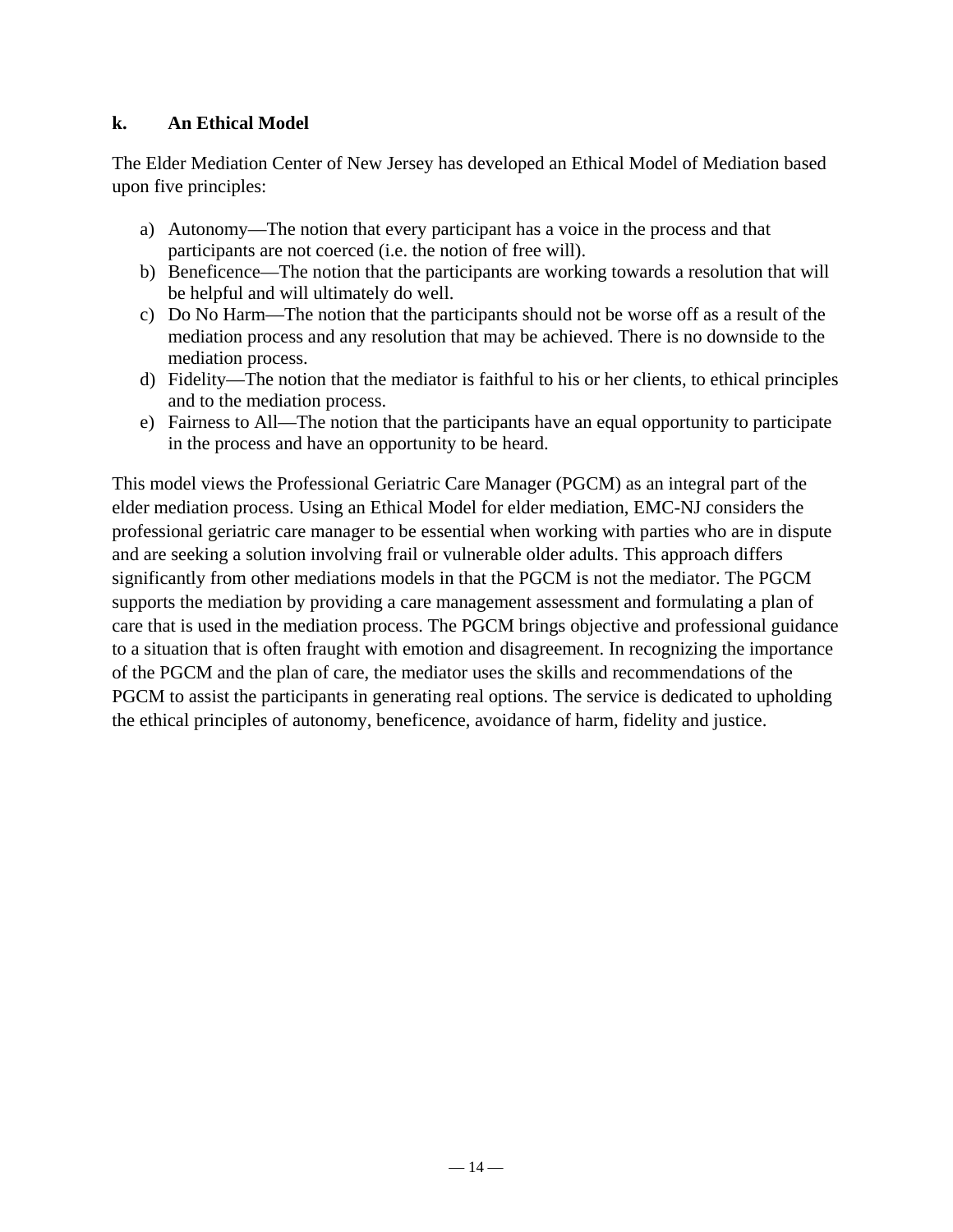# **SECTION 2: ELDER MEDIATION IN PRACTICE**

Research was undertaken to determine if the practice of elder mediation was growing in other countries, its use specific to situations where elder abuse or neglect was involved or suspected, and if the practice of elder mediation was identified as having a preventive effect on such abuse. In most countries, it appears some mediation with age related issues is happening but it is often not yet recognized as a distinct service but rather as variation of community or family mediation. Other countries are still exploring the general practice of mediation. The European Mediation Network Initiative 2010 conference hosted speakers who were still discussing whether or not the general practice of mediation is recognized as a profession.

Some mediators who reported working with age related issues reported having no experience with abuse and neglect while others indicated involvement in elder mediation programs that were determined to be very successful at mediating abuse and neglect issues.

# **A. Canadian Examples of Elder Mediation**

#### **a. Elder and Guardianship Mediation Project (British Columbia)**

This project is a two-year (now extended) research study of national and international issues on elder and guardianship mediation in response to elder abuse and neglect. Project Director, Joan Braun maintains that as a result of the modernization of adult guardianship and personal planning statutes in Canada and the increased awareness of elder abuse and neglect, elder mediation will become more prominent (Braun & Watts, 2009). This research is timely for several reasons including the new provisions to the *Adult Guardianship Act* and the limited expertise in the field around aging and guardianship issues. In a workshop hosted by Family Mediation Canada in October 2009, Braun and Watts emphasized the conviction of mediators generally, that the mediator alone cannot ever determine capacity and where capacity of an adult to make certain decisions may be challenged; mediation will now play a role in bringing the parties together to reach a mutually agreeable resolution.

Challenges identified through the Project to date included:

- a shortage of lawyers with elder mediation training
- a lack of therapist mediators with legal training
- a need for more specific training around abuse and neglect dynamics
- a need for additional training and sensitivity around aging.

The project will also review the concept of specialized training to determine what types of trainings and competencies elder mediators need. Laura Watts, National Director for the Canadian Centre for Elder Law, reported there is a broad national and international agreement about the need for specialized elder issues training and training for guardianship, substitute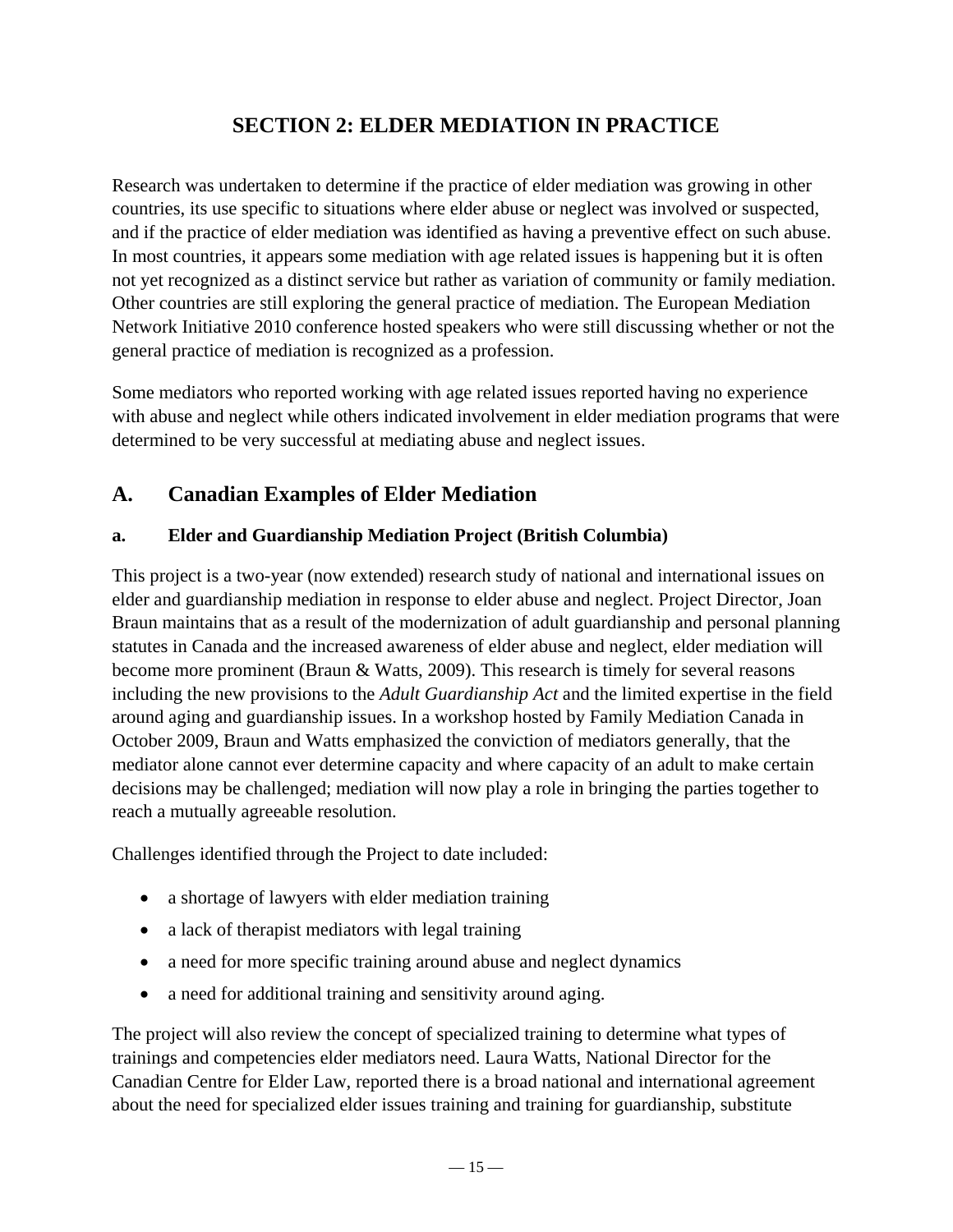decisions, elder abuse and neglect. She also talked about the necessity of training for capacity issues.

Unfortunately, project outputs were not available at the writing of this paper. When available, it is anticipated the project will assist in the creation of a body of literature on elder and guardianship mediation, support continuing private and public legal education initiatives, provide model recommendations for practice, provide scholarly research into these subjects and demonstrate the potential need for law reform in the area (Braun, 2009).

#### **b. Creating a Circle of Care—Respite and Relief Elder Mediation Program (Cornwall Ontario)**

Established in 2008, this is an innovative, pioneering program meant to validate the use of elder mediation, as a viable approach for helping families with respite needs. The Alzheimer Society, the Canadian Mental Health Association, Tri-County Mental Health and the Champlain Community Care Access Centre make up the team. The credibility of the project is enhanced by the successful collaboration and partnerships involved in the project and the expertise of those involved—a certified elder mediator consultant and a full time, elder mediator.

The program is meant to enhance quality of life and empower caregivers by assisting them in the self-direction of their respite needs. Teresa Rivera-Mildenhall, project leader and manager of client services says the fundamental goal of the Program is to create a circle of care for the family that is looking after their loved one at home. The intent of such circles of care is to:

- provide respite/relief for the caregiver(s),
- prevent premature admissions to a long term care facility for the dementia client, and
- prevent hospital visits and/or admission for the caregiver.

For seniors who desire to live at home as long as possible, this program offers an alternative to being placed in long-term care (Rivera-Mildenhall et al, 2010).

# **c. Restorative Justice: A Healing Approach to Elder Abuse—(Waterloo, Ontario)**

This project, focused on providing opportunity for change and healing to people affected by elder abuse, was developed and delivered by the community care access centre of the Waterloo Region (Groh, 2009). The Waterloo region has a large ethno-cultural community, boasts the first Victim Offender Reconciliation Program in the world, and has a very active regional Committee on Elder Abuse. The Ontario Trillium Foundation funded the Project.

As the central focus of restorative justice is about repairing harm and rebuilding relationships, established models of restorative justice were sought. According to Arlene Groh, team leader for the project team, following consultation, it was decided that the model for the process needed to be incident driven, allowing the team to select a restorative justice tool that is appropriate to each incident.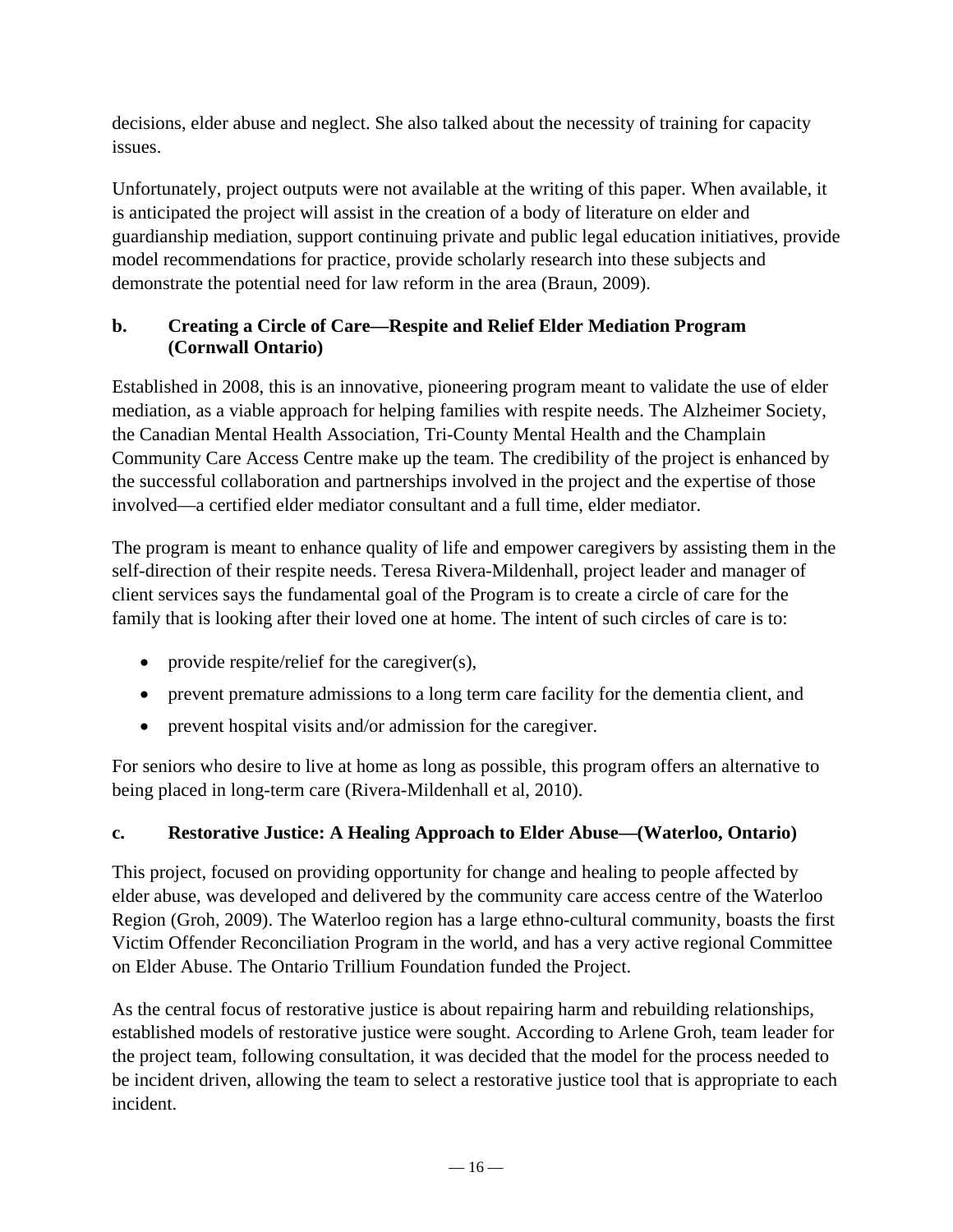As in other projects training was of upmost importance to its success. It was considered essential that facilitators were empathetic, sensitive and knowledgeable about the complex issue of elder abuse. At the same time, they needed to be informed enough to realize that sensitivity would not express itself in an attempt to rescue the older adult. The facilitator cultivates humility, avoids thinking that he or she has all the answers, and avoids imposing solutions on people affected by elder abuse. Solutions that work best are the ones that the participants reach a consensus about in the circle process. The ability to prepare participants for the circle and the ability to trust the circle process are essential skills for circle facilitators and key to an effective circle process.

Facilitators contribute to a sensitive, responsive restorative justice approach when they:

- help the group stay focused and productive by asking the right questions
- ensure everyone present is heard
- make sure the final agreement addresses relevant needs and is workable
- ensure that individuals in the group, while denouncing the offending behavior, show support of the person who offended, balancing an ethic of care and an ethic of justice.

Learning from this project included the belief that both traditional justice and restorative justice are essential to address elder abuse. No single approach or service can meet the complex needs of people affected by elder abuse (Groh, 2009).

# **B. American Examples of Elder Mediation**

#### **a. OhioKePro Project—United States**

A unique elder mediation model exists in the United States through the Centers for Medicare and Medicaid Services (CMS) in the State of Ohio. The CMS Mediation Initiative was launched in 2003 for Medicare beneficiaries who have complaints about the quality of their care. It offers the opportunity for beneficiaries, physicians, hospitals and other healthcare services to respond to each other and to resolve concerns about treatment together thus preventing any hints of neglect in any form. The project included training for staff directly involved with beneficiaries. Specific goals identified were: increased satisfaction scores, increased mediation awareness and increased mediation service. Objectives built into the training were defining the common quality service issues, empathic communication techniques, plus identifying how vital mediation is for beneficiaries and providers in conflict. Another goal for the leadership was to increase staff understanding of the mediation skill set; the strong component of neutrality and reflective listening, and then to have staff trained on empathic responses.

Building on The First Impressions Model used at Mayo Clinic Scottsdale, Elder Mediator, Karen Rice, developed the new service. Rice found that identifying the option of mediation for patient dissatisfaction with healthcare services, and specifically the CMS Mediation Initiative for beneficiary dissatisfaction with their quality of care, was shown to positively impact mediation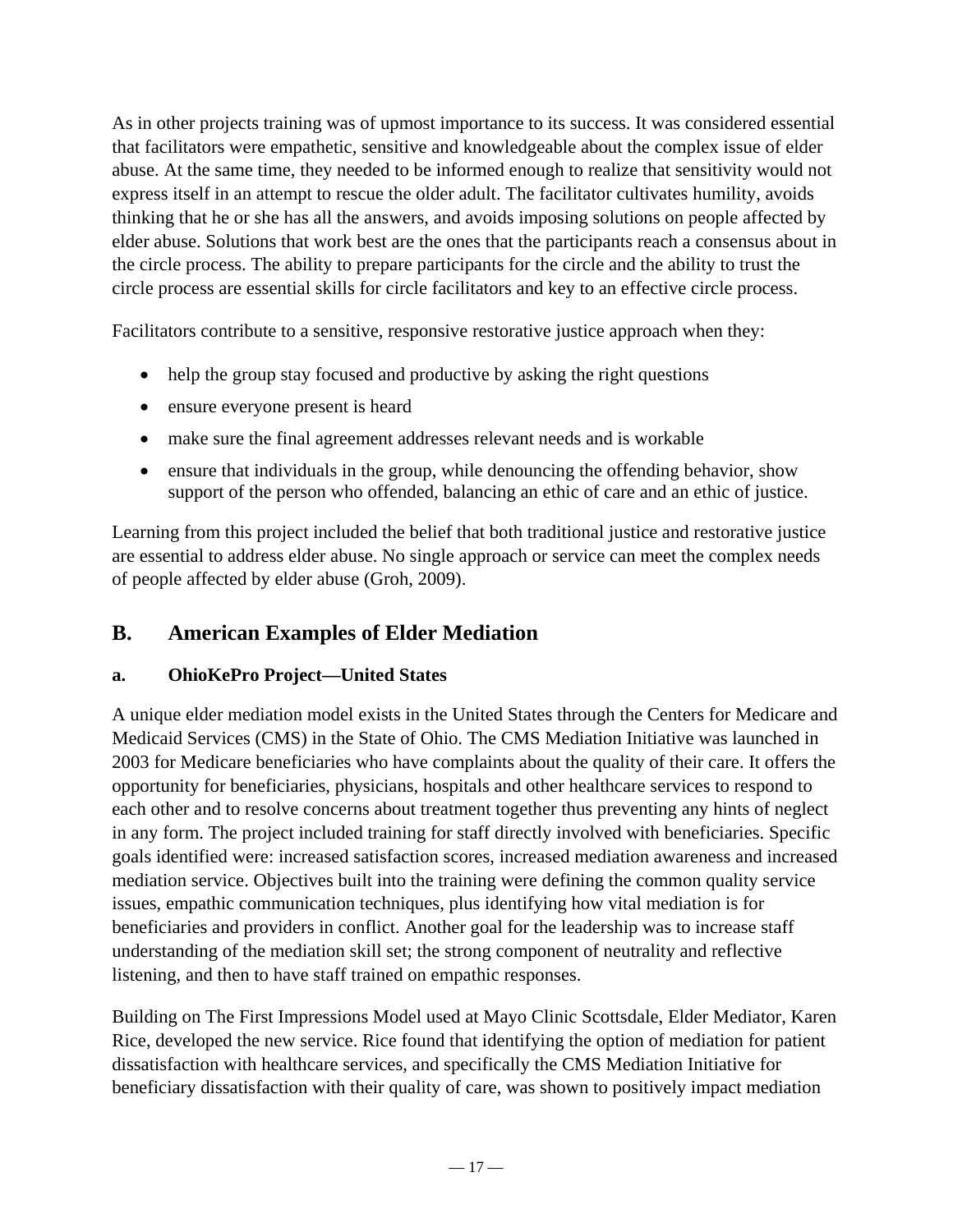service awareness, service use, customer relationships, confidence and quality service satisfaction.

### **b. Court Connected Pilot Adult Guardianship/Conservatorship Mediation—Alaska**

The Alaska Court System's Adult Guardianship/Conservatorship Mediation Program, (2005-2009 and continuing), developed and offered an approach to guardianship and conservatorship cases that responded to family and social concerns while preserving the selfdetermination and dignity of those who were thought to be in need of care due to incapacity, many of whom are elderly. Half of the mediations conducted throughout the project voiced concerns or allegations of abuse and neglect, self-neglect and involved Adult Protective Services (Largent, 2009). The mediators helped to engage the respondent/ward, family, and others closely involved in a constructive problem-solving process to address care, safety, financial management, and capacity concerns.

By establishing a tone of respectfulness and cooperation, mediators set the stage for sharing important information and feelings. Difficult issues were discussed in a manner that promoted mutual understanding and sustained supportive relationships. Creative and least restrictive alternatives for meeting the respondent's/ward's needs were explored, resulting in the avoidance of unnecessary appointment of guardians or conservators. The foundational policies and procedures were developed collaboratively with representatives from the courts and related organizations, agencies and groups (Largent, 2009). The family and caregiver support system was enhanced resulting in the prevention of loss of independence and rights, institutionalization, or in financial exploitation, neglect or abuse (Cairns & McKelvie, 2009).

## **c. An Elder Abuse Intervention with Tribal Communities**

This elder abuse intervention Family Care Conference (FCC) model is an elder-focused, familycentered, community-based intervention for the prevention and mitigation of elder abuse. It is based on a family conference intervention developed by the Maori people of New Zealand, who determined that Western European ways of working with child welfare issues were undermining such family values as the definition and meaning of family, the importance of spirituality, the use of ritual, and the value of noninterference, (Holkup, 2007). The FCC provides the opportunity for family members to come together to discuss and develop a plan for the well being of their elders.

Using a community-based participatory research approach, investigators piloted and implemented the FCC in one northwestern Native American community. The delivery of the FCC intervention has grown from having been introduced and facilitated by the researchers, to training community members to facilitate the family meetings, to becoming incorporated into a Tribal agency, which will oversee the implementation of the FCC.

The constructive approach of the FCC process helps to bring focus to families' concerns and aligns their efforts toward positive action. The strength-based FCC provides a culturally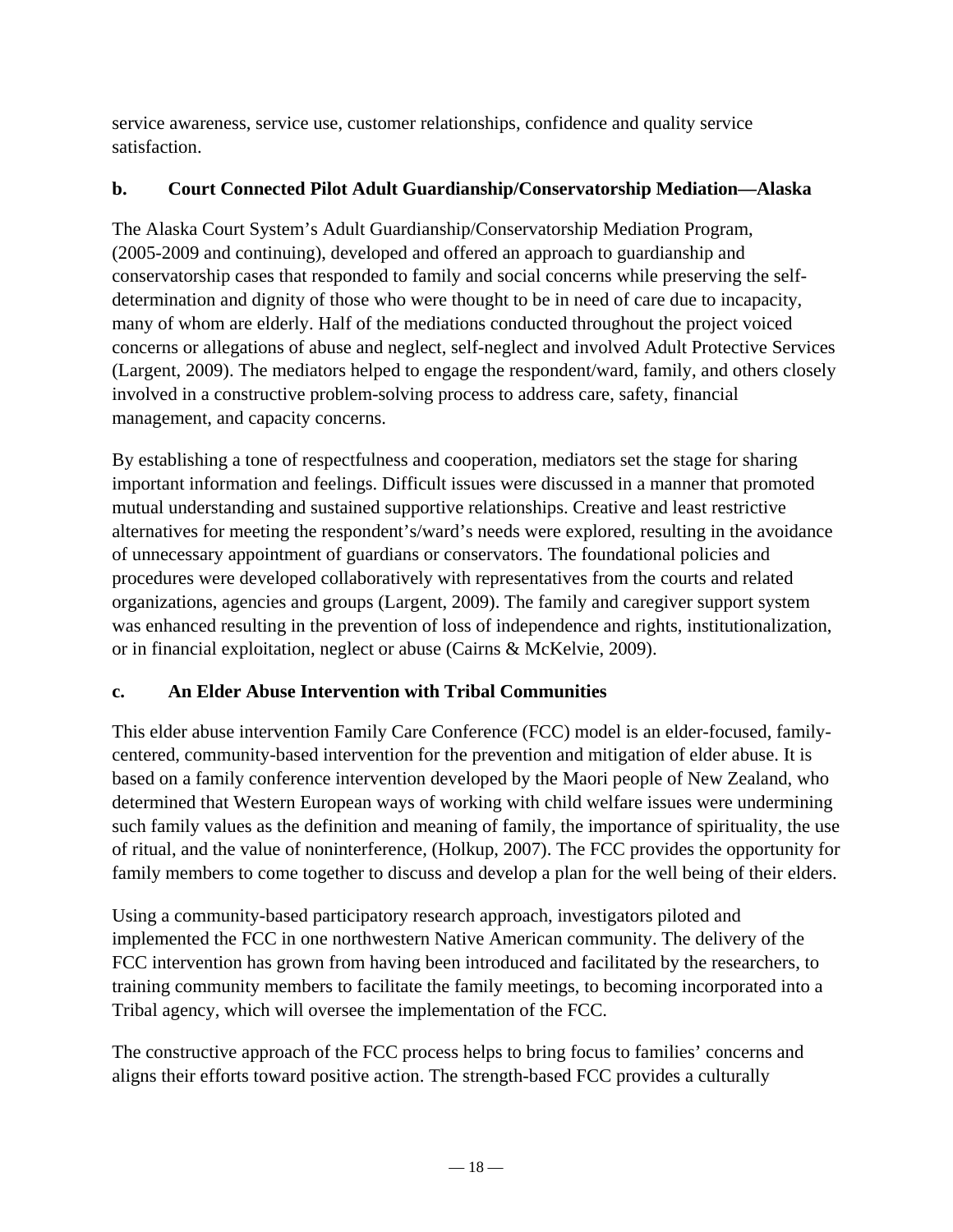anchored and individualized means of identifying frail Native American elders' needs and finding solutions from family and available community resources.

# **d. Facilitated Communication Program**

ACCORD, a Center for Dispute Resolution in Birmingham, New York State has established a new program entitled Assisted Senior Communication (A Program for Seniors, Their Families and Others) (ASC). ASC is a free confidential program that uses a facilitated discussion model to assists seniors and those that care for them. ASC can be used to explore alternatives to a variety of issues such as health care, financial matters, guardianship, caregiving, living arrangements, acute and long-term care and any other issues involving seniors. ASC can:

- Help improve a family's capacity for problem solving needed short-term and/or longterm changes
- Assist caregivers in meeting the changing needs of seniors
- Assist seniors and their families resolve concerns about the senior's care
- Help assure the seniors wishes for the division of belongings and assets are met

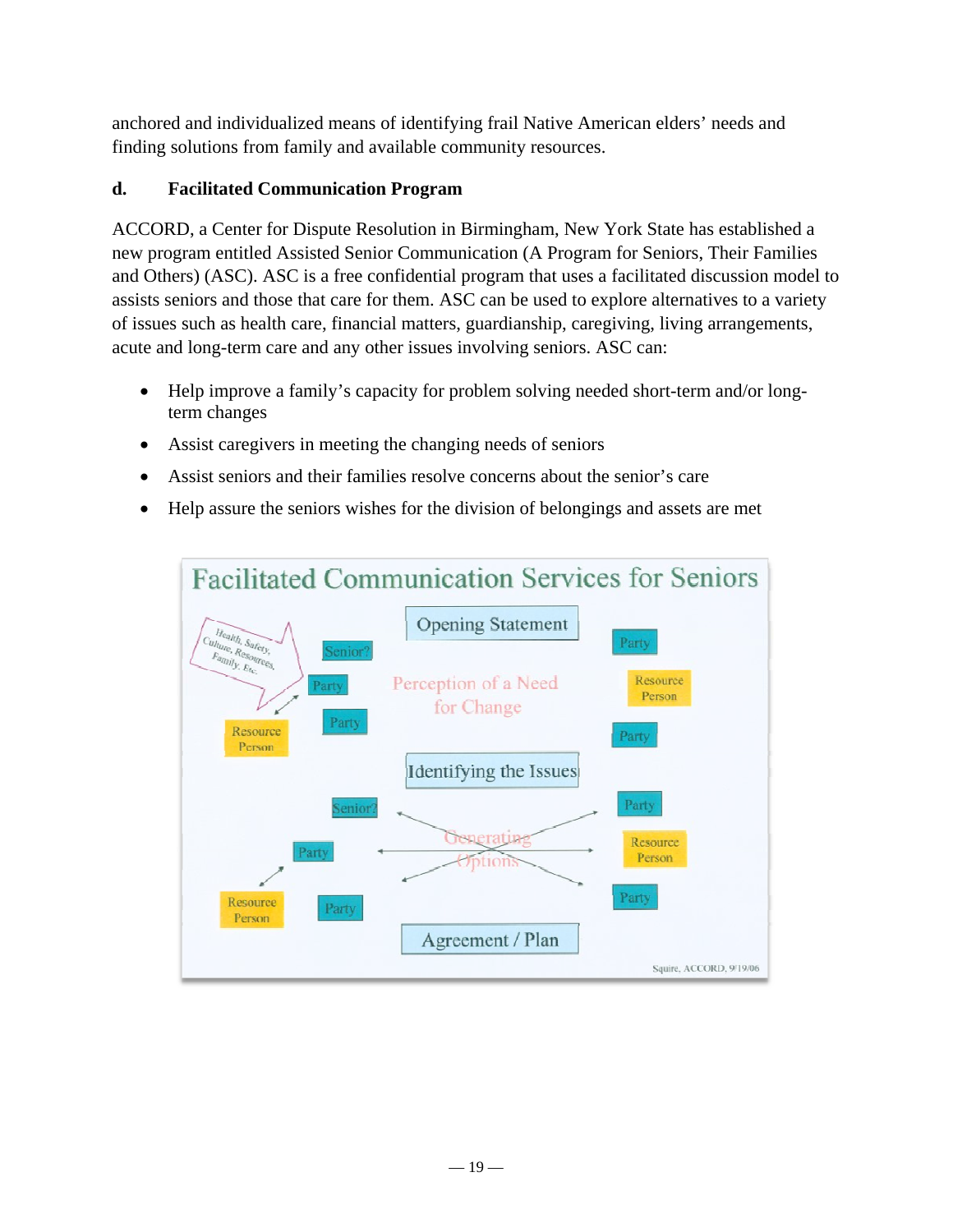ACCORD offers ASC services at various locations that are comfortable and accessible to the older person. Services may be provided at home, a nursing facility or another mutually agreed upon site. The outcome of the discussions conducted by ASC mediators is more frequently a long or short-term plan or decision about future arrangements rather than a formal agreement. ASC mediators will assist the parties in recording the plan or decision. This step clarifies that everyone agrees on the specific language and makes it easier for everyone to be aware of any necessary action they need to carry out.

# **C. European Examples of Elder Mediation**

#### **a. Elder Mediation Projects—Berne, Switzerland**

Elder mediator and project leader, Helen Matter, recognized the importance of elder mediators to be committed to a code and standard. As a result she translated the entire "Canadian Code of Professional Conduct for Mediators Specializing in Issues of Aging" into the German language.

Helen Matter is leading an elder mediation pilot project of Pro Senectute Region, Berne, through a group called "Innovage" (www.innovage.ch). This organization offers mediation to non-profit organizations on a voluntary basis, using the competences of its members to develop and/or coach various projects. This project is in the very early stages and its goal is to introduce Elder Mediation to the social workers in the local regions. Since these social workers often get in touch with their clients and their families before conflicts have escalated, the preventive aspect of elder mediation can be studied as it gives focus and support to this group.

A joint pilot project is being developed with the Swiss Nonpartisan Complaints Office for Older People (the independent ombudsman for older people) and CURAVIVA (Swiss association for long term care homes and organizations) to explore how elder mediation can support quality of care in long term care homes. More information will be forthcoming over the next few months (Lester, 2010).

## **b. Elder Mediation Project—Dublin, Ireland**

A new mediation service focusing on family conflicts that involve or have the potential to affect, an older person living with a progressive dementia was launched in June of 2009 by Áine Brady, Minister of State for Older People. The service is a pilot project involving collaboration between the Alzheimer Society of Ireland and Northside Community Law Foundation. Its launch coincided with an international summit and symposium on elder mediation held in Dublin and featured speakers and delegates from the US, Canada, Europe, the UK and Ireland who highlighted the elder mediation model as a good practice.

The mediation service helps people with Alzheimer's disease or other dementias and their caregivers and families to make difficult decisions regarding the care of the person served, while dealing with any other family disputes. It involves specially trained volunteer mediators working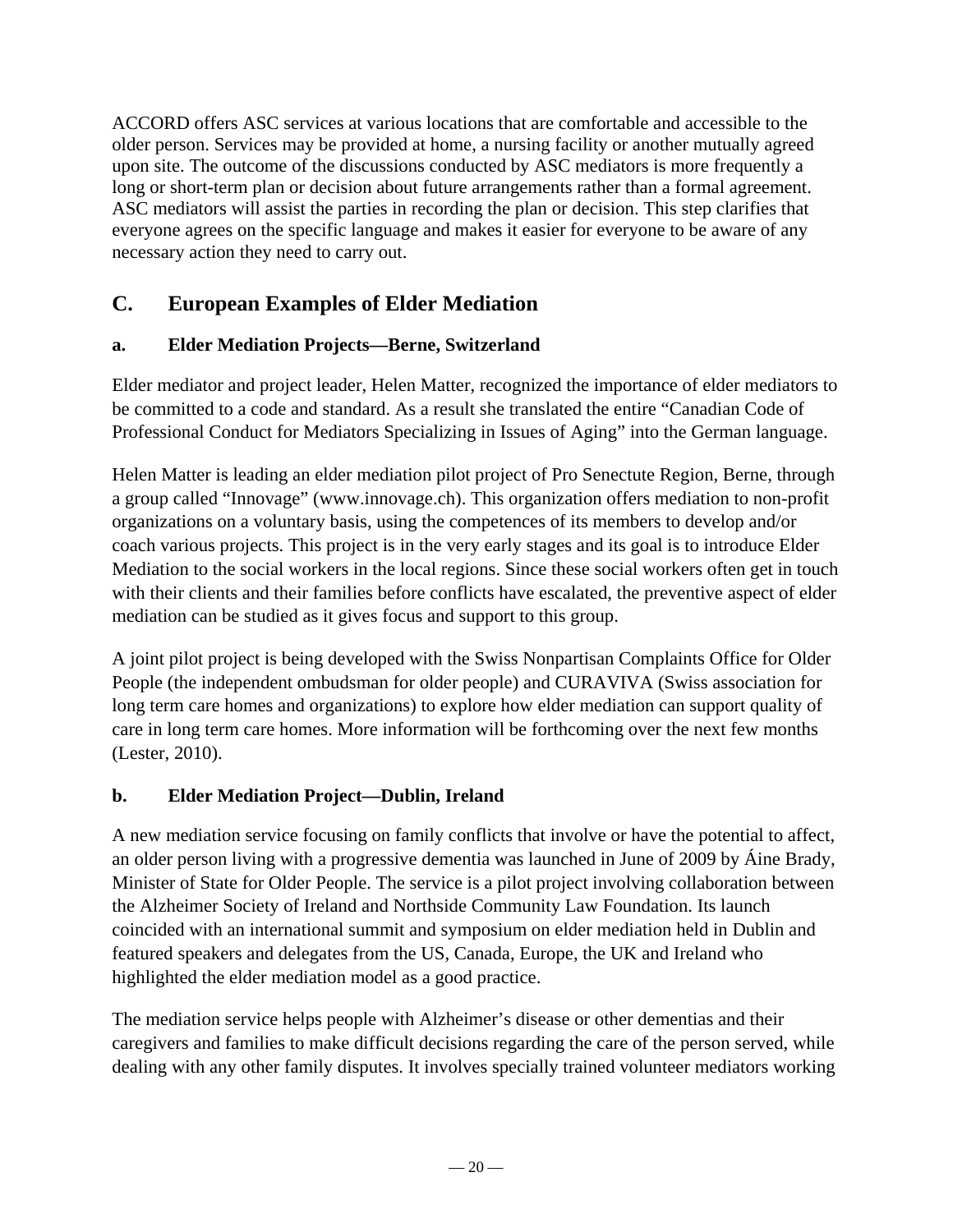with people with dementia and their families, with community and, where necessary with service providers in the Dublin region.

"Changes in people's needs and roles as they age can impose new stresses on elders and their loved ones. Faced with these challenges, new ways of coping with evolving relationships and changing realities are vital," says Maurice O'Connell, Chief Executive of the Alzheimer Society of Ireland and President of the Alzheimer's disease International. "Elder mediation provides an opportunity for the older person and all concerned members of the family to participate in creating a workable plan for the future," he said. O'Connell added that up to one in three calls to the National Helpline during the first quarter of 2009 were from families dealing with increased stress, family conflict and complex decision-making situations. There is no doubt that concerns of preventing or reducing abuse and neglect is as serious in Ireland as it is in Canada.

#### **c. Elder Mediation Project (Great Britain)**

Yvonne Craig, a pioneer of Elder Mediation in Britain, conducted research focused on the theory that mediation could contribute to the prevention of elder abuse at the early stages of conflict. She maintained that life transitions experienced by the elderly often led to stress and conflict. If this conflict was suppressed or exacerbated, their relationships could become painfully poisoned or erupt into threats and violence. She and her team developed the Elder Mediation Project with the belief that older people do well when they develop their natural skills in managing their own conflicts (Craig, 1996, 1997).

The premise of the Elder Mediation Project was that elder mediation had the potential to provide a holistic approach to the prevention of some kinds of elder abuse, where unresolved conflicts were perceived as threatening events. While the Project recognized the valuable contribution of counseling with older people who were vulnerable to elder abuse and intergenerational conflict, it also maintained that mediation was useful, especially where vulnerable older people are involved as mediation promotes empowerment, balancing power relationships with a respected arms length third party. A case study provided by the Project described how the involvement of an objective, respected third party was able to help an elderly couple resolve disagreements over housekeeping money where their son has previously always dominated discussions. In this situation the mediator facilitated the participants' communicating fairly (Craig, 1998).

Craig examined the contribution that mediation can make to the prevention of abuse of the elderly in families, institutions, and society and examines elder care and mediation services in the United States, Great Britain, and Europe. She researched the theories of elder abuse and mediation using mediation as a minimal form of intervention to empower older people to resolve their conflicts and thereby help prevent elder abuse. Research was undertaken to test the theory that at early stages of relational conflict, mediation can contribute to the prevention of elder abuse (Craig, 1997). Craig examined elder care in the United States, particularly the long-term care ombudsmen (LTCO) who used mediation as well as advocacy and other skills in their work.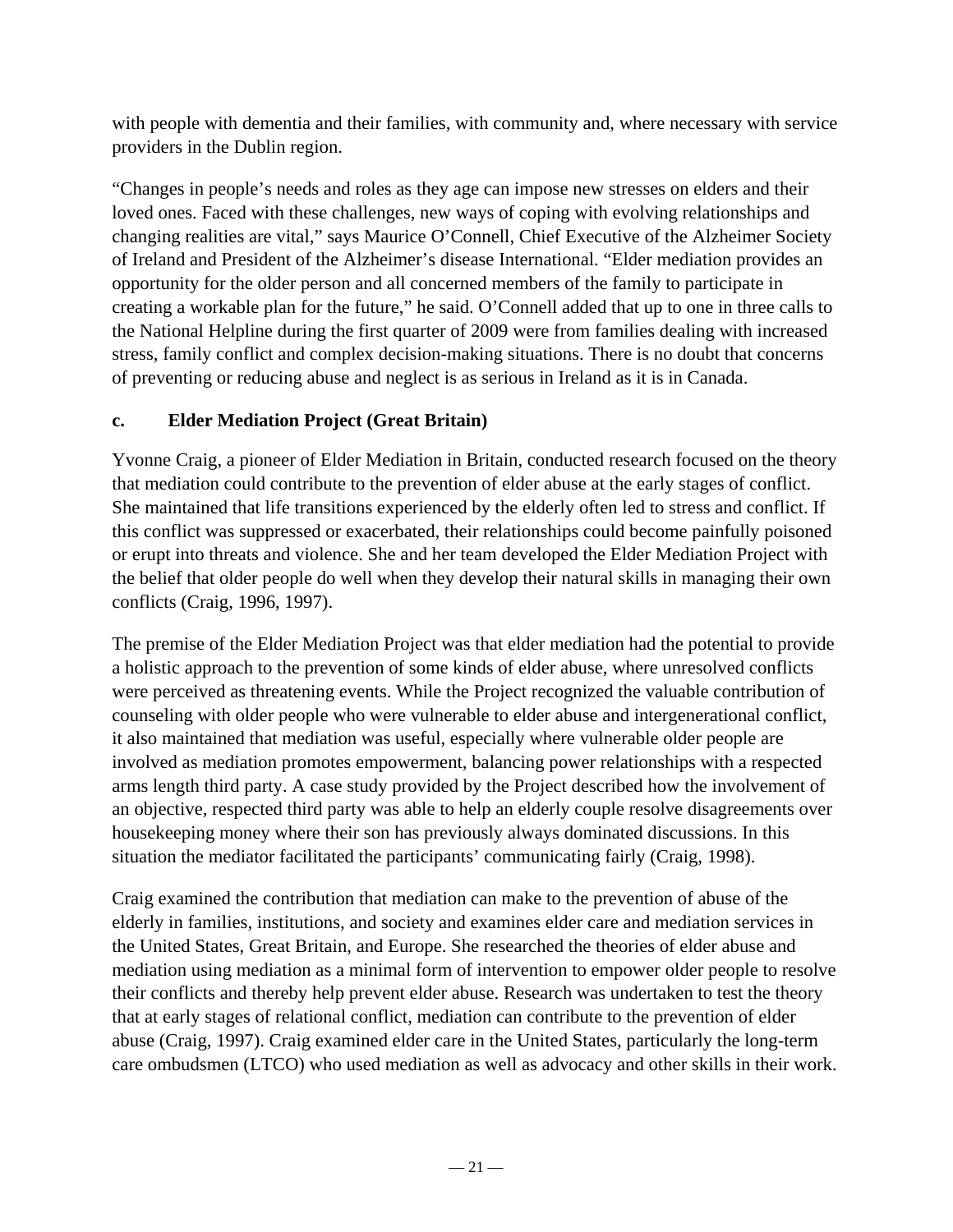She researched the results of participant observation research in large and small institutions and in community-based LTCO services and volunteer services in the United States (Craig, 1997).

Craig also provided examples from the use of mediation in medical ethics cases (Craig, 1996) where older people were confused by conflicts between health and social care professionals with relatives about questions of intensive care or further treatment. She advocated that patients' voices needed to be heard as they worked out how they want to prepare for dying, and for possible Advanced Directives. Craig maintained that elder mediation could be most influential in mediating family conflicts involving issues around moving to residential care. Craig suggests that although mediators never advise or tell people what to do, the way in which they reflect back, or reframe what they have heard from those involved, can highlight the feelings about being burdens, or of fearing institutions, out of which their own alternative solutions may emerge. Problem-solving, constructive choices can then be made. This may involve strategies of face-saving for an overworked and angry caregiver. Mediation can encourage the caregiver to explain how stress makes her unintentionally aggressive, and enables the older person to express forgiveness, after which both are emotionally free to focus on practical remedies such as increased home help (Craig, 1998).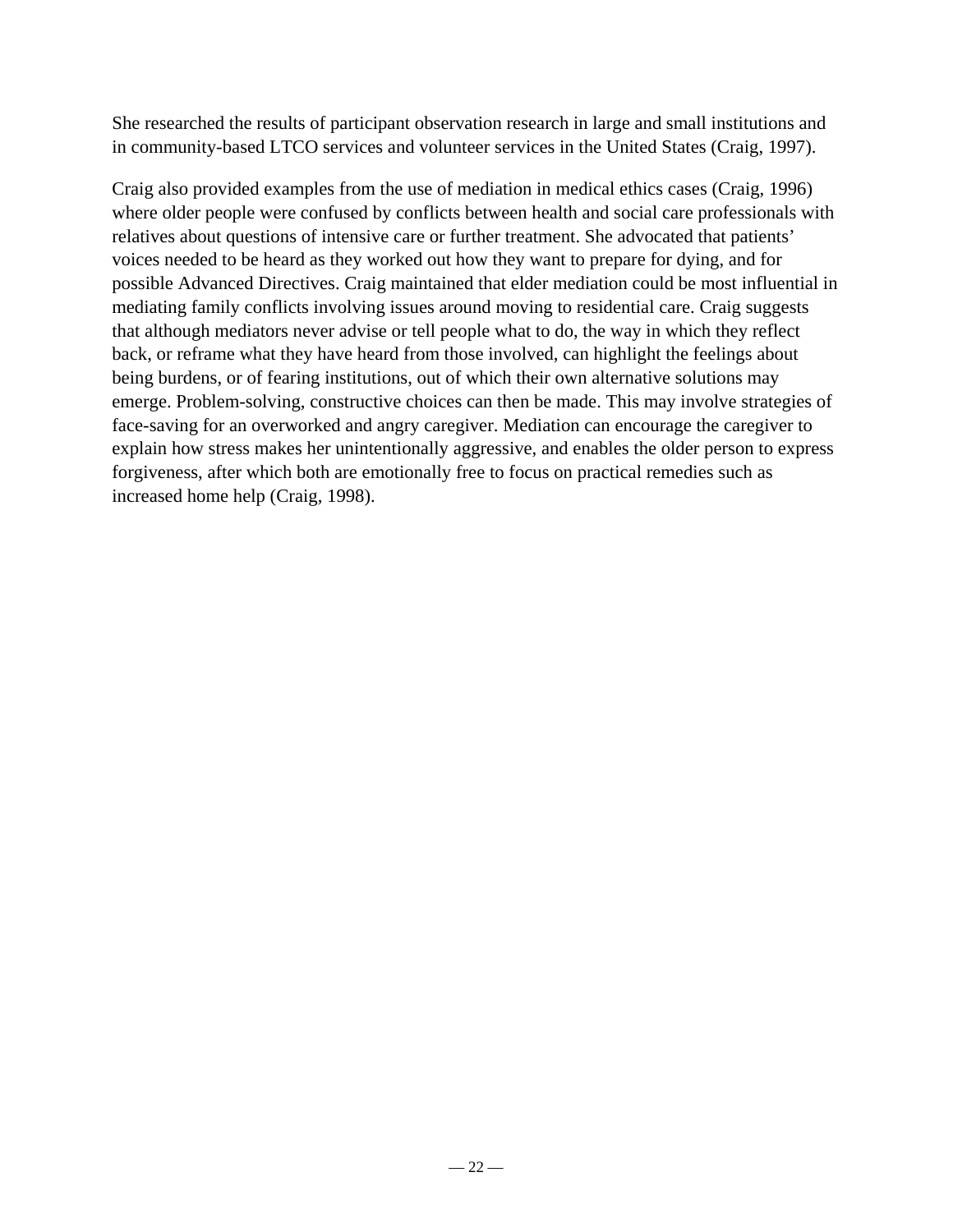# **SECTION 3: REVIEWING THE RESEARCH**

Although there are limited studies, and some early reference to research in the area of elder mediation, clearly there is a need for more scholarly research—both quantitative and qualitative—to provide concrete knowledge regarding the effects of elder mediation with families. This can lead to the development of further knowledge and programs driven by evidence-based practice. To date, the positive claims regarding the value and effectiveness of elder mediation are based on a limited number of studies combined with anecdotal evidence gleaned from elder mediators who have a solid practice and are enthusiastic about their experience. The evidence and experience available is suggesting strongly that families who participate in the mediation process are reporting enhanced quality of life, improvement of fragile relationships, and reduction or prevention of incidents of elder abuse and neglect.

Researchers suggest that elder mediation can be used when a family is under stress and that mediation may prevent abuse from occurring. In some cases, where neglect or non-violent forms of abuse have occurred, mediation may be helpful when used in conjunction with other interventions such as protective services. It is critical that the mediator be aware of ethical considerations, reporting laws and obligations (Foxman, Mariani & Mathes, 2009). Family mediation can build support for participation of older people in a variety of ways that are safe and rooted in principles of self-determination (Gary, 1997; Schmitz, 1998; Bagshaw, 2003).

The elder mediation process produces positive outcomes for families on a number of levels. The obvious ones are spelled out in the final agreement. Less obvious but equally important, are the outcomes related to safety, security, dignity and respect which serve to effectively reduce the likelihood of elder abuse and neglect in the future.

Research allows us to explore what happens in elder mediation. It tells us what families say works best for them, why it works and what needs to be implemented and improved. The research that does exist suggests that elder mediation could change the face of healthcare, as we know it. Given the relatively new awareness of this area of expertise, it is crucial to gather information that would inform the development of a mediator model for the specialty of elder mediation. Most older people want to live in their own homes for as long as possible, they wish to be independent and where necessary, have the supports in place to remain independent and, like the rest of the world, to have their needs met and to be treated with dignity and respect. **Information gathering—rooted in the voices of elder mediation users and validated through scholarly research initiatives—is fundamental to the on-going growth of elder mediation.** 

#### **a. Australia Research—Models of Older Person Centered Mediation**

A team of researchers from the University of Southern Australia (UniSA) led by Dr. Dale Bagshaw have received an Australian Research Council Linkage grant with six industry partners from the field of aging to develop, trial and evaluate models of older-person-centered family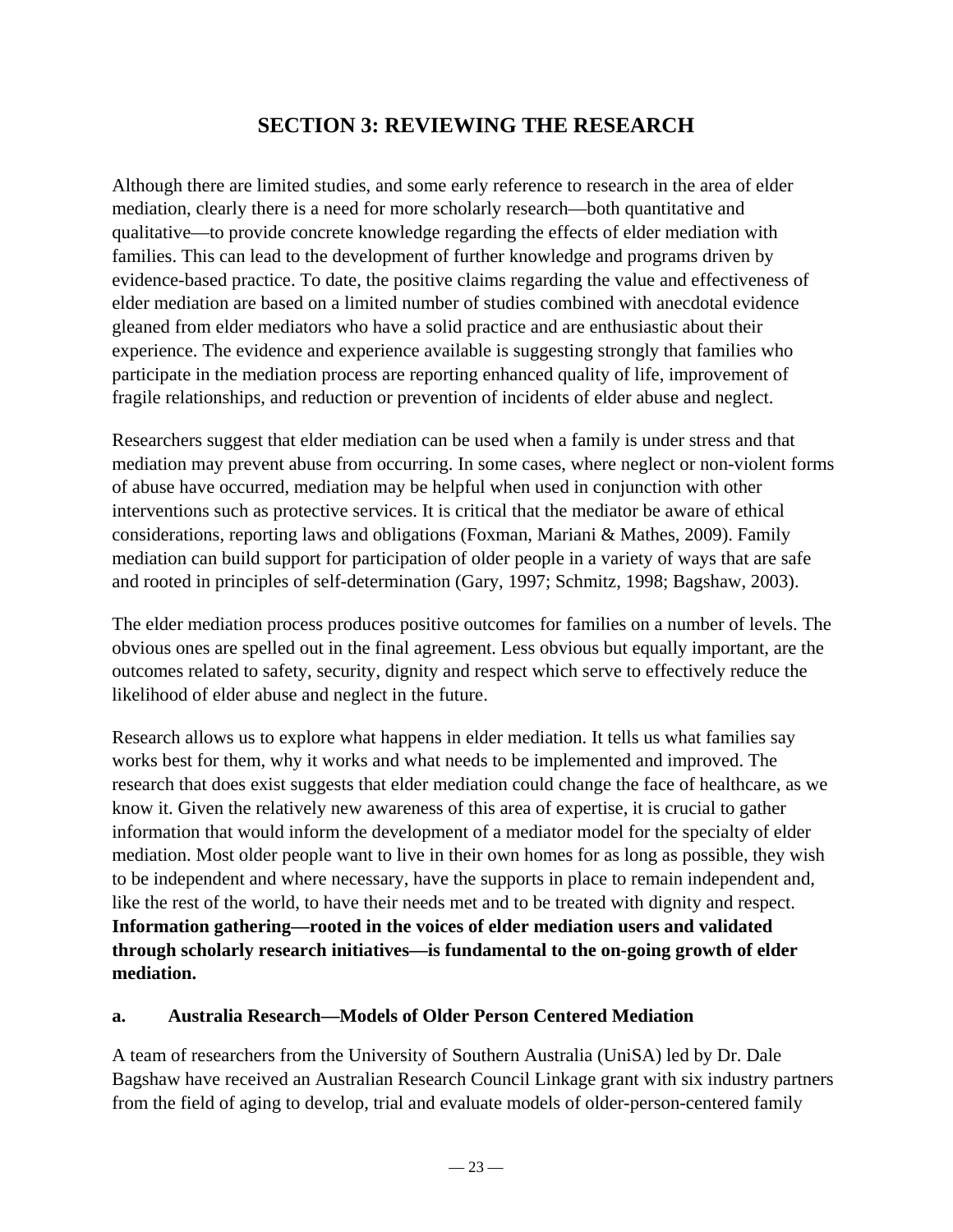mediation to prevent the financial abuse of older people by their family members (Bagshaw, Wendt & Zannettino, 2009). Their hypothesis is that mediation can assist families to be more resilient and with early intervention can form a buffer for older people who are vulnerable or at risk of financial abuse from a particular family member. Based on evaluations of family mediation in family law cases where there is domestic violence (Bagshaw, 2003 & 2009), their premise is that specialized family mediation models for the prevention of financial abuse of older people by a family member may be effective in some cases. That is, if the mediation is voluntary and older-person-centered, victim safety and protection is assured, power imbalances are addressed and advocates and other supports are used to ensure that the needs of the older person are central and the voices of older people, with or without capacity, are heard.

In its recent press release the University of Southern Australia (2010) reported how the researchers are calling for older people and their family members to share their experiences and opinions in a confidential phone-in, with a view to developing family mediation and other strategies to prevent this kind of abuse. In the press release, head researcher, Dr. Dale Bagshaw, says that financial abuse of the elderly is alarmingly commonplace.

*We found that the most common form of reported or suspected abuse of older people is financial abuse followed by psychological and physical abuse, though it is not uncommon for more than one type of abuse to occur together, she says. Financial abuse can include forgery, stealing, forced changes to a will, transferring money or property to another person or withholding funds from the older person and the failure of others to repay loans. It can also include the misappropriation of enduring powers when a trusted person usually a family member—is legally appointed to manage the finances of an older person whose frailty is increasing and can no longer manage their own affairs. Increased extrafamilial care as a consequence of government 'ageing-in-place' policies, the rapidly ageing population, limited resources for extra-familial care-work, and international agreements about human rights demonstrate that understanding and preventing abuse of older people by their family members is a social justice issue that should be given priority.* 

The press release further stated that a stage two of the project includes a national phone-in that hopes to gather information that will be used to develop older person centered models of family mediation to prevent such abuse. In the first stage of the project, researchers circulated two online national surveys, one for organizations servicing older people and/or their family as well as organizations who provide family dispute resolution services, and one for service providers from different disciplines who are family mediators or who work with older people.

Head researcher, Bagshaw, reports that the study aims to design, pilot and evaluate specialized models of older-person centered family mediation as strategies to prevent the abuse of older people by their family members in situations where the older person has capacity, has diminished capacity, and lacks capacity. The stated objectives are to:

1. critically analyze current national and international research on the financial exploitation or abuse of older people by a family member and identify models of intervention designed to prevent the abuse;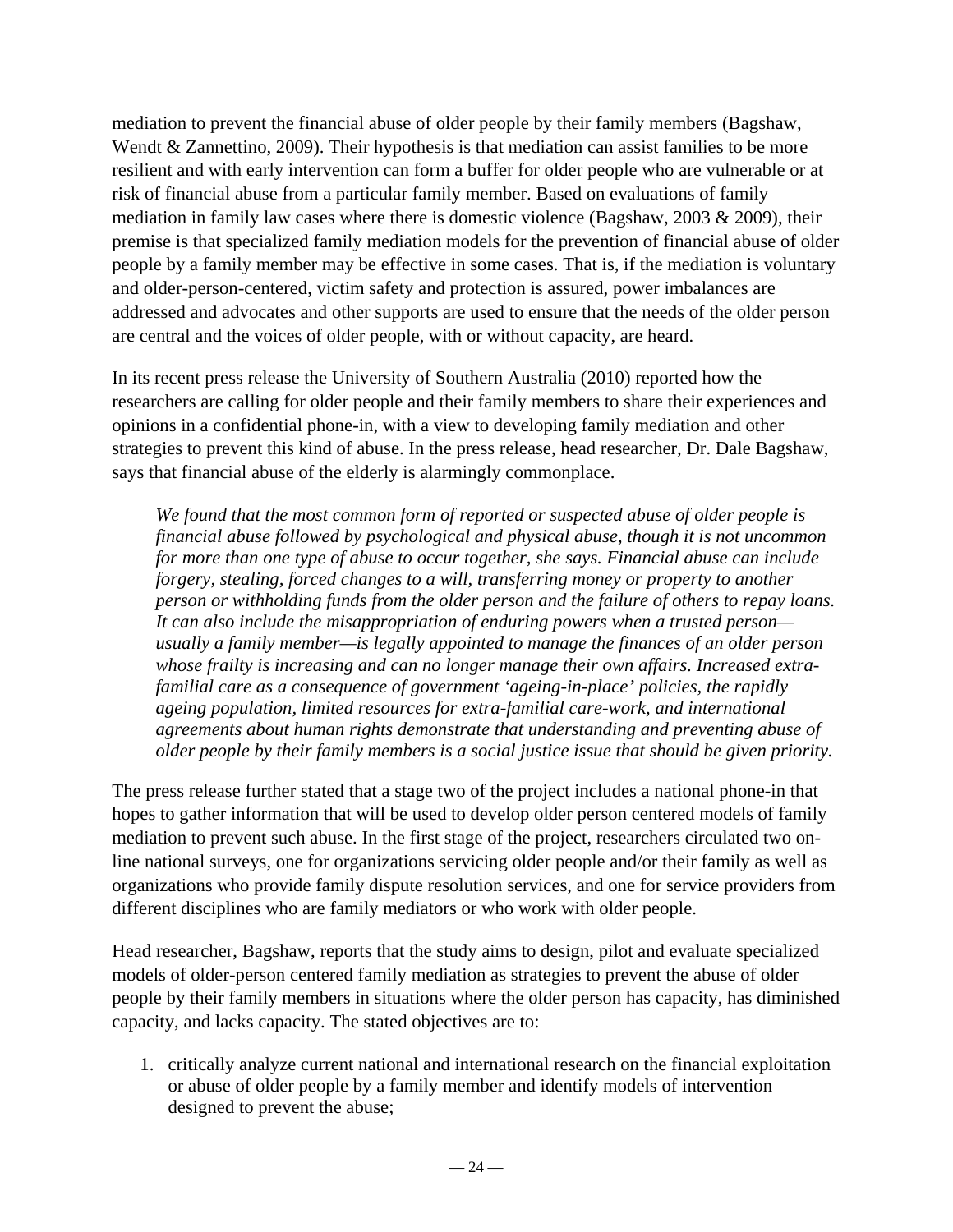- 2. identify and analyze individual, structural and ecological factors, in particular gender, culture and rurality, which place older people at risk or make them vulnerable to financial abuse by their family members, and those protective factors which build individual and family resilience;
- 3. identify existing strengths and gaps in national legislation, organizational policies and service provision currently responding to older people experiencing financial abuse from a family member;
- 4. design, pilot, and evaluate specialized older-person-centered models of family mediation at primary and secondary levels of intervention, which focus on the best interests and safety of older family members, directly or indirectly include their voices in decisionmaking, identify and address protective factors, risk factors and vulnerabilities in relation to their property and finances and build resilient and protective family relationships; and
- 5. actively engage industry partners in the research process to enhance their capacity to respond to older people who are at risk of or vulnerable to financial abuse from family members, develop strategies to protect older people and their property and finances and develop, maintain or strengthen important caring and protective family relationships.

As of late 2010, the final report had not yet been released but preliminary findings have provided some clear guidelines as to what to consider when designing older-person-centered models of family mediation to prevent financial abuse of older people. They highlighted that where abuse occurs, it is often because family members have a strong sense of entitlement to an older person's assets and older people are particularly vulnerable when they need care from a family member, or lose capacity because of dementia, strokes or other illnesses. It appears that some families are more resilient than others and can form a buffer for older people who are vulnerable or at risk of financial abuse.

The findings to date indicate that a significant number of older people in Australia are at risk of financial abuse from at least one family member and the abuse can be discovered too late for others to be able to intervene to protect the older person and his/her assets. Bagshaw reports that early intervention can enhance family resilience by improving the communication skills of family members, their commitment to the well being of their older family members, their problem solving abilities and capacity to be flexible, their links to supportive social networks and their positive working relationships with key professionals. Older-person-centered family mediation, if used as an early form of intervention, is one possible strategy which can enhance these factors and assist some older people and their families to develop strategies and plans in relation to the older person's finances and property to guard against potential risk of exploitation or abuse from a family member (Bagshaw, 2010).

#### **b. The Cornwall Respite and Relief Elder Mediation Project**

Outcome statistics from the earlier reviewed Cornwall project (at page 16) indicate that the introduction of an elder mediation approach could well result in considerable financial savings for the Ontario health care system. From April 2009 to August 2010, there were 99 referrals from the participating partners. Of these referrals 39.5% were from the Alzheimer Society, 54% were from the CCAC Case Managers and 6.5% were from other sources. The activities and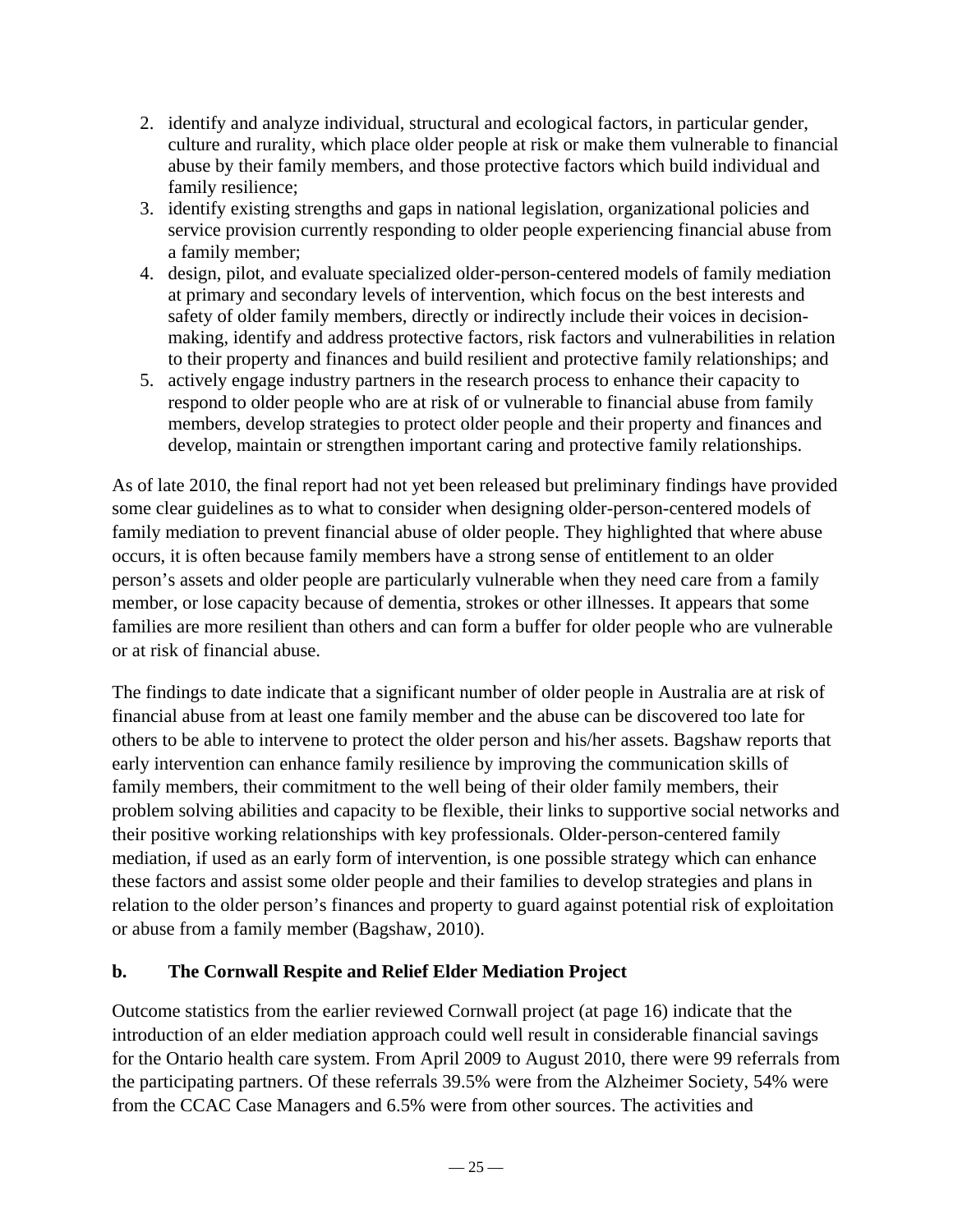intervention of an elder mediator is directly credited with the dramatic reduction of project participants' visits to the emergency room at local hospitals and subsequent admissions to acute care hospital. The very real implications of this program can be found in the lower admission rates to long-term care by people living with progressive dementias (Rivera-Mildenhall, 2010).

Worthy of note for the period 2009 / 2010, the projected number of emergency room visits was set at sixteen visits, yet there were no visits under the program. The projected number of admissions to acute care hospitals per year was set at eight but no admissions were required under the program. The number of long-term care admissions was projected at twenty-four but only nine were admitted (Rivera-Mildenhall, 2010). Clearly the program has achieved beyond expectations and it may be a model for future projects for health care initiatives not only in Ontario but throughout Canada and internationally.

#### **c. Alaska Court System's Adult Guardianship/Conservatorship Mediation Program**

The Alaska Study, reviewed earlier in this document on page 18 is another project model that has many implications for future health care and enhanced quality of life. This study reported allegations of abuse and neglect, or self-neglect in one-half of the mediations conducted through the Project. In all of these situations the mediator is *"…responsible to the system of people involved in the decision-making process and for providing the structure and tools to voluntarily make mutually acceptable decisions, often under difficult circumstances. In this sense, the mediator's role is to empower the system so that it does not have to resort to outside parties, such as the courts, to make the decisions" (Largent, 2009*).

Significant outcomes from the project as reported by both Largent (2009) and Carns & McKelvie (2009) include:

- Judges and professionals began referring challenging cases to mediation that previously would have required costly court hearings to resolve.
- Participants reached agreement on some or all of the issues in 87% of the cases mediated.
- Mediations resulted in plans that enhanced the care and safety of high risk adults (those involving Adult Protective Services) 95% of the time.
- Participants were satisfied with the agreements they reached 91% of the time.
- Mediation was believed to be successful in avoiding contested court proceedings in "all" but a handful of cases."
- Participants were highly satisfied with their mediation experience.

## **d. The Center for Social Gerontology (TCSG)**

Located in Ann Arbor, Michigan, the Center for Social Gerontology has pioneered the use of mediation as an alternative to guardianship since the early 1990s. It promoted mediation as a non-adversarial means of addressing the complex personal, financial and related issues that often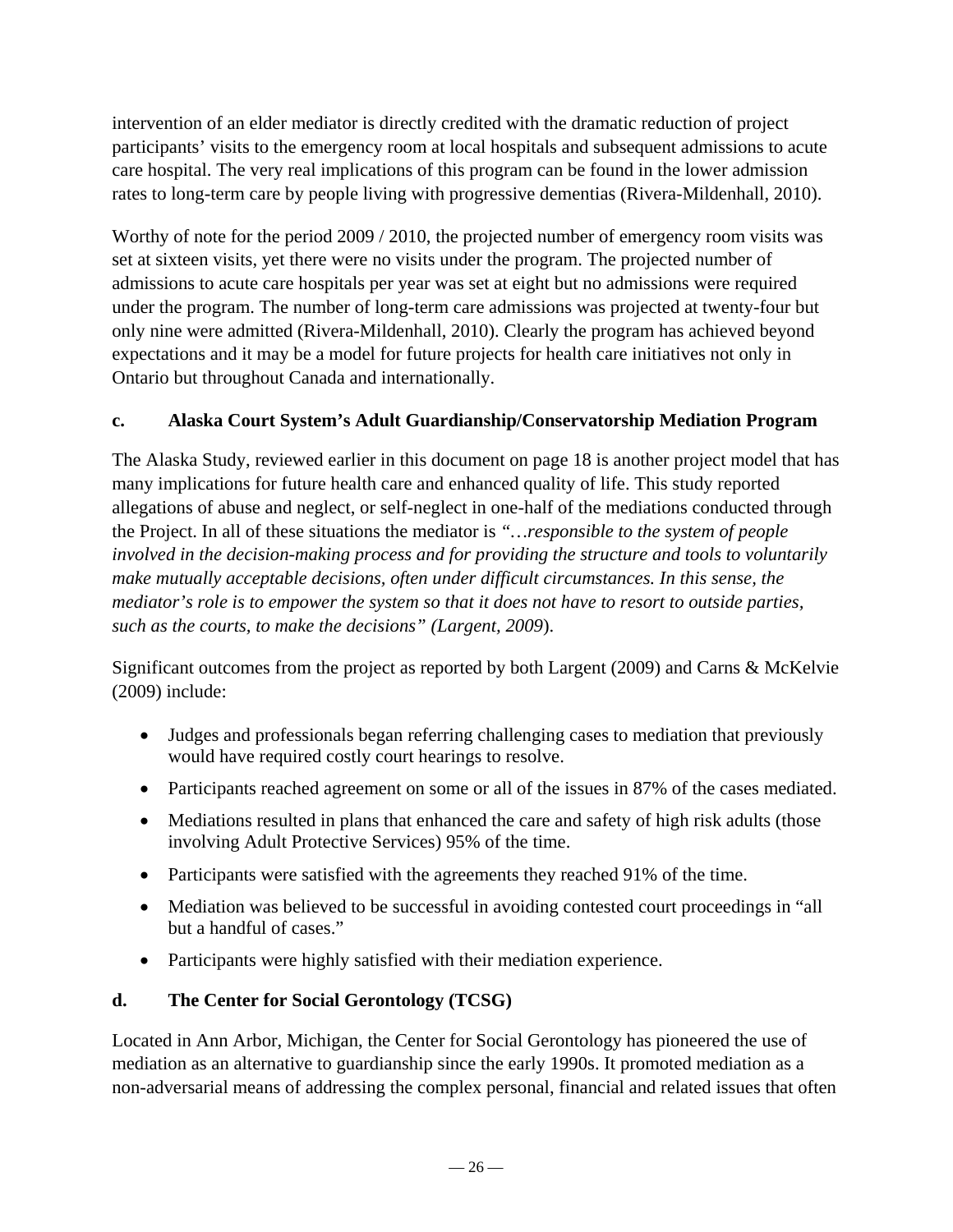precipitate the filing of petitions for guardianship of older persons by family members, friends or private guardianship organizations. In 2001, they released a four-state study the results of which found that mediation was effective in helping disputing parties in guardianship cases reach agreements in three-quarters of cases (Butterwick, Hommel, Keilitz, 2001).

The aim of this study was to determine the efficiency, effectiveness and replicability of mediation of adult guardianship cases. It sought to answer the following questions:

- How do mediated guardianship programs work?
- What are their structures, processes and procedures?
- Do they work as intended?
- Are they efficient?
- Are they effective?

The study design had two major components: (1) a descriptive analysis of the operation of four guardianship mediation programs in Ohio, Florida, Wisconsin and Oklahoma; and, (2) an assessment of their impact. In their report*, Evaluating Mediation as A Means of Resolving Adult Guardianship Cases* Butterwick, et al. describe the use of mediation in cases in which guardianship over older persons was being pursued. In addition to the 75% success rate, the study determined that older persons, family members, program administrators and mediators were found to believe that mediation in these adult guardianship cases was effective in finding better or more satisfactory resolutions such as fewer guardianships, limited rather than full guardianships, or less restrictive alternatives to guardianship.

With regard to abuse, neglect and exploitation, TCSG maintains that when cases are egregious and there are allegations of physical, financial and/or emotional abuse, elder mediation is contraindicated. TCSG believes that in guardianship cases where abuse allegations are alleged the cases are probably better left in the court setting (Hommel, 2008).

TCSG has produced a publication entitled the "Elder Mediation Annotated Resource Library" (McCreary, 2008) that provides an annotated listing and brief description of some of the existing materials books/manuals/reports, articles, and video/on-line information they researched—on the development, provision, and evaluation of elder mediation.

#### **e. Research to Inform Practice—Atlantic Canada (2009)**

This qualitative research highlights the voices of elder mediation users whose perspectives were used to inform the further development of elder mediation practices (McCann-Beranger & Richards, 2009). Older people want to live in their own homes as long as possible, they wish to be independent and, where necessary, have the supports in place to remain independent. This research explored what happens in elder mediation and what families tell us works best for them, why it works and what needs to be implemented and improved.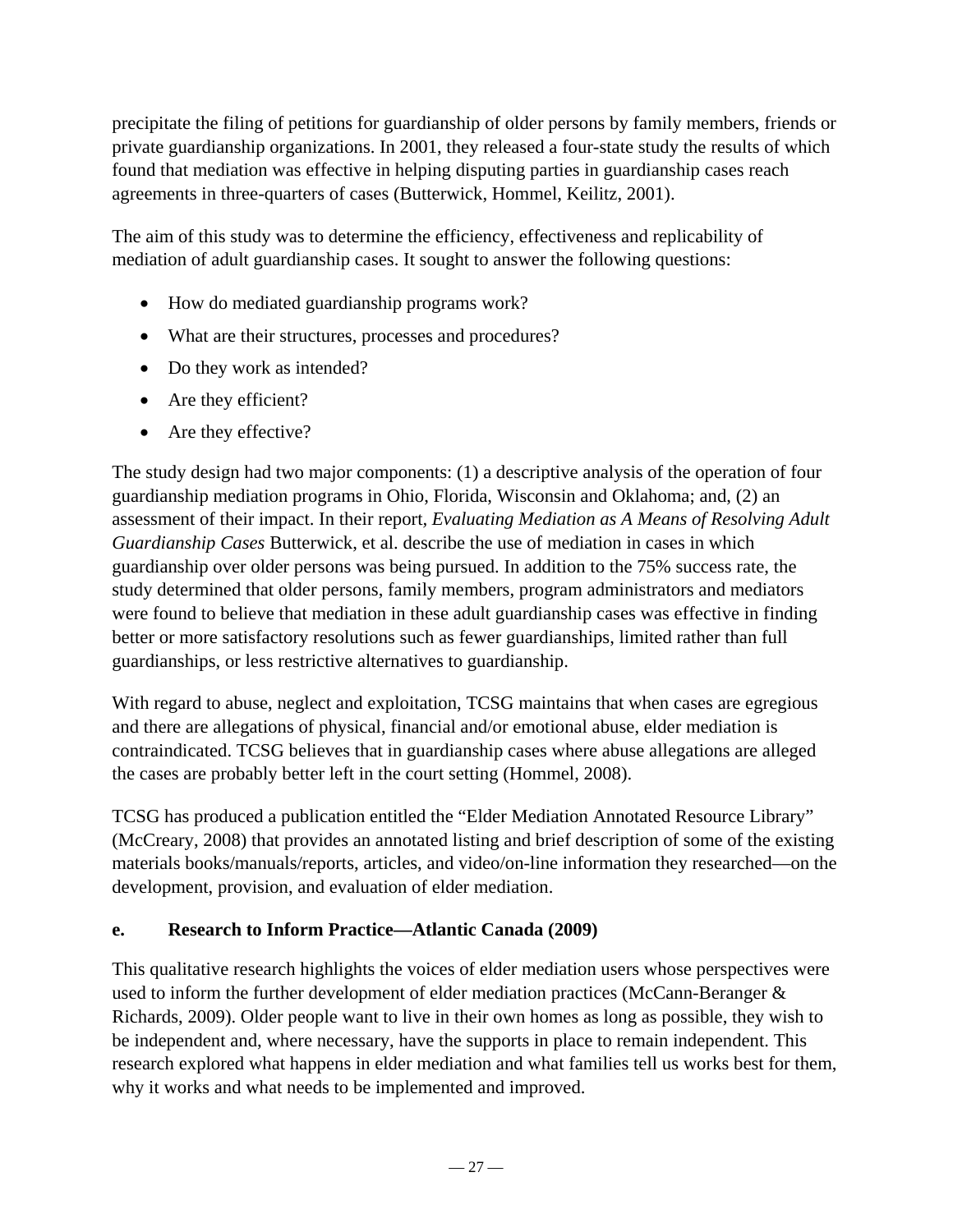The target population who could benefit from this research includes the social networks in which older adults are experiencing memory impairment or a progressive dementia. In this study participants were interviewed from various social networks comprised of older adults and their supporters, including family (e.g., spouses and adult children) and friends, and representatives from community organizations, health care professionals, and long-term care (McCann-Beranger and Richards, 2010).

This study used iterative, thematic analyses to examine and classify the experiences of the elder mediation users who, for the most part, had a family member with Alzheimer's or dementia and were feeling isolated and unable to cope. Several themes emerged related to social participation and inclusion. Overall, the findings indicate that participants reported feeling safe, validated and respected in the elder mediation process, and parents talked about being able to speak with their adult children in new ways. Some caregivers talked about feeling alone for such a long time, about how the stress associated with care was making some of them less patient than they may be normally. Harm was felt, whether intentional, or not. It was reported that elder mediation helped to alleviate the tensions brought on by the family circumstances.

Families shared that elder mediation helped them to have a conversation to decide how their family members and the senior could contribute to managing the care, considering all of the changes they were going through. They also shared that, once the family agreed to a plan to manage the change, and the more involved family members and others were in sharing the care, the less likely for abusive situations and the more likely for a heightened quality of care. Ninetyeight per cent of the participants said that they would recommend elder mediation to others whom they knew were having similar experiences and challenges as themselves. In addition, all participants expressed that the goals of mediation were achieved for the most part, and some stated that the elder mediation process exceeded their expectations.

Themes included:

- feeling safe (participants felt that the mediator understood their concerns, cares and fears related to the challenges they faced)
- having a sense of belonging—the mediators were knowledgeable in dementia and thus were immediately very empathic, making it safe for the parties involved to increase their participation and to share the most challenging things
- increased levels of cooperation and collaboration amongst network members as they assumed new ways of listening to one another moving forward in the same direction
- need for prevention—consistent among participants was a concern for ensuring good quality of life, such as the receipt of appropriate personal care and nutrition for the care receiver, to prevent illness and declines in well-being
- physical abuse and psychological abuse both at home and in care facilities, by staff, as well as aggression by the care receiver toward his/her caregiver, were also identified as potential issues that may arise without an intervention, such as elder mediation.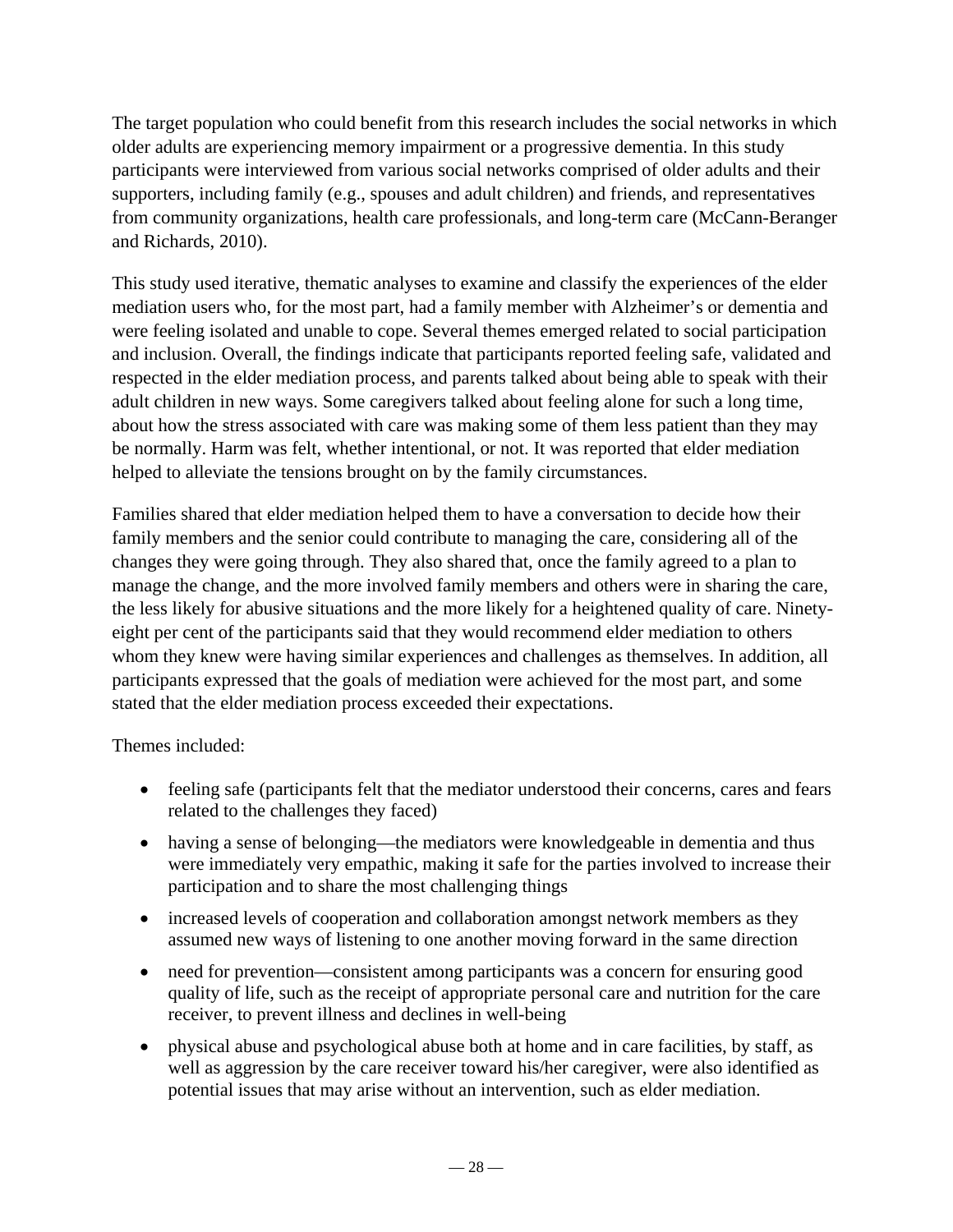*My wife was getting very verbally abusive and was not well. I couldn't go through the door but she would become very upset. She even called the police on me one day when she didn't recognize me. It was having an effect on me and the doctor said that it was affecting my health,* (McCann-Beranger & Richards, 2009).

Nevertheless, it was also felt that elder mediation was able to assist family members to find ways to contribute, regardless of the distance of network members. For example, in some networks, while one member is designated as the primary caregiver because of his or her propinquity, other members may contribute financially from afar to help to support a housekeeper who can stay with their older adult. Participants reported an overall improvement in getting care needs met because of the elder mediation process. This, in itself, will work to reinforce a perspective based on prevention.

Participants in the research process were surprised about the degree to which mediation had helped bring focus to their needs, and how it challenged everyone in their circle of family and friends to assist in reducing the stress for all involved. Included in some of these mediations were people living with early stage, progressive dementia. The stories gave witness to the fact that families often identified ways they could support each other, while keeping levels of conflict to a minimum—thereby reducing the likelihood of abuse and neglect.

Study participants reported that the facilitated, focused conversations markedly decreased stress levels. Those dealing with moving a family member to community or nursing care—a much feared and drastic move—reported that an outcome of mediation was an increased likelihood that the person was cared for at home longer. Also sponsoring agencies noted a marked reduction of requests for individual counseling sessions to deal with stress. There was a heightened ability to distinguish from when people needed "counseling" and when they needed "mediation". When elder mediation was the chosen course, participants were empowered to come to agreements that would find family members offering more support and time than they would have done otherwise. All participants were satisfied with the elder mediation and would use the process again and all participants would recommend the process to others. Participants reported an overall improvement in getting care needs met because of the elder mediation process (McCann-Beranger & Richards, 2010).

#### **f. Elder Mediation Project (Great Britain)**

The British elder mediation project as described on page 21 in this paper is an example of a project that demonstrated that mediation can be a suitable tool to catch aggravated conflict before it becomes a full-blown problem (Craig, 1997).

(It is worthy of note that Craig's doctoral research also focused on the theory that at the early stages of conflict in elder relations, mediation can contribute to the prevention of elder abuse (Craig, 1995)).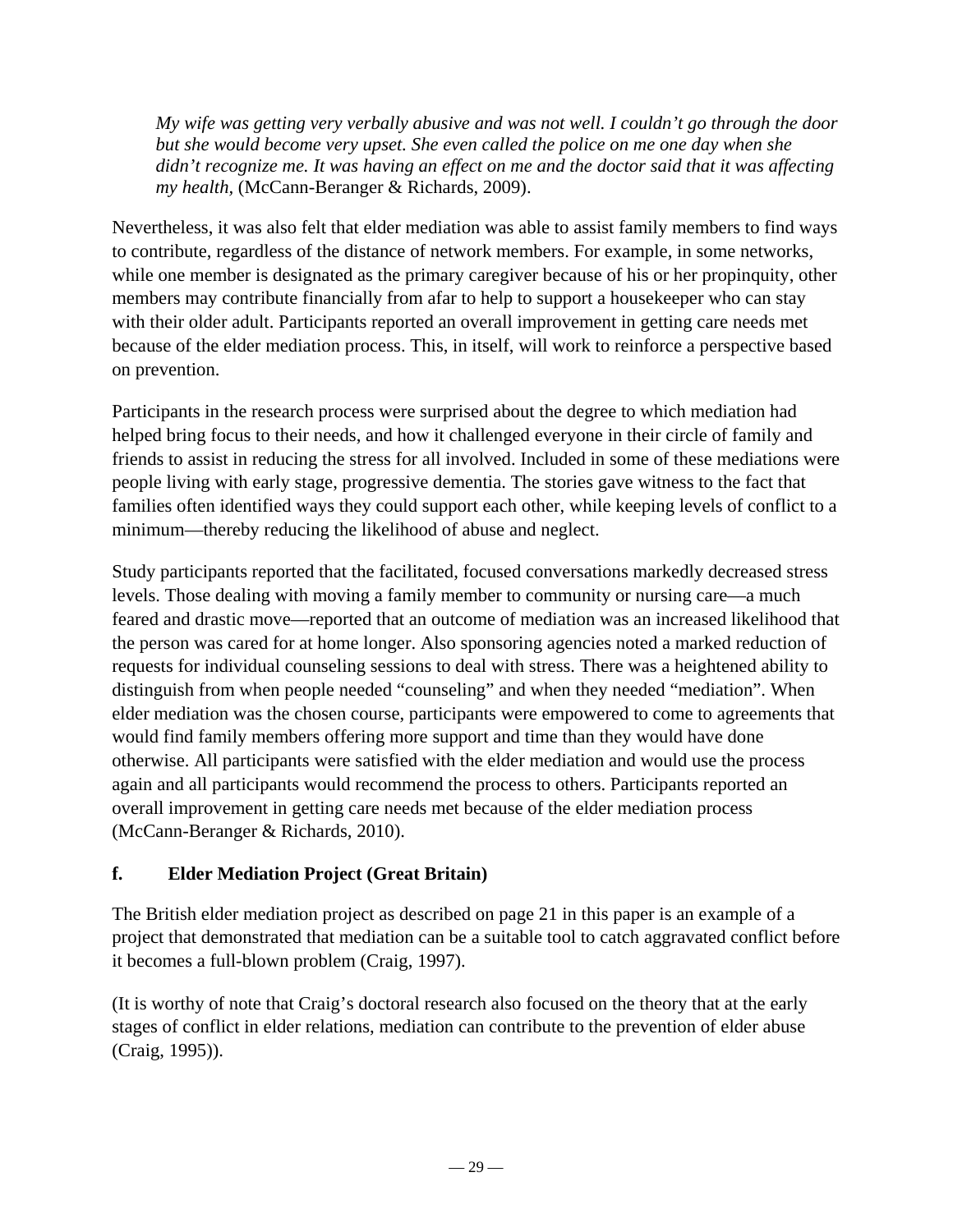With respect to research Craig reported that the experience garnered from the elder mediation project identified that older people should be encouraged to develop their natural skills in managing their own conflicts. It was recommended that aging organizations be encouraged to develop a small core of older people trained in elder mediation to offer help in peer relations and that these organizations be encouraged to develop outreach into institutions where over-worked and under-paid staff, as well as their residents, find it difficult to cope appropriately with conflict. The project demonstrated that conflict resolution workshops were helpful to social groups working with and for elders. Specific training in mediation is important for professional social workers, counselors, and medical, nursing, and caring personnel to supplement their own expertise. Offering peer supportive services to others already working with older people in order to encourage them to develop their own elder mediation projects, was encouraged (Craig, 1995). The Elder Mediation Project also developed and offered the following ten general tips for those coping with conflict:

- 1. Deal directly and quietly with those involved.
- 2. Suggest a mutually convenient time to discuss differences.
- 3. Give thanks and respect people for agreeing to discuss the difficulties.
- 4. Describe the facts as you see them and tell how you feel about the situation.
- 5. Listen carefully to other people's accounts without interruption.
- 6. Check out with each other that you have understood the root causes of the difficulties and your individual needs in peacemaking.
- 7. Offer to cooperate in finding mutually acceptable solutions to the situation.
- 8. Discuss all issues, the hard as well as the easy ones, in order to gain successful resolution.
- 9. Consider writing out and signing any agreement on complex issues.
- 10. Suggest further discussions if there is a need to check improvements.

#### **g. Restorative Justice: A Healing Approach to Elder Abuse (Arlene Groh, RN, BA)**

This project, based in Waterloo, Ontario was described earlier in the paper on page 16. An important research finding associated with this project was that there were frequent occurrences of cases that are believed to involve abuse or neglect. There existed a reluctance to report abuse both by seniors and service providers, a consequent failure to intervene in cases of abuse and a shared perception that the retributive justice system had failed to resolve abuse issues.

Although causing physical, financial, or psychological harm to an older adult may be an offence under the *Criminal Code*, very few of these incidents come to the attention of the justice system. There were many reasons seniors avoided disclosing the abuse including: being afraid of losing the relationship with the person who is harming them, ashamed that someone they trust has mistreated them, and believing that police and other agencies cannot help. Professionals and other community members may also hide this crime. Reasons for such a response might include ageist attitudes that disrespect the senior's perspective, disbelieving the older adult's story, lack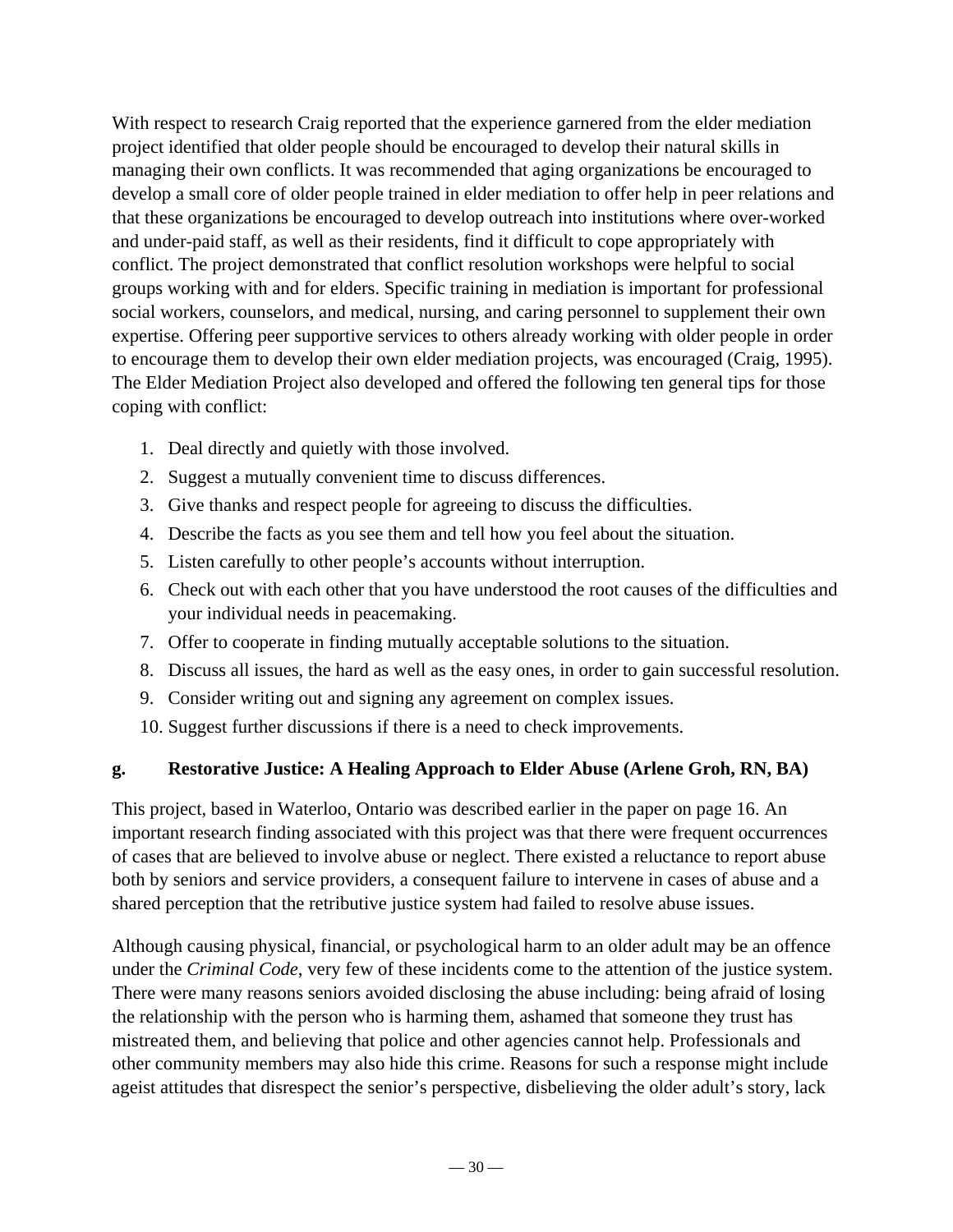of knowledge regarding what constitutes abuse and how to intervene, and a personal discomfort with the issue (Groh 2009).

#### **h. Elder Mediation Project—Dublin, Ireland**

The Irish elder mediation project as described on page 20 in this paper has released initial findings of the pilot project. Their evaluation, still in draft form, points to a number of outcomes:

- In many cases damaged relationships between siblings have been repaired and communication streams opened up.
- Families were supported in developing care plans for their loved ones.
- The Dementia Rights Advocacy Service reported better outcomes for the parent with dementia.
- Those who reached agreement through mediation agreed that the outcome was fair and that they were satisfied with both the process and the results.
- Families stated that they were provided with a safe environment to focus their energy on reaching solutions to their disputes.
- Some participants perceived no changes in the situation itself but the mediation helped them to accept this and to move on (Dooley, 2010).

Conclusions that have been drawn from the pilot project to date indicate that Elder Mediation can be very effective in dealing with issues of aging. The draft evaluation stresses the importance of elder mediators requiring specialist knowledge of aging, dementia, capacity, community services and family dynamics (Dooley, 2010).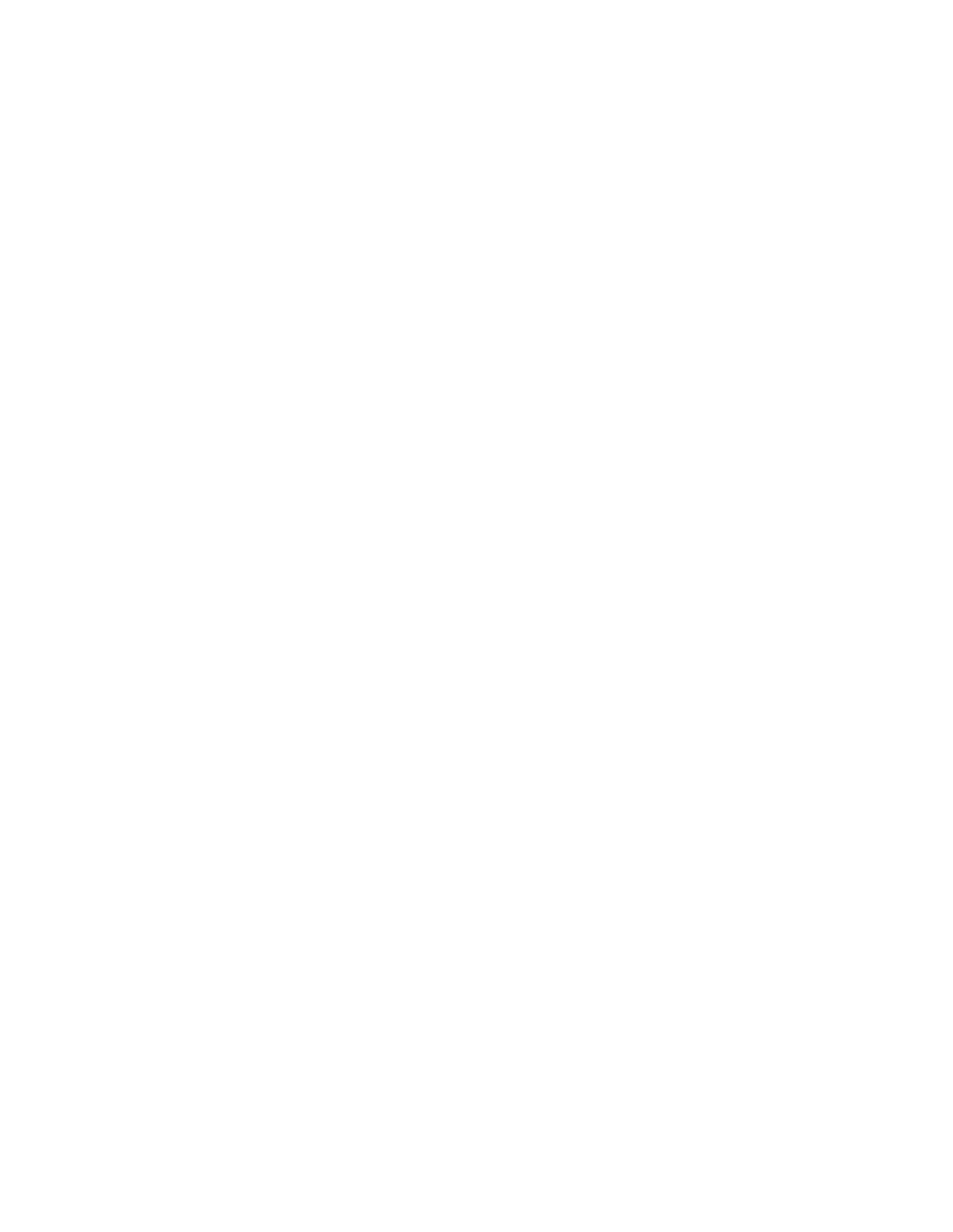## **SECTION 4: ETHICAL, LEGAL AND TRAINING ISSUES**

### **A. Ethical Issues**

*As new conditions arise…the law, instead of being fixed and static, becomes a living, changing entity shaped to satisfy the needs of society*—Judge Brian Dixon (Soden, 2005).

Elder mediation is complementary to the practice of elder law and is based on the principles of informed decision-making, autonomy, self-determination and confidentiality. Ethical and legal issues are best addressed by elder mediators who have highly developed competencies, are sensitive and empathic, and have a variety of models and theories in their repertoire (McCann-Beranger, 2005). The duty to be competent, to apply professional knowledge, skills and abilities, and to maintain this competence over time is an ethical responsibility. All who participate in mediation have a right to receive high quality service from a competent provider (Code, Appendix B).

Yet in countries where elder mediation is burgeoning there are few restrictions—if any—that can limit who can call themselves an "elder mediator" and then hang out a shingle advertising their elder mediation practice. A practitioner, who is not qualified to practice as an elder mediator, may risk causing harm in some situations—particularly where abuse and neglect are suspected. It has become evident that the process of elder mediation—particularly the building of trust within a family—serves to gently uncover incidences of abuse and neglect within a family that heretofore would have stayed well below the radar. As the family acknowledges and accepts responsibility for such behavior, it can begin to put into place mutually acceptable remedies. A properly trained elder mediator would be sensitized to deal with such matters. Elder Mediation Canada and Family Mediation Canada appear to be among the world leaders in this regard by ensuring that mediators are trained, certified and adhere to a consistent standard.

Most elder mediation seminars, conferences, summits and workshops dedicate a portion of their training time to ethical considerations and legal issues. World summits on mediation with age related issues held in Ottawa, Dublin and Chicago over the past three years have featured panel discussions on the topic. In 2007 Temple University in Philadelphia hosted a symposium on *Ethical Standards for Elder Mediation*. Ethical principles and issues are a basic part of elder mediation training with the intent to stimulate the elder mediator to think further about the issues identified so that he/she can form a sound basis for ethical decision making. In Canada, certification as an elder mediator requires adherence to the Elder Mediation Code of Professional Conduct (Appendix B to this paper), and sets out ethical standards for the practice of elder mediation.

Mentoring and coaching are popular among elder mediators as they learn and challenge each other in ways that result in heightened service to the participants of elder mediation. Such approaches stimulate discussions and questions about the ethical standards for professional elder mediators. Examples of some of these ethical questions and issues include: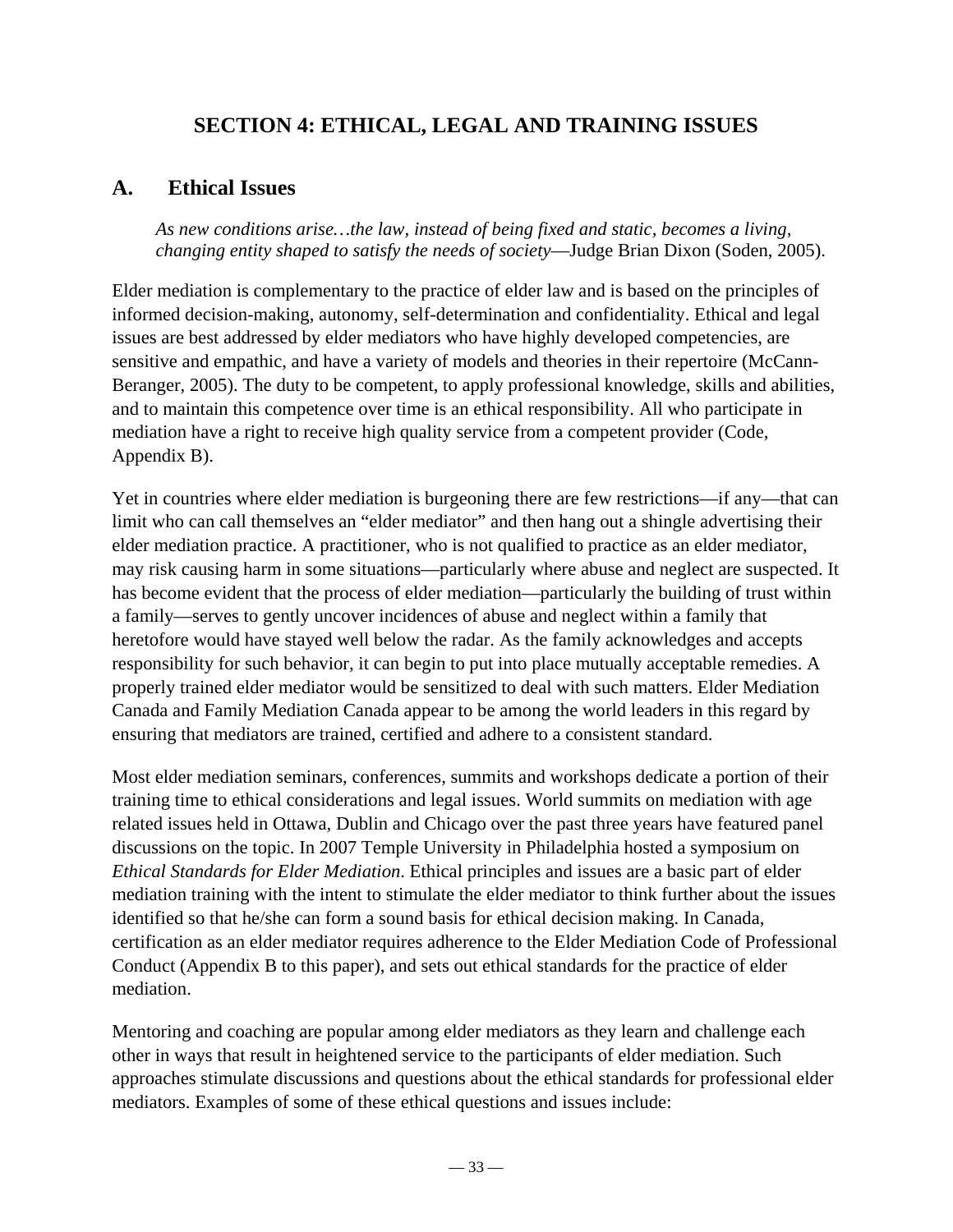- Is this case appropriate for elder mediation?
- Who needs to be invited to participate? Is everyone included? Will everyone need to attend every session? If not, why not? If so, who decides?
- Should referrals be made? If so, to whom? Why?
- Are there particular screening requirements needed? If so, who does the screening?
- Autonomy and competence of all participants
- Do I have the competencies to undertake this mediation?
- Am I committed to being mindful of the invisible boundaries to my first profession—a lawyer who is acting in the capacity of a mediator; a psychologist who is acting in the capacity of a mediator?
- How do I draw on my primary discipline to enhance my practice of elder mediation?
- Considerations of impartiality and neutrality
- Considerations that arise as a result of abuse, alleged abuse, safety issues, neglect and self-neglect and the importance of continuous screening for abuse and neglect throughout the process.
- Are there any conflicts of interest?
- Ensuring confidentiality and the limits to confidentiality
- Are there any capacity concerns? What is done to ensure all voices are heard? Does an advocate need to participate? Who decides? What is their role?
- Should the lawyer and/or other specialists be involved in the sessions? Who decides?

Nicole Garton-Jones, a practicing lawyer and elder mediator from British Columbia presented a thought provoking workshop entitled, *Elder Mediation and Ethics: An Overview* at the Third International Summit on Elder Mediation in Chicago (May 2010). The presentation highlighted ethics, voluntary/mandatory mediation, capacity and confidentiality as they apply in Canada and is available on the Slideshare Network website (Garton-Jones, 2010).

## **B. Legal Issues**

While there is evidence of continued interest in formalizing elder mediation in legislation as a facilitative, consensual, and confidential process (Rickard-Clarke, 2009), there is currently no such legislation in Canada. As noted earlier, the Canadian Centre for Elder Law through their Elder and Guardianship Mediation Project—is gathering pertinent research and consulting key stakeholders in order to provide information that can serve to facilitate—both the adoption of mandatory mediation in British Columbia and training for elder mediators who work with older clients (Braun 2009).

The Code of Professional Conduct Specializing in Mediation with issues of aging (Appendix B), includes a section on Inter—Professional Relations that notes: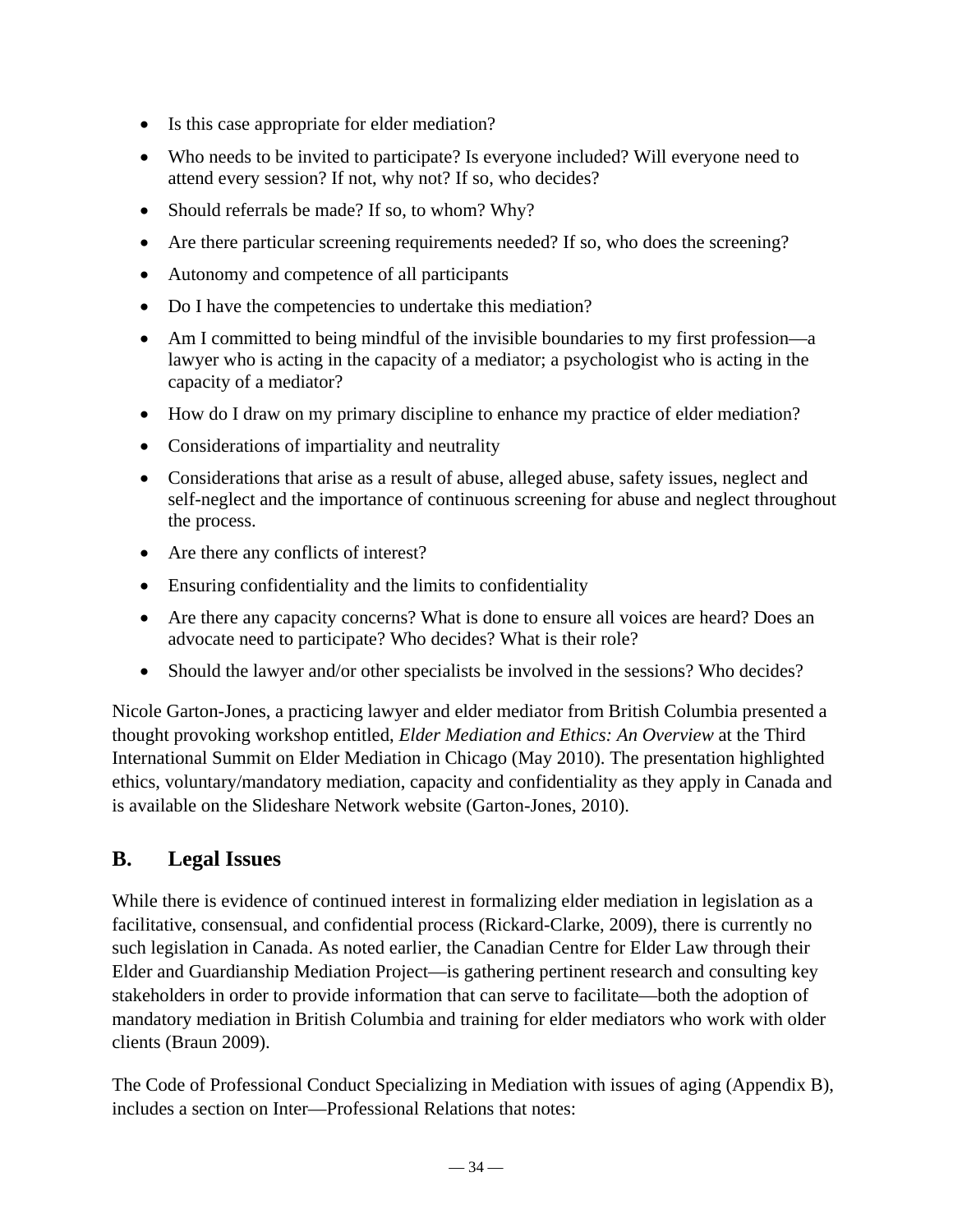- The elder mediator must respect and invite complementary relationships between mediation, legal, mental health and other social services and care providers and be aware of community resources appropriate for referral.
- The elder mediator should promote co-operation and awareness with other professionals and be aware of their ethical responsibility to encourage clients to use other professional resources when appropriate.

It is recognized that it is crucial that participants who attend elder mediation are aware of their legal rights and responsibilities and that a specific legal opinion from a lawyer may be valuable and often necessary as families negotiate their way to providing quality care and preventing or eliminating any potential for abuse and neglect (McCann-Beranger, 2005). Participants in mediation are often surprised to realize they do not have all their legal documents up to date and are relieved to renew their acquaintance with their lawyer or to hire a lawyer to provide this critical assistance. Powers of attorney, wills, living wills, health care directives, are some of the many documents that the lawyer will need to review with the family. A thorough and thoughtful review by the legal professional with the participants will provide a sense of security and confidence that everything is in order and dramatically reduce the likelihood for potential conflict in the future (Reagh, 2008).

In one instance, a family reported having no need to seek legal advice and did so only because the mediators' protocol included the family seeking legal input. The mother, who had insisted all her legal documents were up to date, realized that one of her daughters was unintentionally missing from the will. The will had been hastily drawn up several years before—the same week she had witnessed the death of her husband. Somehow, only three of her four children were named in the will—a calamitous, unintentional oversight at the time. The forty-year old son lived with his Mother in the family home and concerns around neglect from the other three children had initiated the search for outside supports. The fourth child, who had inadvertently been left out of the will, was the most ardent support for the mother and ironically, the one on whom she most depended. The lawyer who had been hastily sought at that time hadn't known the family previously, had limited elder law experience and had not realized the extent of the mother's grief. As a result, the lawyer asked the mother to sign a will and other documents when she was still in shock and despair at the loss of her husband and had little awareness of what she was signing.

Just as elder mediation has been maturing as a specialty within the general practice of mediation, so too has elder law been maturing as a specialty within the general practice of law. Lawyers who aspire to specialize in elder law will be required to develop knowledge and competency in such fields as estate law, health care law, disability law, public benefits law, real estate law and administrative law (Reagh, 2009).

Increasingly, more elder law lawyers are incorporating elder mediation services into their law practice. Elder mediation can be used throughout the course of a lawyer's work with his or her client and can be used at any stage of conflict. It can precede consultation with a lawyer or can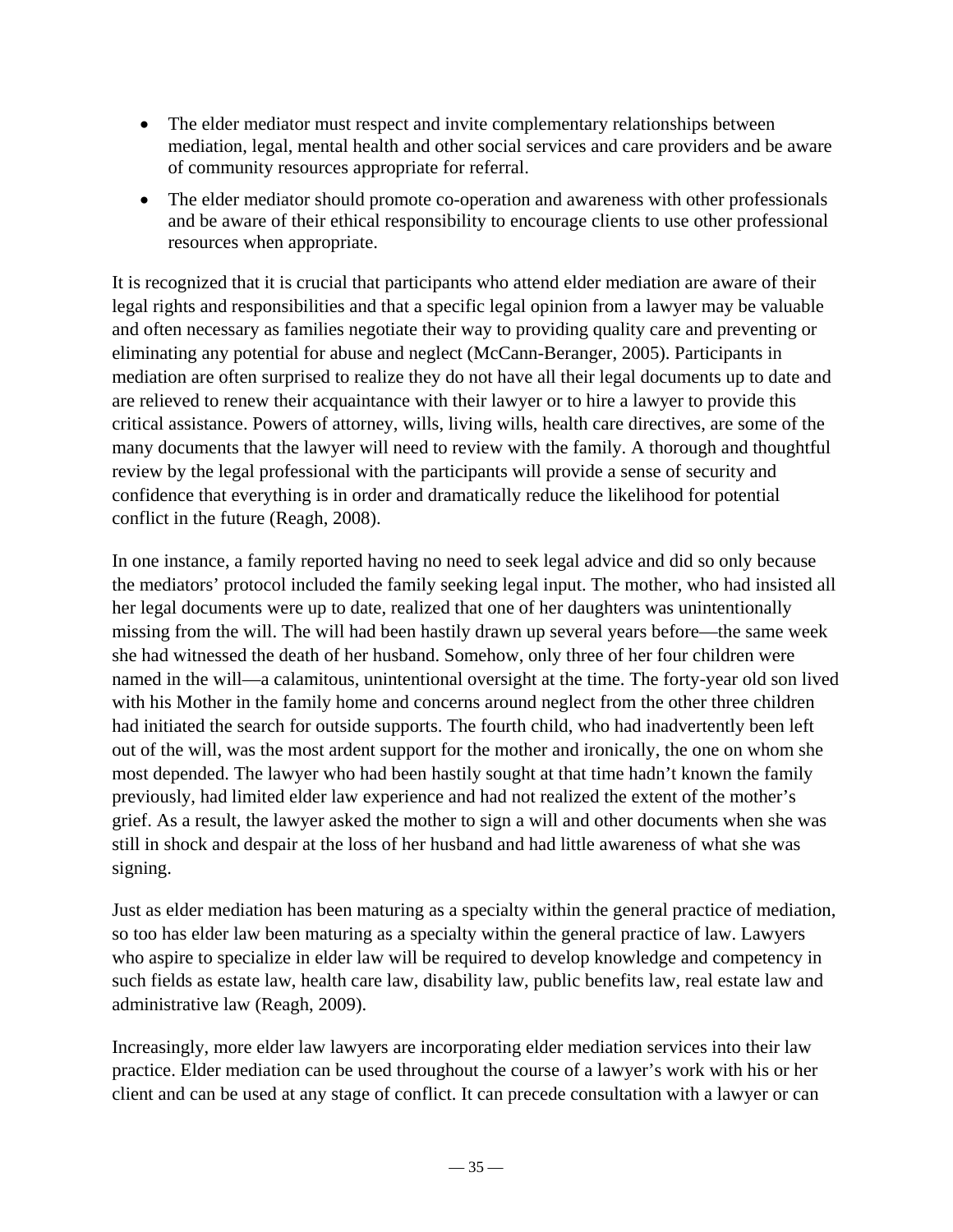be interspersed with a client's visits to the lawyer. Lawyers may be consulted during mediation and, if a written agreement is reached, each participant is advised to consult a lawyer before signing. Lawyers often participate in mediation, representing the older person or another participant or serving as legal advisors. Although elder mediation is most effective when it occurs early in a dispute, it is never too late to be considered (Medford, 2004).

The Law Commission of Ontario (LCO) has been working on an extensive project entitled "Development of a Coherent Approach to the Law as it Affects Older Adults (2008)" to develop a framework that can serve as a reference to improve the appropriate application of the law to older adults. Part of the interim report will include case studies of issues in the law as it affects older adults that illustrate particular problems, barriers or best practices in increasing access to justice for older adults. It is anticipated that at least one of these case studies will be on elder mediation. This project will involve multidisciplinary analysis to ensure that the issue is analyzed through critical lenses based on gender, race and similar factors.

According to a preliminary report (www.lco-cdo.org) "*Report on the Preliminary Consultation: Moving the Project Forward"* there have been many suggestions for improving supports to older adults to ensure easier access to legal system, including: expanded legal aid supports for older adults; better education, training and supports for justice system personnel on issues related to older adults; improved accessibility and accommodation for disability-related needs; and education and outreach to all of the diverse communities that make up the older adult population. In addition, many submissions recommended that the LCO consider, not just how older adults could be better supported to access current systems, but how alternative compliance and enforcement systems could be designed to ensure both easier access and better outcomes for older adults in relation to the law.

In their submission to the LCO, the Ontario Bar Association noted that mediation and arbitration are becoming increasingly popular and an effective means of resolving disputes, and can provider speedier and more economical access to justice in many situations. As an example, the University of Windsor Law School's mediation service provides specialized services for older adults who have been the victims of financial abuse.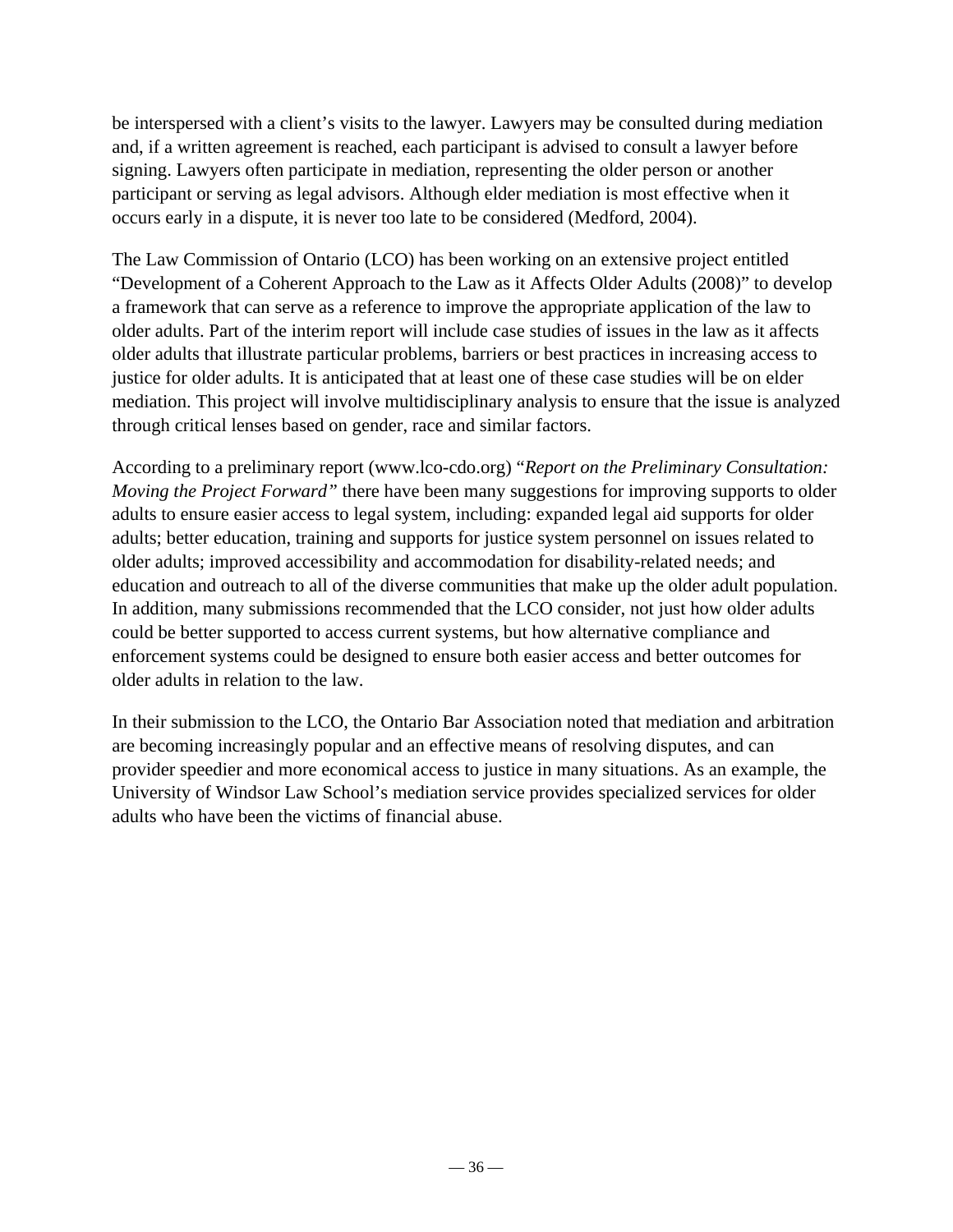Recent legislation and private practice experience indicates that elder mediation, including guardianship matters, are important new areas of expansion in Canada. There is a strong mediation community throughout Canada and respect is growing for the practice of elder mediation (Braun, 2009). Many legal, ethical and training issues will be addressed through the project referred to earlier, entitled *Elder and Guardianship Mediation Project.* Issues under exploration include:

- impartiality of mediations
- capacity to mediate or participate in the process
- abuse / neglect / self-neglect
- conflicts of interest
- confidentiality
- mediator accreditation / training

Due in part to the relatively low costs of mediation as compared to litigation, more and more families are turning to mediation as a way of resolving family conflict. Mediation may be well suited for many situations, but the same issues listed above must be taken into account to ensure that the process is fair, supportive, and respectful of the parties' rights. In this project the Canadian Center for Elder Law is gathering pertinent research and consulting key stakeholders in order to provide information essential for both the adoption of mandatory mediation in British Columbia, and for mediators who work with older clients (Braun, 2009).

## **C. Capacity—Ethical and Legal Considerations**

One of the most prominent areas of discussion among elder mediators—an issue that straddles both ethical and legal domains—is that of "capacity" to participate in mediation. Capacity refers to the ability to understand the nature and consequences of a decision, in the context of available choices at the time the decision is to be made. There can be many definitions of capacity including task specific legal definitions, contractual capacity, donative capacity, and the capacity to make health care decisions.

In Canada, "Legal capacity", substitute decision-making, and adult guardianship are provincial matters governed by statutory schemes that are different from province to province. In Ontario, for example, the definitions and rules for assessing mental capacity appears in the *Substitute Decisions Act* and the *Health Care Consent Act* and can vary depending on the type of decision involved (Bongard, 2010). For purposes of this paper, the discussion of capacity is limited to the issues that arise in the context of elder mediation that involves the mediator assessing the competencies of older adults to understand and participate in the elder mediation process. In this context, Elder Mediation Canada's *Code of Professional Conduct for Mediators Specializing in Issues of Aging* offers the following guidance: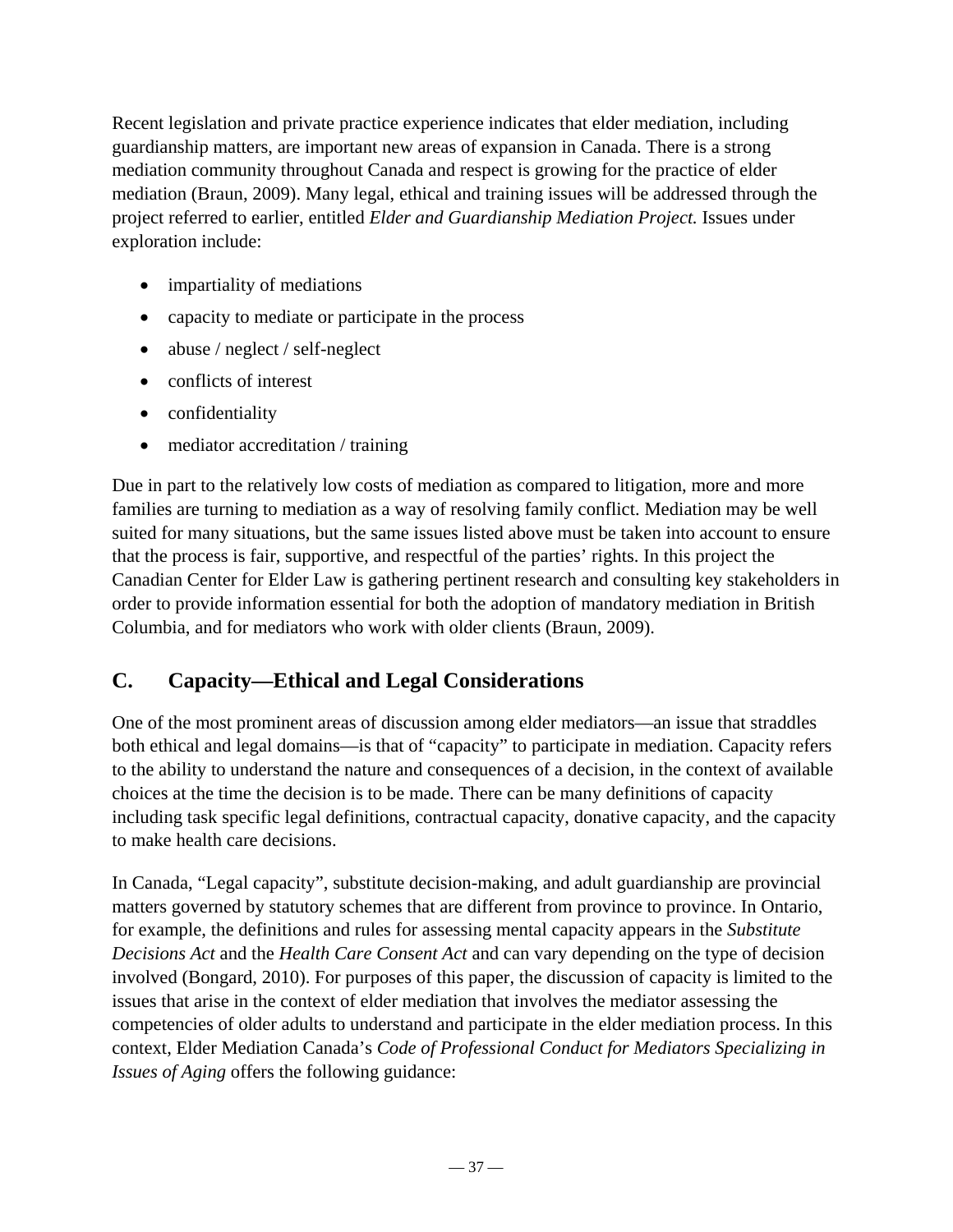*When providing mediation services to people who are unable to give voluntary consent, elder mediators must include them or their representatives in decision making as appropriate. Elder mediators must recognize the need to balance the ethical rights of participants to make choices and recognize participants' capacity to give consent or agreement to mediation services* (Code of Professional Conduct, Appendix B).

It is necessary to explore whether the participants are cognitively capable of engaging in the mediation process or if there are family members who are able and appropriate to represent the person's wishes. If the elder mediator believes that any participant is unable to participate meaningfully, and if there is no appointed guardian *ad litem* or there is no agreement on who could be the spokesperson, they must suspend or terminate the mediation and encourage the participants to seek appropriate professional help. The elder mediator ensures that all voices are represented in the mediation process.

If an advocate has been appointed for a participant who is not capable of consent, the elder mediator has a responsibility to that person (the person who is not capable of consent). The elder mediator and the advocate will establish the level of participation in the mediation process. Depending on the jurisdiction concerned, the mediator must inquire as to the provisions of a living will, Power of Attorney or similar legal documents that protect the wishes of the vulnerable person (Code of Professional Conduct, Appendix B).

It has also been noted that the elder mediator decides with the participants which model/process will best fit the situation and ensures that ethical and legal concerns relating to competence and capacity are fully explored and explained. The elder mediator always assumes the participant in question has some level of capacity. Even if capacity is lacking in one area it is often present in another. One cannot assume a person lacks capacity for decision making until certain that explanations have been provided in a way that is relevant and appropriate to the participant's individual circumstances. A person lacks capacity to make a particular decision if s/he is unable to understand the information relevant to the decision, is unable to retain that information, and is unable to use or weigh the necessary information (Rickard-Clarke, 2009).

Where necessary, elder mediators review recent assessments and refer for other necessary or updated assessments to ensure that all participants are able to focus on individual issues. Mediator's ensure the participants can see the interrelationship between and around the issues and that they can understand cause and effect, match events and consequences and take responsibility for their own actions. Mediator's also ensure participants can conceive of and respond to common measures of time in the context of scheduling, can comprehend the nature of a behavioral commitment, can identify desired outcomes and can understand the mediator's role (Coy and Hedeen, 1998). Sometimes decisions about capacity are value judgments, such as when dementia and cognitive impairments are involved. In these circumstances the physician and/or geriatrician or other specialists are best suited for assessing and providing recommendations to the elder mediator. Lawyers often refer to elder mediation and then assist their client in understanding the process and consent to the outcome reached. Self-determination is crucial, as is the important distinction between capacity and competencies.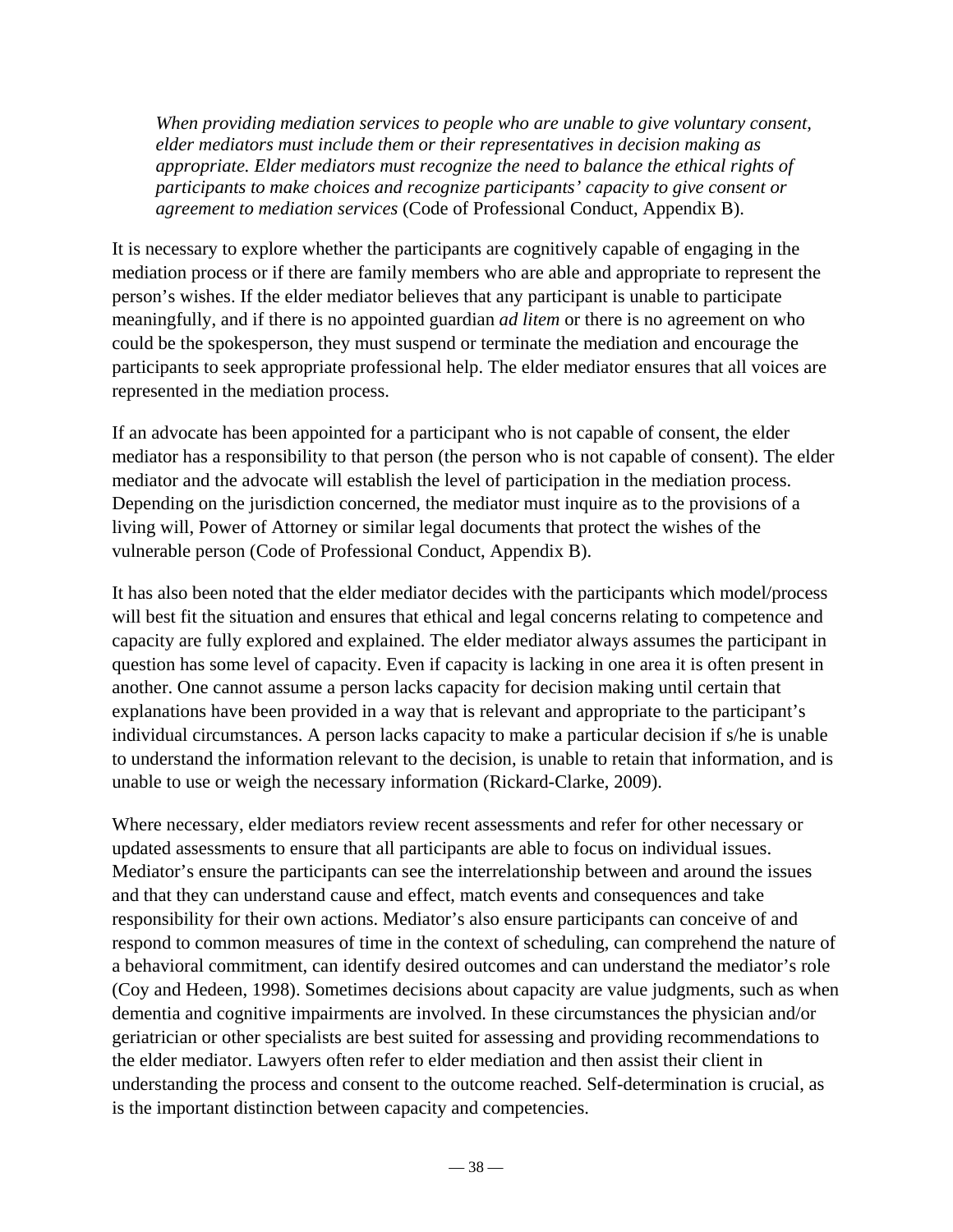## **D. Training Issues**

For elder mediation to fully realize its potential to resolve conflicts related to issues of aging and to prevent the abuse and neglect of older family members, it is critical that elder mediators deliver a consistent and credible standard of practice, that they operate under a code of ethics (Appendix B) and that they achieve a level of certification that ensures they are qualified to deliver the professional service of elder mediation.

Based on interviews and literature reviews it would appear that Canada is leading the way with respect to the availability of consistent training standards for elder mediators—peer reviewed or otherwise. Elder Mediation Canada (www.eldermediation.ca), in consultation with Family Mediation Canada and other elder mediators across the country, has developed certification standards, a code of ethics and training standards (see Appendices B & C). Acceptance and adherence to these standards is growing steadily across the country, and being adopted in Ireland and Switzerland as they are beginning to develop their own elder mediation services. Depending on where you are located in Canada elder mediation services may now be available, and increasingly, by elder mediators who are appropriately trained and certified.

The Association for Conflict Resolution in the United States—the largest professional association for mediators, arbitrators, educators and other conflict resolution practitioners in that country—has recently established a section on elder mediation but as yet have not released any specific elder mediation standards or certification. Some elder mediators from the United States are involved in Elder Mediation International Network (EMIN) certification. Other countries surveyed reported no specific training standards for elder mediation. Elder Mediation Canada recognizes that there are currently a number of different certification/accreditation credentials across the world for family and community mediation but none specifically for elder mediation. Thus, any development of a truly national/international standard for elder mediators will need to be set up in an inclusive way while supporting the credibility, and integrity of what currently exists in other national and provincial/state/country organizations.

Elder mediators who are trained in this specialty apply their highly developed people skills to the intricate life issues facing older people with sensitivity, acute listening skills and inclusive language to make sure the mediation flows respectfully. In mediating with age related issues it is generally understood and agreed that elder mediators need more specific and additional training—particularly in regards to sensitivity of issues related to aging—than do family mediators. (Specific and specialized training components and considerations are available in the Code of Professional Conduct—Appendix B).

Elder Mediation Canada, in partnership with Family Mediation Canada, has produced a Certification and Training Standards Guide (Appendix C) that lays out the requirements for certification for Elder Mediators. A certified Elder Mediator (Cert.EM) has at least 100 hours of basic mediation/family mediation training and an additional 100 hours of age related elder family mediation training including the following topic areas: family life cycle and intergenerational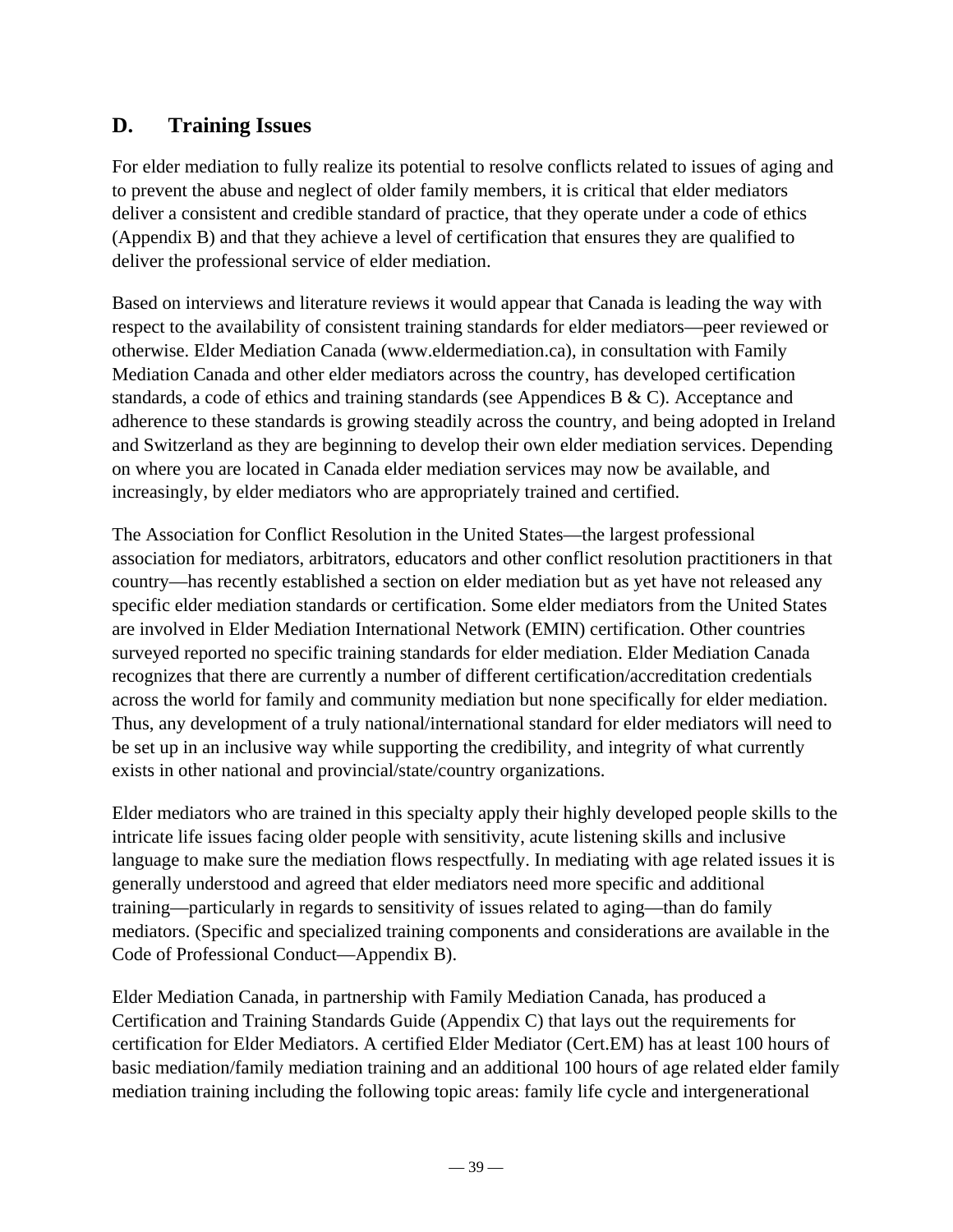dynamics, elder abuse and neglect, family and elder law, power imbalance, grief and loss, ageism, guardianship, dementia and chronic diseases, financial and ethical issues. Certified elder mediators have current membership in their national/country mediation organization and adhere to the code of professional conduct. They hold liability insurance for the practice of elder mediation.

Alaska's Adult Guardianship/Conservatorship Mediation Program reported that mediators needed considerable substantive knowledge including understanding the system surrounding these cases (agencies, legal proceedings, relevant statutes and court rules, and other resources), family dynamics, and issues related to abuse and exploitation of vulnerable adults. Mediators should understand the impacts of aging, mental health, developmental disabilities, substance abuse, dementias and trauma as they may affect capacity, care-giving needs, and the support and service resources related to them. Mediators should have empathy and compassion for those involved. Their communication skills and manner need to foster rapport and trust building. Understanding of cultural issues is also vital (Largent, 2009).

#### **Training in Other Countries**

Elder mediation has not been on the radar as a specialty in most countries thus training is sparse but opportunities are slowly increasing. Elder Mediation International World summits to date have been welcomed in four countries: Canada, United States, Ireland and Switzerland and interest is growing. Three day training opportunities with pre-conference workshops are well attended by motivated mediators who wish to specialize or broaden their practice. One of the outcomes of the World Summits is increased knowledge of the subject areas as well as increased awareness of the importance of standards.

The Code of Professional Standards (Appendix B) is readily adaptable and is being used as a template in Switzerland, United States, Ireland, Australia and Great Britain. Elder mediators, regardless of professional background are challenged to become familiar with the standards as a way of monitoring their progress on adhering to a person centered philosophy.

The only way to find out the credentials of the elder mediation in most countries is to directly ask the mediator. In Canada, both Family Mediation Canada and Elder Mediation Canada can assist in finding a mediator in your area. In the United States such organizations as the newly formed Elder Decision-Making & Conflict Resolution Section of the Association for Conflict Resolution, the National Eldercare Mediator Network, Mediate.com or eldercaremediators.com can all offer access to names of people who are offering elder mediation services.

In the United States, as in most other parts of the world, there is no national credentialing or formal licensing for elder mediators. As a result credentialing standards vary from state to state. Private, for profit companies are forming and are creating services and rosters for elder mediators. The Centre for Social Gerontology has been a leader in guardianship mediation training and resources.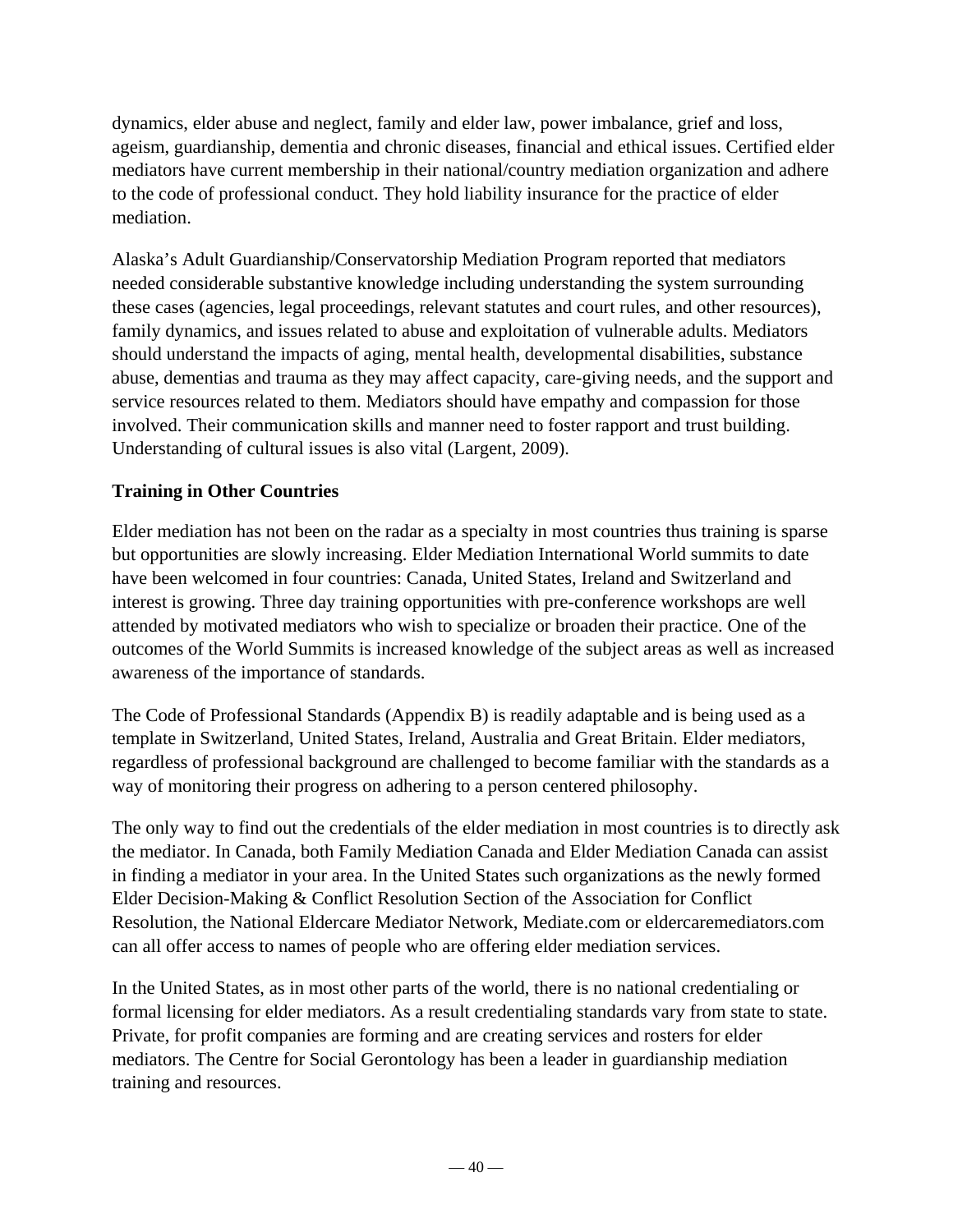The European Mediation Network Initiative has many organizations working to promote mediation. One of its aims is to serve as a means to exchange information, know-how and results from research toward the diffusion of mediation within our societies. It has held three annual conferences to date and it is anticipated that within the next few years elder mediation will work its way onto the agenda.

The Mediators Institute of Ireland (MII) has taken an in-depth look at both Elder Mediation and Peace Building. They concluded that it was important to have a credible, transparent process of assessment before approving a mediator to practice. Not only is it important to have appropriate qualifications to start but also practicing mediators must engage in continuing professional development. MII now has a professional development program that requires ongoing education, defined practice hours, and reflective practice to ensure skills are kept up to date (Erwin, 2010). A number of Irish elder mediators are working toward their international elder mediation certification—some will receive their certification at the Switzerland summit scheduled for May 2011.

Australia's current research project on the prevention of financial abuse of older people mentioned earlier in this document, will influence training curriculum as it aims to develop and evaluate specialized models of family mediation for primary and secondary levels of prevention that privilege the interests of vulnerable older people and allow for their voices to be heard in safety, directly or indirectly. Specialized aspects of the mediation strategy (such as screening tools and strategies for including the voices of older people) will be implemented, evaluated, modified and documented and no doubt will impact the development of curriculums on this topic.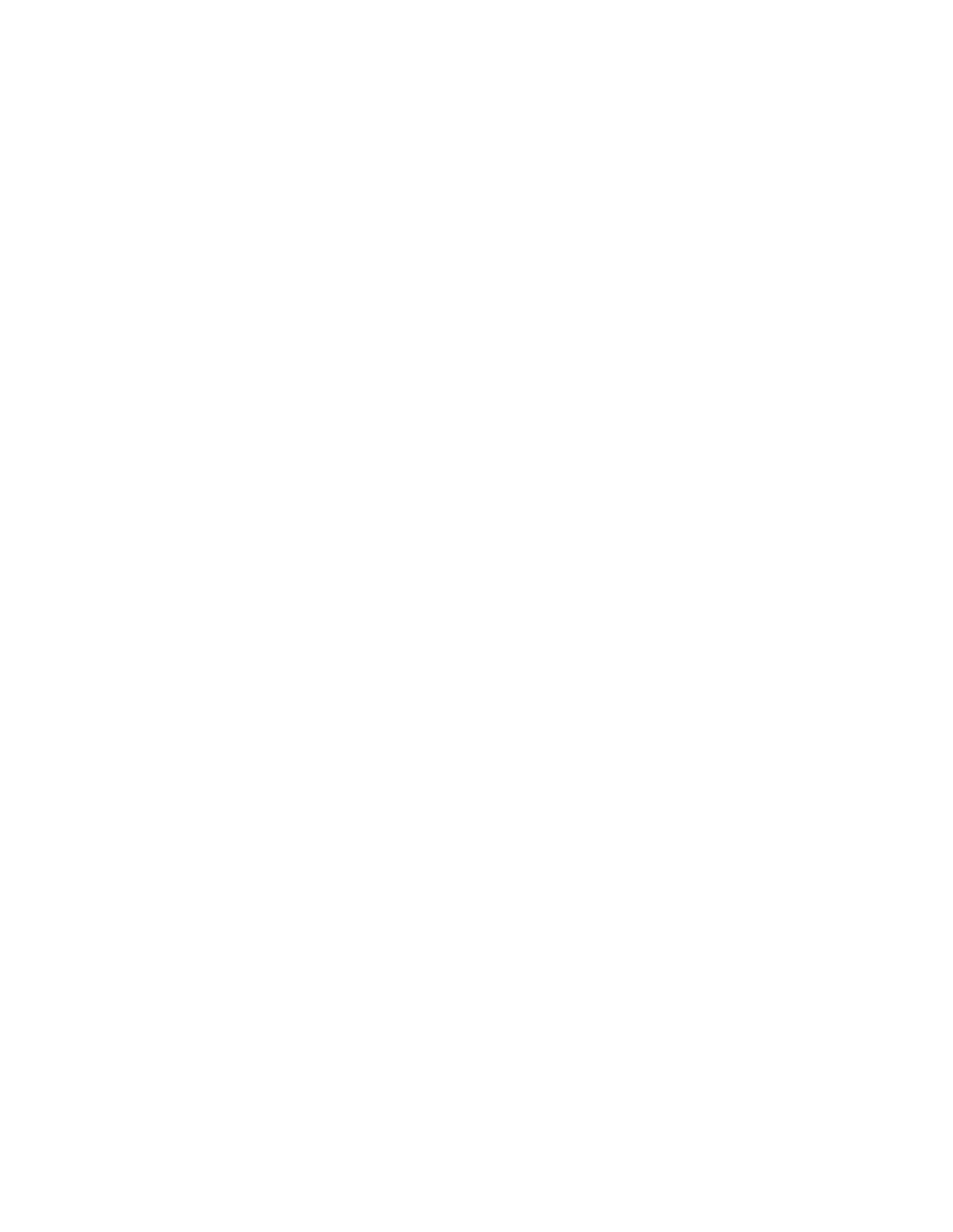## **SECTION 5: IMPLICATIONS FOR THE REDUCTION OF ELDER ABUSE**

## **A. The Problem of Elder Abuse and Neglect**

As Canada's population ages, the number of citizens over 65 years of age will outnumber the number of citizens under the age of 15 by 2015. This shift means that an increasing number of people will be put into the position of caregiver for their parents even as they may be caring for their own family. Juggling these responsibilities involves, by necessity, a great deal of stress that potentially can lead to elder abuse. It is widely known and an accepted fact that abuse is underreported and often not identified. It is also believed that psychological abuse is seldom reported. The reality is that abuse and neglect often goes unrecognized. We can, however, gain access to police reported family violence against older adults. The following statistics are provided by Statistics Canada (2009):

- In 2007, 1,938 incidents of family violence against seniors were reported to police, representing more than one-third of all violent incidents committed against older adults.
- The rate of family violence for seniors (48 per 100,000) was much lower than for those in younger age groups. Compared to seniors, the family violence rate was twice as high for adults aged 55 to 64 (104 per 100,000).
- Senior men (163 per 100,000) had a higher overall rate of violent victimization compared to senior women (114 per 100,000). However, senior women had higher rates of violent victimization by a family member (52 per 100,000) compared to senior men (43 per 100,000).
- Spouses and adult children were the most common perpetrators of family violence against senior women, while adult children were most often the accused in family violence against senior men.
- Just over one-half of police-reported family violence incidents against seniors were common assaults.
- Half of police-reported incidents of family violence against seniors did not result in physical injury. When physical injuries were sustained, the vast majority (91%) were minor.

Family homicides against older adults:

- The overall homicide rate was lower among adults aged 65 years and older (9 per million population) compared to persons under 65 years of age (23 per million population). However, rates of family-perpetrated homicide for seniors (3.8 per million population) and non-seniors (4.5 per million population) were comparable.
- Senior female victims killed by a family member were most commonly killed by their spouse (40%) or adult son (36%). In nearly two-thirds of family homicides of senior men, an adult son was the accused killer.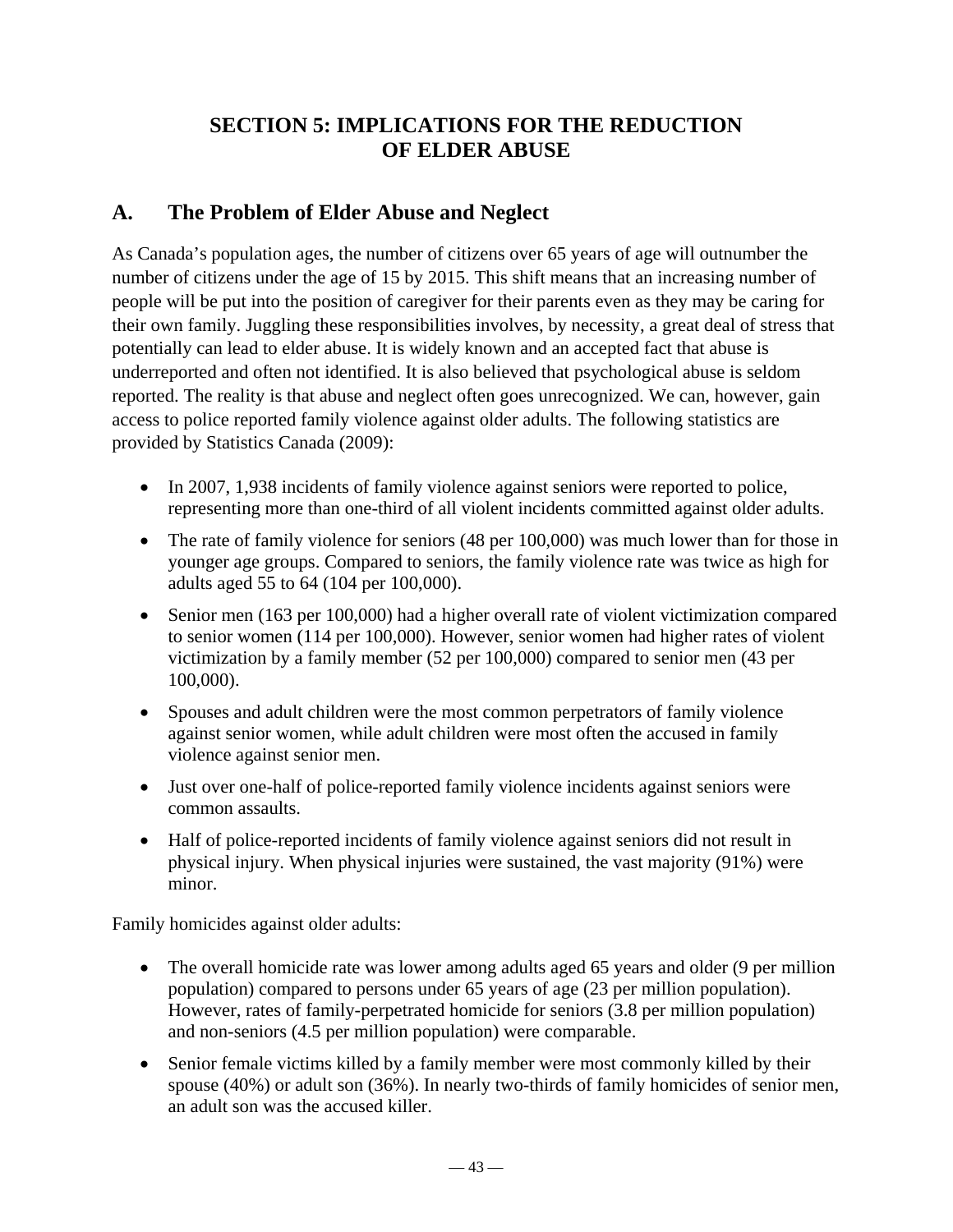Most often, frustration, anger or despair was the apparent motive for family-perpetrated homicides against seniors. In contrast, financial gain was the most commonly identified reason behind senior homicides committed by non-family members.

According to the U.S. Bureau of Justice Statistics in the year 2000, 121,000 seniors age 65 and over experienced a violent victimization (Rennison, 2001). Another study determined that twothirds of the abusers were the victims' children and grandchildren (Davis, 2001). They found that many of these abused elders were trapped in dependent relationships with their abusers because of their total dependence on them emotionally, psychologically, financially, and physically.

As far back as 1994 and earlier a British pioneer in elder mediation was asking whether or not "elder mediation could contribute to the prevention of elder abuse and the protection of the rights of older people and those who care for them" (Craig, 1994). There are many factors that can lead to elder abuse or neglect, often interacting with one another. Many of these factors, if recognized early enough, can be addressed and brought to a standstill before harm is done.

#### *I'm not sure people understand what elder abuse is. I think things are happening that are elder abuse, but people think they are normal (CHPNA, 2010).*

As the number of older people continues to rise, so too will the number of health issues, and other issues of aging, that will require special supports. Caregiving for mental or physical impairments is highly stressful and families are not trained for the job. Unintentional though it may be, abuse and neglect is sometimes perpetrated by people who had previously acted loving, supportive and caring. Elder mediators are often called in desperation when the caregiver is totally stressed and "burnt out". Caregivers report feeling guilty because they just can't take it anymore and express their concerns with comments like: "*I had nothing left in me and didn't feed Dad dinner three times this week"; "My husband yelled at me so I left him to sleep in his "attends" for two days".* Even when impairment is not present and there is only minimal dependency, a grieving and guilt-ridden caregiver's patience can still be short, resulting in outbursts of anger and resentment directed at the older person. In addition, caregivers who are financially dependent on an older family member are also more likely to perpetrate abuse (Woolf, 2009).

*Doris is an eighty-year-old widow who lives with her adult son, Dan and his family. A few years back, Doris sold her house, gave her son the money, and moved in with him. Doris has her own room. Dan often tells Doris that she is a burden to him and his family. He jokes that she will probably be dead soon. Doris is not allowed to invite her friends to visit. At the same time, she is discouraged from going out. Her daughter-in-law took down family photographs that were hanging on the walls in Doris' room. Doris has not been able to find them since (CHPNA, 2010).* 

In 2008, Cooper and Livingston suggested that around 25% of vulnerable, older adults will report abuse in the previous month, totaling up to 6% of the general older population. Though research is limited there have been some consistent themes beginning to emerge from studies with older people who have been abused. Work undertaken in Canada suggests that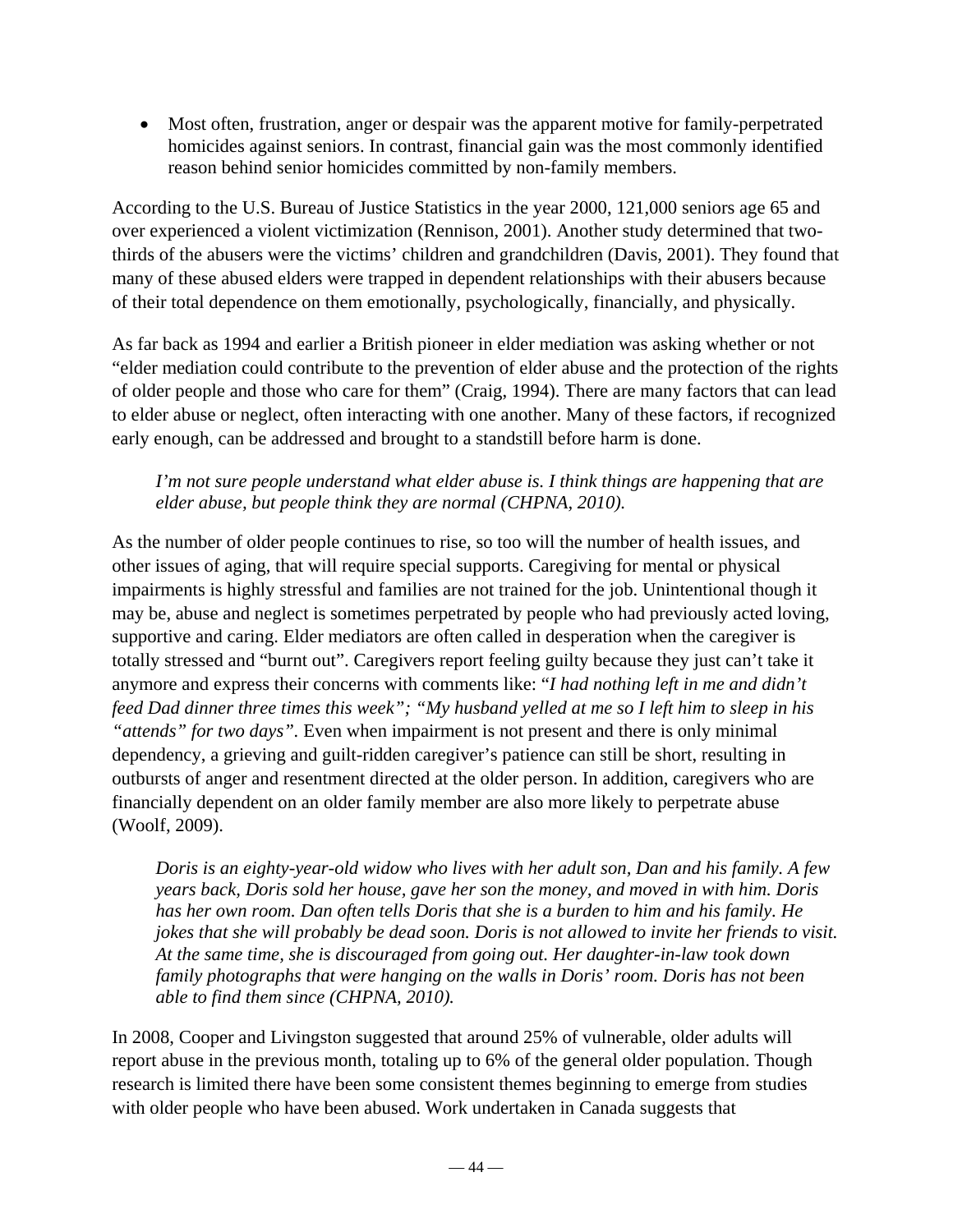approximately 70% of reported elder abuse is perpetrated against women, and this is also similar in the UK, supported by evidence from the Action on Elder Abuse Helpline that identifies women as victims in 67% of calls. Domestic violence in later life may be a continuation of a long-term partner abuse or may begin with retirement or the onset of a health condition (Abuse and Violence, BC 2001). This is an important point because domestic violence within older couples is often not recognized, and consequently strategies, which have proven effective within the domestic violence arena, have not been routinely transferred into circumstances involving the abuse of older people.

The likelihood of abuse and neglect increases with age. As people get older, and especially for those who become more dependant, the likelihood of being taken advantage of increases. Abuse increases with age, with 78% of victims being over 70 years of age (Hidden Voices, 2005). As men live longer they are also subject to abuse and neglect and the reality is that men are less likely to report being abused. In 2002, 430 Canadians 65 years of age or older (361 men and 69 women) died as a result of "intentional self-harm" (Statistics Canada, 2002). Older men are at especially high risk for suicide. Elder mediation, when utilized to build family and community supports for these abused, neglected and often isolated older adults, shows promise for reducing these tragic numbers.

#### **Ageism: A Factor in Elder Abuse and Neglect**

Ageism is rampant and a huge factor underlying the abuse and neglect of older people. Wikipedia defines "ageism" or "age discrimination" as "stereotyping of and discrimination against individuals or groups because of their age. It is a set of beliefs, attitudes, norms, and values used to justify age based prejudice and discrimination." Ultimately it refers to a power imbalance. Butler (1969) calls it "bigotry", while Nelson (2005) describes it as "prejudice against our feared future selves". The stereotypical view of all older people as being frail, sickly, useless and a burden to society is clearly inaccurate yet it is espoused by many younger people from all walks of life including both paid and unpaid caregivers.

The Oxford Canadian Dictionary defines "senior" as an "elderly person, especially a person over 65". Palmore (1999) maintains that such simple, outdated definitions of what is old have to change. Ageism is ingrained in our society. Many older adults accept judgmental beliefs and negative definitions about themselves thus perpetuating the various stereotypes directed against them (Butler, 1990). Elder mediators believe that during the process of mediation family members very often begin to see the person at the heart of the care in a new light. They often report not considering the older person in ways they did prior to the mediation. Dr. Judy Lynn Richards (Canadian Association for Gerontology Conference, 2009) promotes elder mediation as a strategy to reduce ageist behaviors by helping families to reconnect with their older loved ones on a more caring level. Increasing sensitivity towards the older family members will serve to reduce elder abuse and neglect.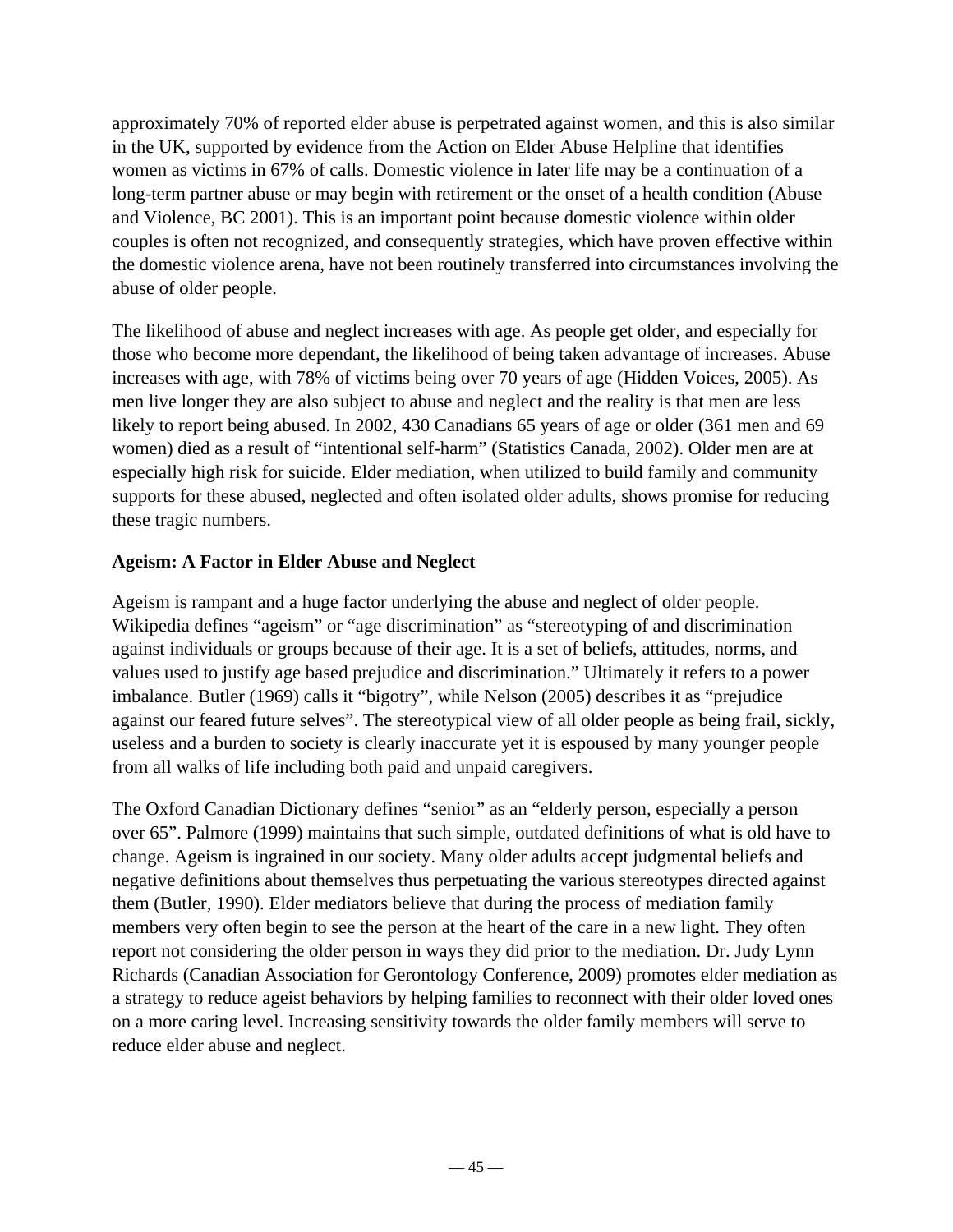## **B. The Contribution of Elder Mediation**

Elder mediation can assist families to be more resilient and with early intervention can be preventive, forming a buffer for older people who are vulnerable or at risk of abuse from a particular family member. Bagshaw reported on evaluations of family mediation in family law cases where there is domestic violence (Bagshaw, 2003  $& 2009$ ). The premise is that specialized family mediation models for the prevention of financial abuse of older people by a family member may be effective in some cases. That is, if the mediation is voluntary and older-personcentered, victim safety and protection is assured, power imbalances are addressed and advocates and other supports are used to ensure that the needs of the older person are central and the voices of older people, with or without capacity, are heard (Bagshaw, 2009).

To determine whether elder mediation is appropriate in suspected abuse cases, most elder mediators agree that a thorough assessment of the type and extent of abuse needs to be considered. It is generally agreed that in egregious cases elder mediation is not appropriate. Certified elder mediators report an openness to consider mediation—even if abuse or neglect issues has been identified—provided that each party involved in the mediation can be interviewed individually in order to conduct a proper assessment of the abuse or neglect. Whatever model(s) the elder mediator chooses to use, there is a stated bias to protect all parties, to look for the least restrictive option, and to address the constant struggle among the many stakeholders. At the same time the mediator needs to have concern for the older person's wellbeing and autonomy by promoting self-determination and ensuring informed consent (Kardasis & Trippe, 2009). Mediators have reported that by increasing the number of people involved with the older person, as well as the frequency of contact made by those offering service and support, that the likelihood of reducing abuse and neglect is increased (McIvor, 2008 and Soden, 2010). A further impact is that the family's awareness of what constitutes abuse and neglect is heightened. The mediator can then use this new awareness to craft additional agreements with the participants in order to address the identified concerns.

*I think the general population understands the very clear incidents and acts of elder abuse such as assault, but more subtle types of abuse such as financial and emotional are not as easily recognized and accepted. Also, people may tend to minimize elder abuse (CHPNA, 2010).* 

Elder mediation has been known to reduce the likelihood of elder abuse and neglect in other circumstances including:

- Involvement of children or grandchildren in the control and decision making of financial affairs
- Family, extended family and colleagues wishing to make decisions around business affairs
- Living arrangements that are creating challenges for a variety of reasons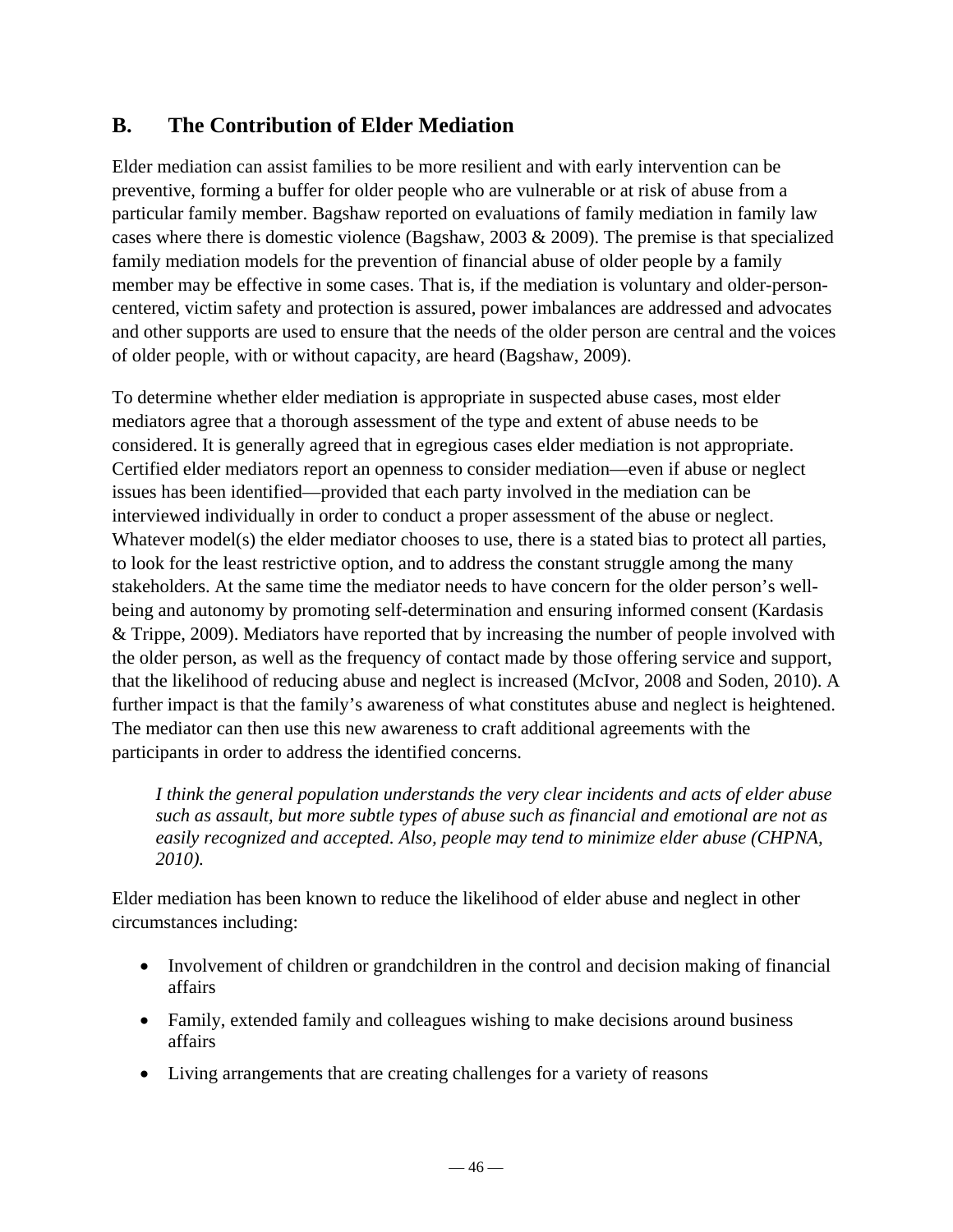- Disagreements or misunderstandings of the outcomes of a will and its effects on the surviving partner and adult children
- Pressure to move residences and change plans
- The right to die with dignity
- Palliative care costs and dying at home concerns
- Caregiving and health issues
- Social isolation
- Noncompliance with medical regimens and treatment dropouts
- Increased tolerance to illness and discomfort to which older people have adapted
- Older parents parenting their adult children.

Contributions from the research including the Alaska Study, the Cornwall Project, the Australian Project, the British Project and the Atlantic Canada study all demonstrate how valuable elder mediation is in reducing the likelihood of abuse and neglect. Its effectiveness is heightened when such intervention is introduced sooner rather than later. Families reluctant to seek help—for whatever reasons—unwittingly increase the risk of stress and conflict that may in turn lead to incidents of abuse and neglect of older people. Researchers throughout Canada and abroad are becoming more interested in this area particularly to ascertain the ways in which elder mediation may serve to prevent or reduce such abuse and neglect in the future. Researchers will continue their commitment to learn from families as they utilize the service of elder mediation. It is anticipated that the extent of such research will grow as the population ages.

As awareness and use of elder mediation grows so will recognition that the more people that are involved in the day-to-day care, the less likelihood of the often-unrecognized incidences of abuse and neglect. In situations where some level of support or care is required, focused and individualized care can accommodate continued autonomy and self-determination.

#### **Illustrative Vignettes**

*1) In one elder mediation session the issue to be discussed was use of Grandpa's car. In attendance were Grandma, her daughter Laura and her granddaughter, Emily who is aged 19 and has a 2-year-old son. (Laura is Emily's Aunt). Laura has been an ongoing advocate for her parents and discovered that her sister's daughter, Emily, had been borrowing Grandpa's car and taking money from him in a variety of sly ways. In an elder mediation session Laura was able to speak directly and candidly to her niece, Emily: "You drove the hell out of this car, it was Grandpa's baby. He kept it spotless and running smoothly all the time. He spent a lot of time and effort maintaining this car and in six months you manage to ruin it while making Grandpa pay for your gas and Grandma pay for the insurance… They believed you when you threatened to not allow them to see their great—grandchild anymore if they didn't help you out."*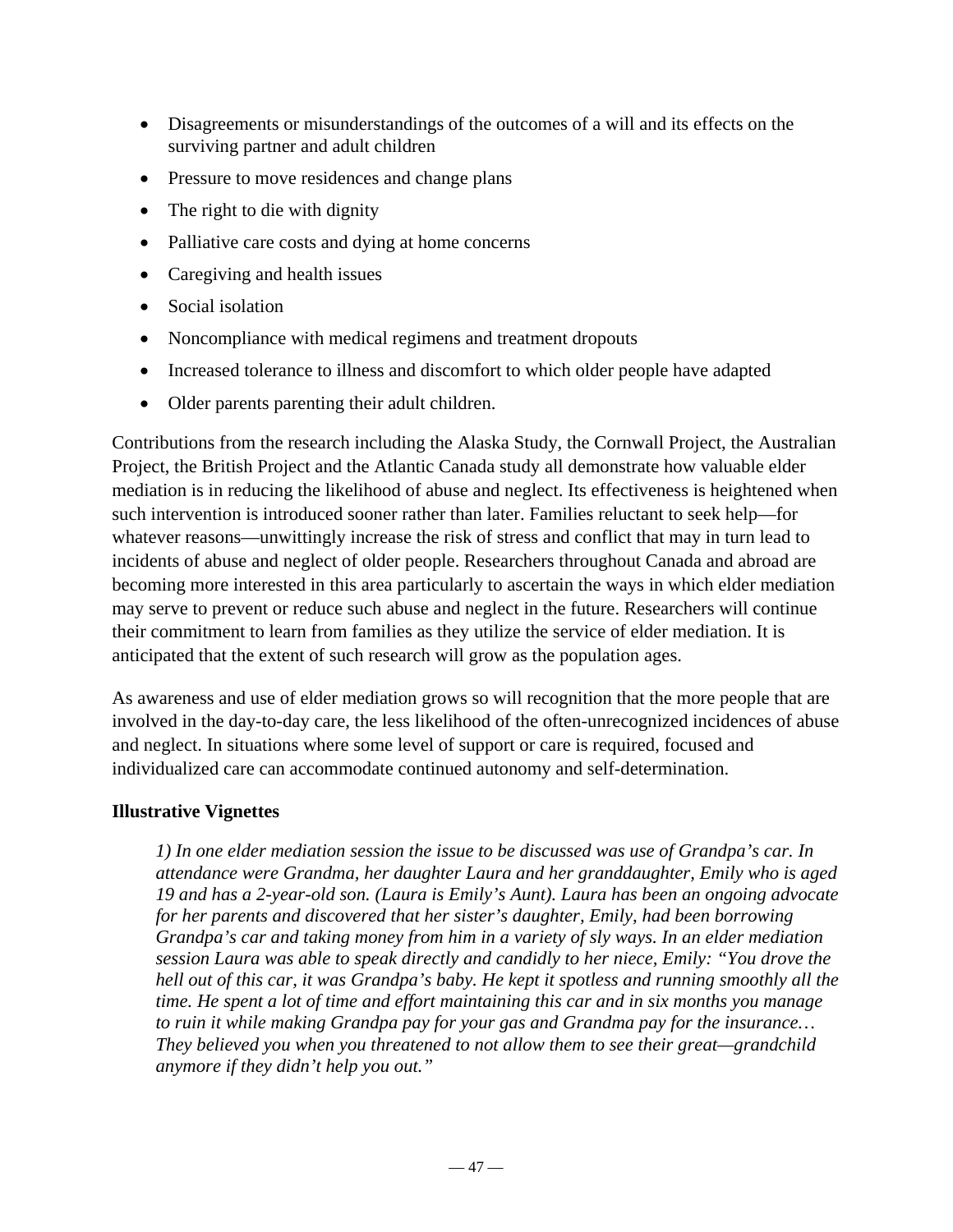*The grandparents had gone along with various situations created by Emily for more than a year, suffering from both psychological and financial abuse. They didn't call it abuse but their daughter Laura did. Laura decided to take things in hand and reported the situation to Adult Protection Services who recommended mediation as a first step. The mediation was helpful to the family and instrumental in developing a plan for stopping the abuse while maintaining the family relationships. The family went from discussing the likelihood of a restraining order (which the grandparents did not support as they believed it would cut all ties with their granddaughter and great-grandson as well as make them feel ashamed and embarrassed) to a supervised visiting schedule, which would allow the granddaughter and her young son to visit with her grandparents only when her aunt Laura was present. Over time the restriction was lifted, as the granddaughter was able to curb her behaviors and her mistaken belief "that her grandparents didn't need things because they were too old to enjoy them anymore."* 

*2) In this elder mediation scenario one sister was slowly managing to take money from her mother at every opportunity. Mother was quite upset and aware of what was happening but did not feel able or willing to confront her daughter and would never agree her experience was "abusive". Meanwhile, Mother and her children had agreed to attend mediation to discuss mother's deteriorating health and emerging needs for care and support. At one of the sessions a discussion was held about the mother's concern that she was running out of money. As the conversation unfolded it was disclosed that the one sister would take mother shopping every week and place numerous items of her own in her mother's cart when she wasn't looking. When they arrived at the checkout Mother realized that these items were not hers but was too embarrassed to start an argument in front of the cashier. Inevitably, the mother would end up paying for everything. This happened repeatedly to the extent that mother is feeling guilty that one family member is getting more help from her than the others and the fact that these extra purchases causes her to run short each month. Mother does worry about her own financial security. The sister justified her behavior by insisting that, "Mother doesn't need all her income. It won't hurt her to spend some of her money on me because I don't make as much as the rest."* 

*Through the process of mediation Mother felt safe enough to tell her daughter that sometimes she felt afraid of her. Before the mediation ended, the sister reluctantly identified her behavior was abusive. The mediation supported Mom in finding her voice, becoming more assertive, stronger and wiser about protecting her assets. Agreements were put in place to address any reoccurrences and reducing chances of this happening again. Elder mediation was the catalyst for a future plan to be put in place that would not only assist mother feeling secure about her care needs but it also served to reduce the likelihood of further abuse while maintaining and strengthening family relationships.* 

*3) "Mom fell out of her wheelchair and I yelled at her—now stay there!!! I knew I had lost it and this wasn't fair to anyone, least of all to Mom. I had been getting more and more impatient with Mom over the past few months. It was in the mediation I felt safe enough to tell my brothers and sisters I couldn't do it anymore. It almost made me angry how quickly they all stepped up to the plate to help. Even though I was happy they were helping, I was angry that it took my almost cracking up to get them all involved. Even my two aunts started to take turns."*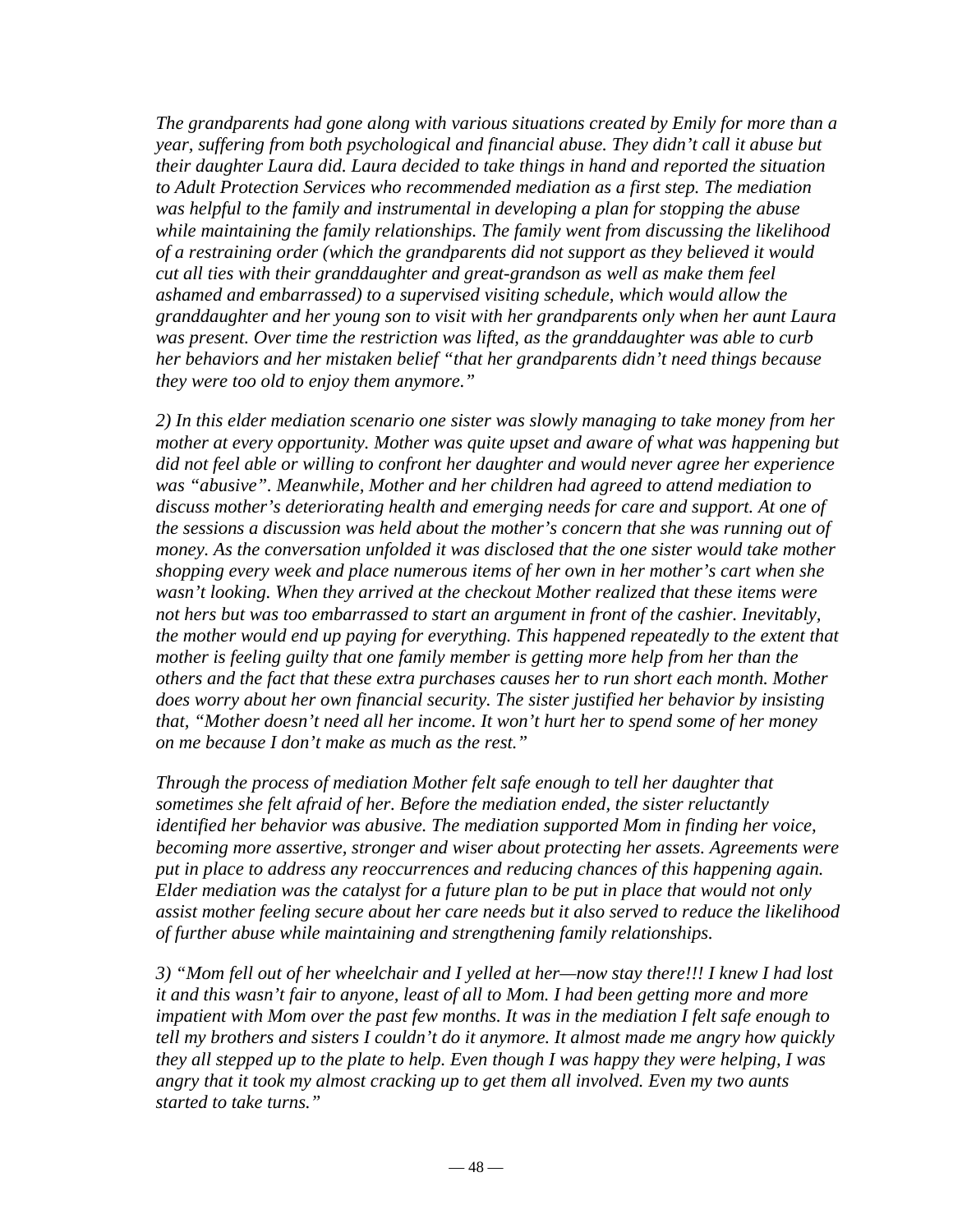Elder mediation has been shown to be an effective methodology in resolving elder abuse and has made it possible to resolve many elder abuse cases, with greater client satisfaction (McIvers, 2006; Bagshaw, 2010; Craig, 1998). Through involvement in elder mediation, participants' awareness of what constitutes neglect and abuse is heightened and families are empowered to develop preventative strategies that ensure improved quality of life and commitment to dignity and respect for all concerned. Research in this area continues to be on the rise—in search of verification of the preponderance of anecdotal information and testimonies from both participants of mediation and mediators themselves.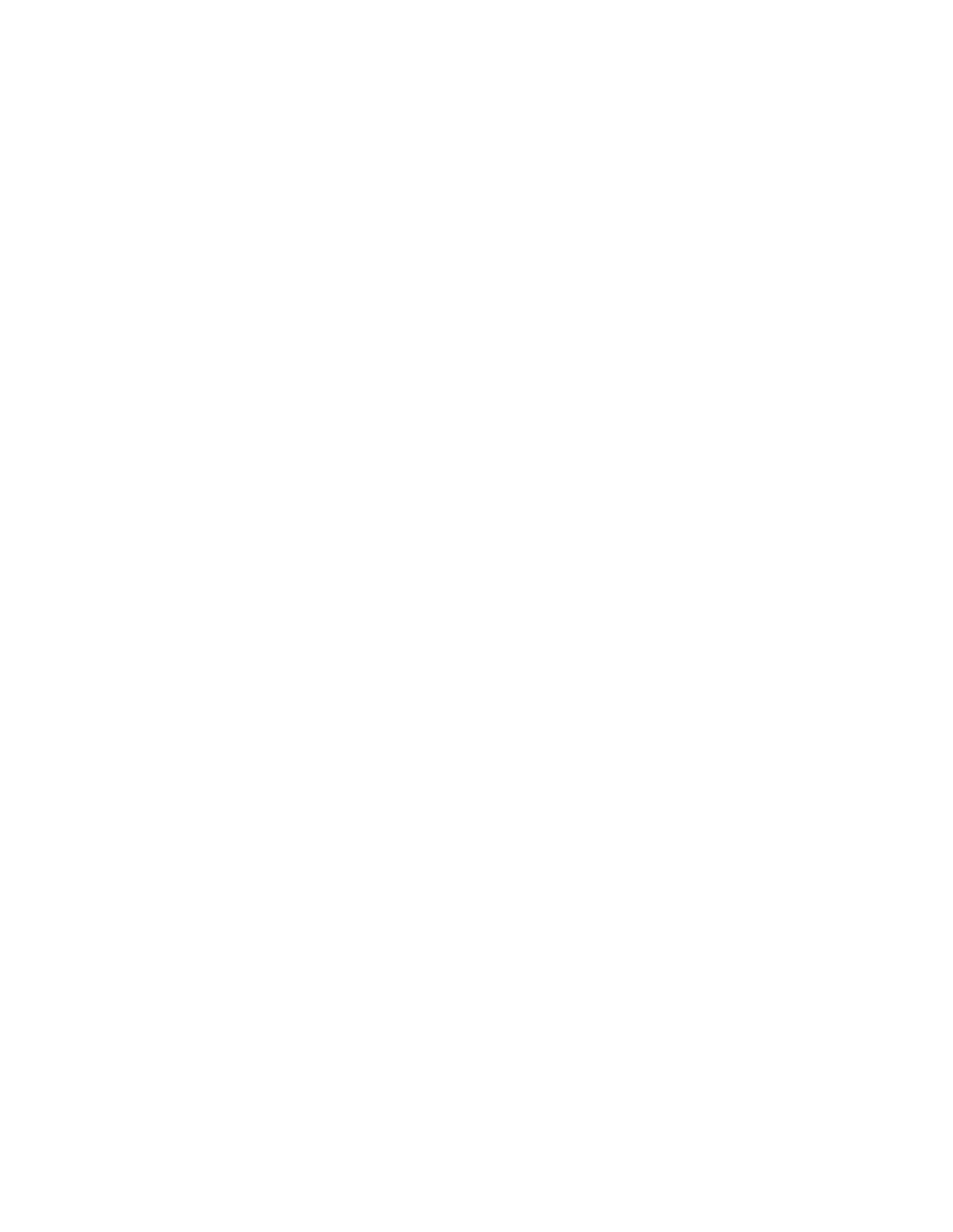## **SECTION 6: THE FUTURE OF ELDER MEDIATION**

The findings of this paper lend much support to the significant potential elder mediation has as a method of addressing age related issues including elder abuse and neglect. More particularly the findings disclose that:

- Elder mediation provides a user-friendly, effective means of conflict resolution for families facing the stress associated with age related conflicts. Other methods of conflict resolution—litigation for instance—are generally seen to be ill suited to dealing with these types of conflict;
- The early application of mediation techniques to age related conflicts prevent those conflicts from escalating into abuse;
- Elder mediation offers resolutions that are specifically designed to the situations at hand and does so in a non-judgmental, safe, respectful and confidential fashion. In consequence, the specific solutions achieved tend to be more flexible and comprehensive than those generated by other conflict resolution models. This tends to result in agreements that are more durable;
- Elder mediation has been shown to have health and wellness implications as the process reduces the overall stress in family systems, enhances the functionality of the family support network, heightens interpersonal communications, and delays the utilization of institutional care;
- The appropriate application of elder mediation to age related conflicts appears to result in significant cost savings to families, to organizations and to governments.

A recent report of the Canadian Institute for Health Information concluded that, compared to 20 years ago, older Canadians can now look forward to a longer and better quality of life. The professional practice of elder mediation is well positioned to play an important role in ensuring that such a prediction comes to pass.

Neither the legal profession, nor the public at large, has yet to fully recognize the value of elder mediation—yet it is steadily progressing in stages just as elder law and private geriatric care management has done previously (Medford, 2004). As outcomes of research are published and families tell their compelling stories of how elder mediation positively impacted their quality of life, how it helped them to eliminate elder abuse and neglect, and how it helped to maintain and strengthen relationships, the service of elder mediation will assuredly grow to be utilized on a much larger scale.

*We used elder mediation to get beyond the crisis because we were going in circles for almost three years. We were at a complete stalemate. Decisions were being dragged out and dragged out and painful as could be. It was unbelievable that we could let ourselves get to this point. I was a whiskers hair from a nervous breakdown* (Comment from Atlantic Canada Research, 2009).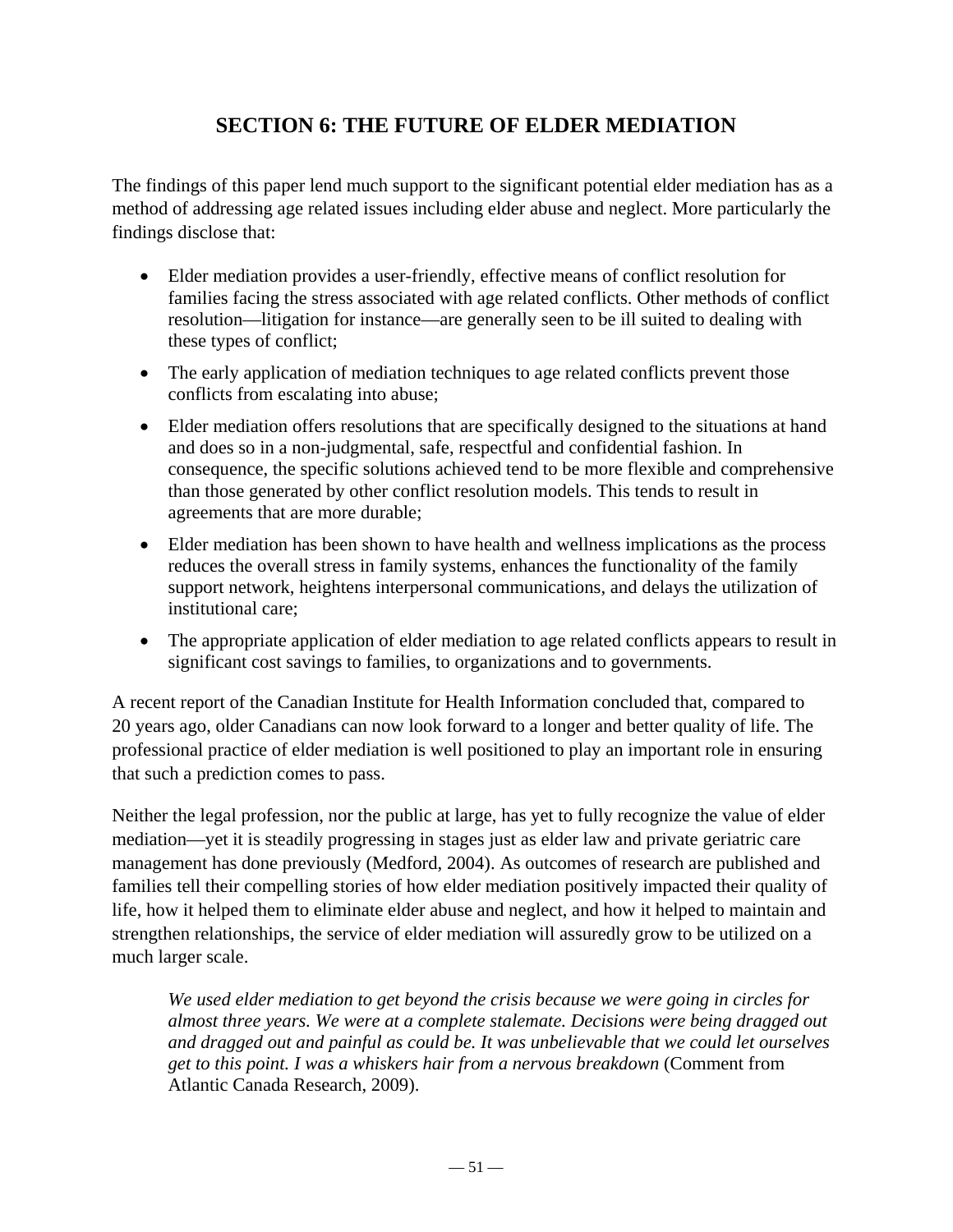We have much to learn from what has already been done. The *British Columbia White Paper on Family Relations Act Reform* provides recommendations for mediation in relation to the prevention of elder abuse. It recommends that alternate dispute resolution processes in family matters be given greater emphasis and not simply to be seen as add-ons to the court process. More and more we will hear success stories from across the world (e.g. the Alaska Guardianship Project, the Cornwall Project, the Australian Project) and further confirmation that elder mediation promotes improved quality of life for all involved.

When participants in elder mediation agree to work together to provide optimal supports, compliance with the plan is higher than with other processes. One success rate for compliance with elder mediation is estimated to be about 80% to 85% (Cooper-Gordon, 2010). As professionals begin to understand the nuances unique to elder mediation, more families and organizations supporting older people will be encouraged to promote elder mediation as an approach in the prevention of abuse and neglect. The Canadian Network for the Prevention of Elder Abuse (CNPEA) for example published Outlook 2007 on "Promising Approaches in the Prevention of Abuse and Neglect of Older Adults in Community Settings in Canada". Mediation of any kind was not mentioned. Three years later, according to CNPEA Board Member, Judy-Lynn Richards, they have recognized the value of elder mediation and now include it as a viable strategy in their delineation of "promising approaches" (Richards, 2010).

Elder mediation is a growing market for mediators who are working to expand their business practices. In addition, the field in Canada and the United States has been traditionally focused upon legal and financial aspects of changes in older adults' lives and their transition to greater care and dependency on family, nursing home and other care options. Elder mediation is concerned with helping families resolve other issues that may compromise quality of life, and strives to accomplish this in a manner that best preserves the wishes of the older person as they deal with the myriad of challenges that can arise during later stages of adulthood.

There is a need to develop evidence-based practice on a national and international basis, so that the most broadly-based and up-to-date information can be shared and actioned. Future world summits would be a logical venue where interested and invested parties would be present for a conversation around how to best strengthen the continuum of care by supporting the service of elder mediation. By taking an international approach and reviewing what people have learned, as well as heightening our awareness of what needs to be learned, it is hoped that the profession of elder mediation will come to be understood and utilized on a much larger scale.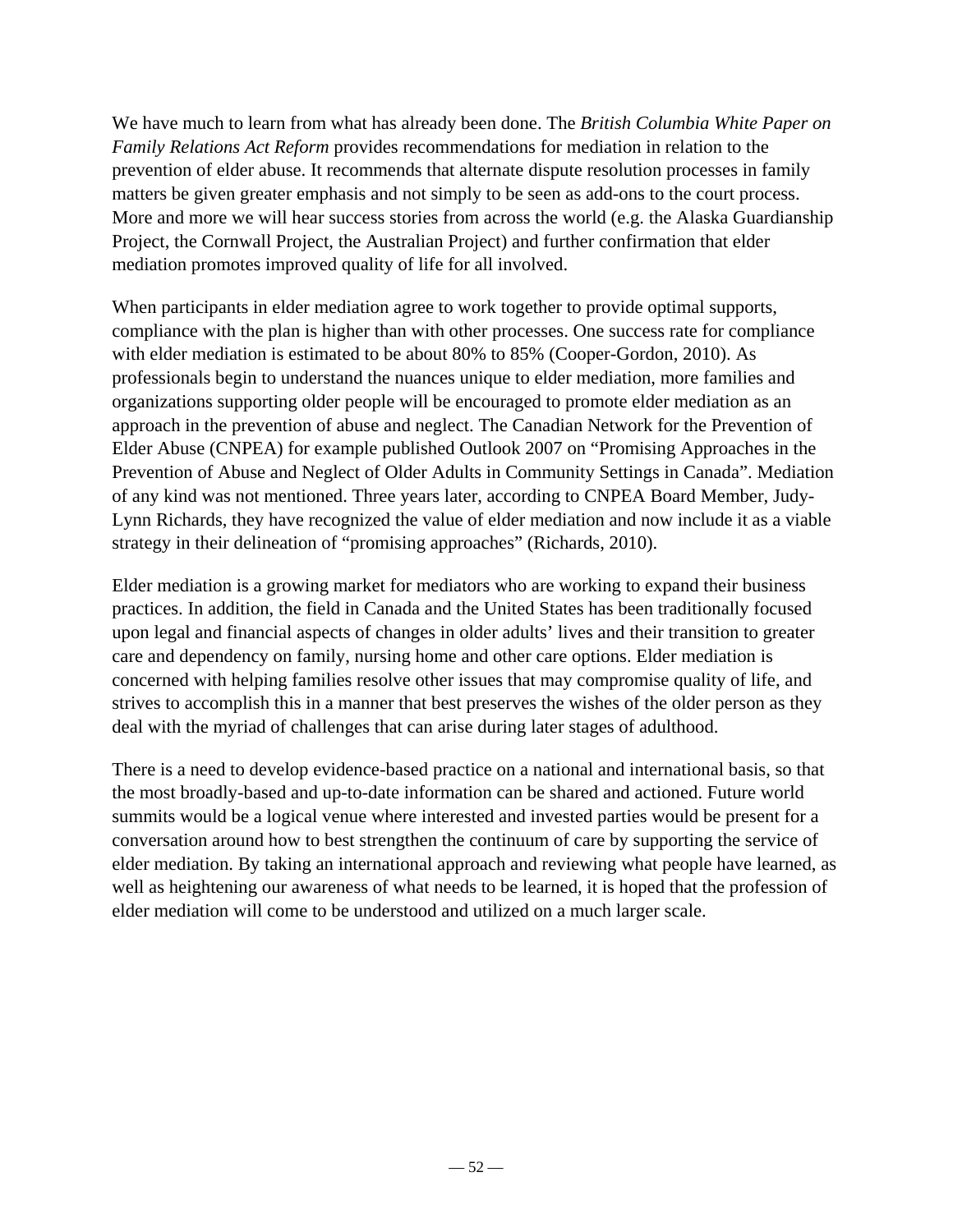As diversity is embraced and it is further recognized that conflict presents opportunities for growth, the future of elder mediation remains promising. Much anticipated developments would include:

- 1. Increased support and promotion of comprehensive research and pilot projects;
- 2. Mandatory mediation for guardianship applications in all provinces. (Presently only in British Columbia and Ontario);
- 3. The development of a centre of excellence, a state of the art elder mediation centre where specialists in elder law and elder mediators come together to offer a program that can be replicated throughout Canada and across the world;
- 4. The provision of elder mediation training for employees within health care;
- 5. Canada continues to be recognized as one of the leaders in the elder mediation arena, elder mediation would be included in federal strategies as a crucial service on the continuum of care;
- 6. Elder mediation to be included as an option in the standards of care for community care, long term care and hospitals;
- 7. Increased community awareness of the value and importance of elder mediation;
- 8. Networking opportunities for practitioners, would-be practitioners, advocates and other stakeholders to share information, knowledge and resources;
- 9. The creation of a database of elder mediation practitioners and resources;
- 10. Best practices in elder mediation will be integrated into training and education modules;
- 11. Elder Mediation Canada's certification process will become the standard in Canada and promoted to elder mediators across the country thus ensuring credibility, consistency, and standardized practice for elder mediators;
- 12. Government policies would be developed to monitor and regulate elder mediation across the country;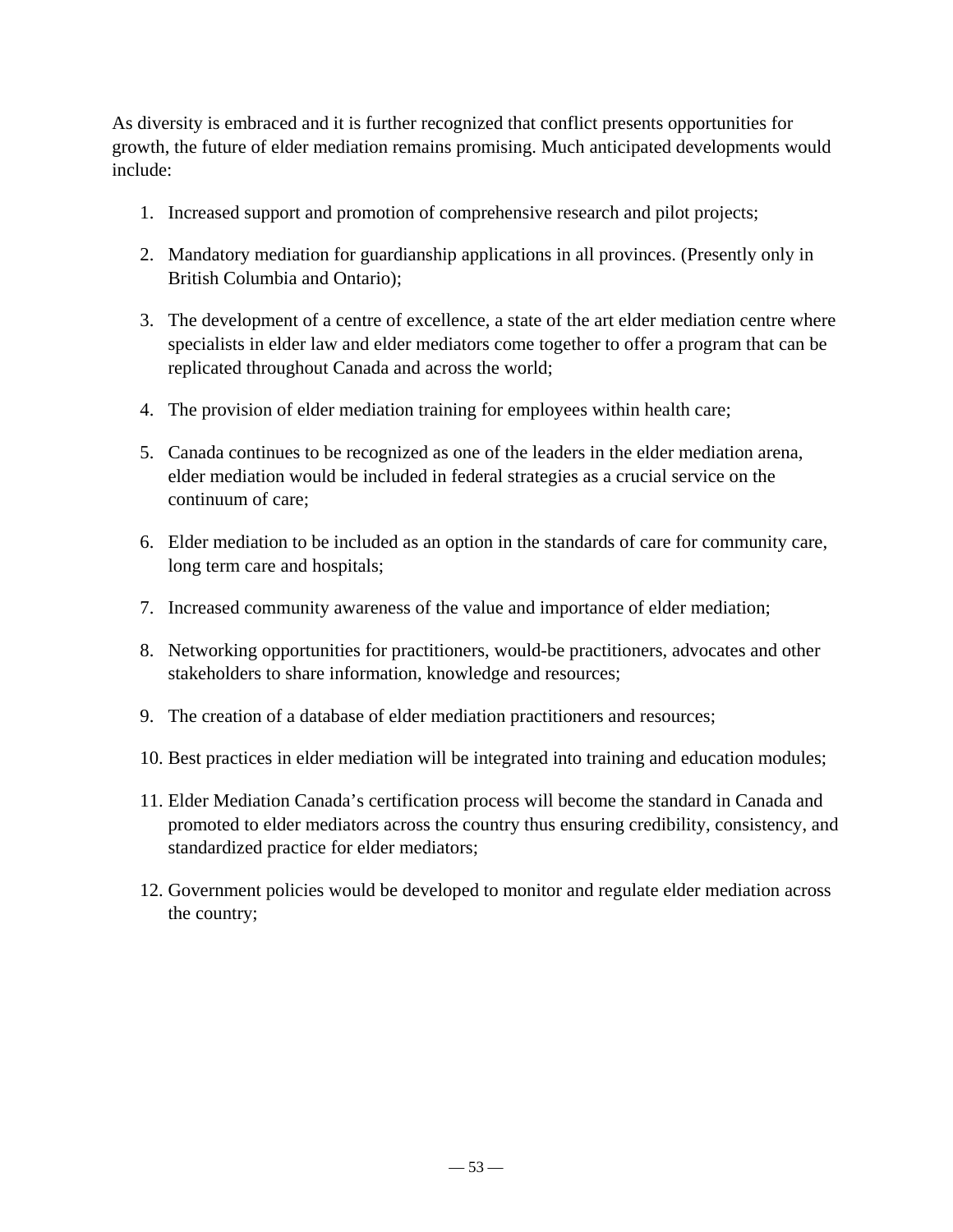Every theory and model of mediation perceives the world through its own subjective lens. Mediators with a psychological, management, community or other perspective tend to focus on issues that mean little to mediators with a legal perspective (Cloke, 2006). Viewing the world differently often makes it difficult for us to learn from each other. Researching for this project has uncovered gems of mediation practice spanning many diverse perspectives. Clearly we have much to learn from the insights and contributions of each other. A realistic vision for the future is the development of stronger and heightened networks with colleagues where collaborative energies are converged and the finest elder mediation practice possible is provided.

Judy McCann-Beranger, M.A., CCFE, Cert.CFM, Cert.EM

Project support: Greg McCann-Beranger, M.S.W., Cert.EM Lia Versaevel, Family Mediator, Reno, NV Elizabeth Sterritt, M.Ed., Cert.EM, Acc.FM Cheryl Picard, PhD Frances Shamley, M.A., Cert.EM Candidate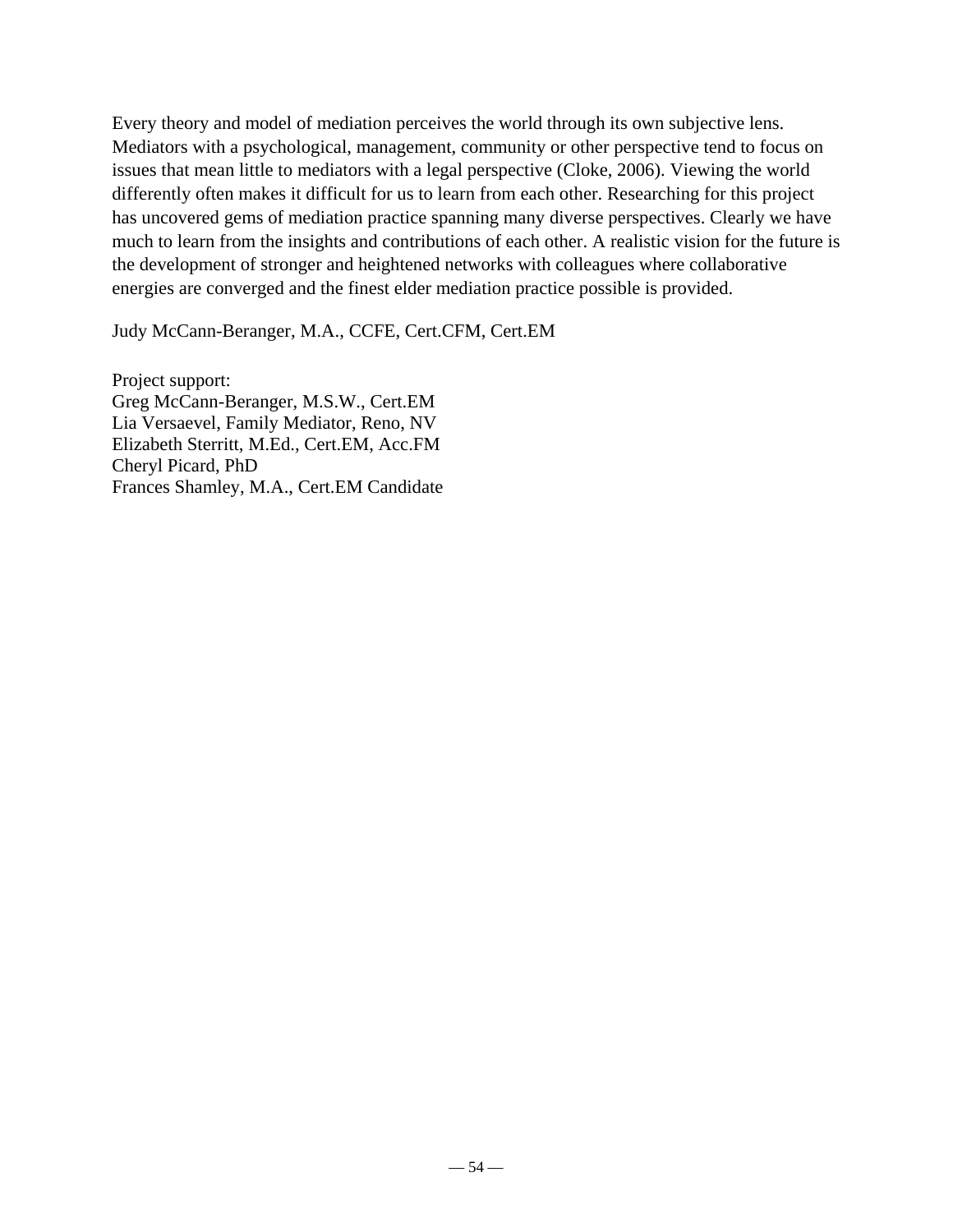## **APPENDIX A: BIBLIOGRAPHY**

Abrahms, S. (September 2010). American Association for Retired People Bulletin.

Alexander N. (2008). *The Mediation Metamodel: Understanding Practice Around the World.* Conflict Resolution Quarterly, 26 (1).

Bagshaw, D. (2010). *Preventing The Financial Abuse Of Older People By A Family Member: Designing And Evaluating Older-Person-Centered Models Of Family Mediation.* Fourth National ADR Research Forum, July, 2010 Brisbane, Australia.

Bagshaw, Wendt & Zannettino (2009). *Preventing the Abuse of Older People by their Family Members.* (http://www.austdvclearinghouse.unsw.edu.au/RTF%20Files/Stakeholderpaper\_7.rtf).

Bagshaw, D. (2003). *Contested Truths: Family Mediation, Diversity and Violence Against Women.* In W. J. Pammer & J. Killian (Eds.), Handbook of Conflict Management. New York: Marcel Dekker, Inc.

Baruch Bush, R and Folger, J. (2005). The Promise of Mediation: The Transformative Approach to Conflict. Jossey-Bass.

Batsell M. (2009). *What Is Elder Mediation And Why Is It Useful?* The Complete Lawyer. http://www.thecompletelawyer.com/alternative-dispute-resolution-adr/what-is-elder-mediationand-why-is-it-useful-2501.html.

Bertschler J, Bertschler P. (2009). "Addressing The Imbalance Of Power In Elder Mediation Cases." In: Meyer L, ed. *A New Solution to Age-Old Problems*. London, UK: NCS Publishing.

Bertschler P, Cocklin L. (2004). *Truce! Using Elder Mediation to Resolve Conflict Among Families, Seniors, and Organizations*. London, UK: NCS Publishing (Pearson).

Bertschler, Pat and Ruffin, Patricia (September 2004). *Health Care Mediation*. (http://www.Mediate.com).

Bongard, Marilyn (2010). Legal Counsel—Family, Children and Youth Section, Department of Justice Canada. Personal Interview, November, 2010.

Braun, Joan (2010). Project Leader, Elder and Guardianship Mediation Project (British Columbia)—Telephone Interview, Nov. 8, 2010.

Braun, J. and Watts, L.(2009). *Elder and Guardianship Mediation Project*, Family Mediation Canada Conference, Vancouver, BC. Oct, 2009.

Butler, .R. (1969). *Ageism: Another Form of Bigotry*. The Gerontologist, (9).

Butler, R.N. (1990) 'Ageism', in The Encyclopedia of Aging New York: Springer Publishing Company.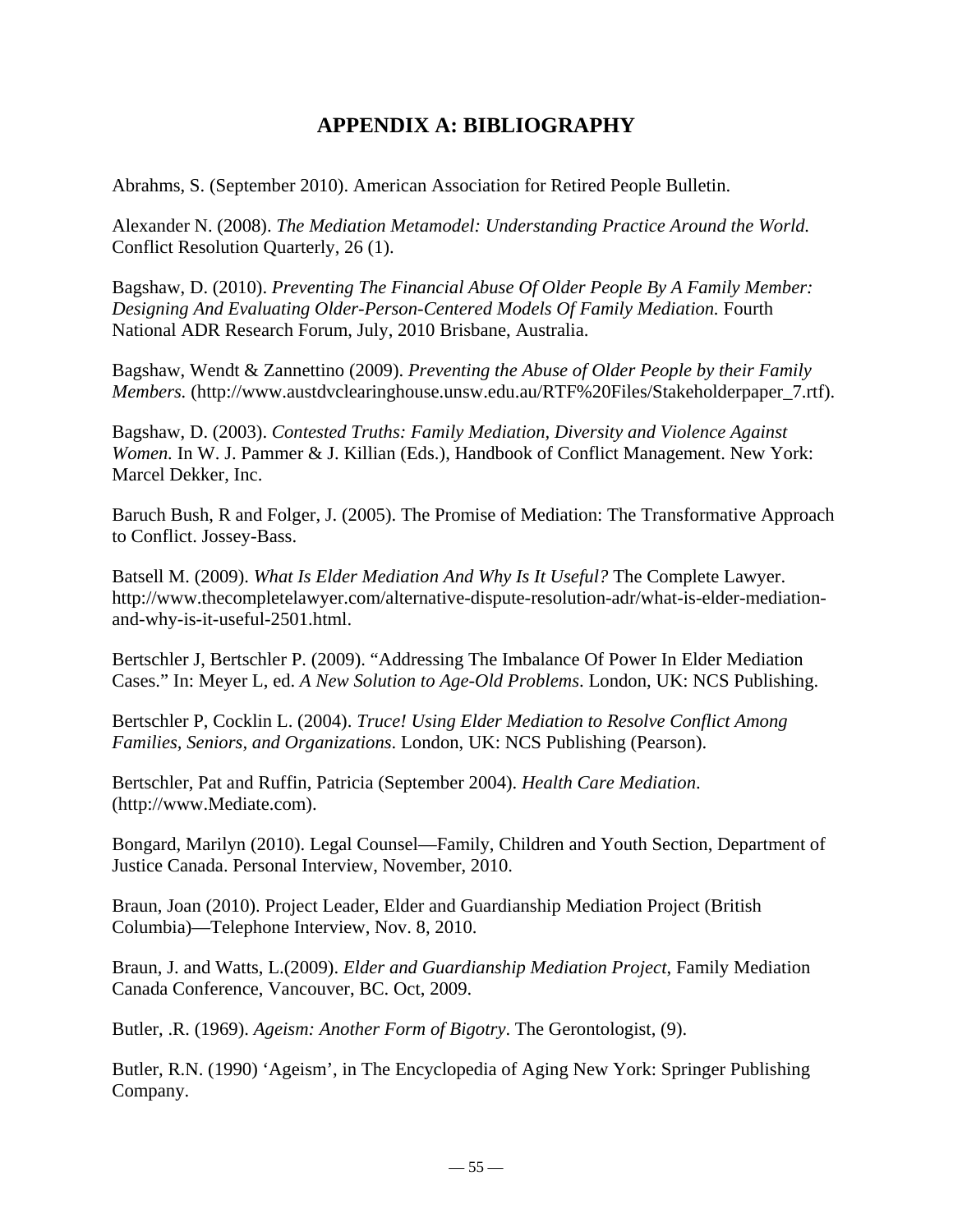Butterwick, SJ, Hommel PA, Keilitz I. (2001). *Evaluating Mediation as a Means of Resolving Adult Guardianship Cases*. Ann Arbor, Mich: The Center for Social Gerontology. Canadian Centre for Elder Law (2009). *Backgrounder: Elder and Guardianship Mediation*. Vancouver, BC.

Canadian Network for the Prevention of Elder Abuse (2007). *Promising Approaches in the Prevention of Abuse and Neglect of Older Adults in Community Settings in Canada.* 

Carns TW, McKelvie S. (2009). *Alaska's Adult Guardianship Mediation Project Evaluation*. Alaska Judicial Council. http://www.ajc.state.ak.us/reports/adultguard.pdf

Carriere, G. (2006). *Seniors' Use of Home Care*. Health Reports Supplement, 17(4). (http://www.statcan.gc.ca/studies-edudes/82-003/archive/2006/9498-eng.pdf).

Clancy, J. (2008). President's commentary—*Dignity Denied: Long-term Care and Canada*. National Union of Public and General Employees.

Commission on Law and Aging, (2006). *Judicial Determination of Capacity of Older Adults in Guardianship Proceedings: A Handbook for Judges*. ABC Commission on Law and Aging. American Psychological Association and National College of Probate Judges.

Community Health Promotion Network Atlantic Cooperative Ltd. (CHPNA) 2010. *Shining A Light: A Toolkit for the Prevention of Abuse of Older Adults.*(http://www.chpna.ca)*.* 

Coy, P. & Hedeen, T. (1998). *Disabilities and Mediation Readiness in Court-Referred Cases: Developing Screening Criteria and Service Networks*, 16 Mediation Quarterly.

Charles B. Wagner & Associates. (2010). *Elder Abuse—Legal Options—Canada*. HG.org. (http://www.hg.org/article.asp?id=18464).

*Choices about aging parents revive sibling strife*. (2007). Associated Press. (http://www.msnbc.msn.com/id/16542396).

Cloke, K. (2006). *The Crossroads of Conflict: A Journey into the Heart of Conflict Resolution*. Janis Publications Inc.

Cohen, Dr. Gene (2005). *The Mature Mind: The Positive Power of the Aging Brain*. New York: Basic Books.

Colorado Coalition for Elder Rights and Adult Protection. *Close To Home: Elder Abuse Intervention Strategies.* (http://www.ccerap.org/training/training\_serviceproviders.htm).

Conservatorships and Adult Guardianships. (http://www.nolo.com/legal-encyclopedia/article-30063.html).

Cooper—Gordon LLP (2010). *Mediating Inter-Generational Disputes*. (http://www.coopergordon.com/CM/Articles/MEDIATING-INTER-GENERATIONAL-DISPUTES.asp).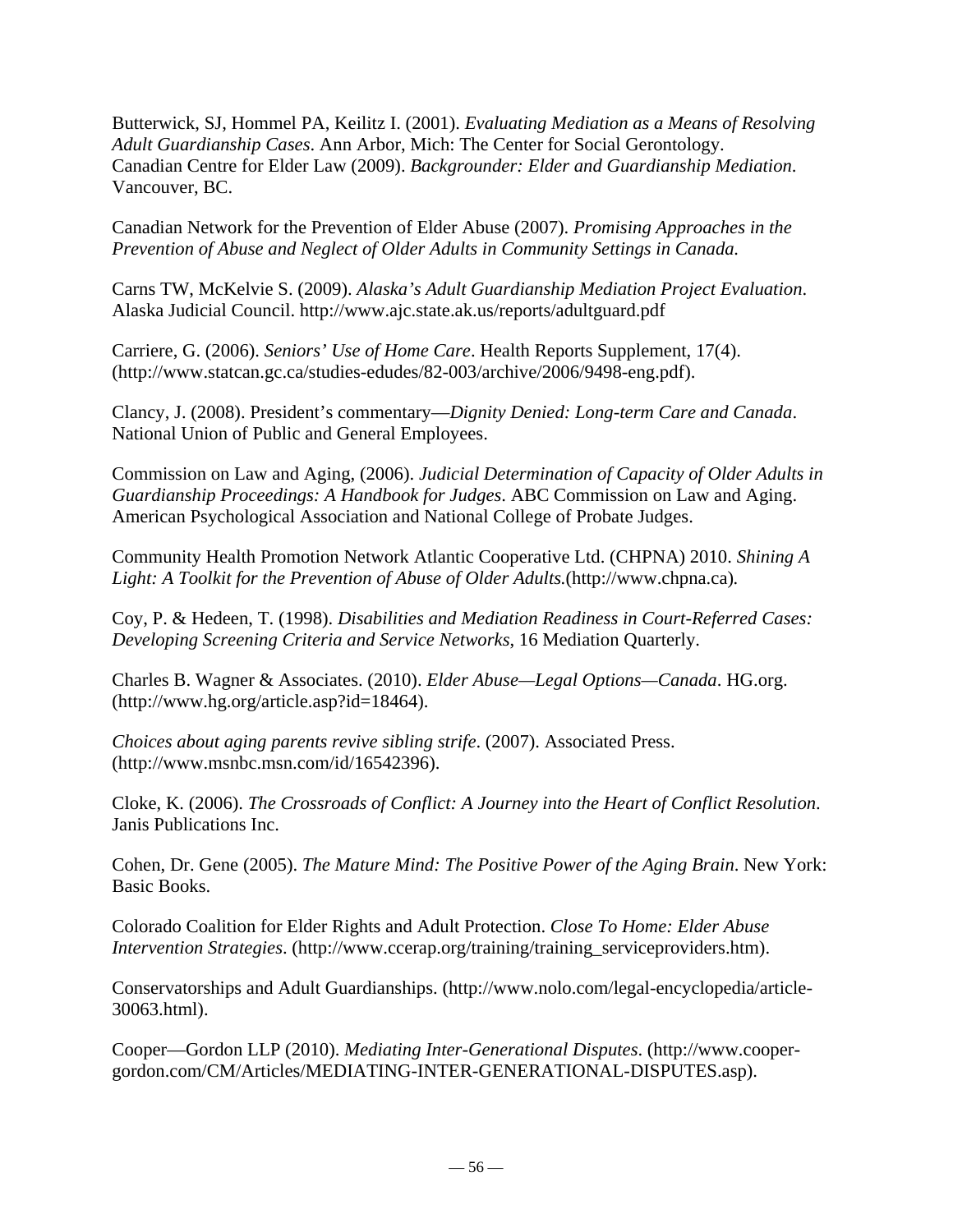Cooper MD. (2009). *Elder Mediation: An Ethical Model*. Princeton, NJ: Elder Mediation Center of New Jersey. (http://www.eldermediationcenter.com/pg12.cfm).

Cooper C, Selwood A, Livingston G (March 2008). *The prevalence of elder abuse and neglect: a systematic review*. Age & Ageing 37 (2).

Coulter C. (8 June 2009). The Irish Times. *Minister to launch mediation service for families of elderly people with dementia.* (http://www.irishtimes.com/newspaper/ireland/2009/0608/1224248284677.html).

Craig Y. (1994). *Elder Mediation: Can It Contribute to the Prevention of Elder Abuse and the Protection of the Rights of Elders and Their Carers? Journal of Elder Abuse & Neglect* 6(1).

Craig Y. (1995) Elder Mediation Project. *Peer Counsellor Journal* 12 (1). (http://www.mentors.ca/PCJ12.1EMP.html).

Craig Y. (1996). *Patient decision-making: medical ethics and mediation*: *J Med Ethics* 22. (http://jme.bmj.com/content/22/3/164.abstract).

Craig Y. (1997). *Elder Abuse and Mediation: Exploratory Studies in America, Britain and Europe*. Aldershot, UK: Avebury.

Craig Y. (1998). *Intergenerational mediation: Its potential for contributing to the prevention of elder abuse*. *Journal of Social Work Practice.* 

Craig, Y. (2000). *The Multicultural Elder Mediation Project.* In: Leibman, M. ed., *Mediation in Context*. London, UK: Jessika Kingsley Publishers.

Crampton AL. (2008). *Applying Qualitative Methods to Intervention Research: a Case Study of Mediation as Elder Advocacy Tool in the Context of Family Conflict*. Society for Social Work and Research. Research That Matters (conference), January 17-20, 2008. (http://sswr.confex.com/sswr/2008/techprogram/P8745.HTM).

Cusack, S. and Thompson, W. (2005). *Mental Fitness for Life: 7 Steps to Healthy Aging*. Toronto: Key Porter Books.

Dass, Ram (2000). *Still Here: Embracing Aging, Changing, and Dying*. New York: Riverhead Books.

Davis, Robert C. and Medina-Ariza, Juanjo (2001). *Results from an Elder Abuse Prevention Experiment in New York City.* National Institute of Justice—Research in Brief.

Dooley, Avril (2010). *Elder Mediation Pilot Project*. Mediator's Institute of Ireland Newsletter, November, 2010. (http://themii.ie/Ezine\_03\_10\_EM\_Project.jsp).

Elden & Ziebarth (March, 1999). American Bar Association.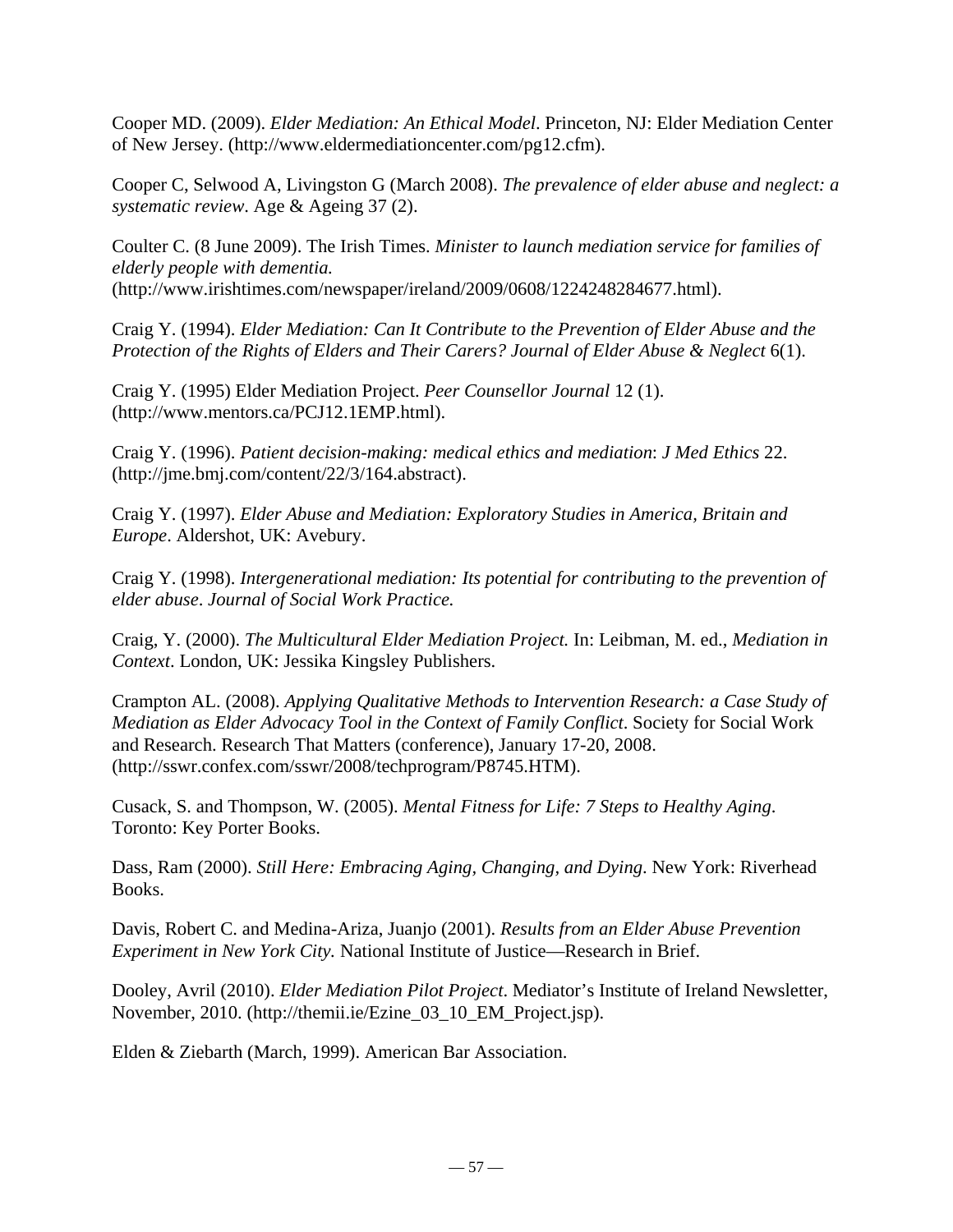Elder Mediation Canada (2010). *Code of Professional Conduct for Mediators Specializing in Issues of Aging. (*http://www.eldermediation.ca).

Erwin, Karen (2010). Mediators Institute of Ireland Bullentin, President's Message, Feb 2010. (http://www.themii.ie/).

Fisher, R. and Ury, W. (1981). Getting To Yes. Penguin Group.

Foxman, B., Mariani, K. & Mathes, M. A Mediator's Ethical Responsibility in Elder Mediation: What is at Stake? (2009) ACResolution—New Perspectives on Elder Mediation. Evolving Ethics and Best Practices. Quarterly Magazine of the Association for Conflict Resolution, Summer.

Garton-Jones N, (2010). Elder Mediation and Legal Issues: Planning for Mental Incapacity. 2010 World Summit & Symposium on Elder Mediation. (http://www.slideshare.net/HeritageLaw1/elder-mediation-planning-for-incapacity).

Garton-Jones N. (2010*).* Elder Mediation and Ethics: An Overview. Third World Summit & Symposium on Elder Mediation. Chicago, USA, May 10–12, 2010. (http://www.slideshare.net/HeritageLaw1/elder-mediation-ethics).

Gary, S. (1997). Mediation and the Elderly: Using Mediation to Resolve Probate Disputes over Guardianship and Inheritance. Wake Forest Law Review (32).

Green, Lindsay (2010). *You Could Live a Long Time: Are You Ready?* Toronto: Thomas Allen Publishers.

Groh A. (2003). Restorative Justice: A Healing Approach to Elder Abuse. Community Care Access Centre of Waterloo Region, Kitchener, ON. 6th International Conference on Restorative Justice, June 2003. (http://www.sfu.ca/cfrj/fulltext/groh.pdf).

Hamilton J, and Seaman, E. (2000*). Between Aging Parents and Adult Children*. Mediate.com. (http://www.mediate.com/articles/generational.cfm)).

Action on Elder Abuse (2005). Hidden Voices: Older People's Experience of Abuse. (http://www.elderabuse.org.uk).

Hodge, Gerald (2008). *The Geography of Aging: Preparing Communities for the Surge in Seniors.* Montreal and Kingston: McGill-Queen's University Press.

Hoeller MJ. (Undated). *Facilitative Mediation—A Model for Resolution of Eldercare and Family Disputes*. Eldercare Mediators.com. (http://eldercaremediators.com/aboutus/infopages/facil.htm).

Hommel, Penelope (2008). *Ageism.* Panel Presentation at First World Summit and Symposium on Mediation with Issues of Aging, Ottawa.

Holkup PA, Salois EM, Tripp-Reimer T, Weinert C. (2007). *Drawing on Wisdom From the Past: An Elder Abuse Intervention With Tribal Communities*. *Gerontologist* 47(2).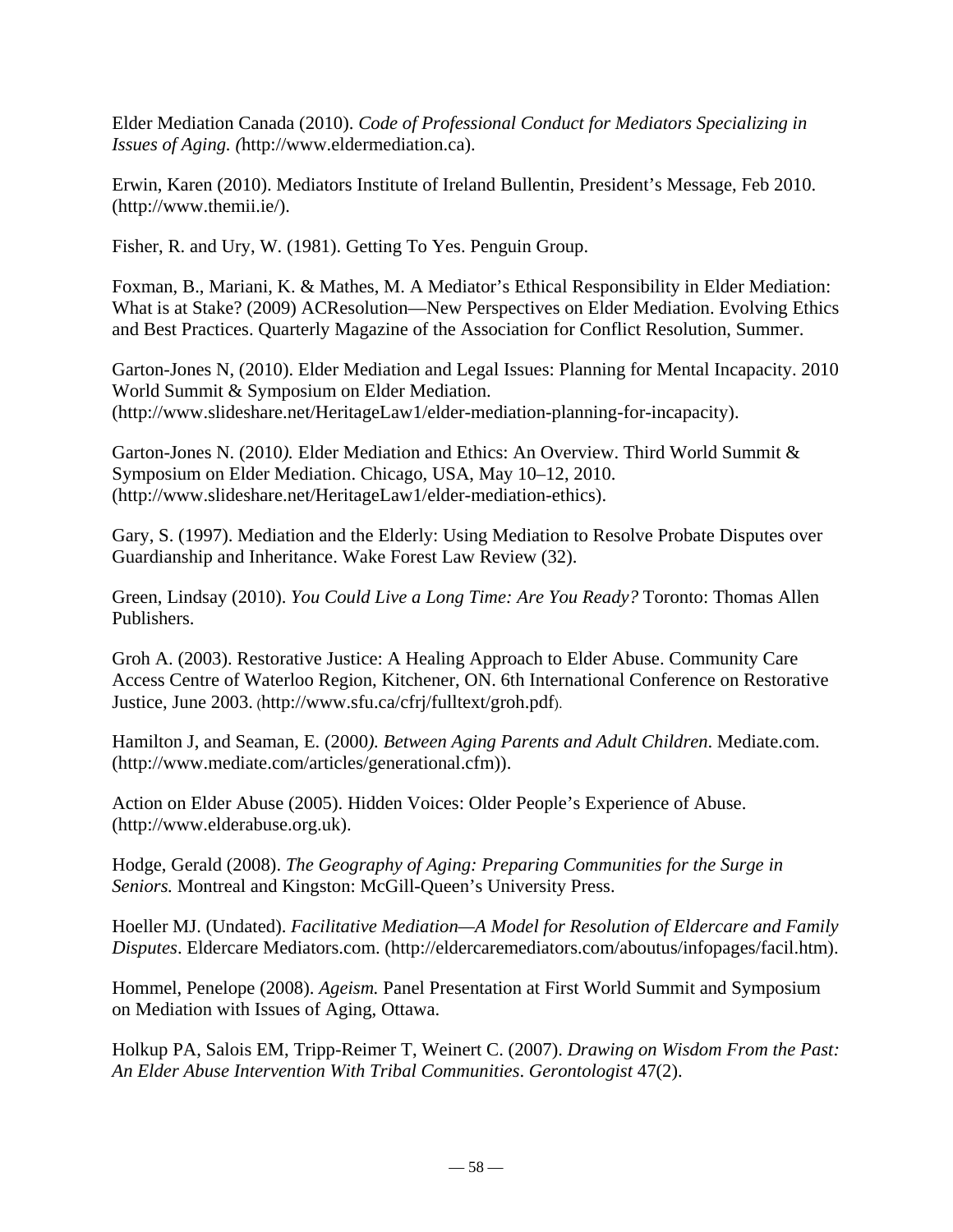Irving, Howard & Benjamin, Michael (1995). *Family Mediation: Contemporary Issues*. Sage Publications and the Irish Times, Tuesday, March 23, 2010.

Johnson, L. (2009). *Elder Mediation and Legal Issues*. Elder Mediation Summit, Dublin, Ireland.

Kardasis A, Trippe B. (2010). *Elder and Family Mediation Services*. National Care Planning Council. (http://www.longtermcarelink.net/eldercare/elder\_mediation.htm).

Kardasis, A. & Trippe, B. (2009). *Elder (Adult Family) Mediation: An Evolving Practice*. American Bar Association Mid-Year Meeting, Boston. MA.

Largent, K. (2009). *Addressing Adult Guardianship and Conservatorship Concerns Through Mediation*. ACResolution Magazine, Summer 2009.

Law Commission of Ontario (2008). *The Law As It Affects Older Adults: Moving the Project Forward*. www.lco-cdo.org

Larsen R, Thorpe C. (2006). *Elder Mediation: Optimizing Major Family Transitions*. *Marquette Elder's Advisor* 7(2): 293–312.

Leser, Dr. Markus (2010). Director, CURAVIA Verband Heime Und Institutionen Schweiz (Switzerland). Telephone Interview, September, 2010.

Marshall, Doris (1987). *Silver Threads: Critical Reflections on Growing Old.* Toronto: Between the Lines.

Martel, Margot and Laurent. *Healthy Living Among Seniors*. Supplement to Health Reports, Vol. 16, Statistics Canada, Catalogue 82-003.

Mayer, B. (2004). *Beyond Neutrality: Confronting the Crisis in Conflict Resolution*. Jossey— Bass.

Mayer, B. (2009). *Staying with Conflict: A Strategic Approach to Ongoing Disputes*. Jossey— Bass.

McCann-Beranger, J. (June 8, 2009). Interview. Irish Times, Dublin, Ireland.

McCann-Beranger, J. (2010). *Elder Mediation—Changing the Face of Senior Healthcare.* Mediators' Institute of Ireland, Bulletin (Feb/2010).

McCann-Beranger, Judith and Richards, Judy- Lynn (2010). *Participants' Perspectives on the Use of Elder Mediation As a Support to Enhance Social Participation and Inclusion among Families Coping with Alzheimer's and Progressive Dementias*, Paper Presentation, Socio-Economic Conference, Gatineau, Quebec, April 2010.

McCann-Beranger, J and Richards, Judy-Lynn (2009) *Elder Mediation: Changing the Status Quo To Help Seniors and Their Families Address Issues of Aging,* Poster Presentation, Canadian Association on Gerontology Conference.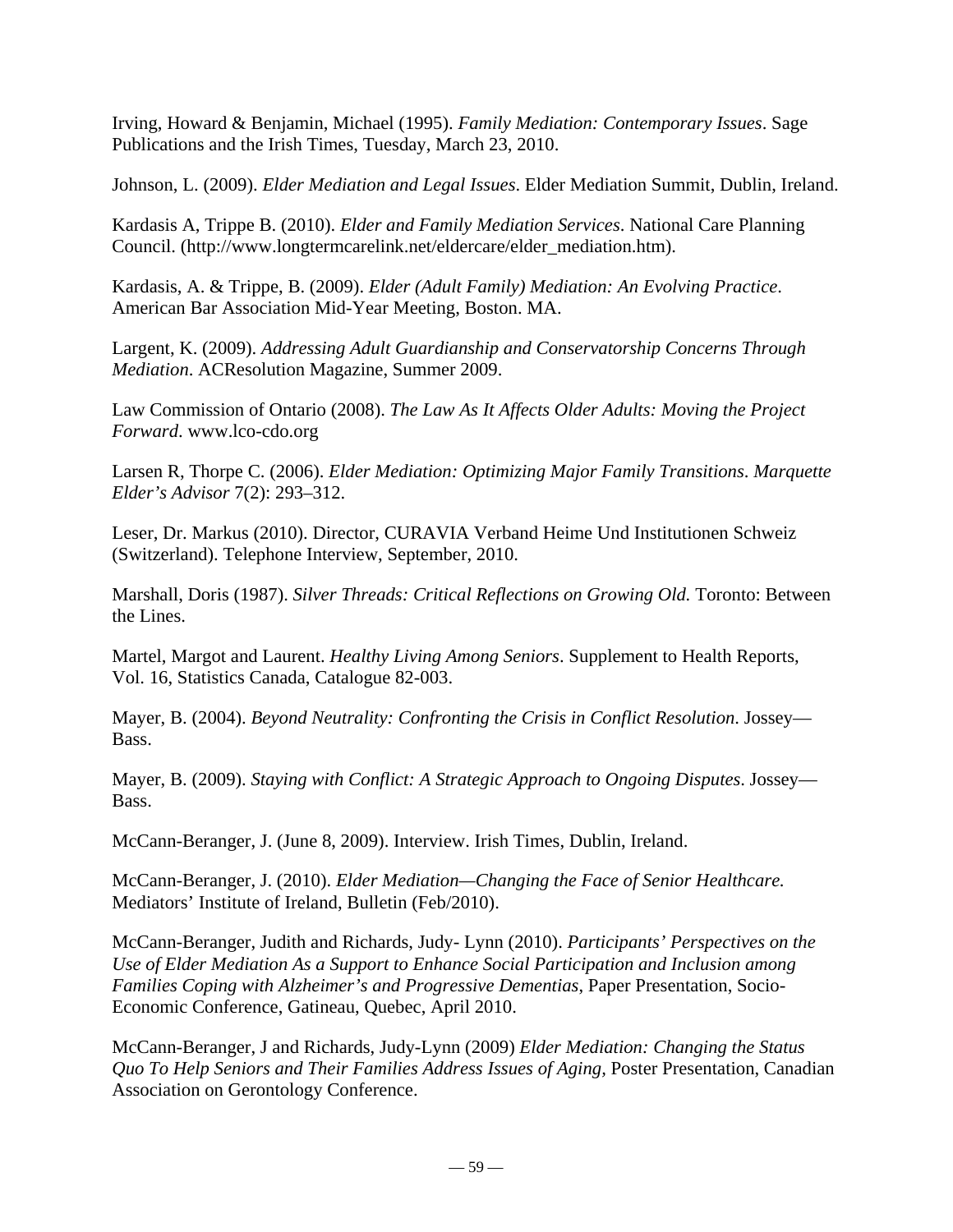McCann-Beranger, J. (March 23, 2010). *The Irish Times*. Dublin, Ireland.

McCann-Beranger, J. (May, 2010). Paper Presentation, Third World Summit on Mediation with Age related issues, Chicago, IL.

McCann-Beranger, J. (April, 2005). *Elder Mediation as a Core Service*, Alzheimer Society National Conference, Ottawa, Ontario

McCann-Beranger, J and Richards, Dr. J. (2010) *Participants' Perspectives on the Use of Elder Mediation (EM) As a Support to Enhance Social Participation and Inclusion among Families Coping with Alzheimer's and Dementia.* Paper Presentation—Statistics Canada Socio-Economic Conference 2010, Gatineau, Quebec.

McCreary B. (2008*). Elder Mediation Annotated Resource Library*. Ann Arbor, MI: The Center for Social Gerontology (http://www.tcsg.org/emresourcelibrary.pdf).

McIvers KT. (2006). *Mediation Advocacy in Elder Abuse Cases.* Superior Court of California, County of Santa Barbara: Court Administered Dispute Resolution (CADRe). (http://www.sbcadre.org/articles/0017.htm).

Medford, P. (2004). *What Is Elder Mediation—And What's In It For The Client And The Attorney?* Portland, Oregon: Elder Mediation Services (EMS). (http://www.eldermediationservices.com/Patsarticle.html).

Melchin K. and Picard C. (2008). *Transforming Conflict through Insight.* Toronto: University of Toronto Press.

Moody, Harry (2010). *Aging: Concepts and Controversies*. Pine Forge Press, Sage Publications, Inc.

Moor C, Simprich D, Schmitt M, Kliegel M. (2006). Personality, Aging Self-Perceptions, and Subjective Health: A Mediation Model. *The International Journal of Aging and Human Development* 63(3).

Mulcahy, L. & Summerfield, L. (2001). *Keeping it in the Community: The Use of Mediation in Neighbour Disputes*. HM Stationery Office.

National Guidelines for Seniors' Mental Health (2006). *The Assessment of Suicide Risk and Prevention of Suicide*. Canadian Coalition for Seniors' Mental Health.

Nelson, T.D. (2005). Ageism: Prejudice against our feared future self. Journal of Social Issues, 61(2).

Palmore, E.B. (1999). Ageism, Negative and Positive. New York: Springer Publishing.

Parsons, R., & Cox, E. O. (1997). *Mediation in the Aging Field*. In E. Kruk (Ed.), Mediation and Conflict Resolution in Social Work and the Human Services (pp. 163-178). Chicago: Nelson-Hall Publishers.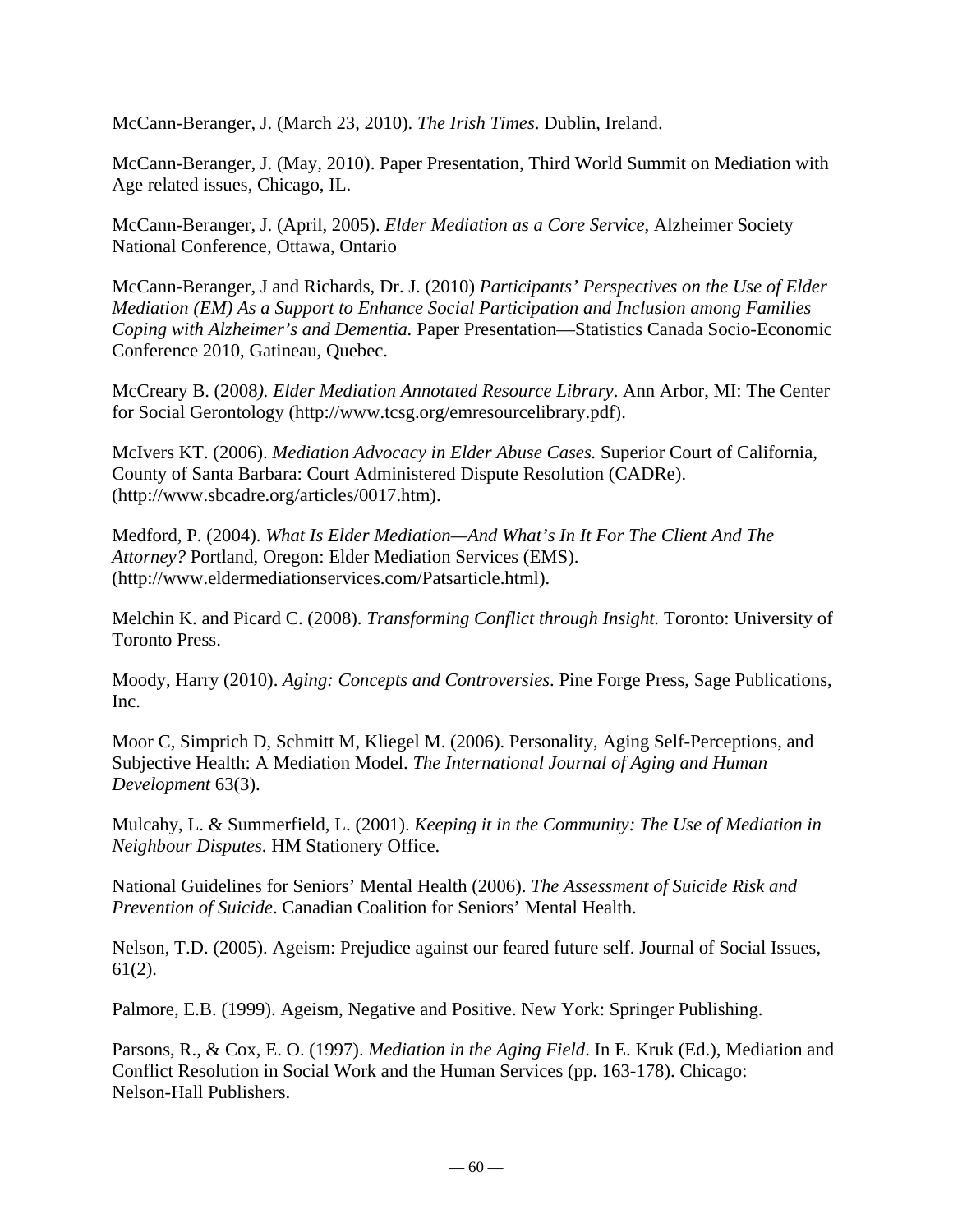Persson, D & Castro, C. (2008). *Mediation in Long-Term Care Facilities: A Pilot Project*. Journal of the American Medical Directors Association 9(5).

Picard, Cheryl (Spring 2004). *The Insight Approach to Mediation*. Resolve Newsletter—Family Mediation Canada.

Picard, Cheryl (2003). "Learning About Learning: The Value of 'Insight'." Conflict Resolution Quarterly.

Picard, C. and Melchin, K. (2007), "Insight Mediation: A Learning-Centered Mediation Model," Negotiation Journal.

Picard, C. and Jull, M. (2010), "Getting to the Heart of the Matter through Deepening", Lonergan's Legacy Vol. 2: Politics and Peacemaking, University of Toronto Press, forthcoming.

Purnell, Larry & Paulanka, Betty (2003). *Transcultural Health Care: A Culturally Competent Approach*. F. A. Davis Company, Philadelphia, PA.

Reagh, Elizabeth (2008). *Elder Law Issues.* Presentation at Mediation PEI Annual Meeting, Charlottetown, Prince Edward Island.

Rennison, Callie (2001). *National Crime and Victimization Survey*. U.S. Department of Justice.

Richards, Dr. Judy-Lynn Gerontologist, University of Prince Edward Island. *Telephone Interview*. November 8, 2010.

Rickard-Clarke PT. (2009). *Mediation and Legal Issues Explored*. The Alzheimer Society of Ireland Elder Mediation Summit, Dublin, Ireland, June 2009. http://www.alzheimer.ie/eng/Resources/Elder-Mediation-Summit-June-2009/Mediation-and-Legal-Issues-Explored

Riskin, L. (1996). *Understanding Mediators's Orientations, Strategies, and Techniques: A Grid for the Perplexed.* Harvard Negotiation Law Review, 1996, (1).

Rivera-Mildenhall T, Sterritt E & Paulin J. (2010) *Collaborative Practice in Elder Mediation: The Respite and Relief Project in Cornwall, Ontario, Canada.* Panel presentation, Elder Mediation World Summit and Symposium, Chicago.

Rivera-Mildenhall, Teresa, 2010. *The Respite and Relief Program: Creating a Circle of Care* Workshop Presentation, Home Care Summit. Quebec City, Canada.

Russo, F. (2010). *They're Your Parents, Too! How Siblings Can Survive Their Parents' Aging Without Driving Each Other Crazy*. Bantam.

Sargent, N., Picard, C., and Jull, M., "Rethinking Conflict: Perspectives from the Insight Approach", Negotiation Journal forthcoming 2011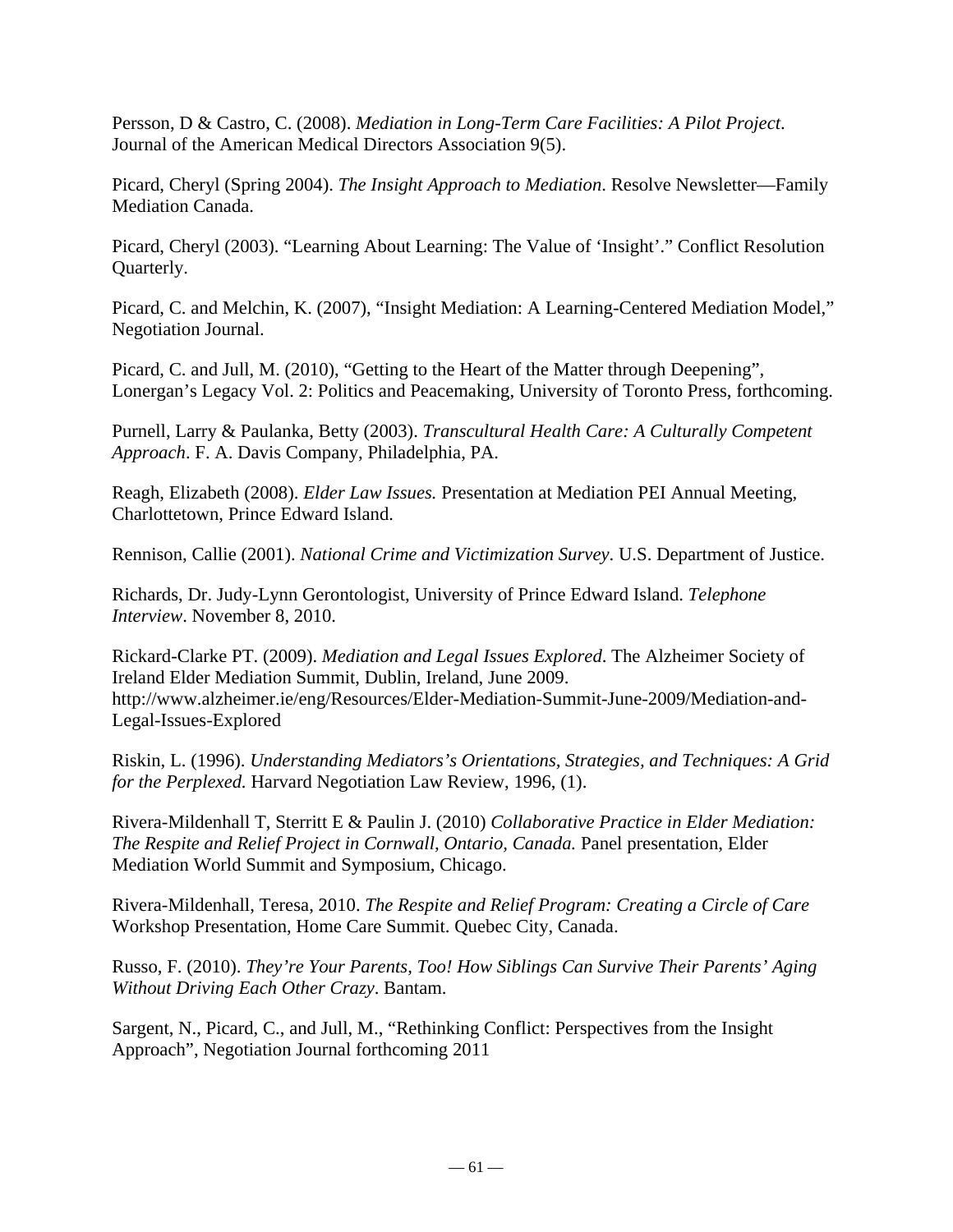Schemm RL, Mariani KR, Mathes M. (2008). Conflict in Assisted Living: The Promise of Elder Mediation. *Assisted Living Consult* Jan–Feb 2008.

Schmitz, S. (1998). Mediation and the Elderly: What Mediators Need to Know. Mediation Quarterly, 16(1).

Silent and Invisible (2001). A Report on Abuse and Violence in the Lives of Older Women in British Columbia and Yukon.

Silverstein, Merril et al (2002). *Reciprocity in Parent-Child Relations Over the Adult Life Course*. Journal of Gerontology: Social Sciences 2002 (57).

Skinner, AB. (2010). *An Introduction to Elder Mediation, or Mediation in Elder Law Cases*. Avvo.com. http://www.avvo.com/legal-guides/ugc/an-introduction-to-elder-mediation-ormediation-in-elder-law-cases

Soden, Anne (2010). Executive Director, National Institute of Law, Policy and Aging (Montreal), Telephone Interview, Sep. 7, 2010.

Soden, Anne (2009). *Family Matters: Ethical Issues and Avoidance of Disputes in Estate and Incapacity Planning.*

Soden, Anne and Spencer, Charmaine (2007). *A Softly Greying Nation: Law, Aging and Policy in Canada.* Journal of International Ageing, Law and Policy (2).

Statistics Canada (2006). *A Portrait of Seniors in Canada*.

Statistics Canada (2009). Family Violence in Canada: A Statistical Profile. (http://www.uregina.ca/resolve/PDFs/Family%20Violence%20in%20Canada%20A%20Statistica l%20Profile%20%202009.pdf).

Steed, Judy (2008). *Boomer Tsunami*. Atkinson Foundation website at (http://www.atkinsonfoundation.ca).

The Center for Social Gerontology (2002) Ann Arbor, MI. *Adult Guardianship Mediation Manual. (*http://www.tcsg.org/mediation/manual.htm).

Turcotte, M. and Schellengerg, Grant (2006). *A Portrait of Seniors in Canada*. Statistics Canada, Ministry of Industry.

University of South Wales Media Release (May 27, 2010). Press Release: *Study Aims To Halt Abuse Of The Elderly.* (http://www.unisa.edu.au/news/2010/270510.asp)

Vaillant, George (2003). *Aging Well*. Boston: Little, Brown and Company.

Van Twisk W. (2010). *Elder Mediation: The New Crisis Counseling*. Parentgiving.com. (http://www.parentgiving.com/elder-care/elder-mediation-the-new-crisis-counseling/).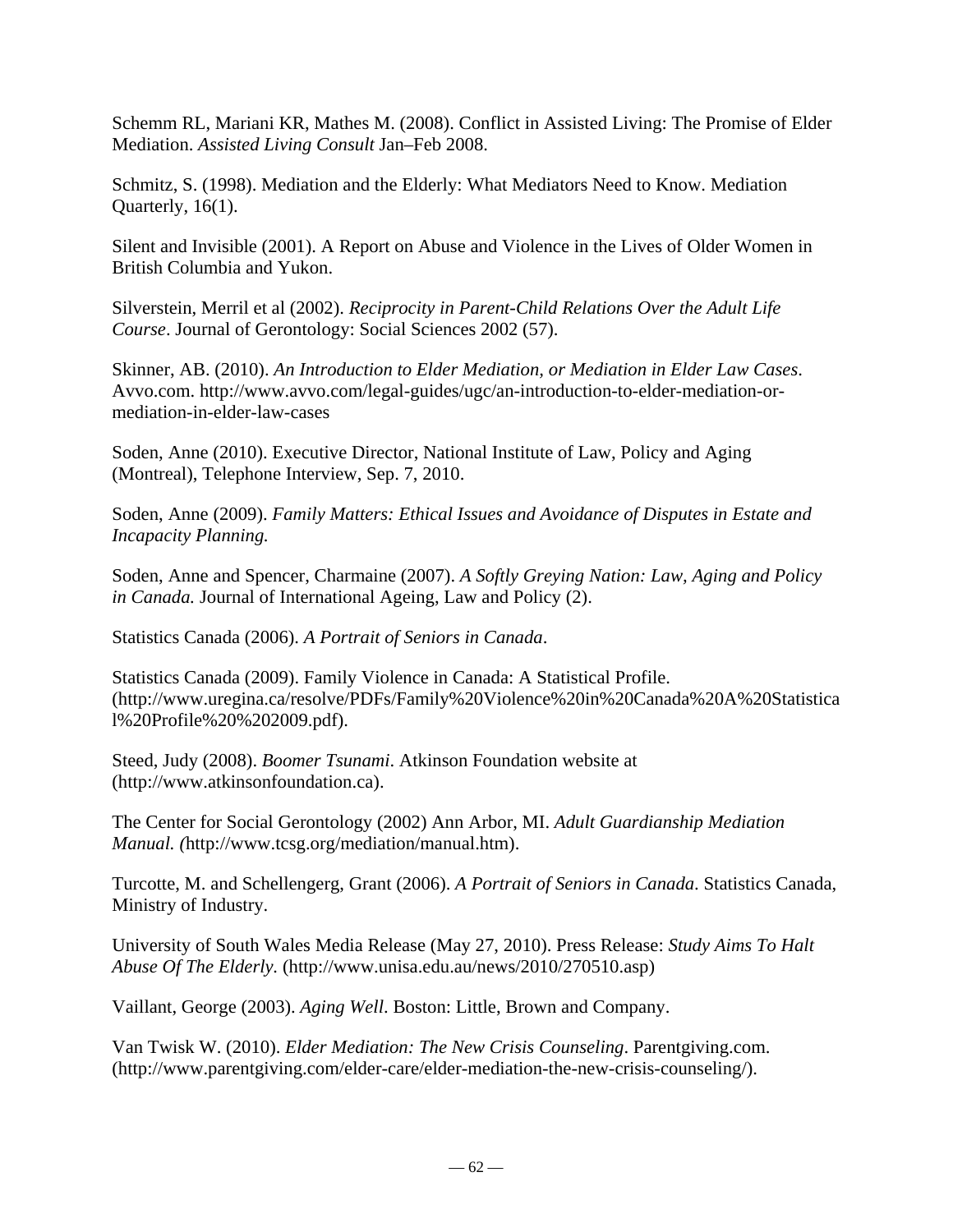Winslade J. and Monk, G. (2000). *Narrative Mediation: A New Approach to Conflict Resolution*. San Francisco: Jossey—Bass

Woolf LM. (1998). *Elder Abuse and Neglect*. Aging and Human Rights. St. Louis, MO: Webster University. (http://www.webster.edu/~woolflm/abuse.html).

Yin, Sandra (2006). Elderly White Men Afflicted By High Suicide Rates. Population Reference Bureau (http://www.prb.org/Articles/2006/ElderlyWhiteMenAfflictedbyHighSuicideRates.aspx).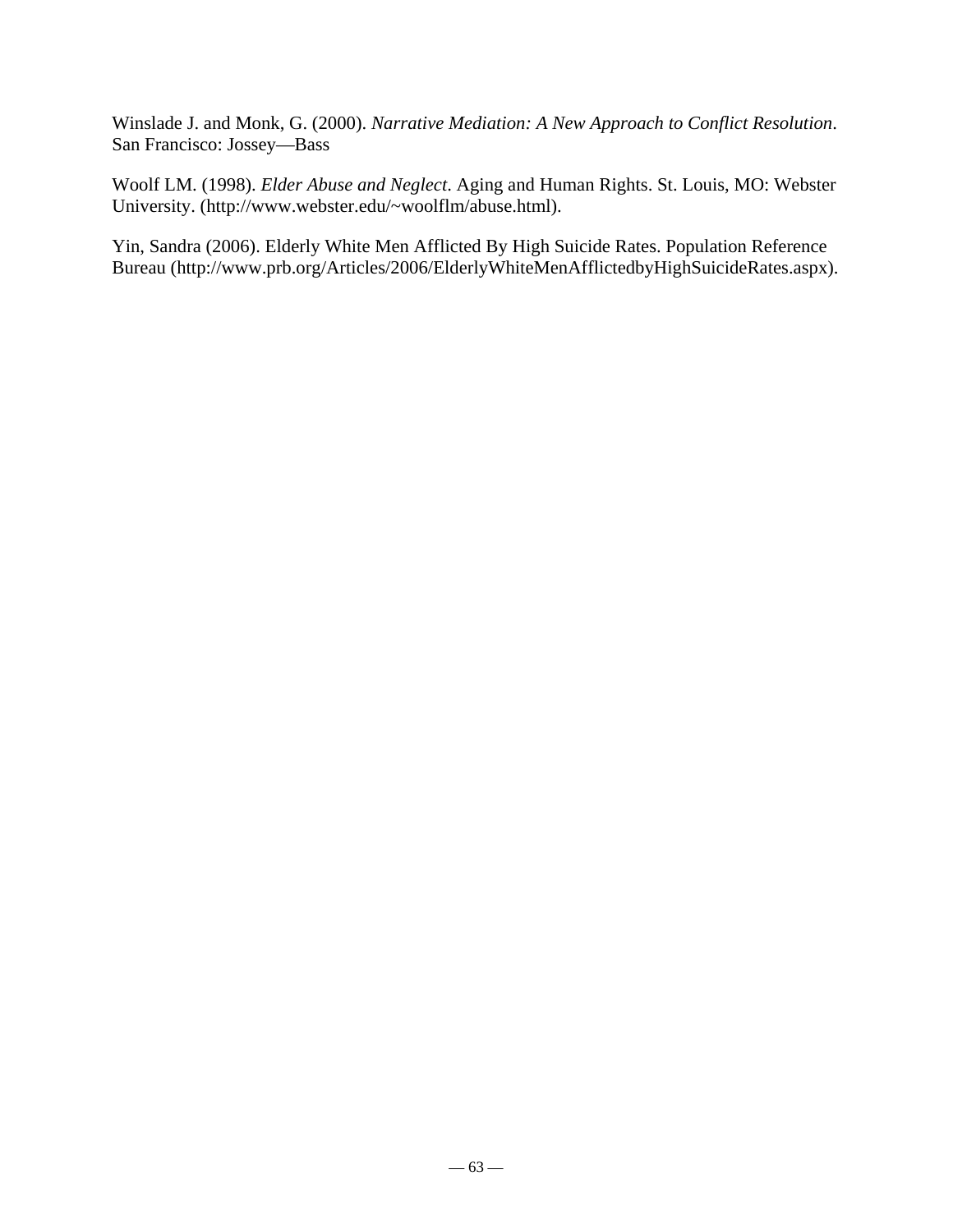## **APPENDIX B: CODE OF PROFESSIONAL CONDUCT FOR MEDIATORS SPECIALIZING IN ISSUES OF AGING**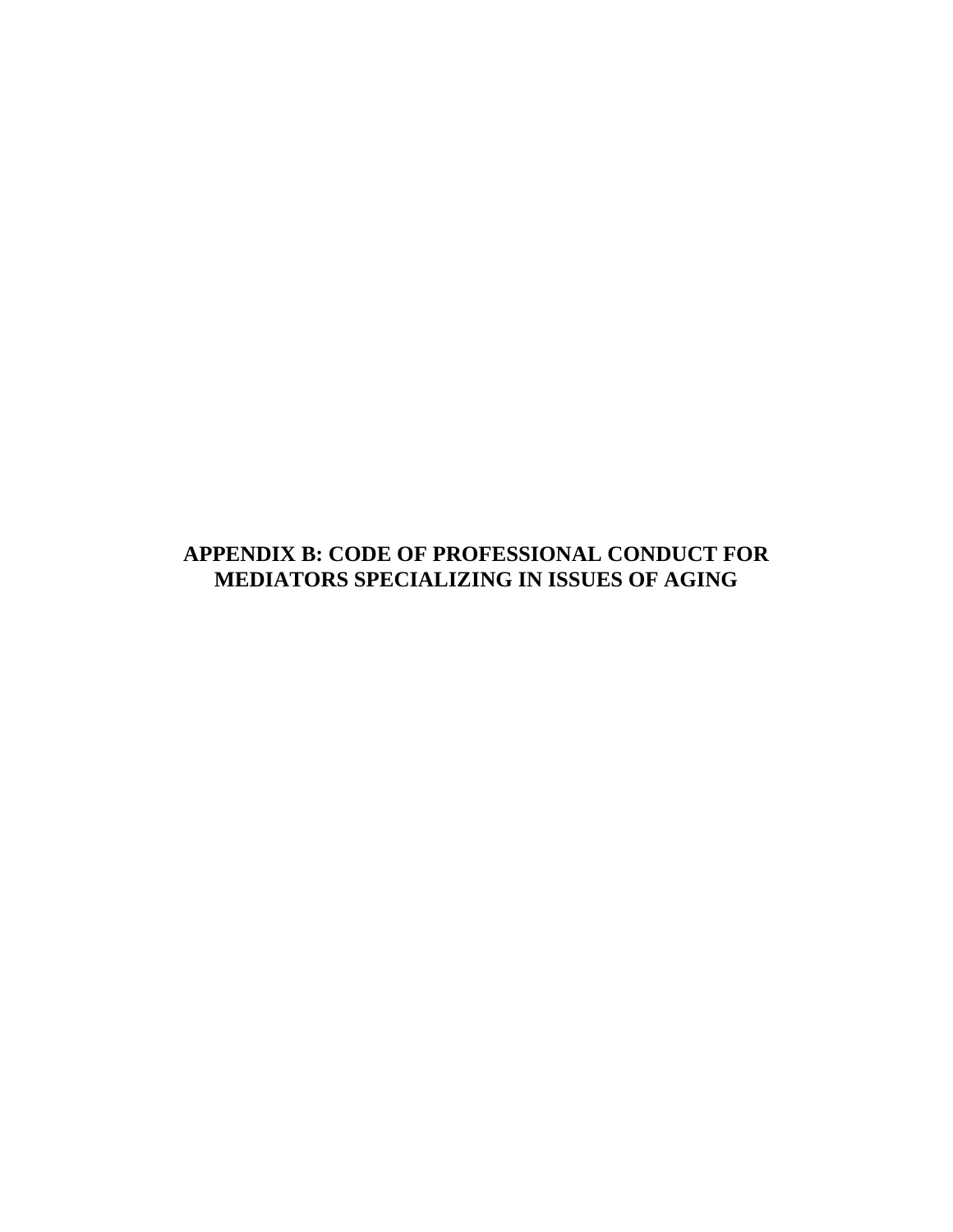# **Code of Professional Conduct for Mediators Specializing in Issues of Aging**

**Last update: June 2010 Third Edition** 

**Endorsed by: Elder Mediation Canada Family Mediation Canada Mediation PEI Inc. Alzheimer Foundation of PEI Ontario Association for Family Mediation**

*(People are invited to use this document and asked to please quote the source. Ongoing input is encouraged and welcomed.)* 

> ©Judy McCann-Beranger—judy@peopleconcepts.ca and ©Elder Mediation Canada—admin@eldermediation.ca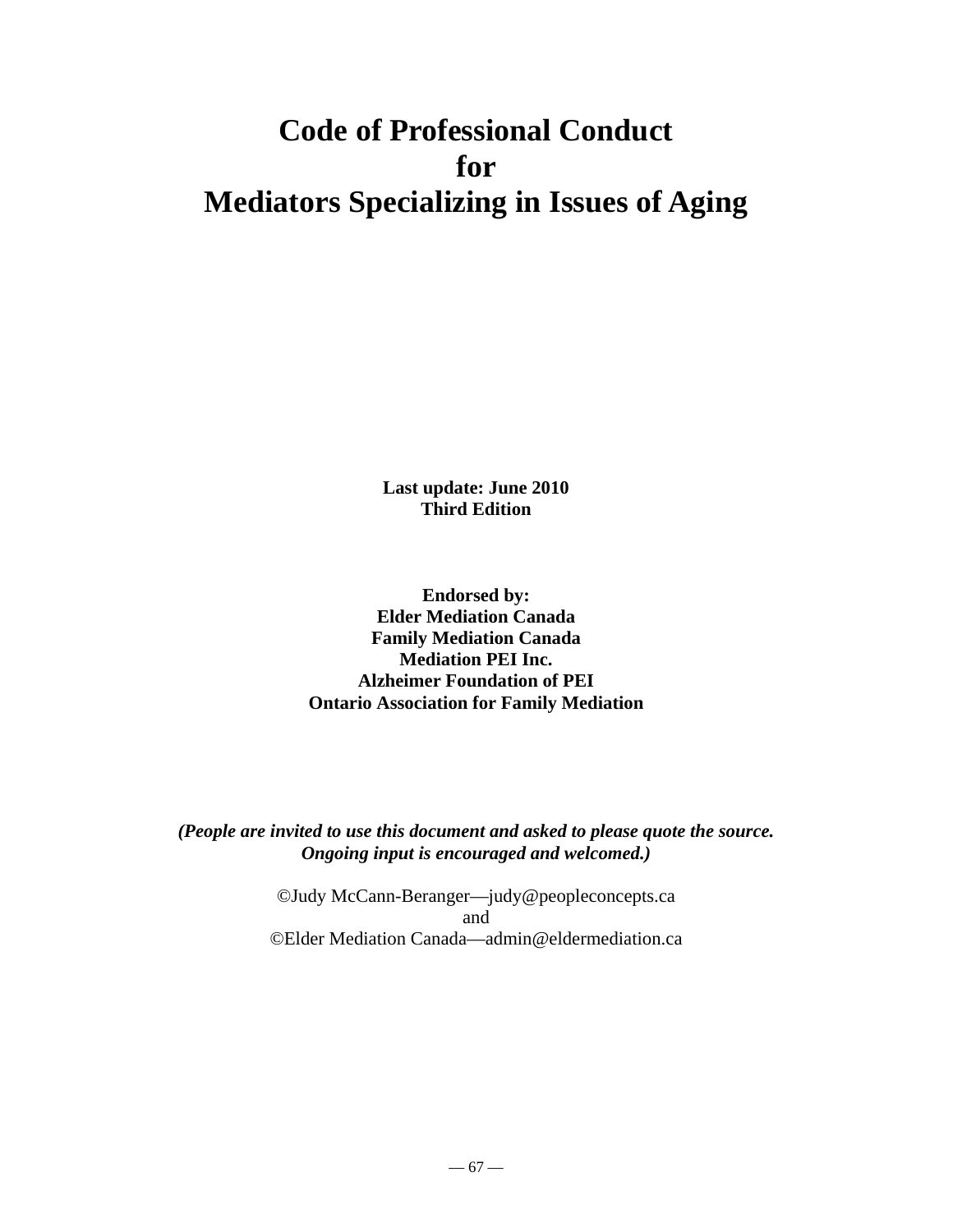# **TABLE OF CONTENTS**

| 1. |               |  |  |
|----|---------------|--|--|
| 2. |               |  |  |
| 3. |               |  |  |
| 4. |               |  |  |
|    | a)            |  |  |
|    | b)            |  |  |
|    | $\mathbf{c})$ |  |  |
|    | d)            |  |  |
|    | e)            |  |  |
|    | f)            |  |  |
|    | g)            |  |  |
|    | h)            |  |  |
|    | i)            |  |  |
|    | $\mathbf{j}$  |  |  |
|    | $\bf k)$      |  |  |
| 5. |               |  |  |
|    | a)            |  |  |
|    | b)            |  |  |
|    | $\mathbf{c})$ |  |  |
| 6. |               |  |  |
|    | a)            |  |  |
|    | b)            |  |  |
|    | $\mathbf{c})$ |  |  |
|    | d)            |  |  |
|    | e)            |  |  |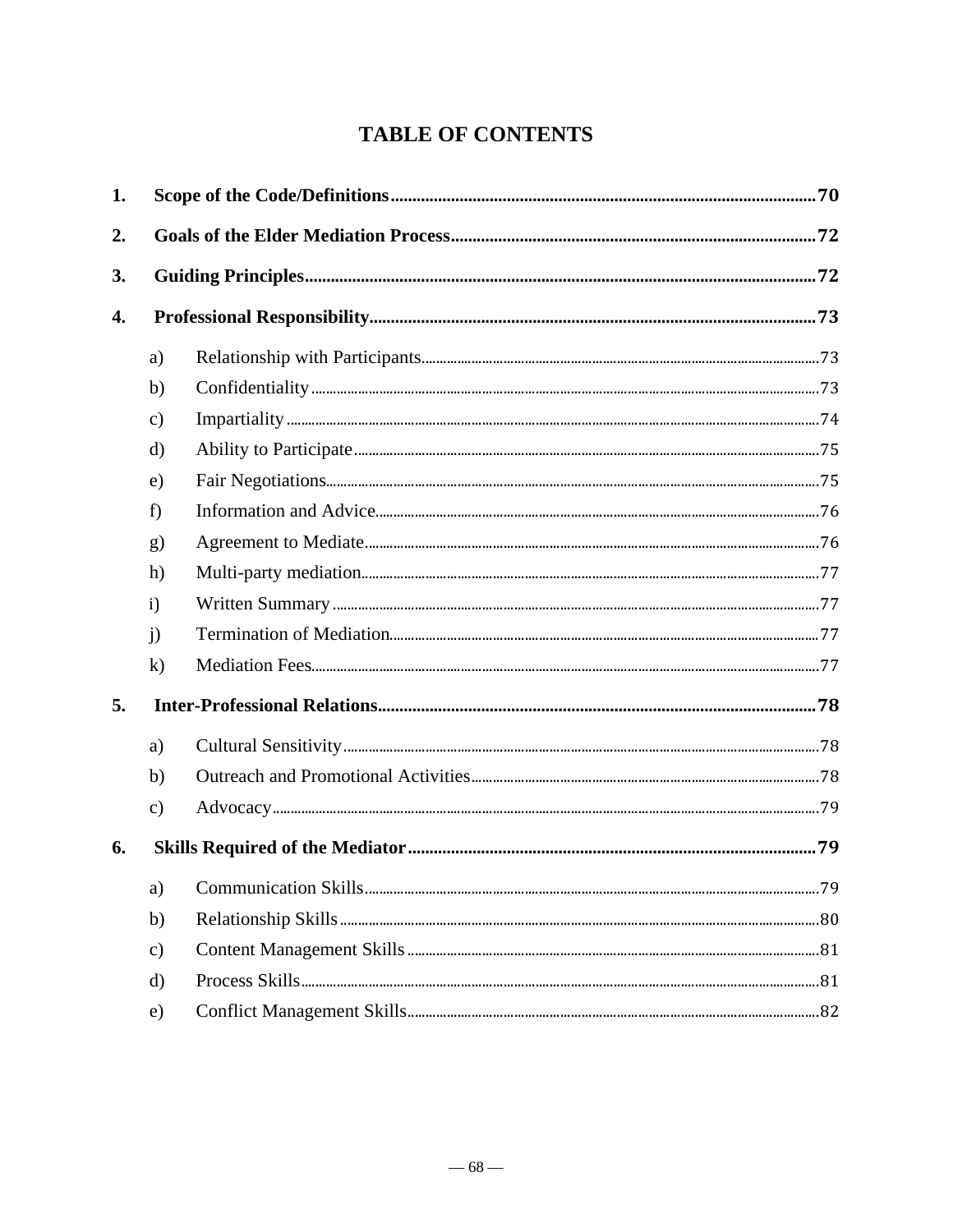| 7.             |                 |  |  |
|----------------|-----------------|--|--|
|                | a)              |  |  |
|                | b)              |  |  |
|                | $\mathcal{C}$ ) |  |  |
|                | d)              |  |  |
| 8.             |                 |  |  |
| 9 <sub>r</sub> |                 |  |  |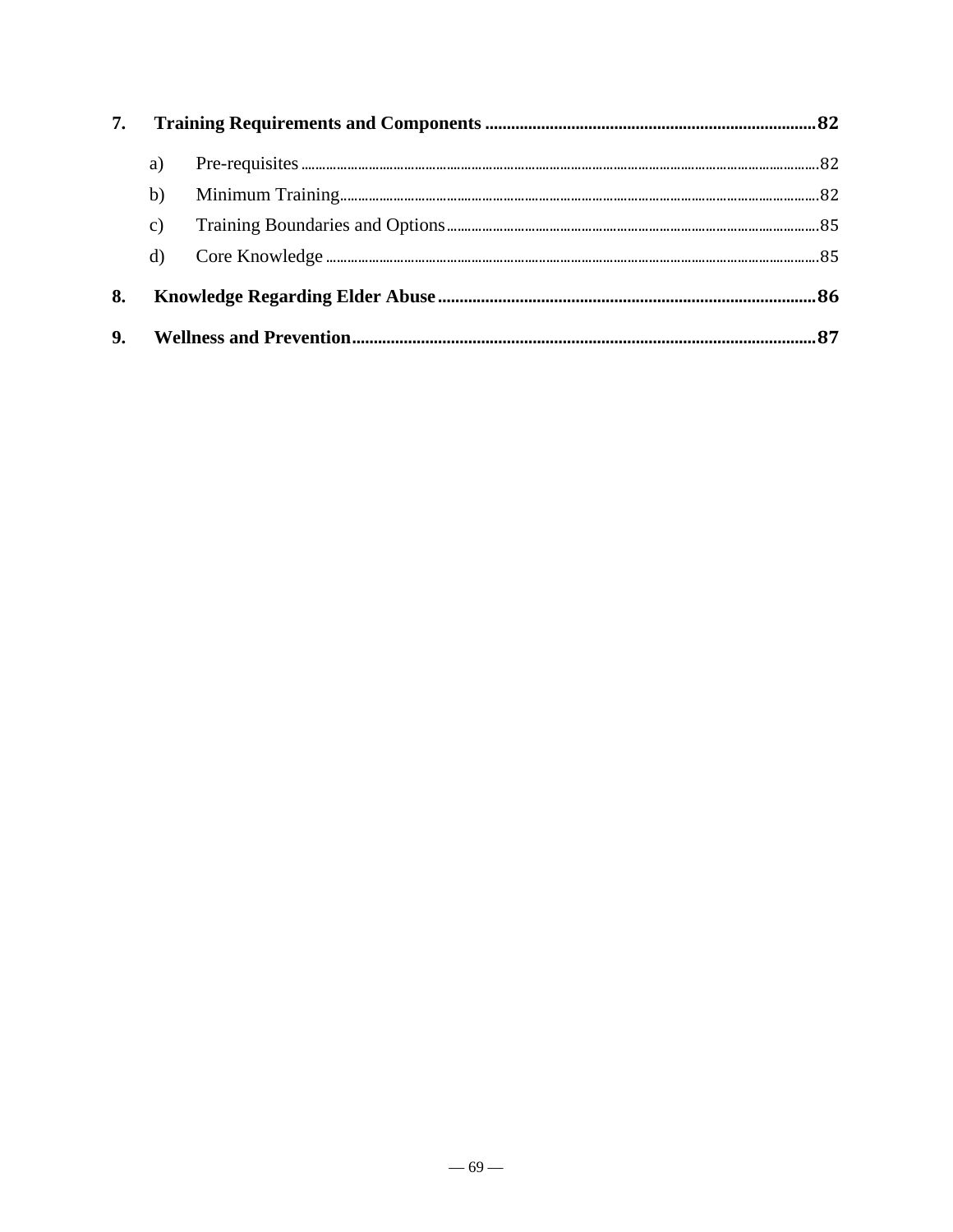# **1. Scope of the Code/Definitions**

This Code is a set of standards of professional behaviour. It applies to mediation involving any issues of aging as well as challenges that arise as a result of cognitive and other disabilities.

- 1. The *Code* enables the mediator to have clarification regarding the nature of ethical responsibilities.
- 2. The *Code* establishes principles that define ethical behaviour and best practices of mediators.
- 3. The *Code* serves as an ethical guide designed to assist mediators in constructing a professional course of action that best serves those utilizing mediation services and best promotes the values of the elder mediation profession.
- 4. The *Code* serves to govern the working relationships of mediators who specialize in issues of aging.
- 5. The *Code* serves to ensure that all those who engage in the mediation process benefit from evidence based models.
- 6. It is expected that a mediator will observe the spirit as well as the letter of the provisions of the *Code*.
- 7. It is expected that a mediator committing to this code will have special training in elder mediation and general issues of aging.
- 8. The *Code* serves as the basis for processing of ethical complaints and inquiries initiated against a mediator.

## **Definitions**

#### **Abuse**

Abuse is defined as physical, emotional, psychological, financial or sexual exploitation of a vulnerable person.

## **Co-mediation**

Co-Mediation is the harmonious working of two complementary mediators who each have a clear idea of their role and responsibilities within the mediation process. The mediators offer a diversity of skills, experience and personality.

## **Culture**

Culture is defined as a set of values, norms, behaviours, and symbols shared by a group of people and influenced by ethnicity, gender, age, socio-economic status, national origin, religion,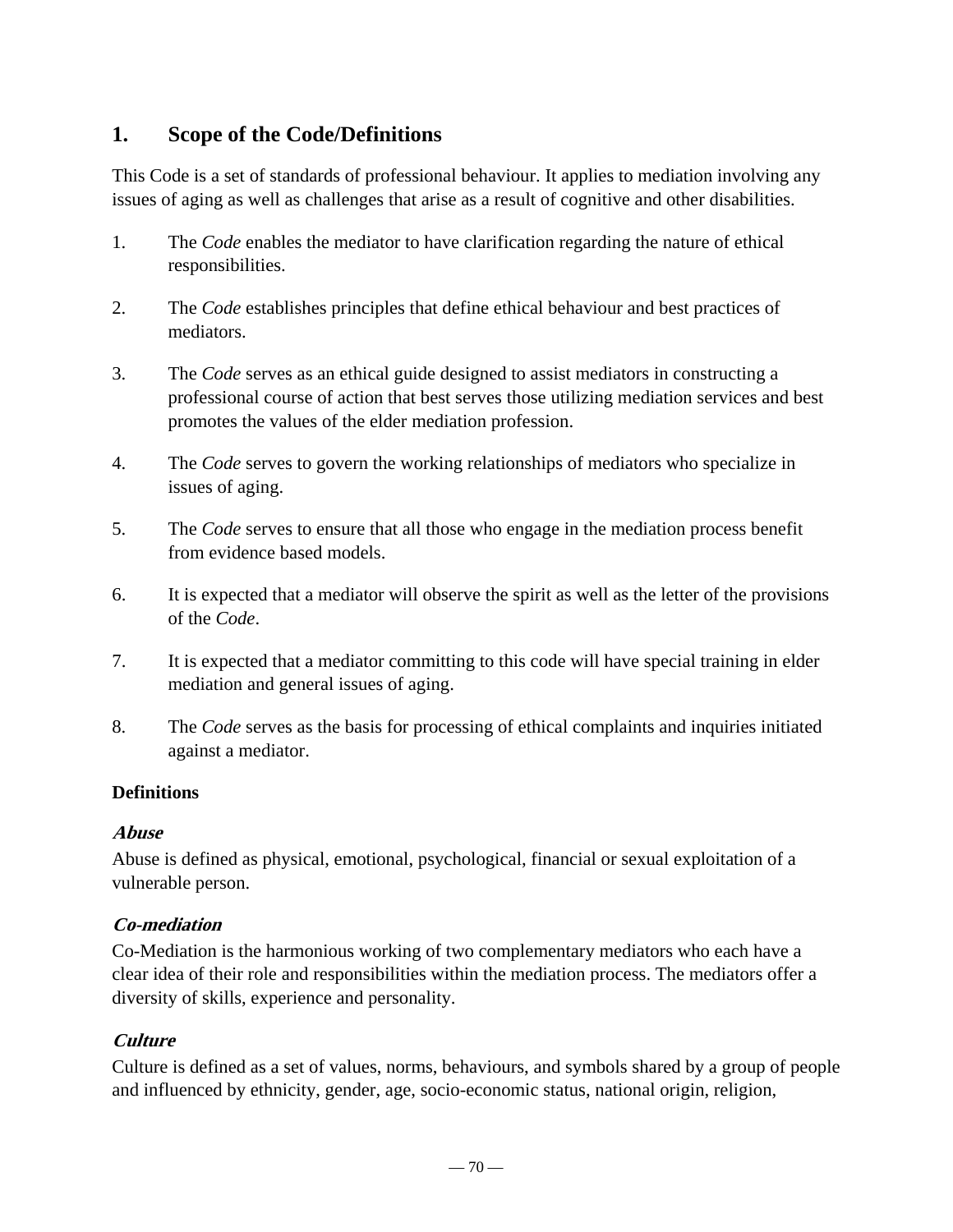immigration status, sexual orientation, disability, physical appearance, occupation or profession, geographic setting and unique family norms.

## **Elder Mediation**

Elder mediation is a process—usually multi-party, multi-issue and intergenerational—whereby a trained elder mediator ensures, as much as possible, that all who need to be are present in the mediation—that all voices are invited. The mediator guides and assists participants to explore concerns and issues related to their cares and needs. This form of mediation often involves the many people related to the issues, such as family members, caregivers, organizations, agencies and a variety of service providers and networks. A successfully mediated outcome will result in mutually acceptable agreements that, as much as possible, supports everyone's best interest while maximizing quality of care, quality of relationships and quality of life.

# **Elder Mediator**

An elder mediator is a person who is professionally trained in elder mediation practices and its preventive and wellness aspects. The elder mediator facilitates communication among multiple participants which assists them toward mutually acceptable agreements.

## **Elder Mediator Training**

Elder mediator training is defined as a process through which a person acquires the knowledge and skills required for carrying out the best practices of elder mediation.

## **Family Conflict**

Family conflict is defined as a disputed issue within any family structure which may also involve extended family members, hospitals, care homes, agencies or organizations.

## **Mediation**

Mediation is defined as a co-operative, problem-solving process in which the mediator assists participants in establishing open communication about the issue/concern and supports efforts for the achievement of voluntary, mutually agreeable and sustainable solutions to the conflict.

# **Mild Cognitive Impairment (MCI)**

MCI is defined as a level of cognitive and/or memory impairment beyond that expected for normal aging but not sufficiently advanced to be called "dementia" or "Alzheimer's disease". It is estimated that 85% of people with MCI will develop Alzheimer's disease within ten years, making MCI an important risk factor for the disease. Researchers believe that abnormal changes in the brain may begin as early as 5-10 years before there are signs of Alzheimer's disease.

## **Participant**

Participant is defined as the person/people involved in the elder mediation process who have equal standing in contributing to the resolution of the issue.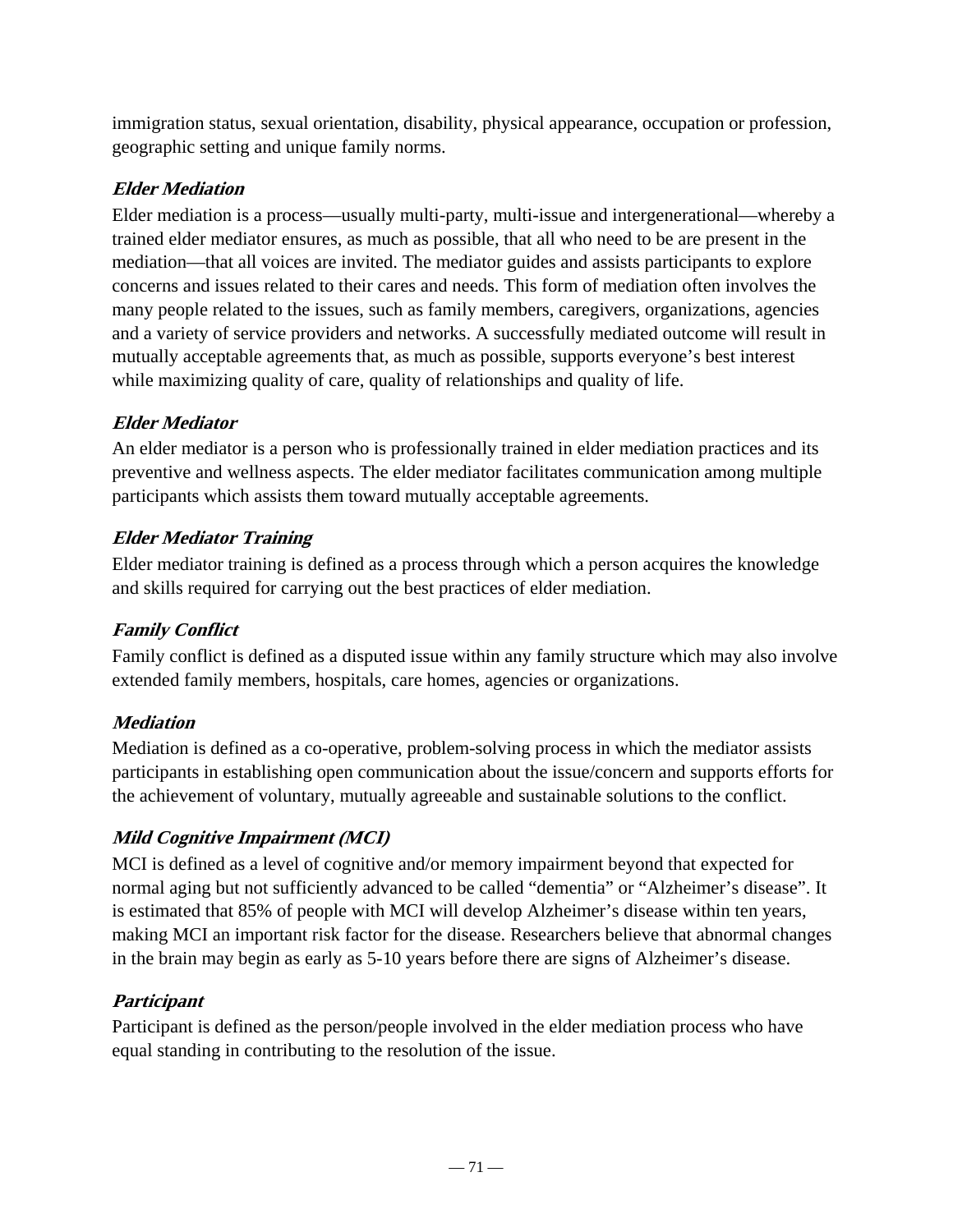### **Shuttle Mediation**

Shuttle mediation is a process in which the participants, with the assistance of a mediator, endeavor to reach an agreement without being physically brought together. The mediator may move between parties who are located in different rooms, or meet different parties at different times for all or part of the process.

# **2. Goals of the Elder Mediation Process**

- to be person-centered;
- to have conversations in mediation that result in fair and workable agreements that consider the participants' shared needs while addressing their immediate concerns;
- to be preventive in nature while promoting wellness;
- to recognize the responsibility of all participants to honor their agreements;
- to help the participants to communicate openly and to come to a deeper understanding about the situation being addressed;
- to recognize that not all mediations will lead to mutually agreeable outcomes.

# **3. Guiding Principles**

#### **Person-centered**

Supporting and honoring the people and partnerships amongst all concerned participants (individual, family, family support systems, care providers) while ensuring the preservation of self-determination, dignity and quality of life at all times.

## **Respect**

Ensuring integrity and fairness and that all participants are respected and valued during the mediation process. Mediators are committed to using respectful, inclusive language.

## **Responsibility**

Maintaining accountability for the elder mediation process and for a viable outcome.

## **Equity**

Promoting equity of all participants in the mediation process regardless of gender, age, culture, religion or socio-economic status.

## **Collaboration**

Working in partnership with others to support the best outcome as determined by the participants.

## **Quality**

Ensuring the elder mediation process is based on the results of evidence based research.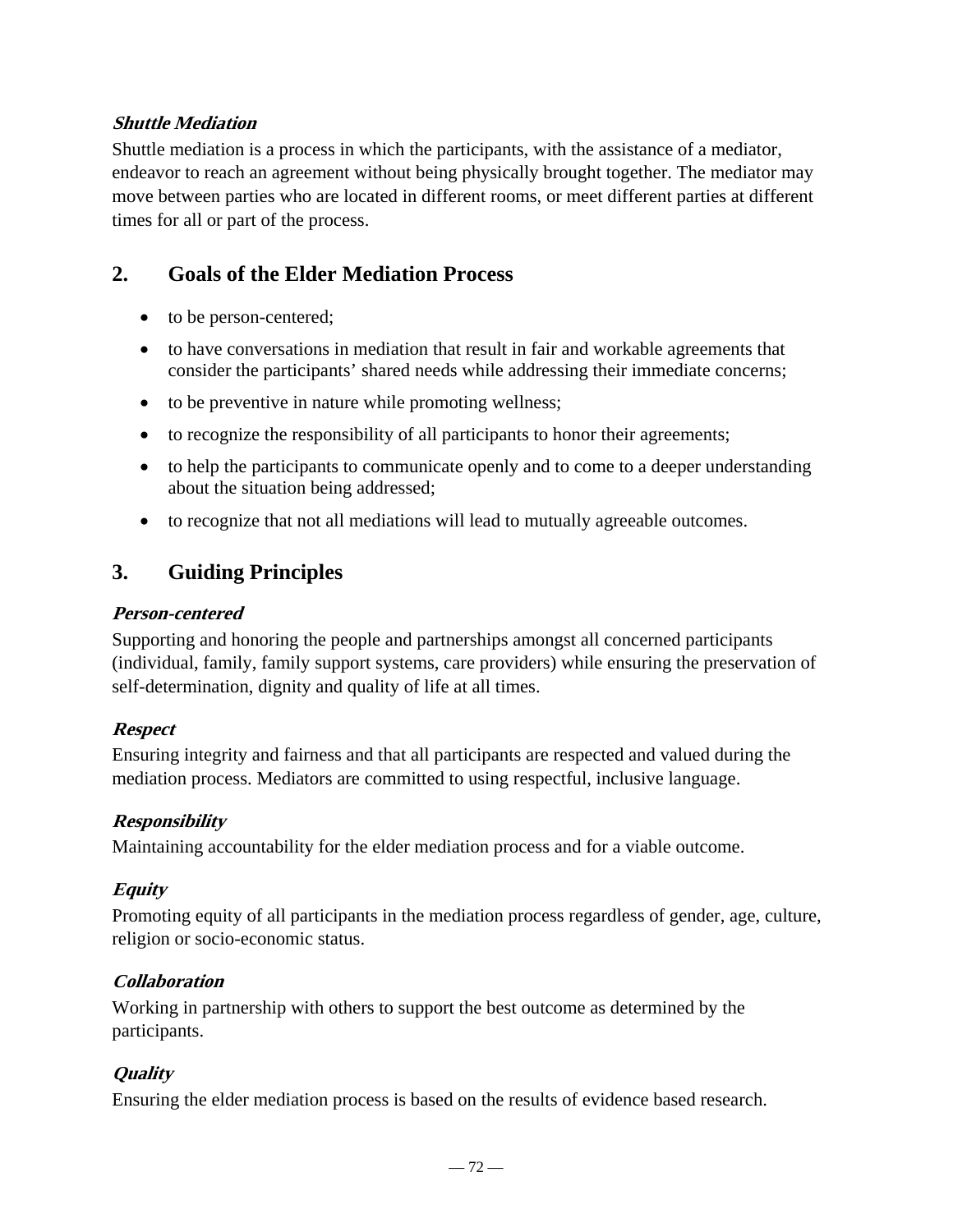## **Timeliness**

Ensuring the mediation process is conducted in an efficient and timely manner.

## **4. Professional Responsibility**

### **a) Relationship with Participants**

- Elder Mediators must have an arms-length relationship with all participants.
- Elder Mediators who are close to the participants must declare their interest or a perceived interest.
- Elder Mediators may rarely consider disputes involving close friends, relatives, colleagues or students. (It is recognized in some cultures and situations only an elder mediator of the same or similar culture will be accepted, and in those circumstances an existing familial or collegial relationship is permitted as long as there is full disclosure.)
- At no time should the elder mediator force an agreement among participants or make a decision on behalf of any participant.
- The elder mediator has a responsibility to ensure, as far as possible, that all participants are fully aware of the interests of everyone involved in the mediation and thus enabling them to appreciate separate and individual needs.
- The elder mediator has a responsibility to keep in mind the abilities and capacities of participants to engage in the mediation process.

## **b) Confidentiality**

The elder mediator shall not disclose to anyone who is not a party to the mediation any information obtained through the mediation process except:

- When the information discloses an actual or potential threat to human life or safety;
- When the participants agree to an open mediation process;
- When the information discloses actual or potential abuse;
- When ordered to do so by a judicial authority with jurisdiction to compel such disclosure, or required to do so by legislation or other law;
- When the participants have provided written consent as part of the mediation contract for the release of non-identifying information for research or educational purposes.

## Similarly:

- Any information so divulged shall be limited to what is absolutely necessary or agreed.
- The elder mediator shall inform the participants at the outset of mediation of the limitations to confidentiality and under what circumstances confidentially would be breached.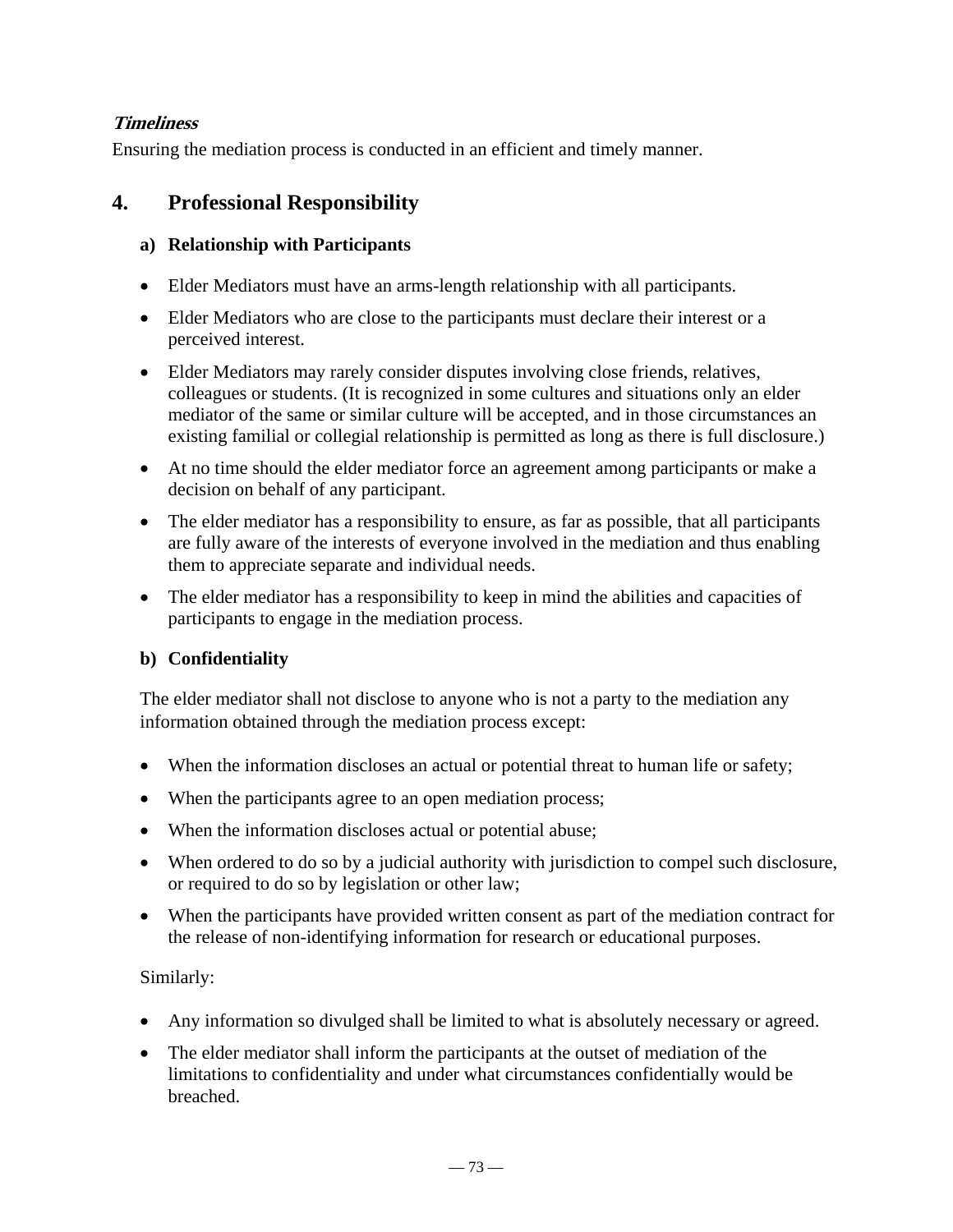- The elder mediator must clarify with the participants that confidentiality extends not only to the information disclosed during mediation, but also to documents prepared specifically for or resulting from mediation except where otherwise agreed by all participants and the mediator.
- When appropriate, the elder mediator must ask the participants to sign a release form that allows the mediator to share information with professionals but who may or may not be involved in the process at the outset.
- With the participants' consent, the elder mediator may discuss the mediation with the participants' lawyer, and other expert advisors.
- Where the participants reach an agreement, the substance of the proposed agreement may be disclosed to their respective representatives as requested.
- The elder mediator must ensure that the storage and disposal of client records respects the confidentiality such records require and be in accordance with the mediators professional association standards.

### **c) Impartiality**

- The elder mediator has a duty to maintain impartiality with respect to the participants and their issues.
- Notwithstanding the above, the elder mediator's responsibility is to ensure that all participants needs and positions are clearly and fairly presented so that participants appreciate the circumstances of all those involved.
- The elder mediator must ensure that vulnerable persons have an equal voice and a fair hearing of their concerns even if that requires the presence of an advocate for said person.
- Despite an elder mediator's best efforts, there may be a perception of bias by one or more of the participants. The elder mediator must address their concerns about bias and remind all parties of their right to terminate the mediation.
- The elder mediator must disclose to the participants any biases they have relating to the issues to be mediated and any circumstances that may constitute or cause a conflict of interest, real or perceived, to arise. Such disclosure must be made as soon as the mediator recognizes the potential for any bias or conflict of interest arising.
- The elder mediator must always disclose any prior or current professional or personal involvement which they have with any of their associates or with any of the participants.
- The elder mediator must refrain from mediating unless every participant expressly consents to the mediation after there has been full disclosure. In this case, the role of the mediator should be carefully distinguished from the prior relationship.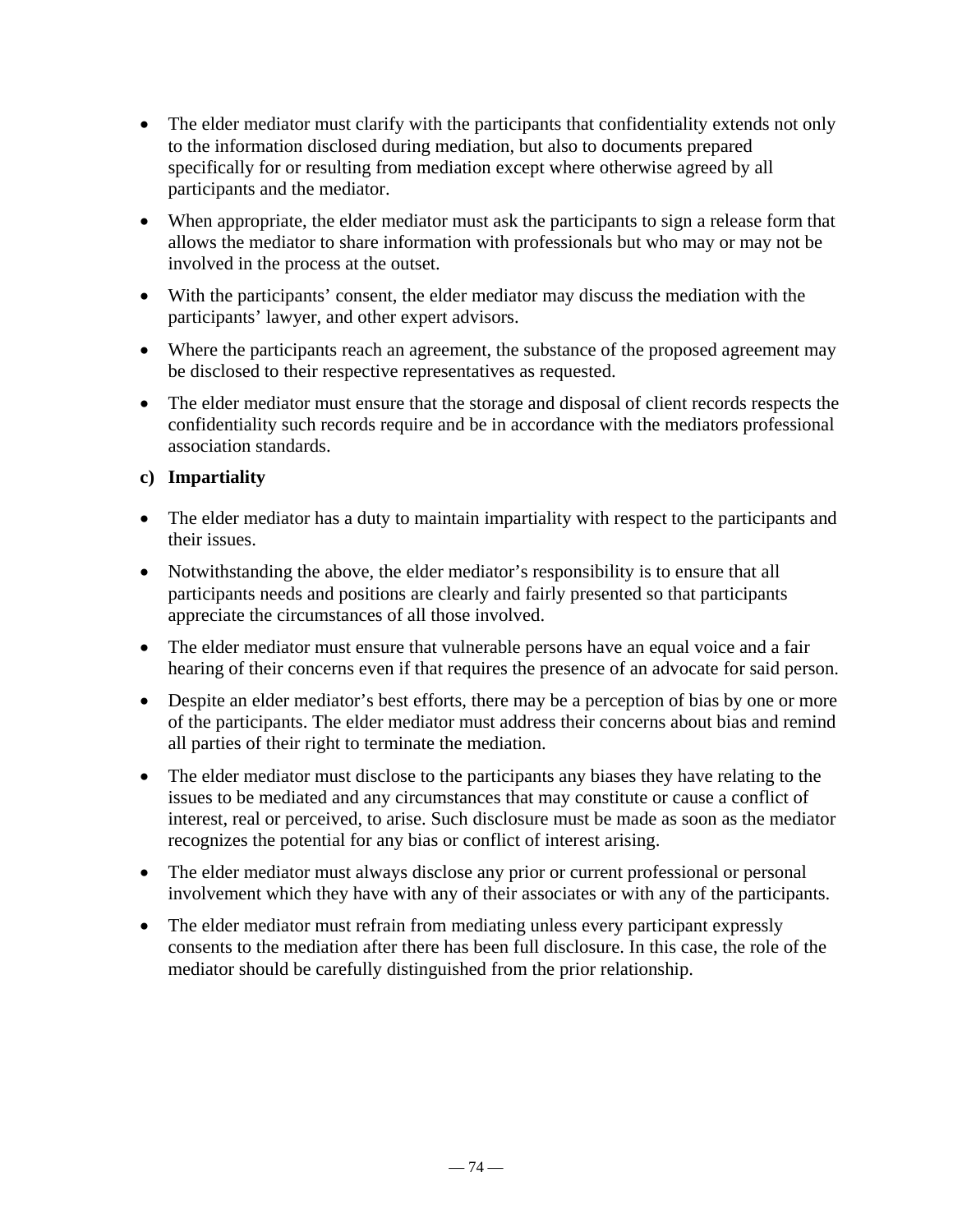### **d) Ability to Participate**

- When providing mediation services to people who are unable to give voluntary consent, elder mediators must include them or their representatives in decision making as appropriate. Elder Mediators must recognize the need to balance the ethical rights of participants to make choices. Elder Mediators need to recognize participants' capacity to give consent or agreement to mediation services.
- The elder mediator must explore whether the participants are cognitively capable of engaging in the mediation process or if there are family members who are able and appropriate to represent the person's wishes. If the elder mediator believes that any participant is unable to participate meaningfully, and if there is no appointed guardian *ad litem* or there is no agreement on who could be the spokesperson, they must suspend or terminate the mediation and encourage the participants to seek appropriate professional help. The elder mediator ensures that all voices are represented in the mediation process.
- The elder mediator must ensure that each participant has an opportunity to understand the implications of available options. Should a participant need additional information or assistance for negotiations to proceed in a fair, orderly and inclusive manner or for an agreement to be reached, the mediator must refer the person to appropriate resources.
- If an advocate has been appointed for a participant who is not capable of consent, the elder mediator has a responsibility to that person (the person who is not capable of consent). The elder mediator and the advocate will establish the level of participation in the mediation process. (Depending on the jurisdiction concerned, the mediator must inquire as to the provisions of a living will, Power of Attorney or similar legal documents that protect the wishes of the vulnerable person.)

## **e) Fair Negotiations**

- The elder mediator must endeavor to ensure that the participants reach agreements with informed consent, freely, voluntarily, and without undue influence.
- The elder mediator has a duty to ensure procedural fairness—that each participant has an opportunity to speak, to be heard and to articulate their own needs, interests and concerns.
- The elder mediator has a duty to ensure balanced negotiations and must not permit manipulative or intimidating tactics on the part of any participant.
- It is a fundamental principle of mediation that competent and informed participants can reach an agreement that may not correspond to legal guidelines contained in the relevant statutes or case law or that does not correspond with general community expectations and standards. However, the elder mediator has a duty to help the participants assess the feasibility and practicality of any proposed agreement in the long and short term, taking cultural differences into account.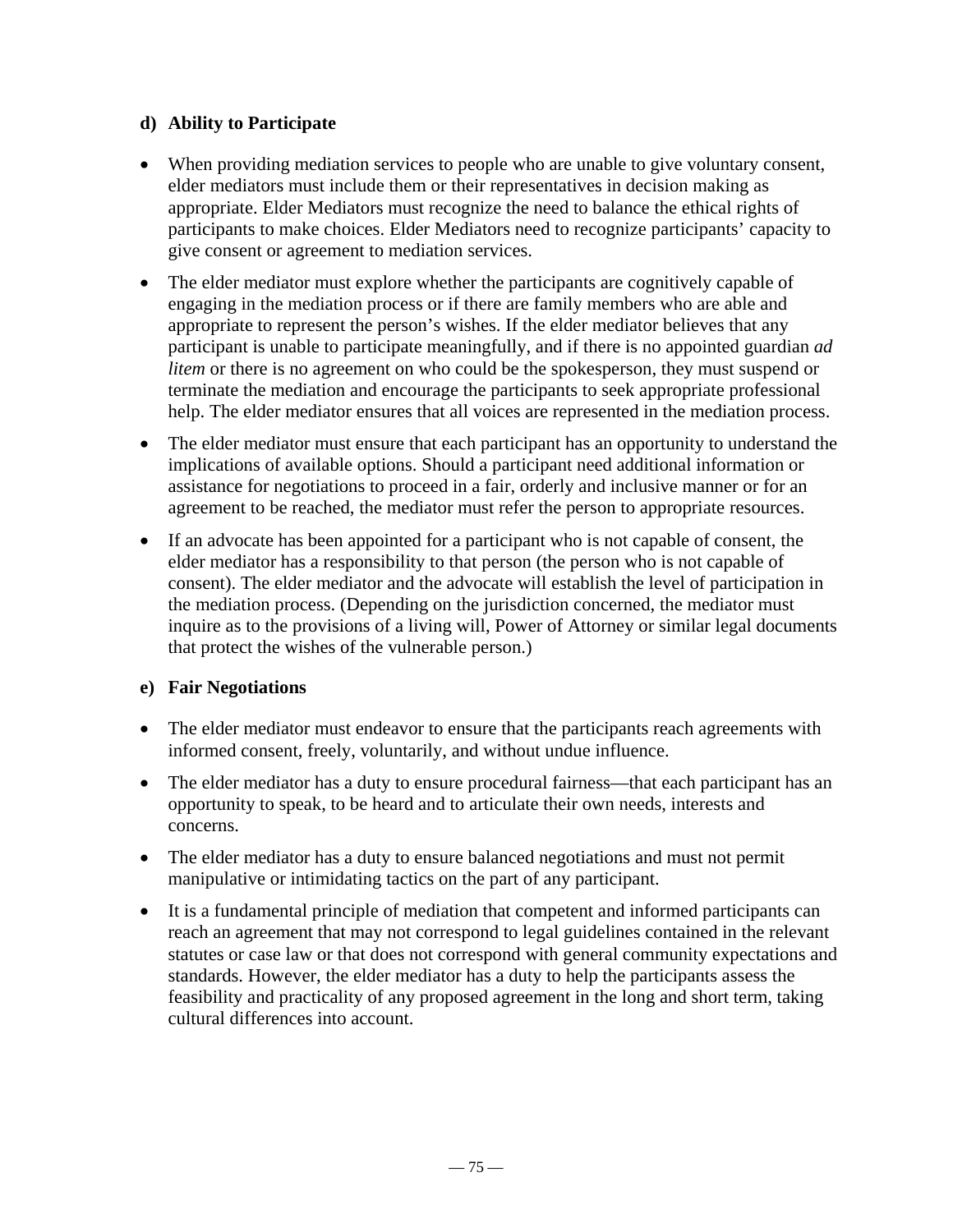#### **f) Information and Advice**

- It is the duty of the elder mediator to actively encourage the participants to make decisions based upon full and available information, knowledge and advice.
- Every elder mediator has an ongoing obligation to advise participants of the desirability and availability of independent legal advice. While legal information may be made available to the participants, each should be encouraged, and in appropriate circumstances, obtain independent legal advice.

### **g) Agreement to Mediate**

- The elder mediator must explain the mediation process clearly to the participants before agreeing to mediate their issues. In particular, the mediator should:
	- define and explain mediation and distinguish it from reconciliation counseling, conciliation, therapy, assessment, advocacy, adjudication and arbitration;
	- discuss the potential benefits and risks of mediation for the participants in light of their particular circumstances and the alternatives available;
	- discuss the confidentiality of mediation and the limitations on confidentiality;
	- advise the participants that they or the mediator have the right to suspend or terminate the process at any time;
	- make explicit the costs of mediation, and reach an agreement with the participants regarding payment;
	- advise the participants of the role and importance of legal advice;
	- discuss with the participants the mediator's specific procedures and practices, such as caucusing:
		- when and why separate sessions for individual participants may be held, including any rules relating to the confidentiality of such sessions;
		- when and why there are to be separate communications with the participants and their counsel;
		- when and why other persons are to be involved in the mediation;
- Any agreement regarding the confidentiality of the mediation sessions or any waiver of such confidentiality must be acknowledged by all participants.
- If the elder mediator feels, at any point, that a mediation process is beyond the scope of his or her professional abilities, s/he must inform the participants of that fact and discuss on best to proceed.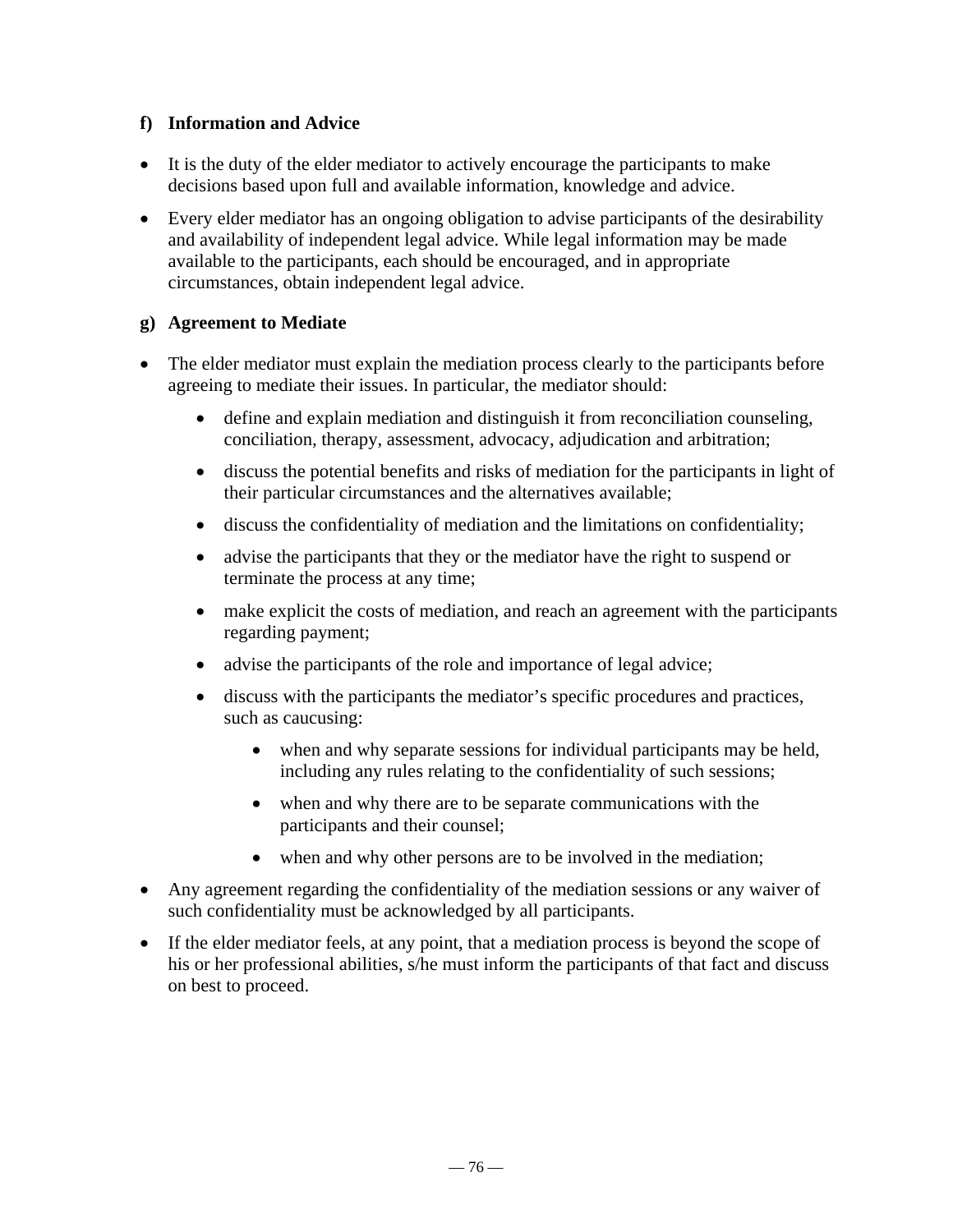#### **h) Multi-party mediation**

- The elder mediator has a responsibility to the participants to ensure that all family members who are interested in providing support, or others who are primary caregivers to a dependent person, are invited to partake of the mediation process.
	- The elder mediator must encourage reluctant participants to participate by making them aware of the benefits of participation.
	- The elder mediator must be aware that not all participants need to be part of the whole mediation process: there will be an ebb and flow of participation.
	- The elder mediator must make the appropriate technology available so that participants who cannot attend in person can still contribute to the sessions.

## **i) Written Summary**

- If requested, a written summary of the agreements will be provided.
- The elder mediator must inform the participants that any written summary of mediation is not intended to represent a legally binding document and therefore need not be signed except in some countries where required by law or court practice.

## **j) Termination of Mediation**

- It is the duty of the elder mediator to suspend or terminate mediation whenever continuation of the process is likely to harm one or more of the participants, such as when mediation is being misused:
	- to dissipate or conceal assets; or
	- where, in the opinion of the elder mediator, one or more participants are acting in bad faith.
- The elder mediator may withdraw from mediation when they believe that any agreement being reached by the participants is unconscionable.
- The elder mediator recognizes that the participants have the right to terminate mediation. It is the mediator's duty to address concerns about the process with regard to termination, and respect this decision if, having attempted to have this discussion, it is the desired outcome of the participants.

#### **k) Mediation Fees**

- The elder mediator will explain the fees to be charged for mediation, as well as any related costs at the beginning of the contact. The mediator must also obtain agreement from the participants as to how the payment of fees is to be shared and the method of payment.
- No commissions, rebates or similar forms of remuneration shall be given or received for referral of people for mediation services.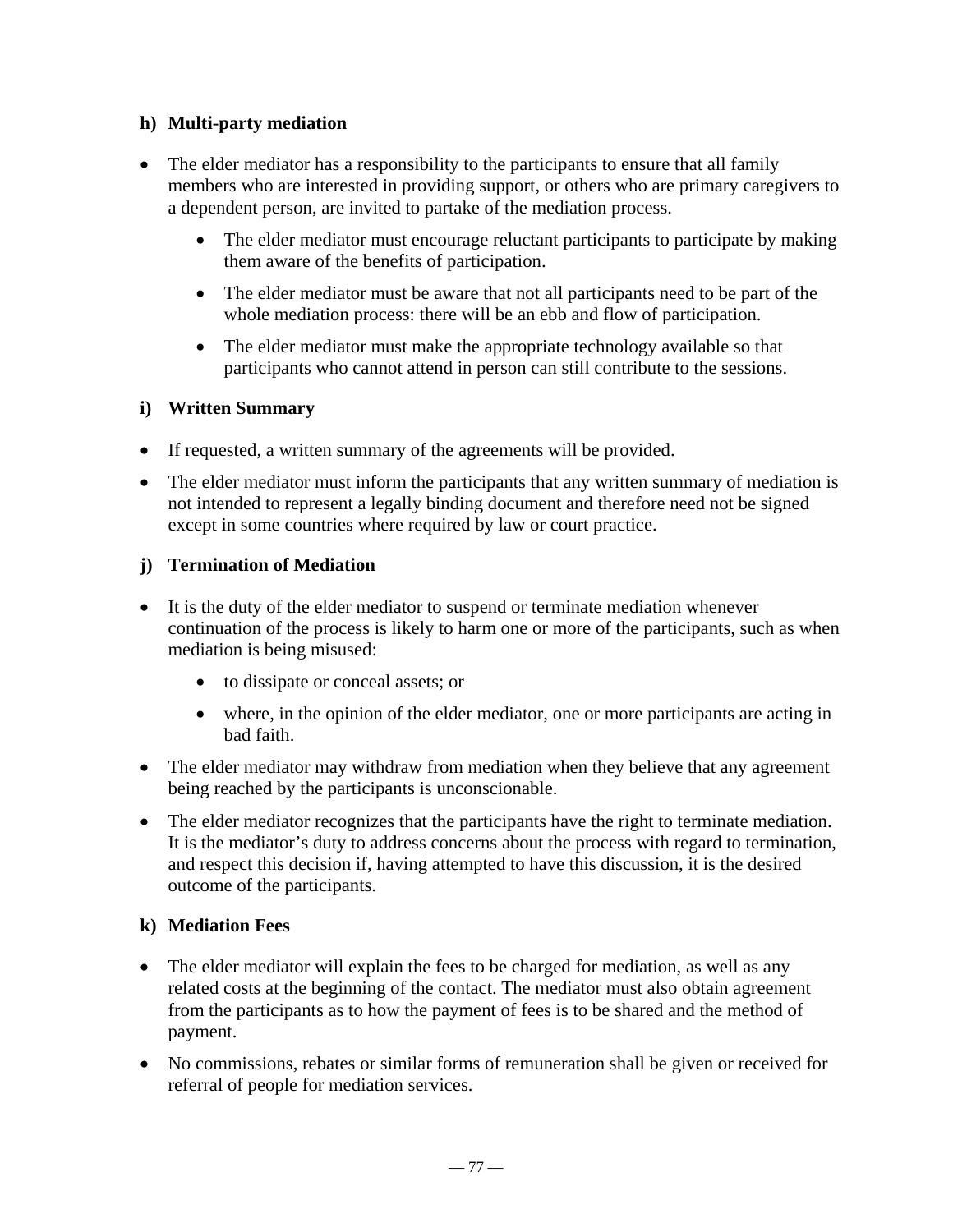- It is inappropriate for the mediator to base fees on the outcome of the mediation process.
- When a retainer has been collected before mediation services were rendered, any unearned fees should be returned promptly to the clients upon termination of mediation.

# **5. Inter-Professional Relations**

- The elder mediator must respect and invite complementary relationships between mediation, legal, mental health and other social services and care providers and be aware of community resources appropriate for referral.
- The elder mediator should promote co-operation and awareness with other professionals and be aware of their ethical responsibility to encourage clients to use other professional resources when appropriate.
- When more than one elder mediator is acting in a particular case, each has the responsibility to keep the other(s) informed of developments in the co-mediation process.

### **a) Cultural Sensitivity**

Elder mediators must communicate information in ways that are both developmentally and culturally appropriate through the use of clear and understandable language. When discussing issues where participants have difficulty understanding the language used by the mediator, the necessary services should be arranged (e.g., a qualified interpreter or translator) to ensure comprehension by participants. In collaboration with participants, mediators must consider cultural implications on the proceedings and, where possible, mediators should adjust their practices accordingly.

- The elder mediator must be sensitive to cultural influences that may affect the mediation process and try to develop a mediation process that is sensitive to their cultural circumstances.
- Elder mediators may withdraw from mediation when participants' cultural values are in conflict with their personal values; and must withdraw when the participants' cultural values are in conflict with this Mediation Code.

#### **b) Outreach and Promotional Activities**

- The purpose of outreach concerning elder mediation should be to:
	- educate the public about the mediation process;
	- present the process of mediation objectively as one of several methods of dispute resolution.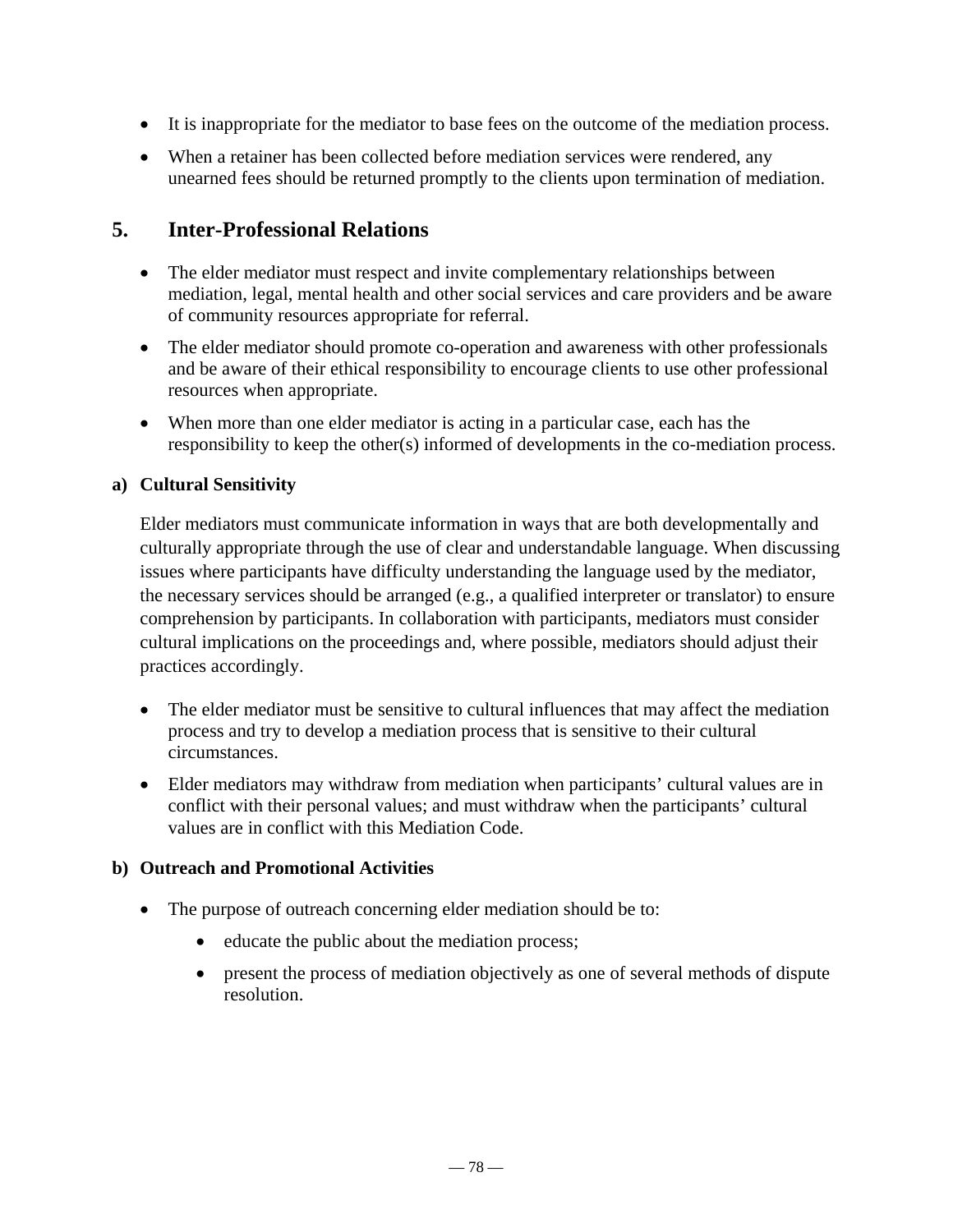When advertising professional services, publicity should be restricted to describing the mediator and the services offered: name, contact co-ordinates, office hours, relevant academic degree(s), relevant training and experience in mediation, appropriate professional affiliations and membership status, advantages of the mediation process and any additional relevant or important consumer information.

#### **c) Advocacy**

Advocacy refers to speaking or acting on behalf of a group or persons to ensure their rights are protected.

- Upon request, an elder mediator may from time to time act as advocate for a vulnerable person if it is apparent that the vulnerable person is being denied a full hearing or voice.
- An elder mediator must not continue with the mediation process until all participants are assured of a fair voice and must advocate for equity regarding input into the mediation process.
- An elder mediator may also act as advocate on behalf of the mediation process when that process is not understood by a group, person or organization.

# **6. Skills Required of the Elder Mediator**

An elder mediator must perform his or her services in a conscientious, diligent and efficient manner in accordance with the Code.

- Elder mediators must ensure that they are competent to deal with age-related and other specific issues involved throughout the process.
- An elder mediator shall have acquired substantive knowledge and procedural skills as demonstrated by the successful completion of a recognized training program.
- An elder mediator must be mindful of the wellness and preventive aspects of the specialty of elder mediation.
- A training program should be affiliated with a professional organization that has expertise and is dedicated to the specialty of elder mediation.
- Elder mediators are encouraged to be certified through a credible process where a consistent, recognized standard is upheld and promoted.

#### **a) Communication Skills**

An elder mediator should possess the following communication skills and have the ability to use and apply each effectively. The elder mediator must be able to assess the cultural relevance and appropriateness of each skill, and to choose from and apply only the skills appropriate to the particular mediation and to the particular participants, as well as the particular culture: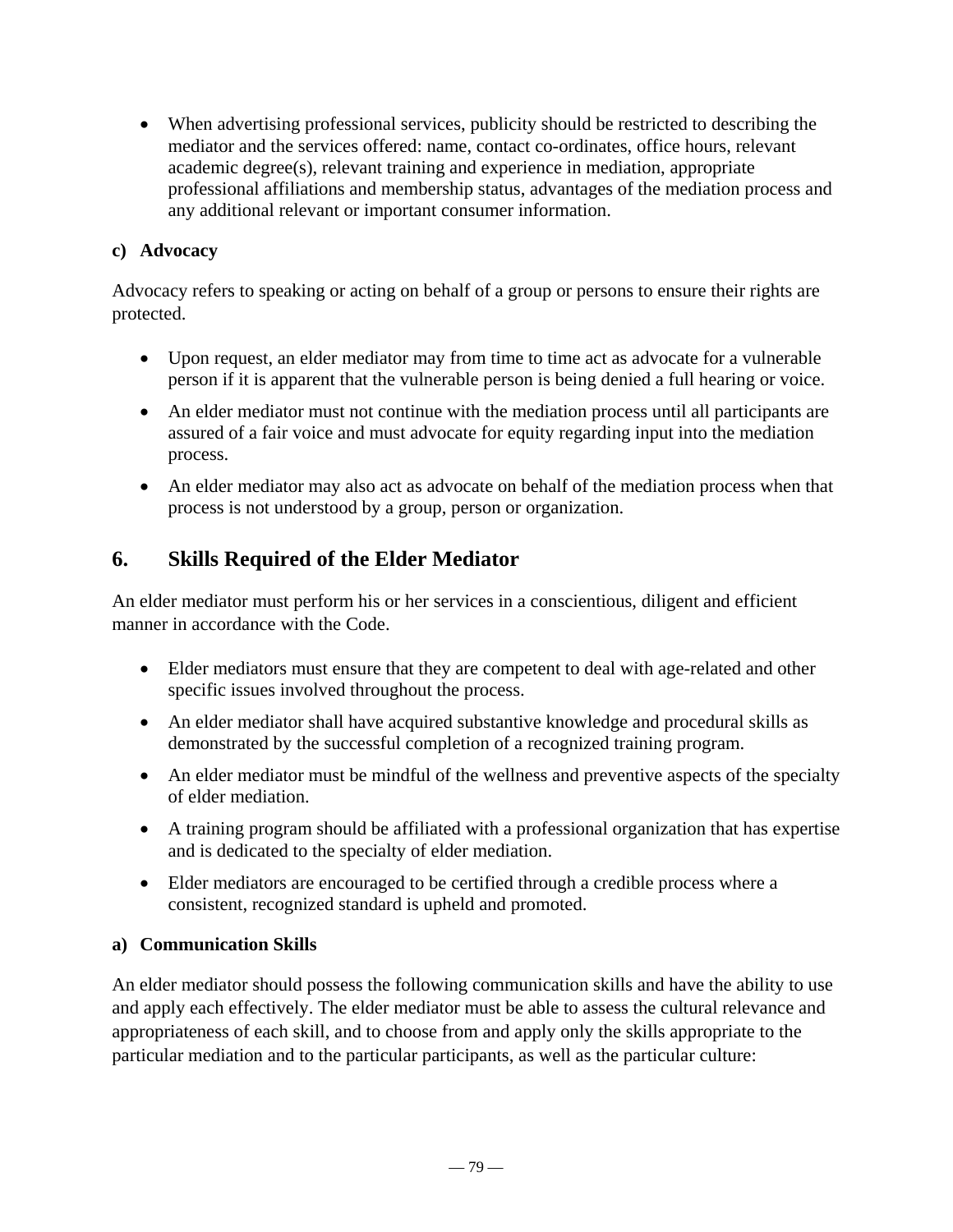- empathic listening and responding appropriately and without judgment to feelings, thoughts and situations;
- speaking in terms of interests, rather than in terms of positions;
- reframing negative comments in neutral terms;
- moving from weaknesses to strengths;
- clarifying information and assumptions;
- summarizing communications and consolidating areas of agreement;
- questioning, when culturally appropriate, to elicit information, feelings, fears and perspectives;
- clarifying participant discrepancies, distortions or inconsistencies;
- displaying empathy and understanding without personal partiality or bias;
- acknowledging the importance and validity of multiple participant perspectives;
- giving constructive feedback;
- working effectively with an interpreter;
- demonstrating and promoting sensitivity to verbal and non-verbal behaviours;
- speaking clearly, simply and effectively at the communication and comprehension level of the participants;
- regulating the pace and the flow of the communication in accordance with participant needs;
- to be able to acknowledge and appreciate that non-verbal communication is as central to the communication as the spoken word.

#### **b) Relationship Skills**

An elder mediator should form, support and maintain effective relationships, using a personcentered philosophy with the participants by:

- creating rapport;
- establishing trust;
- demonstrating respect for the participants;
- encouraging mutual respect among all participants;
- being supportive and impartial;
- protecting and affirming all of the participants' rights to self-determination.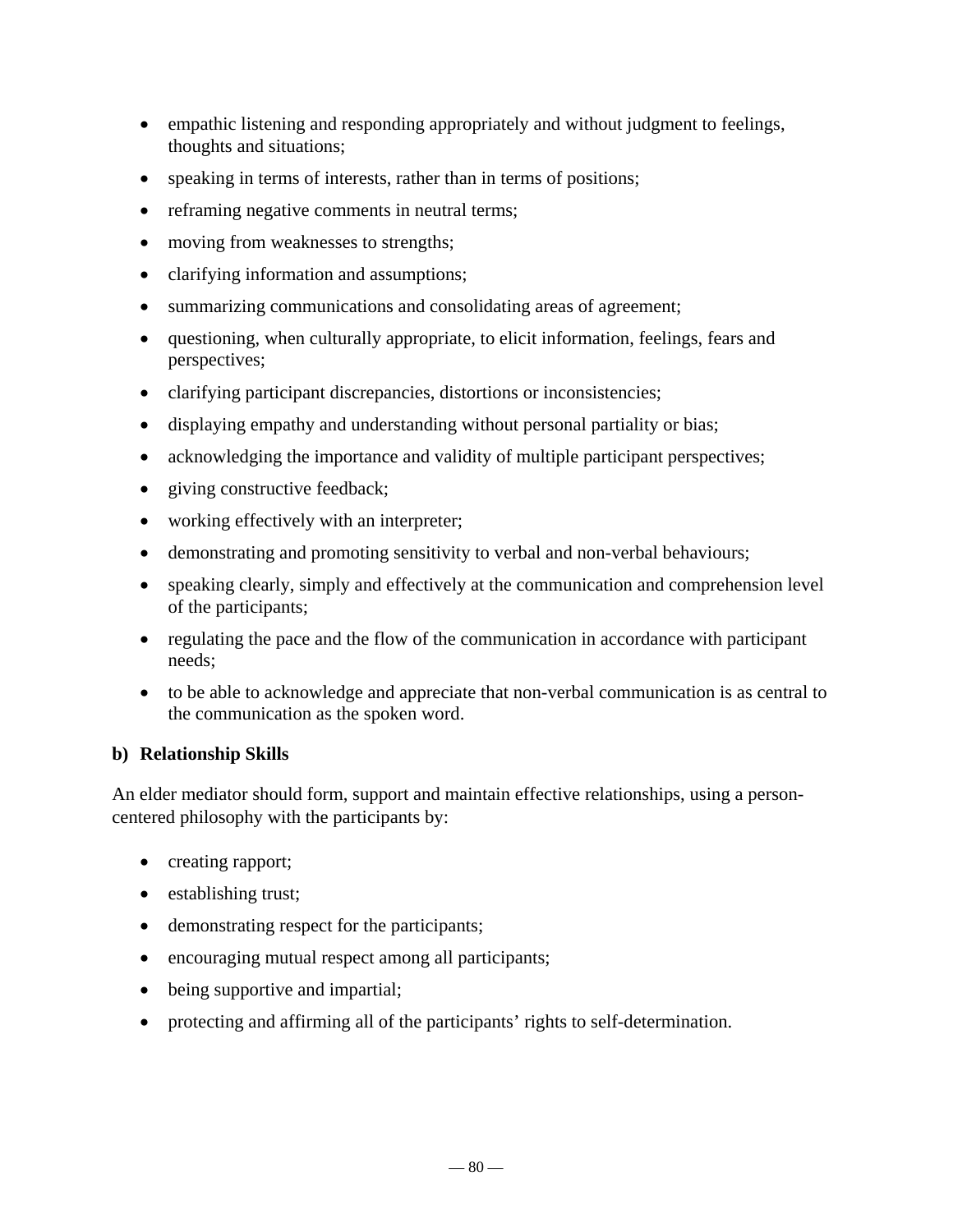#### **c) Content Management Skills**

An elder mediator should:

- obtain, identify, organize, analyze, prioritize and evaluate information;
- elicit from participants the meaning for them of their own culture in the context of the particular issue being discussed;
- assess the issues and options and reason logically;
- elicit information from other professionals (such as appraisers, actuaries, accountants, mental health professionals, child protection professionals, lawyers) in the mediation process;
- use and exchange information so that it broadens rather than limits the participants' options;
- Use relevant written materials appropriately;
- write clearly and concisely, using unbiased and neutral language;
- organize records and materials;

#### **d) Process Skills**

An elder mediator should demonstrate the following process skills:

- ability to assist the participants in negotiating the process and in setting the ground rules and agenda for mediation sessions;
- ability to ascertain whether, as the elder mediator, s/he is qualified in terms of culture and knowledge of the issues to mediate the dispute;
- ability to help participants to explore interests, values and perspectives;
- ability to acknowledge and manage power imbalance;
- ability to assist the participants in converting positions into interests;
- ability to caucus appropriately;
- ability to assist participants in adhering to the agreed agenda and/or to renegotiate the agenda;
- ability to direct the process without overriding the participants' self determination;
- ability to encourage and guide the participants through the mediation process;
- ability to assist participants in working with other professionals/experts as required;
- ability to use effective co-mediation or conciliation skills when required;
- ability to evaluate self, participants and the process.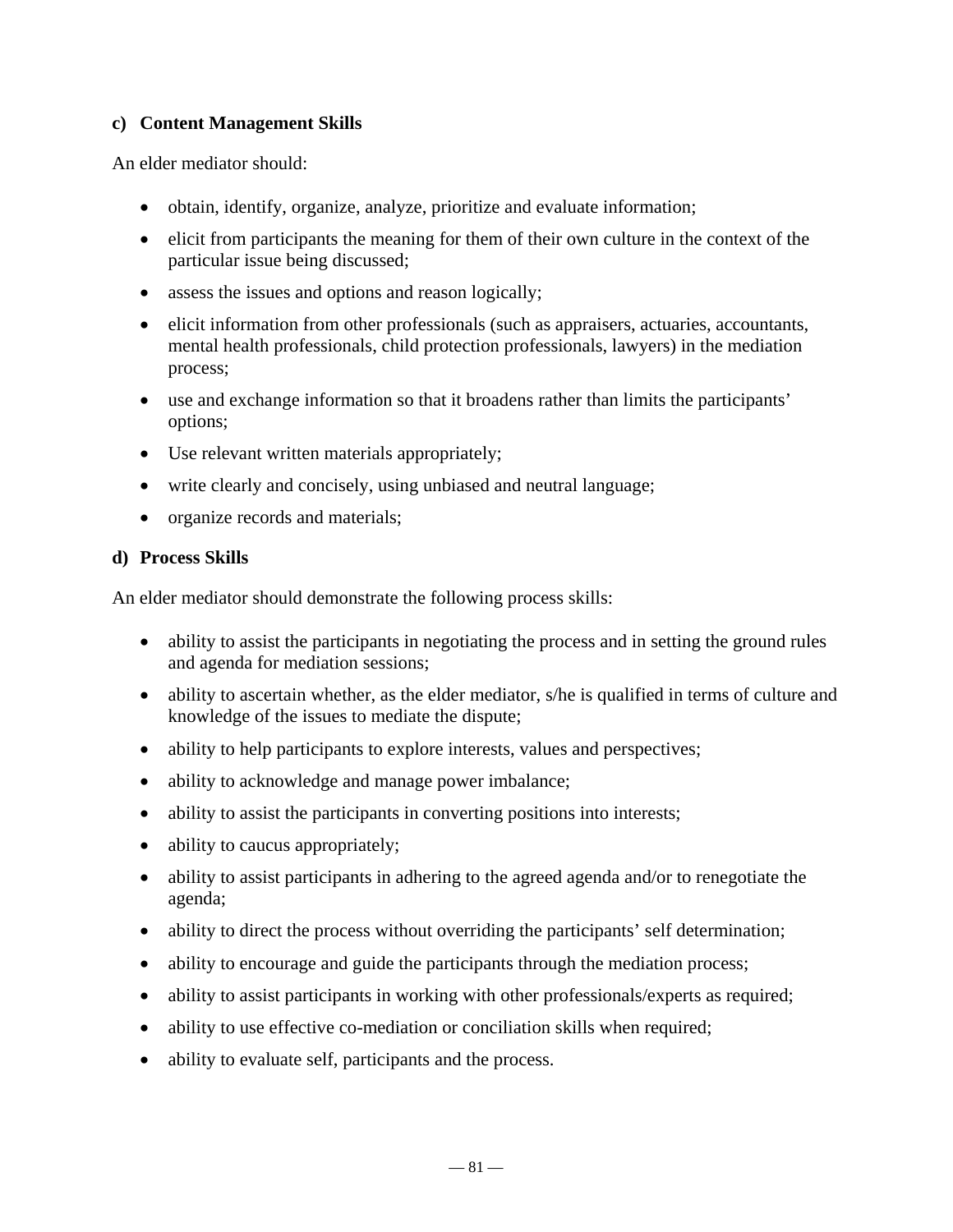### **e) Conflict Management Skills**

An elder mediator should have the following conflict management skills:

- ability to know how and when it is culturally and personally appropriate to:
	- allow or disallow emotional ventilation:
	- focus attention of the participants on the future rather than the past;
	- focus participant attention on the problem, not on the people;
	- to defuse participant tension and distress;
- ability to manage crises;
- ability to assist the participants to become more integrative and co-operative;
- ability to enable the participants to gain an understanding of the implications of withdrawing from mediation;
- ability to help participants to overcome impasses;
- ability to assist participants to understand the consequences of their decisions;
- ability to assist participants with option-building techniques such as:
	- broadening the number or scope of options;
	- building new solutions by integrating the interests of all participants;
	- trading concessions of lesser importance for concessions of greater
	- importance;
	- bridging the positions and interests of the participants;

## **7. Training Requirements and Components**

#### **a) Pre-requisites**

A formal degree in a related discipline is required as a prerequisite to elder mediation training. Specialized training and experience in issues of aging is necessary.

#### **b) Minimum Training**

#### **Basic Mediation:**

 at least 100 hours of basic conflict resolution and mediation theory education and skills training, including at least 10 hours' training on the cultural dynamics of conflict and conflict resolution processes;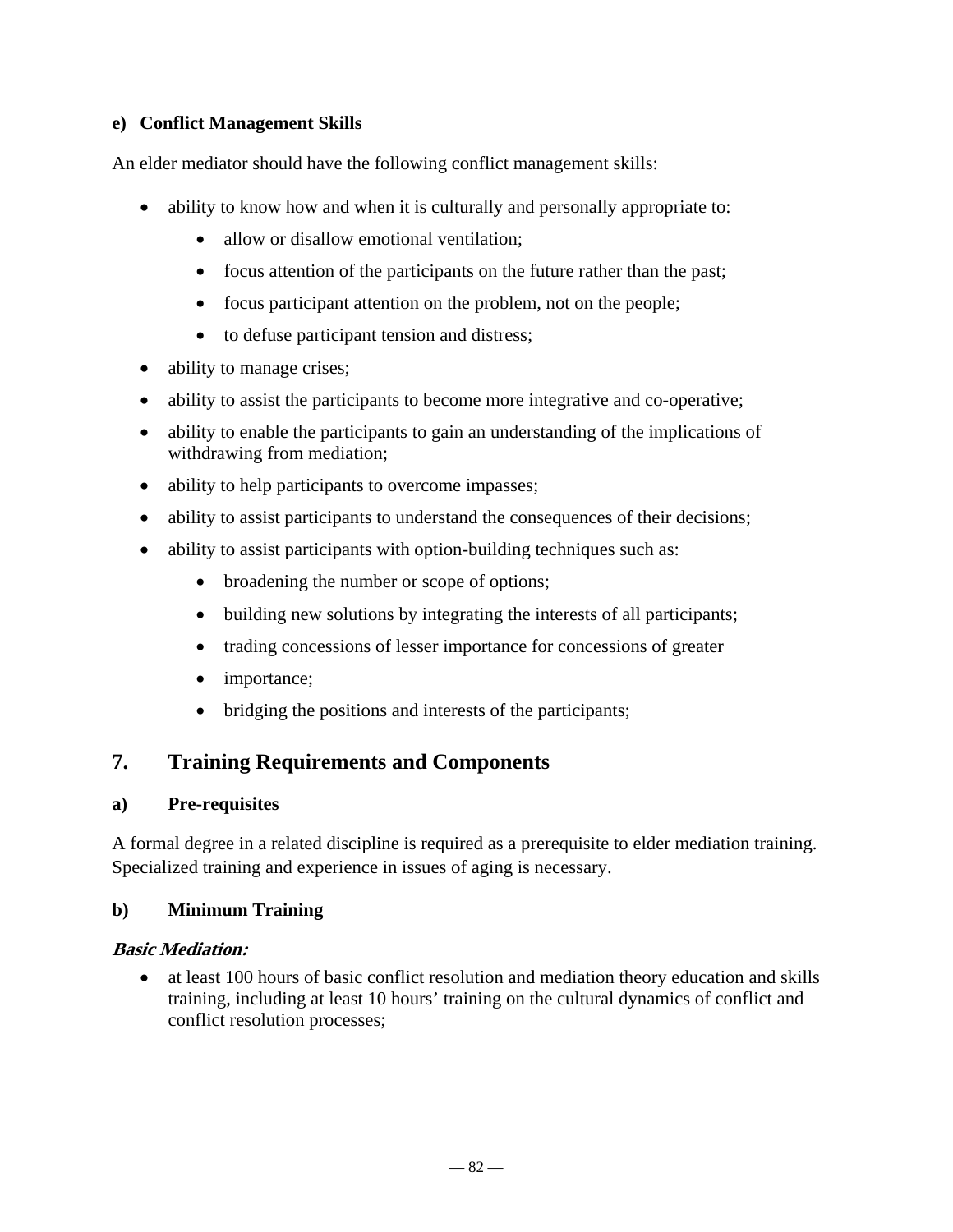- at least 100 hours of further related education and training, including at least 21 hours of training on abuse and control issues, which may include:
	- safety issues in mediation;
	- abuse and danger indicators;
	- the dynamics and effects of abuse on all family members;
	- assessment tools and techniques to detect abuse;
	- cultural factors that affect disclosure and options in abuse cases;
	- criminal and civil procedures and protection orders (including strengths and limitations of) that may be of assistance to victims of abuse;
	- ethical rules and standards of practice for mediators in abuse cases;
	- adult guardianship
	- processes and methods that can be used to provide additional protection to participants in mediation processes;
	- safety planning and safe referral techniques;
	- referral sources for assistance to abused family members;
- at least 7 hours of training on ethical issues relating to the mediation process;
- at least 7 hours on drafting memoranda of understanding;
- additional training in cultural understanding that promotes awareness, acceptance of, and respect for cultural values and beliefs;
- annual continuing education to ensure that mediation skills are current and effective.

#### Elder Mediation—examples:

- dynamics of normal aging and family relationships;
- Alzheimer's Disease and other progressive dementias;
- elder abuse;
- community support services for seniors and their families;
- living arrangements;
- grief and loss issues;
- guardianship;
- legal issues related to health decision making and power of attorney;
- culture and aging.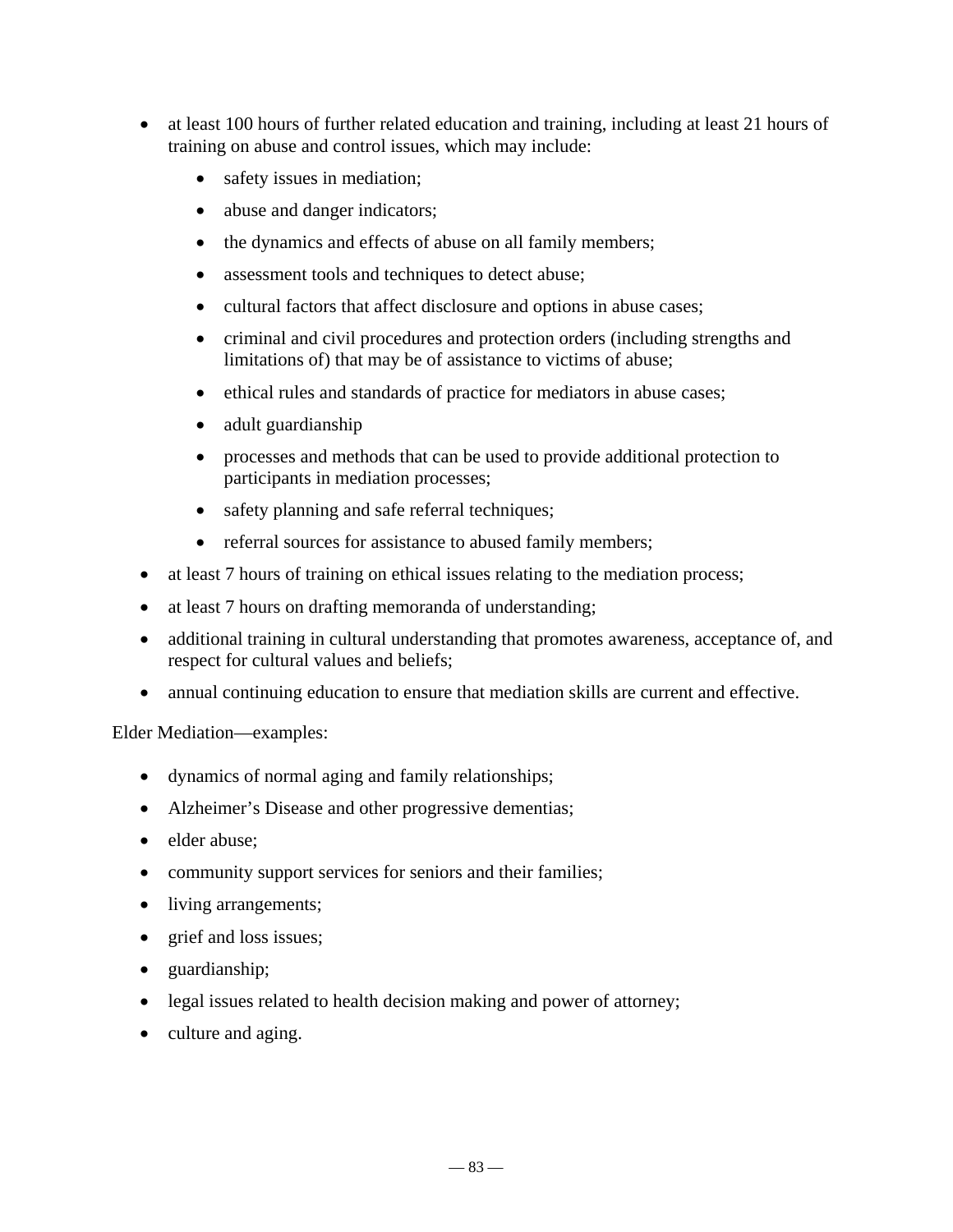Sample details to be considered for inclusion in training:

- Dynamics of Normal Aging and Family relationships
	- issues of awareness regarding physiological changes
	- issues of changing family roles
	- issues of ageism
- Dementia and Alzheimer disease
	- referral to screening for dementia and knowledge of assessment tools
	- issues regarding age related memory loss versus dementia and Alzheimer
	- disease
	- issues of family response to the elder with a dementia
	- impact of dementia on quality of life on the person and the family
- Elder Abuse
	- issues on the physical, sexual, and financial variants of elder abuse
	- issues dealing with neglect and mental abuse
	- issues regarding the under reporting of elder abuse
	- issues regarding the criminal code and elder abuse
	- understanding the root causes of abuse
- Grief and Loss
- Community support services
	- awareness of services and service providers
	- issues around communication with service providers
	- issues of family communication re selection and payment of services
	- issues of nursing home placement requirements
- Living Arrangements
	- issues of communication regarding choice of living arrangements
	- issues regarding environmental modifications of the family home and maintenance of the family home
	- issues regarding retirement home, and/or nursing home placement
	- issues around satisfaction with care in a care facility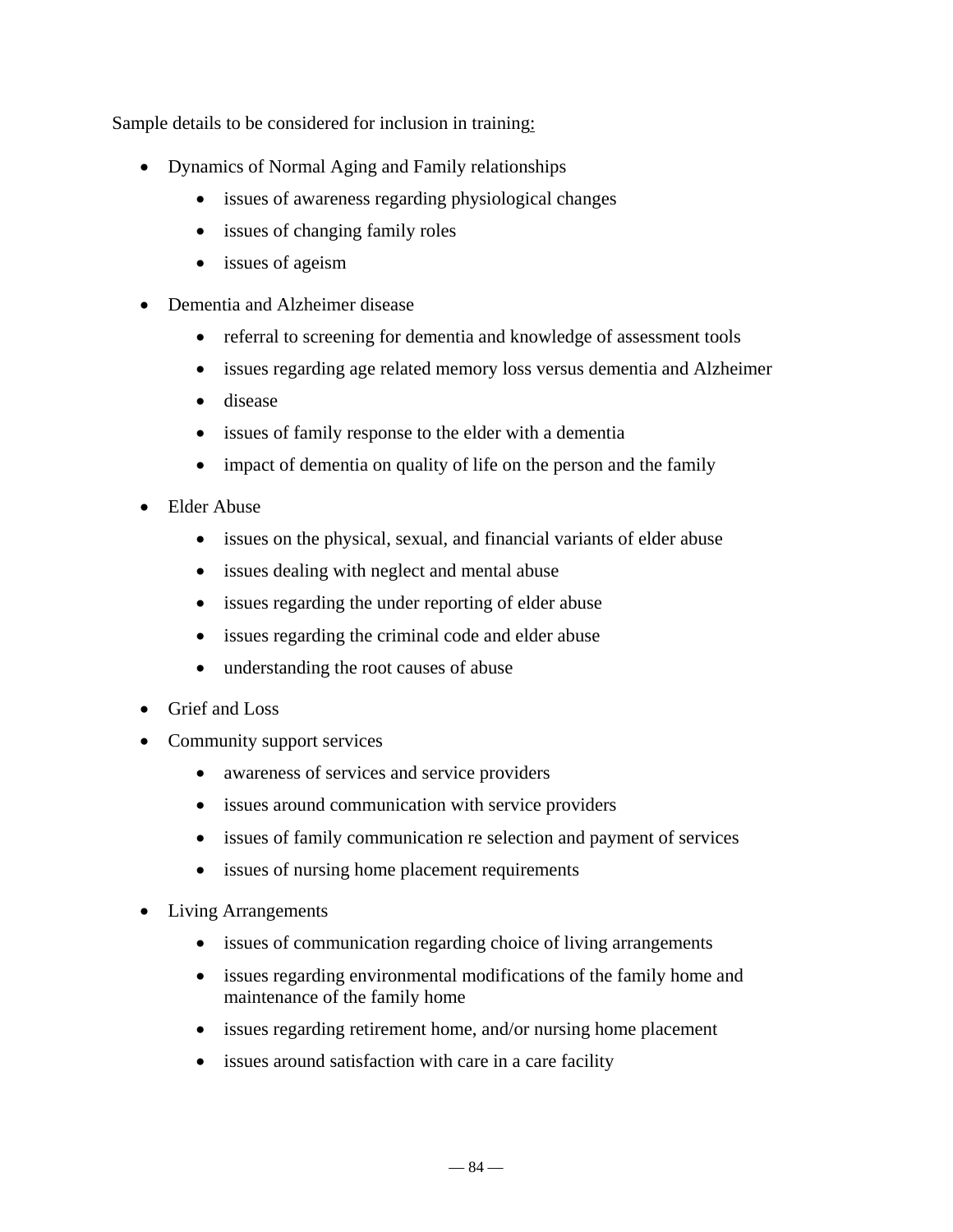- Legal Issues: Health Care Decisions and Power of Attorney
	- issues about designation of health care decision maker
	- issues about designation of power of attorney, and financial management
	- end-of-life decisions, living wills
- Culture and Aging
	- understanding influence of culture on response to aging parents
	- appreciating unique ethnic value systems and perspectives
	- issues of traditional versus modern approaches to family life

#### **c) Training Boundaries and Options**

- While elder mediators may have a diversity of education and training, they must refer to other professionals for services they are competent to provide while acting in the capacity of an elder mediator.
- All potential elder mediators should obtain training in elder mediation from programs that are taught by people clearly knowledgeable in the field and have learning objectives that have received positive and high evaluations from participants.
- Elder mediators may include courses specific to elder mediation taken as part of their professional degree or elder mediation related courses offered by community colleges and universities.
- Elder mediators may consider participation in workshops, training institutes, and conferences that deal specifically with mediation and elder mediation and issues relevant to the practice of mediation.

## **d) Core Knowledge**

- An elder mediator should demonstrate knowledge of the literature, research, skills and techniques associated with the following:
	- elder mediation theory and philosophy
	- negotiation, conciliation and conflict management
	- mediation theory and methodology
- Further, an elder mediator should have a good working knowledge of:
	- issues of aging and family dynamics;
	- legal information pertaining to the issues being mediated;
	- the dynamics and effects of abuse, coercion and control in families and institutions;
	- multicultural issues;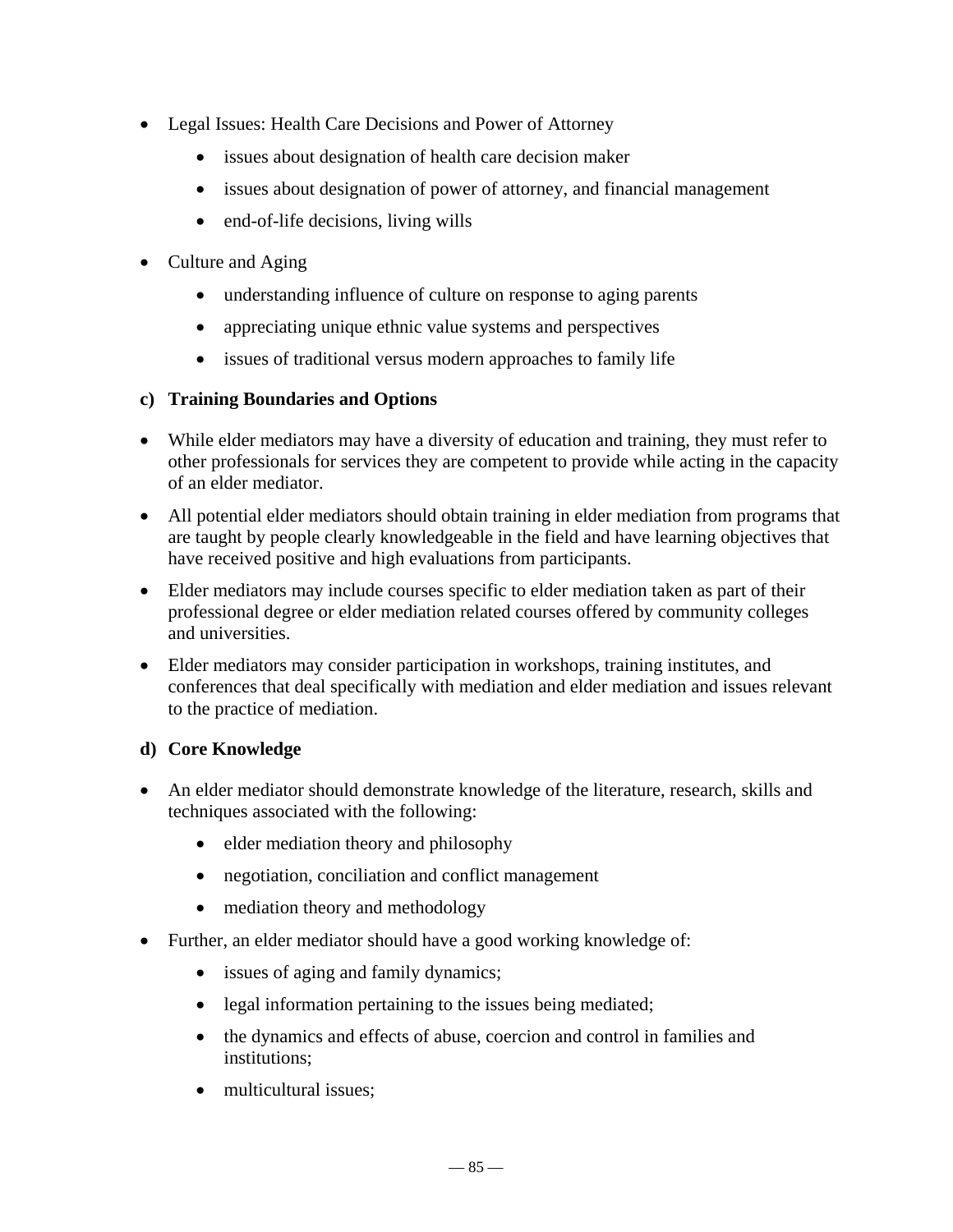- professional, academic, community and educational resources for referral or use within the mediation process.
- participant negotiating styles and mediator/participant interaction;
- the implications and meaning of culture for the mediation participants, with particular attention to issues such as:
	- the appropriateness of direct face to face expression;
	- confrontation and disclosure:
	- norms in relation to the expression of emotion;
	- patterns of linear and non-linear expression and argument;
	- culturally appropriate conflict resolution communication patterns and methodologies;
	- actual and perceived power imbalances produced by perceptions of cultural or socio-economic status and power;
	- cultural misinterpretations between or among participants;
	- the potential for misinterpretations of verbal expression and body language.
- public concerns regarding mediation practice;
- other conflict resolution options;
- ethical and moral issues that may arise during mediation.
- ethical responsibility to refer to appropriate providers

# **8. Knowledge Regarding Elder Abuse**

Elder abuse should be an immediate concern when a mediator is asked to mediate an elder mediation issue that involves older family members. It is important to be particularly diligent when the issues center on a family member who may have a cognitive impairment. Therefore, the elder mediator must have the following skills and awareness regarding elder abuse:

- ability to assess for abuse and evaluate the appropriateness of mediation;
- competence to take steps to ensure that information about dates, times, locations of abuse assessments, residential addresses and telephone numbers are not disclosed, unless abuse is present, to other family members or participants in cases involving abuse;
- an awareness as to when and if to refer the case to another professional, with expertise in abuse matters, for intake screening and assessment to determine whether abuse has affected a participant's ability to participate effectively in mediation;
- an understanding that mediation of the issue of abuse is never appropriate.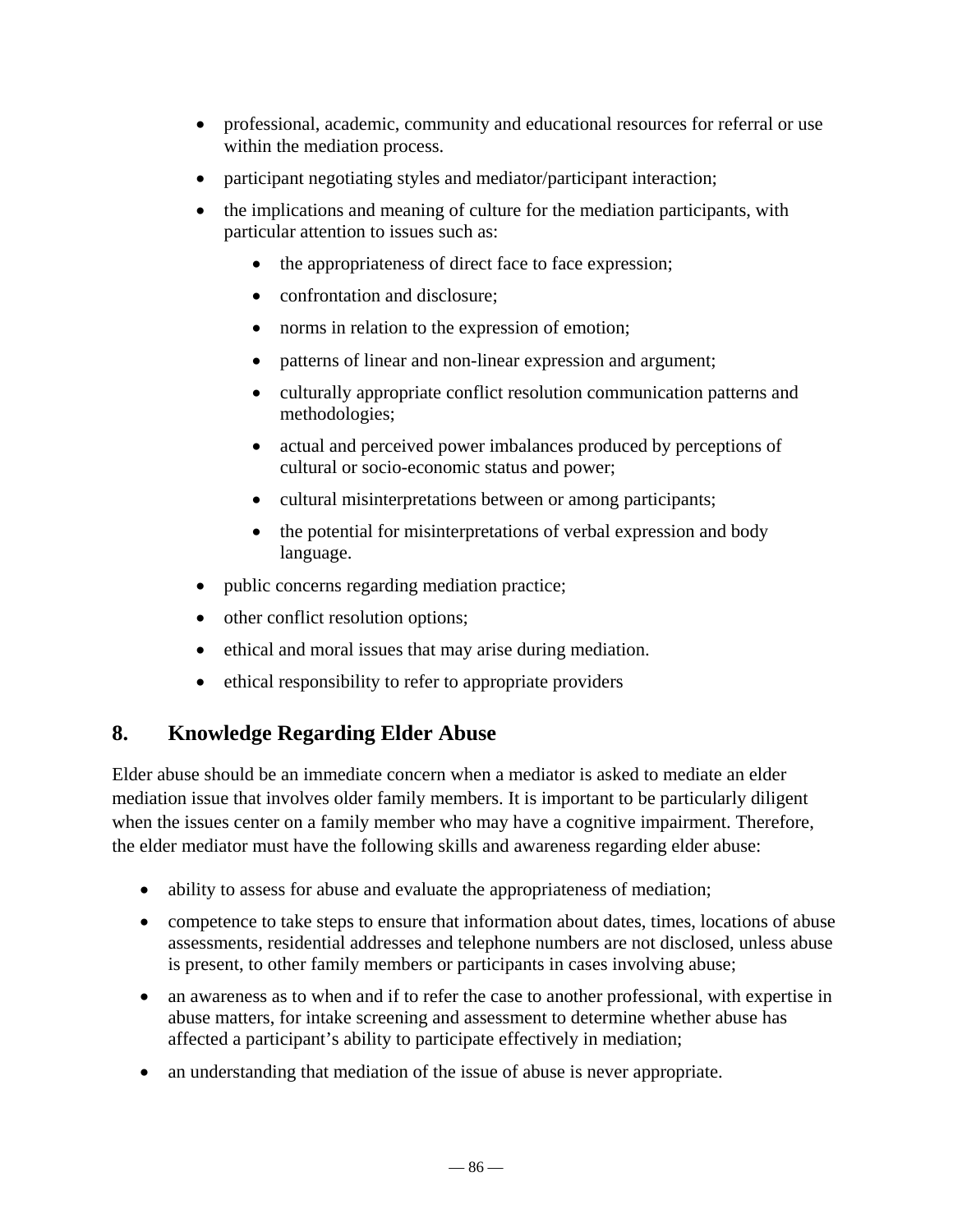#### **Where Abuse is Identified or Suspected**

- When in doubt, the proper course of action is always to assume that face-to-face, facilitated elder mediation will be inappropriate in cases involving past or present abuse. Alternatives to mediation such as shuttle mediation may be offered in serious abuse cases, but only by practitioners who have specialized education and training in this area.
- Elder mediators should inform all participants that mediators are not neutral in issues of abuse or safety and have a legislative duty to report past and present abuse, (if relevant that a vulnerable person is in need of protection under relevant legislation) and threats of future abuse or harm.
- Elder mediators have a duty to step out of a neutral role and to act to protect the vulnerable if a formerly abusive partner engages in intimidation or abuse during a mediation or shuttle negotiation process. Usually such behaviours will result in ending the mediation and referral to a service or process that offers additional protection.
- The elder mediator must take special care to ensure that any agreements reached in a case involving abuse are products of genuine agreement and not merely the product of financial or psychological vulnerability.

## **9. Wellness and Prevention**

The specialty of elder mediation has a preventive component. If people know about the service and are referred early enough, conflict is often prevented. Participants and families attending mediation sometimes come to agreements as to how they will share the care before the care is needed. Present care needs are identified and often anticipatory care needs are discussed. Workable plans that include as many as wish to participate are put in place. This in turn, impacts on the quality of life for all who participate in the process. Elder mediation is emerging internationally as an important step in the continuum of care, prevention and quality of life.

Many national organizations are aware of the value of elder mediation and are anxious to include elder mediation as part of a continuum of quality care. However, they first need to be convinced that the elder mediators to whom they are referring are informed and qualified both in mediation practices and processes as well as are knowledgeable of—and sensitized to—age related issues.

*People working in the Alzheimer's Society need to feel confident that if they suggest elder mediation to families, the elder mediators have been trained and sensitized to the unique needs of people living with dementia and the families who support them. Having an easyto-access list of mediators trained in elder care would be very beneficial.*

—Mary Schulz, Senior Manager, Information, Support Services and Education, Alzheimer Society of Canada

*Elder Mediators are becoming more and more sensitized to the necessity of certification and thus the world now has access to more elder mediators who adhere to a standard. It is an ethical responsibility for all who work with families to inform them about mediation. As referral agents no one has the right to decide for the family whether they would need*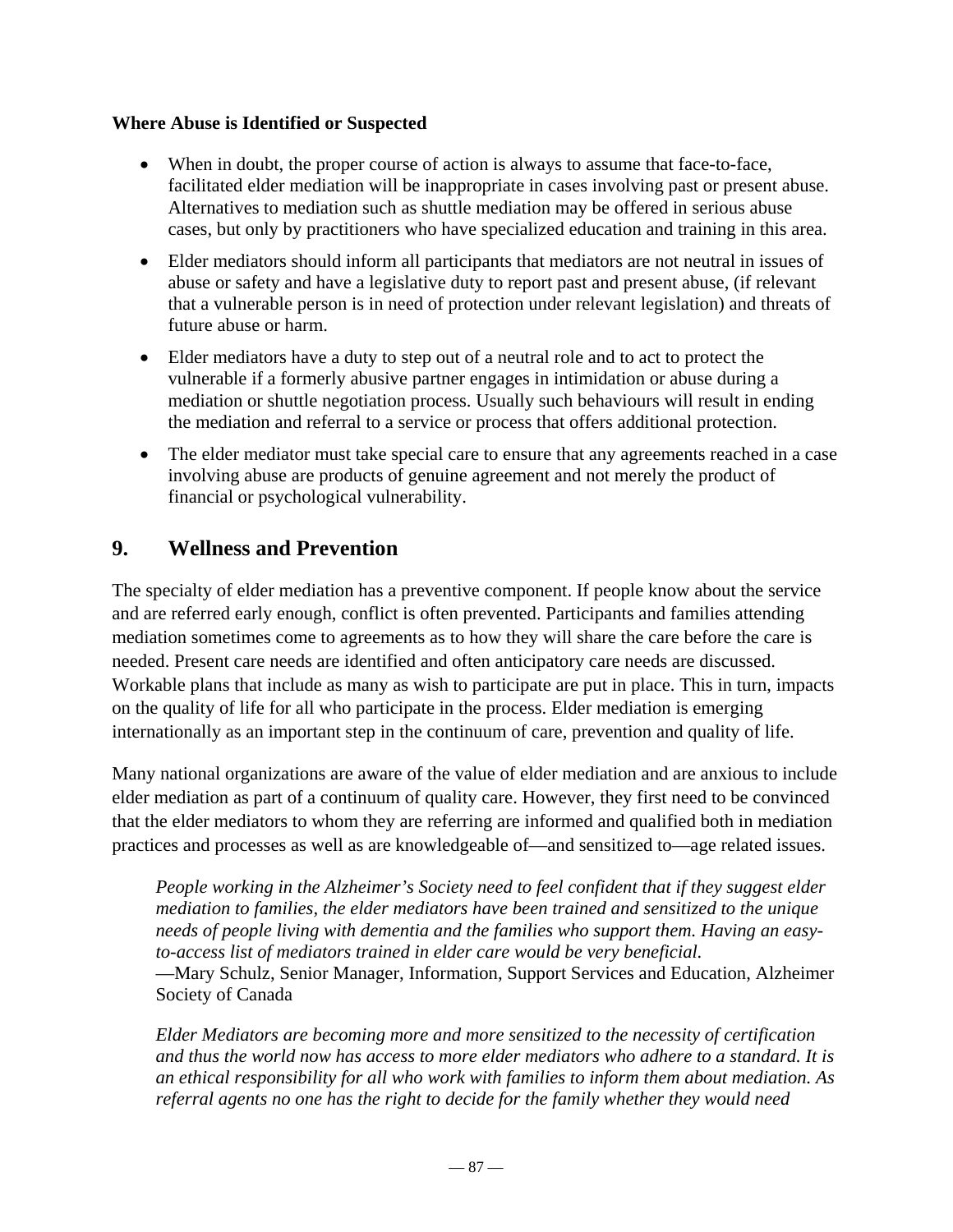*mediation or not. This is a family decision that can only be made if people understand what mediation is. Then, the family are the ones who decide if they are willing to use the mediation process, pay for the mediation process, and take the time to discover where this might lead them.*

—Lynn Loftus, (Presentation at the ADI 2007 International Congress, Caracas, Venezuela.)

## *(People are invited to use this document and asked to please quote the source. Ongoing input is encouraged and welcomed—judy@peopleconcepts.ca)*

## **Thank-you**

This document has been reviewed by many people and thanks go out to them for responding to requests for input.

Special thanks to:

**Family Mediation Canada** for their ongoing support and valuable assistance with the work of Elder Mediation Canada and the Elder Mediation International Network.

Thanks to mediators who assisted from the very beginning of this project and helped bring it to fruition:

Elizabeth Reagh Q.C.—President, Mediation PEI INC Linda Bonnell—President, Family Mediation Canada Gerry Schoel—Past President, Family Mediation Canada and Executive member of AMFQ Frank Bulger—Past President, Mediation PEI INC Suzanne Hammel—Elder mediator, LMHC, Metairie, Louisiana Elizabeth Sterritt—President of the Ontario Association for Family Mediation-Ottawa Chapter Karen Rice—Elder Mediator, Scottsdale, Arizona Linda Ochsenfeld—Attorney/ Elder Mediator, Chicago Dr. Pat Donihee—Elder Mediator, President of Donihee Associates Kathy Church—Lawyer/ Elder Mediator, Peterborough Betty Ife—President Elect, Family Mediation Canada Mary Damianakis—Mediator, Quebec, Canada Judge Michael Porter—Past President, Family Mediation Canada Sophia Pais—Mediator and Social Worker, India Colleen Currie—Lawyer/Mediator, Ottawa, Canada Eleanor Edmond—Lawyer, Dublin, Ireland.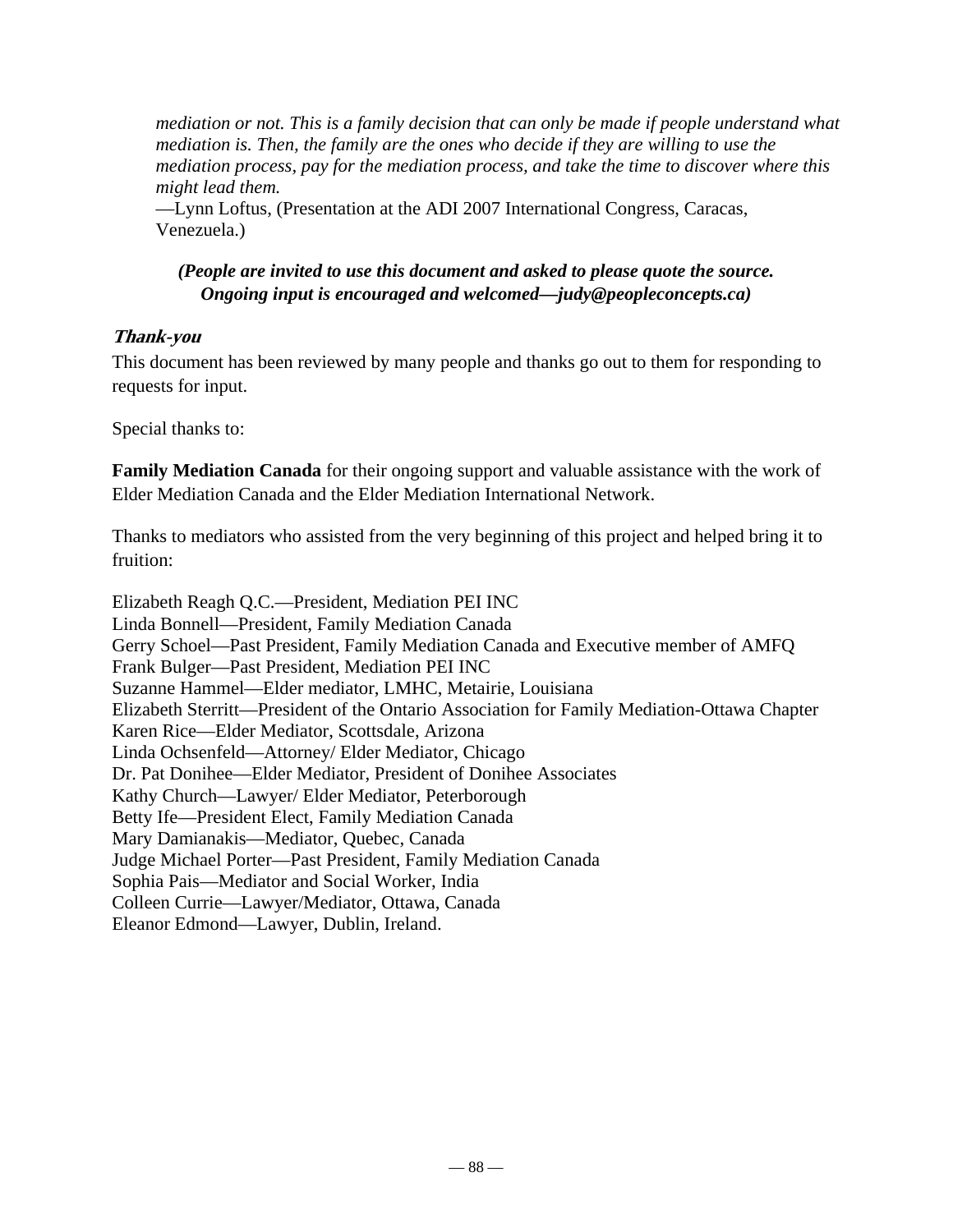# **APPENDIX C: ELDER MEDIATION CANADA CERTIFICATION AND TRAINING STANDARDS**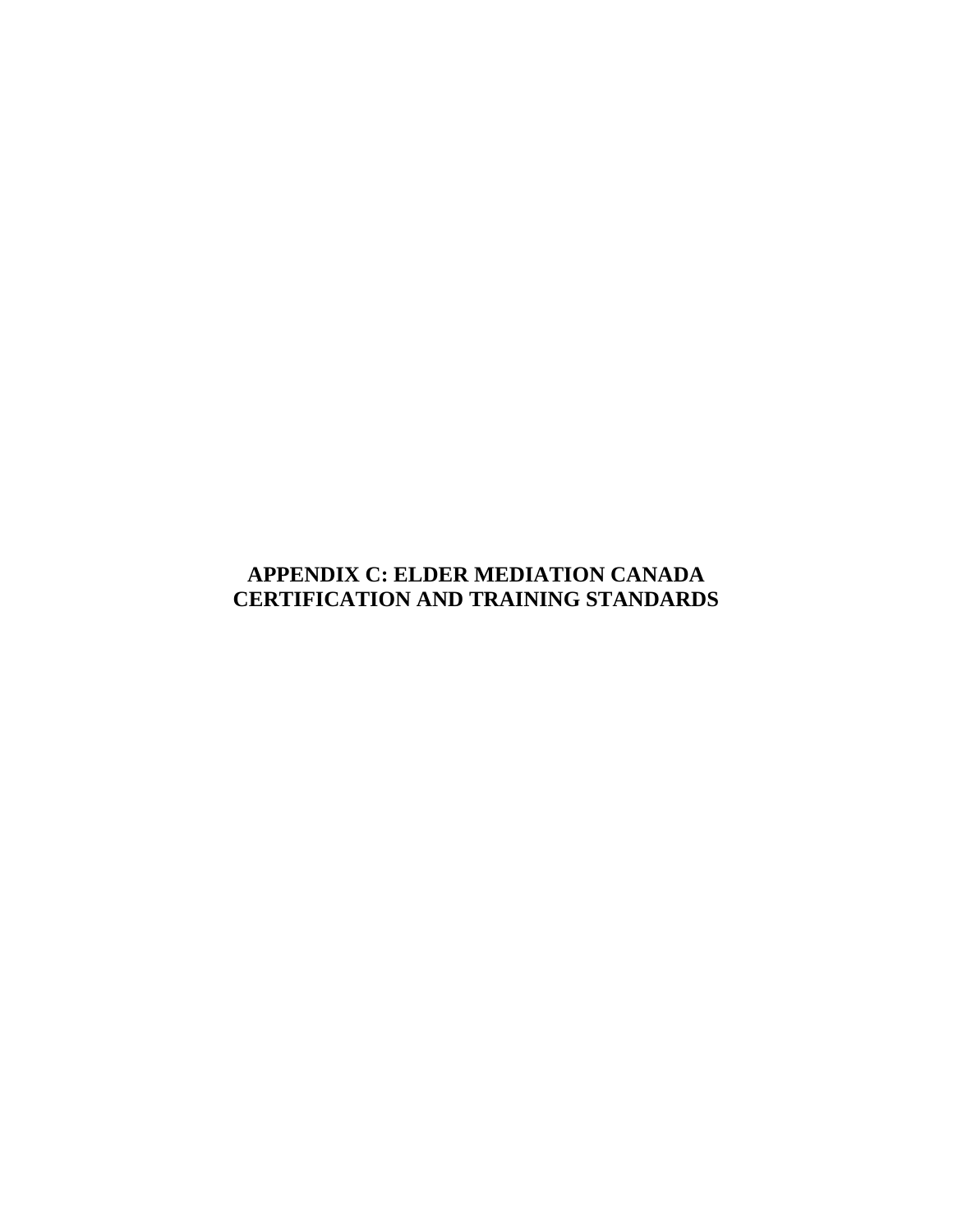# **ELDER MEDIATION CANADA CERTIFICATION AND TRAINING STANDARDS**

*(Consultation and collaboration with stakeholders held over several years—with input both nationally and internationally—led to the development of the following document. It is considered a living document and is updated on an annual basis.)* 

# **Background**

In the early 1990's the service of elder mediation was recognized as being very helpful to families and others addressing age related issues. Consistently, evaluations from those who used the service reported how mediation with age related issues had heightened awareness of situations, improved family communication and stimulated more involvement and support from previously uninvolved family members. Puzzled families would lament, "Why haven't we heard of this sooner?" Participants in the process were surprised to the degree that mediation helped bring focus to their needs and how it challenged everyone to assist in reducing stress while heightening quality of life.

Included in many of these mediations were people living with early stage, progressive dementias. Mediators and other stakeholders were concerned as to when it was appropriate to include a person if there was threat of due harm.

*I am so appreciative that dementia in the later to severe stages is highlighted in certification standards with regard to the person diagnosed attending mediation. I believe that to involve persons when they are too impaired is very inappropriate, ineffective and often harmful. We have an ethical responsibility to do no harm. This is so important for elder mediators to understand if they choose to work in this specialized area.* —Gerontologist, Jena Winterburn

*I will never forget the testimony from the woman, [Pat Mutch] and her family who used mediation. What an inspiration and reminder to us how important it is to be informed mediators.*

—Ernest Tannis, lawyer, mediator, and radio show host

Elder mediation has a strong wellness and prevention component that can often go unnoticed. It assists families in identifying ways they could support each other while keeping levels of conflict to a minimum. The families who agreed to have a mediator assist them with focused conversations reported a marked decrease in stress levels. For those dealing with moving a family member to community or nursing care—a much feared and drastic move—the outcome of mediation was often reported to be an increased likelihood of the person being cared for at home longer. Also significant was there was a heightened ability to distinguish from when people needed "counselling" and when they needed "mediation".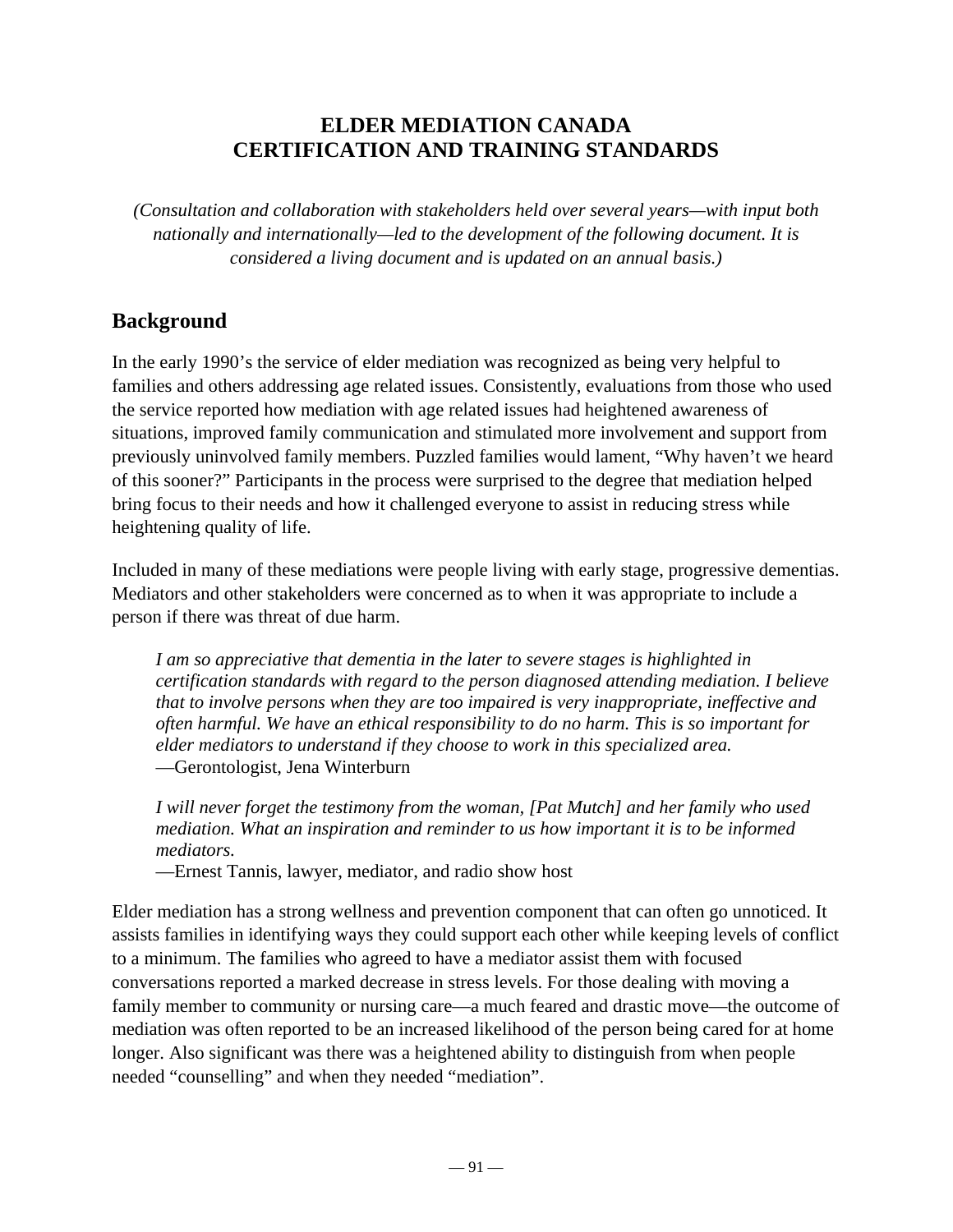During a workshop in 2007 at the Alzheimer Disease International convention in Caracas, Venezuela participants representing organizations spanning the globe expressed concern about referring to mediators when there was no standard or roster in place for mediators specializing in age related issues. Meanwhile there was considerable excitement at the prospect of elder mediation assisting families and professionals addressing age related issues. The need for professionally trained mediators with sensitivity to these issues was identified along with the need to develop a plan for a certification process. As there was no elder mediation certification process in place, organizations reported being hesitant to refer for fear that the mediators would not be adequately trained or sensitive to the issues that might arise—especially with chronic illnesses and progressive dementias. The first World Summit & Symposium on Elder Mediation (Ottawa, Canada—May 2008) supported this thinking and called for action.

In late 2008 the code was updated, elder mediation and specific training opportunities were hosted, and groundwork that gave considerable support to the development of a pilot certification process began. Family Mediation Canada was supportive through the entire process and several of its Board Members donated time to the project. Family Mediation Canada gave permission to adapt materials as needed and many of their Board members have stayed involved offering expertise along the way.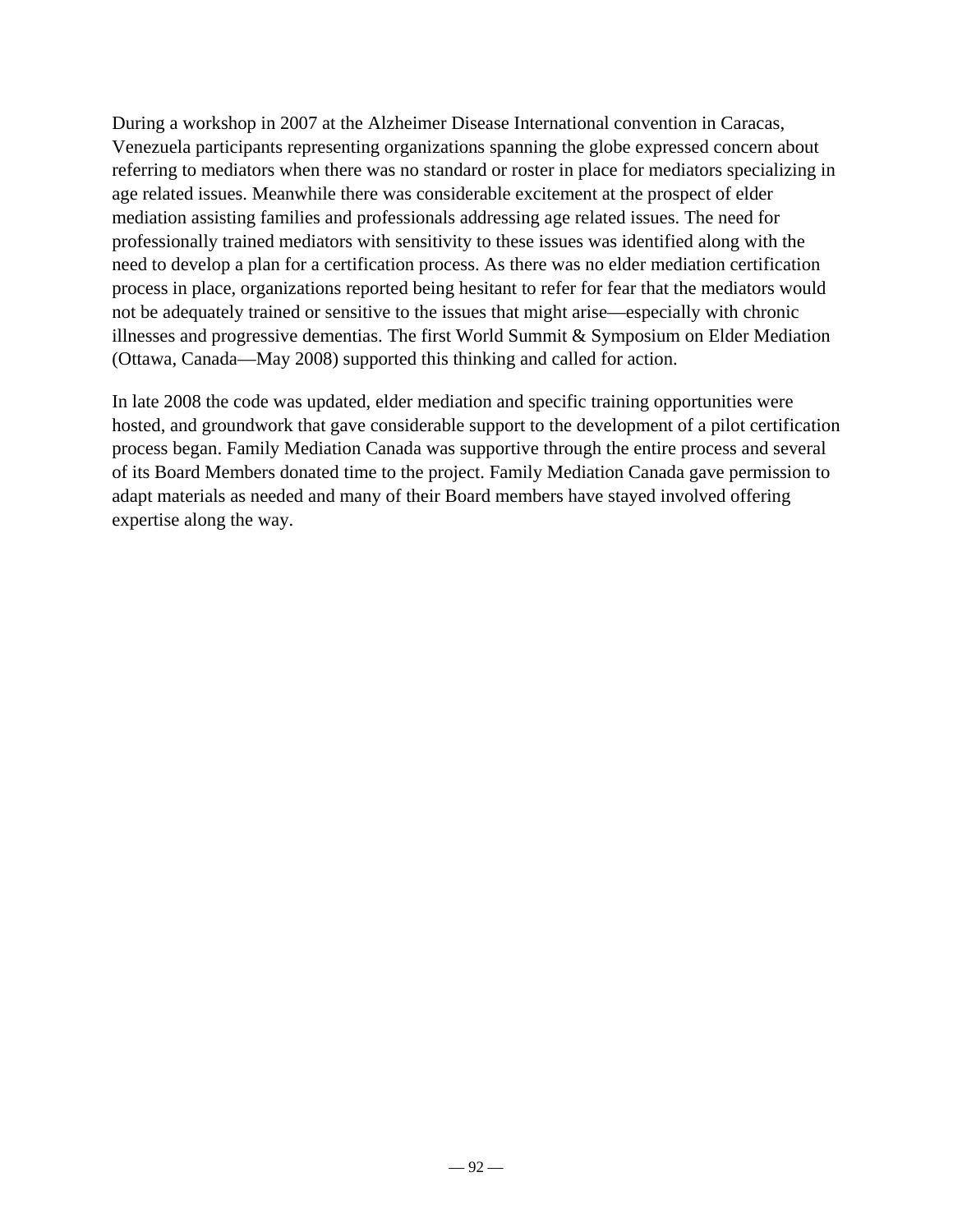# **ELDER MEDIATION: CERTIFICATION AND TRAINING STANDARDS**

## **Vision**

To inspire excellence in the practice of Elder Mediation in Canada.

## **Mission**

The mission of *Elder Mediation Canada* is:

- To advance the practice of elder mediation in Canada as a credible, distinct specialty that promotes dignity, respect and optimal health for all people accessing this service.
- To improve the qualifications and effectiveness of mediators through the development of high standards of ethics, conduct, education, and achievement.

# **Goals**

- 1. To advocate for the profession and specialty of Elder Mediation both nationally and internationally.
- 2. To raise awareness of Elder Mediation as an important option on the continuum of comprehensive care.
- 3. To alert professionals working with older adults of the ethical responsibility to promote mediation as a viable option and to promote the prevention of elder abuse.
- 4. To promote adherence to a code of professional conduct
- 5. To facilitate the sharing of elder mediation knowledge that exists, through email, webinars, workshops, symposiums, conferences, meetings, professional contacts, papers, discussions, publications, a virtual institute and other media.
- 6. To promote elder mediation research that evaluates how families using the service experienced mediation and how mediation can influence quality of care, how they found it helpful and how it can be improved.
- 7. To maintain a certification plan for elder mediators interested in maintaining high standards of education, conduct, ethics and adhering to a consistent, credible, national and international standard.
- 8. To provide ongoing collaborate and consultation opportunities.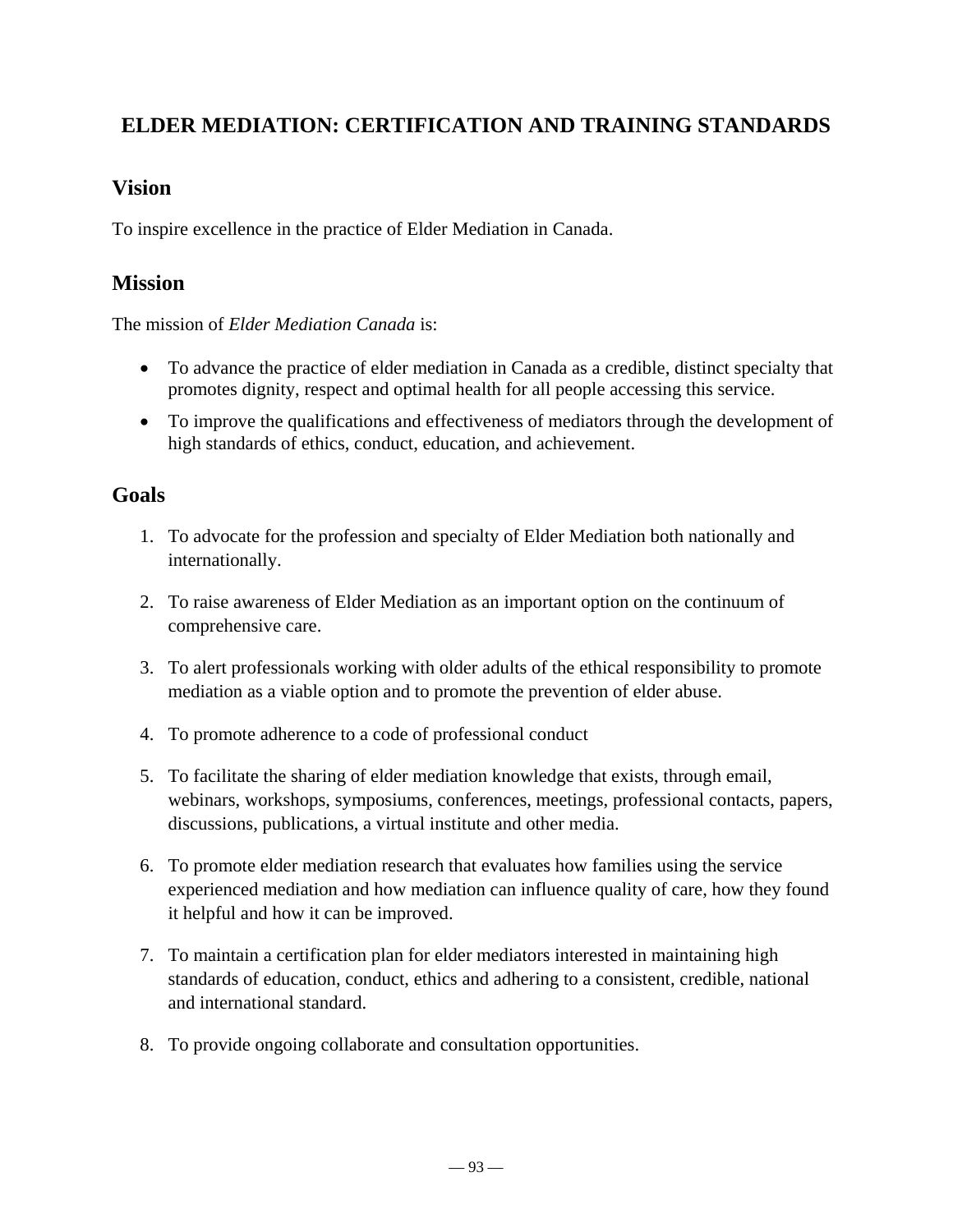Elder Mediation is a cooperative process in which a professionally trained elder mediator helps facilitate discussions that assist people in addressing the myriad of changes and stresses that often occurs throughout the family life cycle. Elder mediation typically involves larger numbers of participants including older people, family members, friends and others who are willing to give support. Depending on the situation it is not uncommon to include paid caregivers, hospital staff, nursing home and or community care representatives, physicians and other professionals. Elder mediation is a confidential process unless participants otherwise agree.

Over the past 20 years mediation with age-related issues has been emerging as a distinct specialty in the field. Elder Mediation is now being recognized internationally as an important step in the continuum of care—promoting wellness, developing prevention strategies and enhancing quality of life. The focus is on addressing concerns and issues while maintaining and strengthening the myriad of relationships critical to the well-being of the older person. Typically it involves many players who are concerned or affected by unexpected or unresolved events, or a multitude of other issues including:

- Health care—at home, in the community, in the hospital or in continuing care and long term care communities
- Retirement
- Financial concerns
- Housing and living arrangements
- Nursing home decisions, medical decisions
- Safety
- Environment
- Care for the caregiver as well as caregiver burden
- Intergenerational relationships
- Relationship concerns
- Holiday schedules
- New marriages and step-family situations
- Abuse & neglect
- Religious issues
- Family business
- Estate issues
- Driving
- End of life decisions
- Guardianship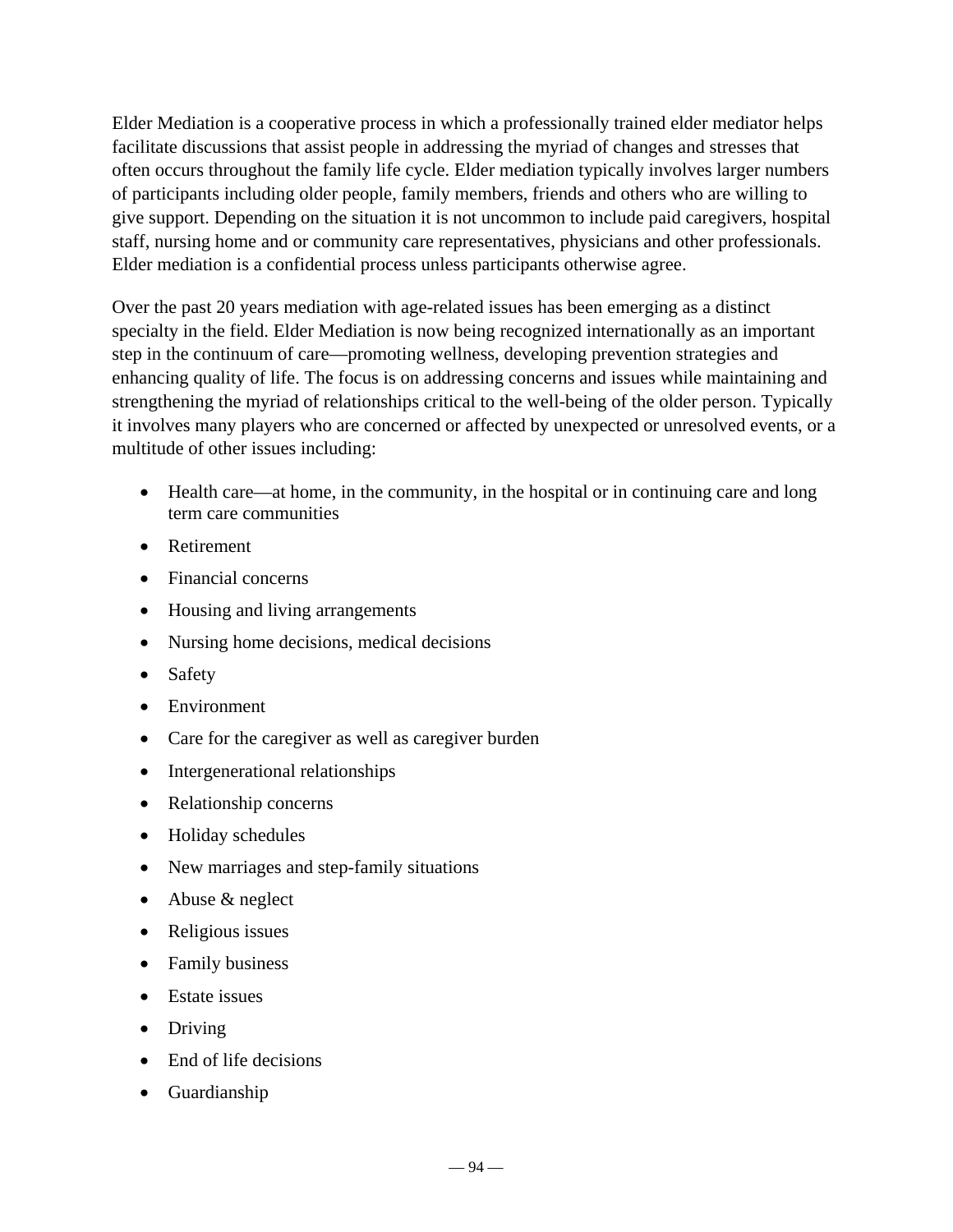*Elder Mediation is based on a wellness model that promotes a person centered approach for all participants—tapping the collective creativity while exploring the many ways that will best work to enhance continued quality of life for all concerned. Often family members who come to the table with poor communication skills are surprised at how, with the help of a mediator, they actually learn new ways of talking with each other. Participants in the mediation identify topics they wish to discuss or issues they wish to resolve and work towards reaching agreements that attempt to promote well-being and quality of life. Ideas for ways of helping are generated as people come together and talk about how they can move forward together supporting each other, often through some very difficult times. Elder Mediation promotes communication and the involvement of more family members and others who wish to help. It is becoming more common for hospitals, nursing homes, or community care homes to participate in and often to promote and initiate the process.* 

*Elder mediators who are trained in this specialty apply their highly developed people skills to the intricate life issues facing older people with sensitivity, acute listening skills and inclusive language to make sure the mediation flows respectfully. Elder Mediation is designed to create a better way to provide for co-operative conversations and conflict resolution strategies relating to issues of aging. Research is underway to explore the benefits experienced and reported by family members. It is well recognized that the level and intensity of family support is a very important factor in the older person's adjustment to changes in their way of life. Family members who may have been uninvolved for years are invited to become involved. It is heart-warming and not surprising how many family members and close friends answer the request to participate in mediation and to provide support. Relationships are strengthened, close bonds are established, and in some situations, bonds are re-established. Family and organizational resilience can be at its best.* 

#### —Judy McCann-Beranger

Elder mediators use a client centered model of mediation where all who are willing to be involved in the process are present, where all interests are considered and any safety, abuse issues, imbalances of power or vulnerabilities are screened, cultural perspectives and implications are considered and addressed before the decision to mediate is made. The elder mediator discloses any perceived or real conflicts of interest and promotes full disclosure of information between and among all the participants. With regard to safety and well being, when apprehension surfaces by any of the parties the elder mediator addresses such before agreeing to mediate. When the mediation proceeds elder mediators stay sensitive to cultural matters that may affect the process. The elder mediator refers to independent legal advice and refers to another mediator if s/he does not have the expertise required to accept the mediation.

Elder Mediators are committed to act in ways that are:

 **Empathic**—The feeling or capacity for awareness, understanding, and sensitivity one experiences when hearing or reading of some event or activity of others.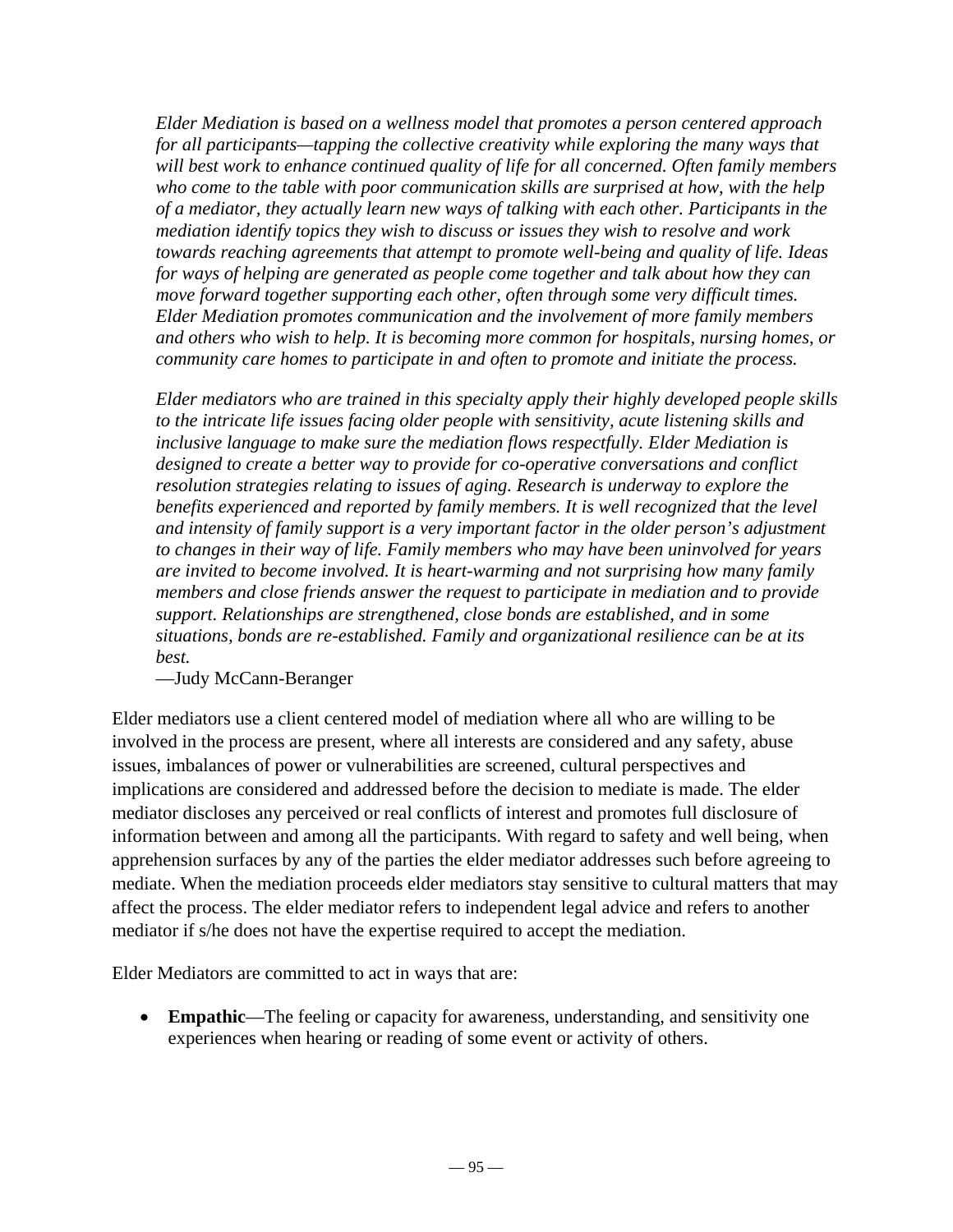- **Person-centered**—Supporting and honoring the people and partnerships amongst all concerned participants (individual, family, family support systems, care providers) while ensuring the preservation of self-hood, dignity and quality of life at all times.
- **Respectful**—Ensuring integrity and fairness and that all participants are respected and valued during the mediation process. Mediators are committed to using respectful, inclusive language.
- **Responsible**—Maintaining accountability for the elder mediation process and for a viable outcome.
- **Democratic**—Promoting equity of all participants in the mediation process regardless of gender, age, culture, religion or socio-economic status.
- **Collaborative**—Working in partnership with others to support the best outcome as determined by the participants.
- **Quality** -Ensuring the mediation process is based on evidence-based practice and is accessible and focused on an achievable outcome.
- **Timely***—*Ensuring the mediation process is conducted in an efficient and timely manner.

## **Certification Process**

A certified Elder Mediator (Cert.EM) has at least 100 hours of basic mediation/family mediation training and an additional 100 hours of age related elder family mediation training including: Family life cycle, & intergenerational dynamics age-related, elder abuse, family and elder law, power imbalance, grief and loss, ageism, guardianship, dementia and chronic diseases, financial and state issues, ethical issues.

Certified elder mediators have current membership in their national/country mediation organization and adhere to the code of professional conduct. They hold insurance for the practice of mediation.

To enter the certification process the Candidate will submit a completed application along with curriculum vitae, proof of insurance and three letters of reference. The candidate is expected to hold a university degree in a related discipline unless the equivalent in work and life experience can be supported, validated and agreed upon. A previous mediation certification from another body would be considered an asset as well as an approved practicum or supervision term or proof of a minimum of ten elder mediation cases that each averaged not less than ten hours.

Elder mediation certification candidates will have opportunities to demonstrate their empathic qualities, values, mediation skills, ability, and knowledge. They will demonstrate their commitment to self-empowerment and self-determination and demonstrate learning in the general area of age related issues and the family life cycle.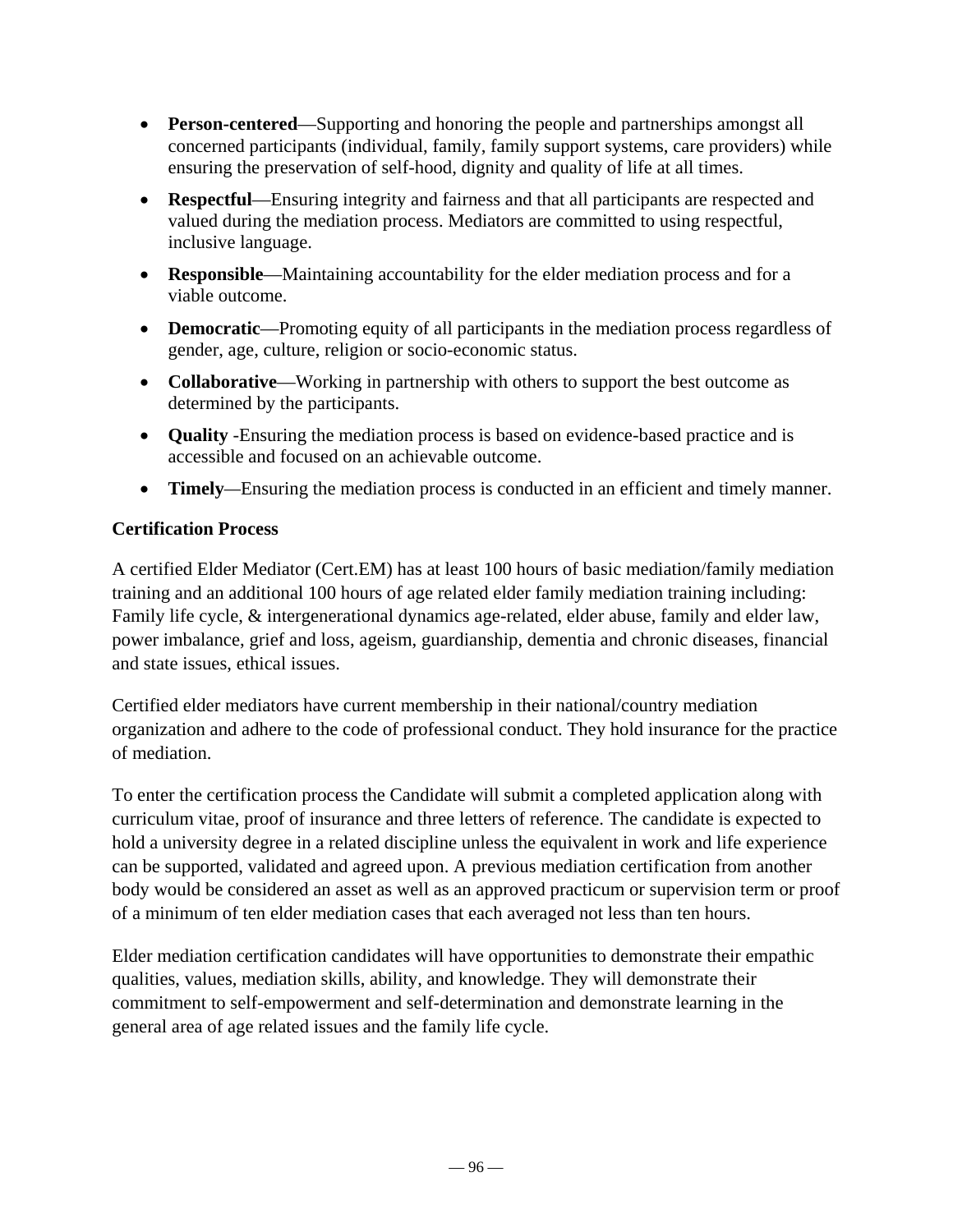The applicant will be required to present a role play or live demonstration that will be evaluated by at least two approved assessors. This can be done by submitting a role play video of an elder mediation for evaluation. A self evaluation of the segment will be requested.

(When the applicant does not meet minimum requirements an interview will be held and the role play may be repeated upon request and within ten months of the original demonstration.)

After the skills assessment has been successfully completed a written, three hour exam with be required.

Recertification and proof of annual training and practice is required every four years. Knowledge of evidence based research and its implications to the practice of elder mediation will be expected. At least 17 hours of training and professional development is necessary as well as an average of ten elder mediations/co-mediations/coaching opportunities a year.

Assessment records will be held in confidence by the certifying administrator for a period of two years and a cover file will be maintained indefinitely for historical records.

The Certifying administrator will ensure all documents are received in a timely fashion and will notify the co-chairs of the certification committee when all documentation are in order and completed for endorsement from the certification committee. Notification of successful completion is done by the certifying administrator or either of the co-chairs of the certification committee.

Any concerns or reports of inappropriate ethical conduct will be investigated, time lines will be considered, and the certification committee will bring a recommendation to the Executive Committee for an in camera decision.

Elder Mediators must ensure that they have the specialized education, training and skills necessary to undertake specialties within the specialty—for example guardianship.

The certifying administrator will be a resource to the certification committee. The certification committee will oversee the development of policy and updating of policy to recommend to the Board of Directors. They will review and recommend updating on an annual basis with regard to suggestions for the code of conduct, the exam and any other part of the certification and evaluation process. The committee will address any issues that are presented by the certifying administrator that arise with regard to the certification of candidates and provide a recommendation to the executive of the Board when appropriate.

The certifying administrator will be a certified family mediator and either a certified elder mediator or elder mediator candidate with demonstrated interpersonal skills and ethical responsibility. S/he will manage the certification process, maintain the certification records, update the certification roster, and be the initial point of contact with regard to the candidates. The administrator will work directly with the certification committee, keeping a current roster of